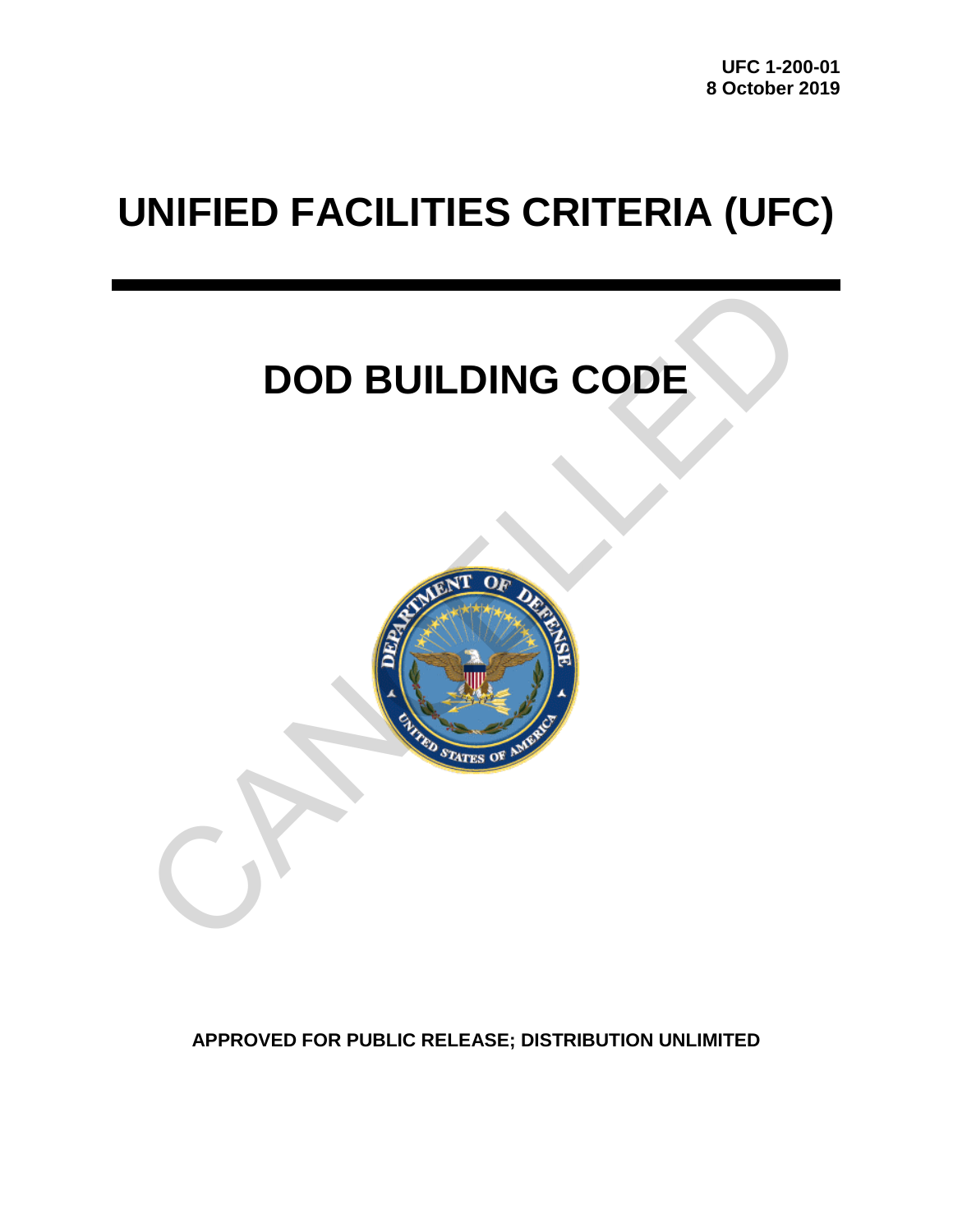# **UNIFIED FACILITIES CRITERIA (UFC)**

#### **DOD BUILDING CODE**

Any copyrighted material included in this UFC is identified at its point of use. Use of the copyrighted material apart from this UFC must have the permission of the copyright holder.

Indicate the preparing activity beside the Service responsible for preparing the document.

U.S. ARMY CORPS OF ENGINEERS

NAVAL FACILITIES ENGINEERING COMMAND (Preparing Activity)

AIR FORCE CIVIL ENGINEER CENTER

Record of Changes (changes are indicated by \**1**\ ... /**1**/)

| <b>Change No. Date</b> | Location |
|------------------------|----------|
|                        |          |
|                        |          |
|                        |          |
|                        |          |
|                        |          |



**This UFC supersedes UFC 1-200-01, dated 20 June 2016, with Change 2, dated 01 Nov 2018.**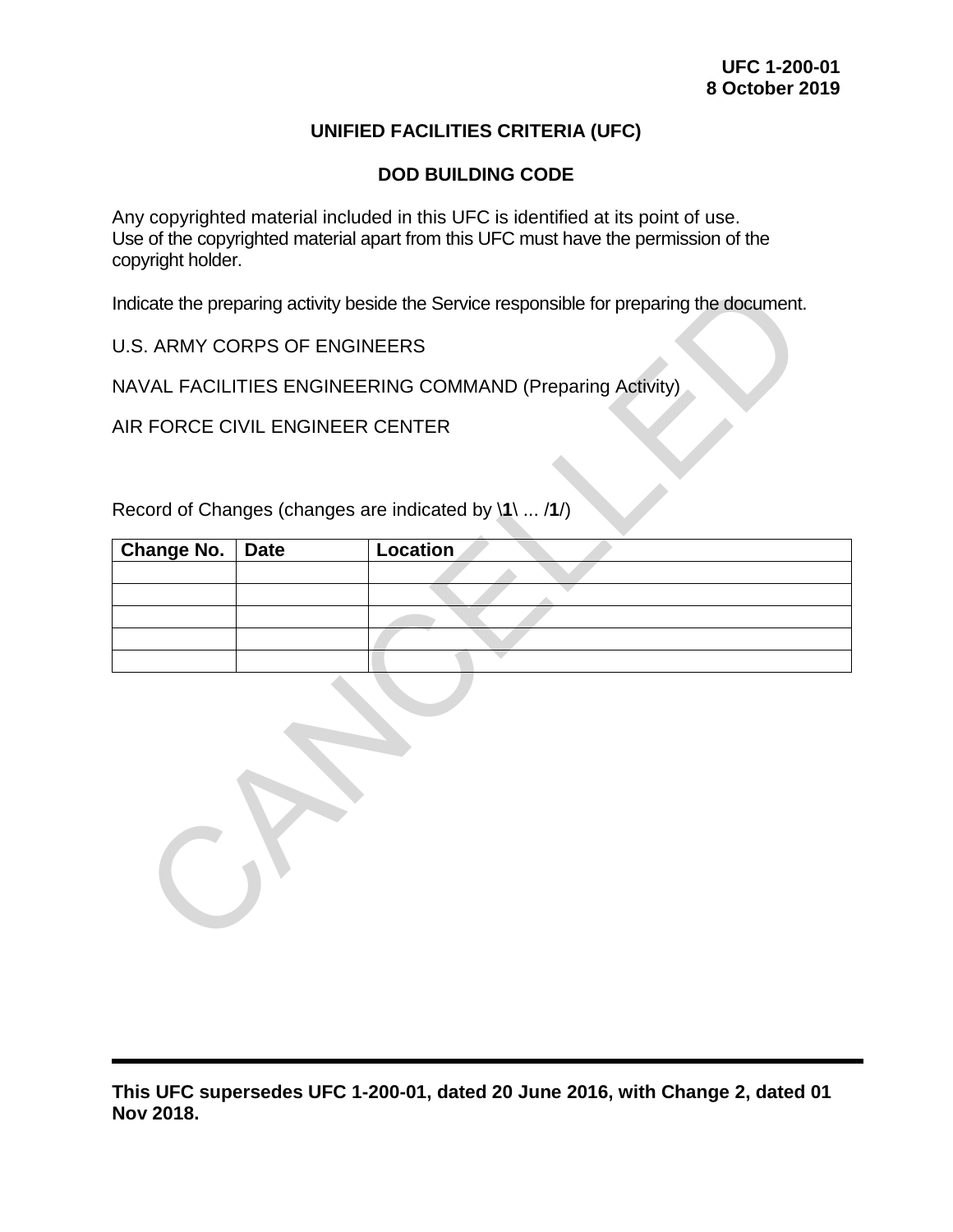#### **FOREWORD**

The Unified Facilities Criteria (UFC) system is prescribed by MIL-STD 3007 and provides planning, design, construction, sustainment, restoration, and modernization criteria, and applies to the Military Departments, the Defense Agencies, and the DoD Field Activities in accordance with USD (AT&L) Memorandum dated 29 May 2002. UFC will be used for all DoD projects and work for other customers where appropriate. All construction outside of the United States is also governed by Status of Forces Agreements (SOFA), Host Nation Funded Construction Agreements (HNFA), and in some instances, Bilateral Infrastructure Agreements (BIA). Therefore, the acquisition team must ensure compliance with the most stringent of the UFC, the SOFA, the HNFA, and the BIA, as applicable.

UFC are living documents and will be periodically reviewed, updated, and made available to users as part of the Services' responsibility for providing technical criteria for military construction. Headquarters, U.S. Army Corps of Engineers (HQUSACE), Naval Facilities Engineering Command (NAVFAC), and Air Force Civil Engineer Center (AFCEC) are responsible for administration of the UFC system. Defense agencies should contact the preparing service for document interpretation and improvements. Technical content of UFC is the responsibility of the cognizant DoD working group. Recommended changes with supporting rationale may be sent to the respective DoD working group by submitting a Criteria Change Request (CCR) via the Internet site listed below. erements (FINFA), and in some instances, Bilateral Infrastructure Agreements (BIA), and the DFC,<br>F-A, the HNFA, and the BIA, as applicable.<br>
F-A, the HNFA, and the BIA, as applicable.<br>
Sa are living decournents and will be

UFC are effective upon issuance and are distributed only in electronic media from the following source:

• Whole Building Design Guide web site http://www.wbdg.org/ffc/dod.

Refer to UFC 1-200-01, *DoD Building Code*, for implementation of new issuances on projects.

#### **AUTHORIZED BY:**

GEORGE O. LEA JR P.E. CCM FCMAA NAC Chief Military Engineering Branch Engineering and Construction Division U.S. Army Corps of Engineers

NANCY J. BALKUS, PE, SES Deputy Director of Civil Engineers DCS Logistics, Engineering & Force Protection (HAF/A4C) HQ United States Air Force

R. DAVID CURFMAN, P.E. Chief Engineer Naval Facilities Engineering Command

MICHAEL McANDREW Deputy Assistant Secretary of Defense (Facilities Management) Office of the Assistant Secretary of Defense (Sustainment)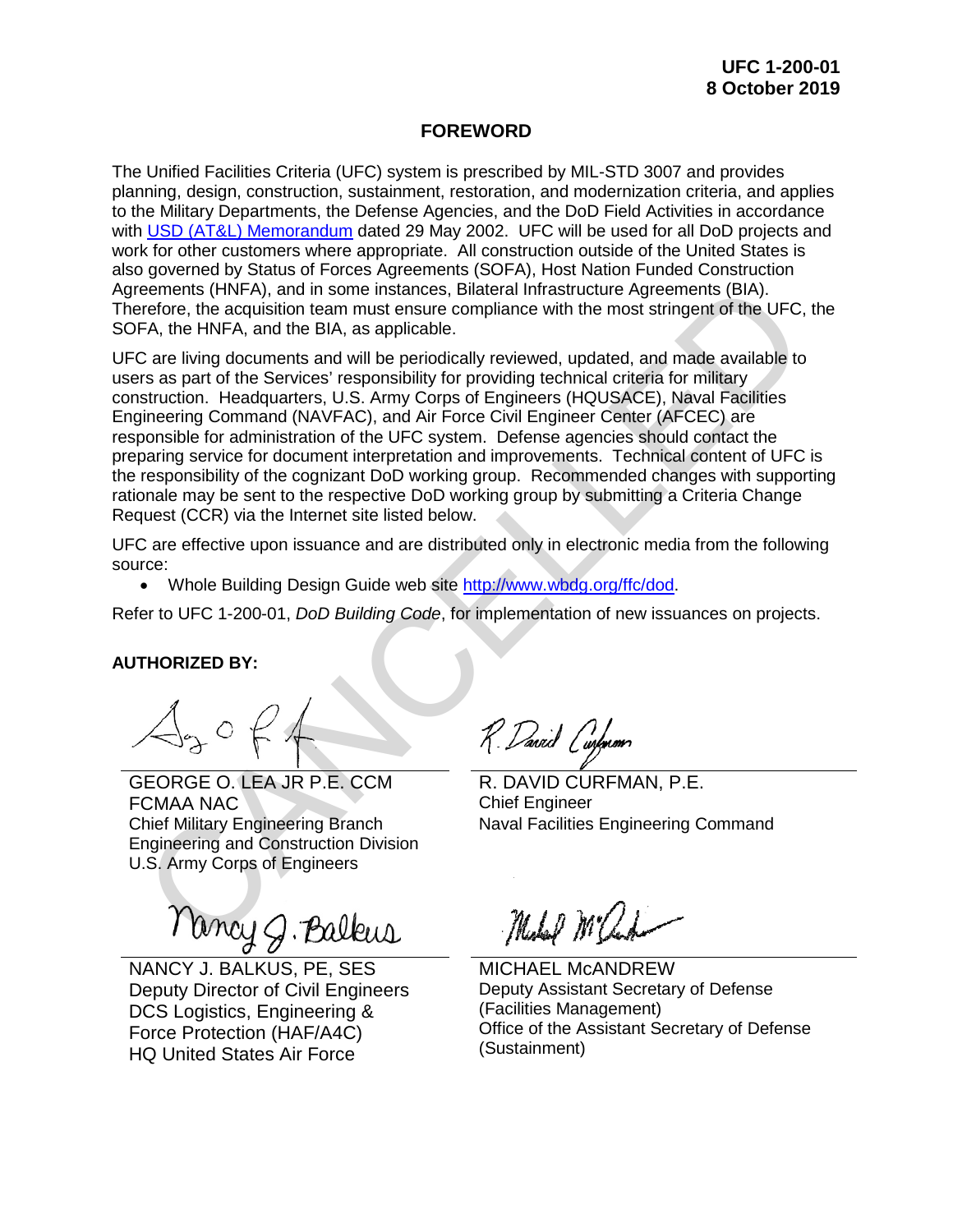#### **UNIFIED FACILITIES CRITERIA (UFC) REVISION SUMMARY SHEET**

**Document:** UFC 1-200-01, *DoD BUILDING CODE*

**Superseding:** UFC 1-200-01, *DoD BUILDING CODE (GENERAL BUILDING REQUIREMENTS)*, dated 20 June 2016, with Change 2, dated 01 Nov 2018

**Description:** This update to UFC 1-200-01 represents the Tri-Services effort to bring uniformity to the military use of non-government model building codes. Technical representatives of each of the four Services developed requirements in this document to implement the use of the 2018 IBC and 2018 IEBC consistent with the scope of current military requirements and procedures. This revision of UFC 1-200-01 contains modifications in the following areas: **Scription:** This update to UFC 1-200-01 represents the Tri-Services effort to brinary to the military use of non-government model building codes. Technical<br>resentatives of each of the four Services developed requirements

• DoD criteria guidance approved as late as 1 September 2019 has been cited.

#### **Reasons for Document:**

- This document replaces 2015 IBC with the use of 2018 IBC revised and replaced in 2018 by the ICC.
- This document replaces 2015 IEBC with the use of 2018 IBC revised and replaced in 2018 by the ICC.

#### **Impact:**

- This document reduces interpretation and ambiguity that could lead to design and construction conflicts.
- Costs of DoD facilities are not expected to increase as a result of this revision.

#### **Unification Issues:**

There are no unification issues.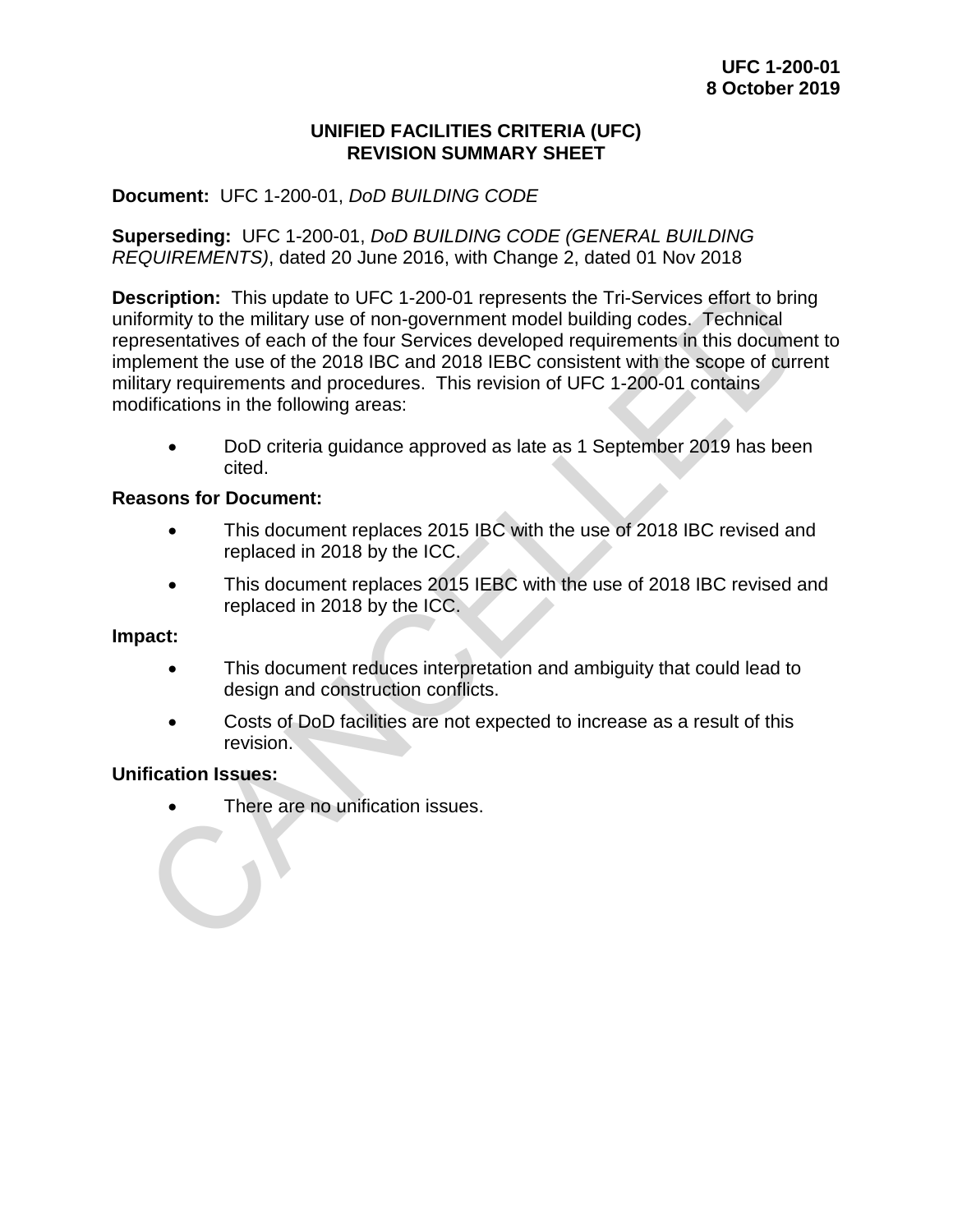# **TABLE OF CONTENTS**

| $1 - 1$   |                                                             |
|-----------|-------------------------------------------------------------|
| $1 - 2$   |                                                             |
| $1 - 3$   |                                                             |
| $1 - 3.1$ | Implementation, Administration, and Enforcement.  1         |
| $1 - 3.2$ |                                                             |
| $1 - 3.3$ |                                                             |
| $1 - 3.4$ |                                                             |
| $1 - 3.5$ |                                                             |
| $1 - 4$   | <b>OVERARCHING CRITERIA OR REGULATORY REQUIREMENTS 4</b>    |
| $1 - 4.1$ |                                                             |
| $1 - 4.2$ |                                                             |
| $1 - 5$   |                                                             |
| $1 - 5.1$ |                                                             |
| $1 - 5.2$ |                                                             |
| $1 - 5.3$ |                                                             |
| $1-6$     |                                                             |
| $1 - 6.1$ |                                                             |
| $1 - 6.2$ |                                                             |
| $1 - 6.3$ |                                                             |
| $1 - 7$   |                                                             |
| $1 - 8$   | NON-GOVERNMENT STANDARD MODIFICATIONS.  10                  |
| $1 - 9$   | . 11                                                        |
| $1 - 10$  |                                                             |
|           |                                                             |
| $2 - 1$   | CHAPTER 1 - SCOPE AND ADMINISTRATION [SUPPLEMENT].  13      |
| $2 - 1.1$ |                                                             |
| $2 - 1.2$ |                                                             |
| $2 - 1.3$ | Section 103 - DEPARTMENT OF BUILDING SAFETY [Deletion].  13 |
| $2 - 1.4$ | Section 104 - DUTIES AND POWERS OF BUILDING OFFICIAL.  13   |
| $2 - 1.5$ |                                                             |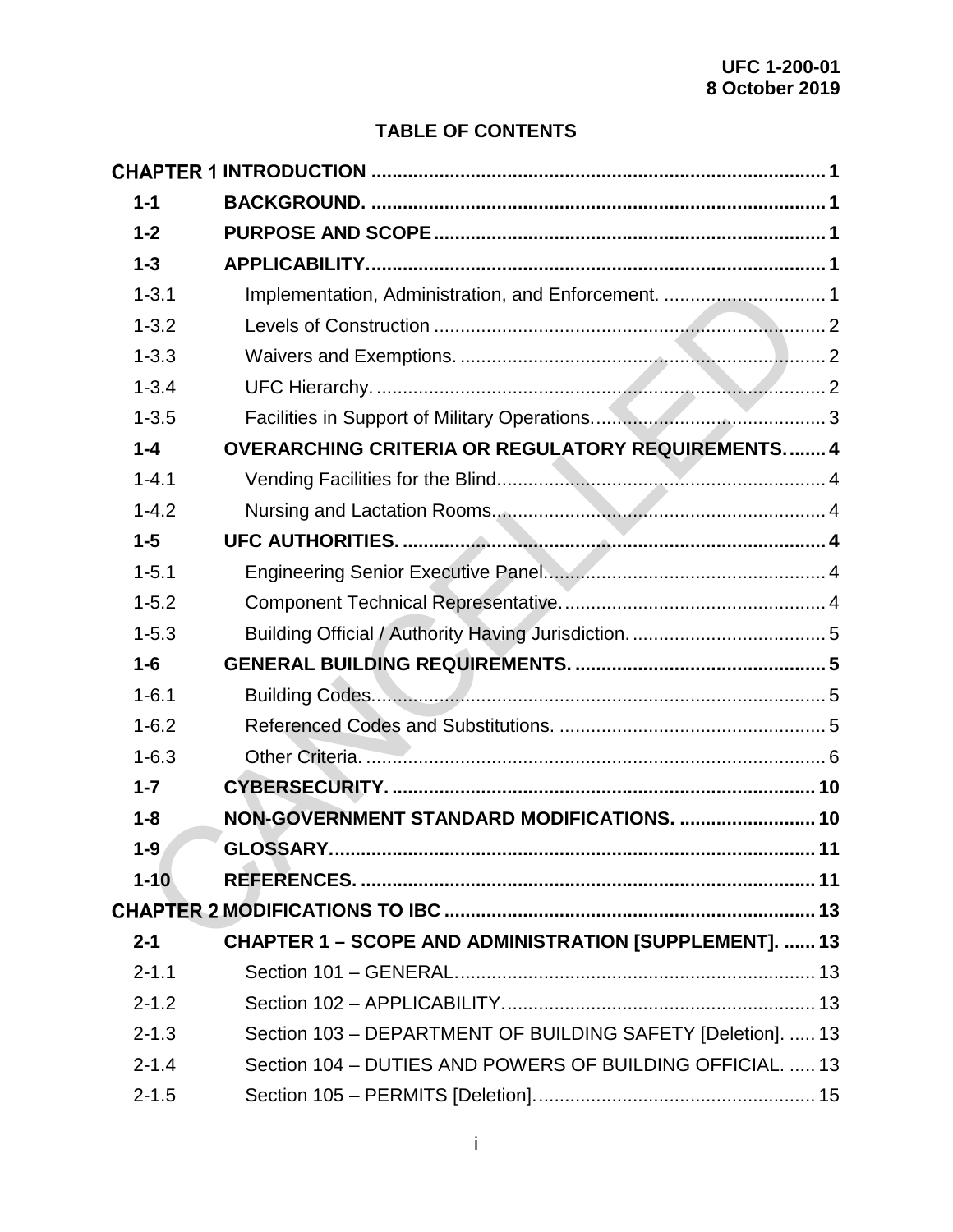| $2 - 1.6$  | Section 106 - FLOOR AND ROOF DESIGN LOADS [Deletion] 15      |  |
|------------|--------------------------------------------------------------|--|
| $2 - 1.7$  | Section 107 - SUBMITTAL DOCUMENTS [Deletion] 15              |  |
| $2 - 1.8$  | Section 108 - TEMPORARY STRUCTURES AND USES [Deletion]. . 15 |  |
| $2 - 1.9$  |                                                              |  |
| $2 - 1.10$ | Section 111 - CERTIFICATE OF OCCUPANCY [Deletion] 15         |  |
| $2 - 1.11$ | Section 113 - BOARD OF APPEALS [Deletion] 15                 |  |
| $2 - 1.12$ |                                                              |  |
| $2 - 1.13$ |                                                              |  |
| $2 - 1.14$ | Section 116 - UNSAFE STRUCTURES AND EQUIPMENT                |  |
| $2 - 2$    |                                                              |  |
| $2 - 3$    | <b>CHAPTER 3 - USE AND OCCUPANCY CLASSIFICATION</b>          |  |
| $2 - 4$    | <b>CHAPTER 4 - SPECIAL DETAILED REQUIREMENTS BASED ON</b>    |  |
| $2 - 5$    | <b>CHAPTER 5 - GENERAL BUILDING HEIGHTS AND AREAS</b>        |  |
| $2 - 5.1$  |                                                              |  |
| $2 - 6$    | CHAPTER 6 - TYPES OF CONSTRUCTION [SUPPLEMENT].  16          |  |
| $2 - 7$    | <b>CHAPTER 7 ← FIRE AND SMOKE PROTECTION FEATURES</b>        |  |
| $2 - 8$    | CHAPTER 8-INTERIOR FINISHES [REPLACEMENT].  17               |  |
| $2 - 9$    | CHAPTER 9 - FIRE PROTECTION SYSTEMS [REPLACEMENT].  17       |  |
| $2 - 10$   | CHAPTER 10 - MEANS OF EGRESS [REPLACEMENT].  17              |  |
| $2 - 11$   | CHAPTER 11 - ACCESSIBILITY [REPLACEMENT] 17                  |  |
| $2 - 12$   | CHAPTER 12 - INTERIOR ENVIRONMENT [SUPPLEMENT].  17          |  |
| $2 - 12.1$ |                                                              |  |
| $2 - 12.2$ |                                                              |  |
| $2 - 12.3$ | Section 1207 - INTERIOR SPACE DIMENSIONS.  18                |  |
| $2 - 13$   | CHAPTER 13 - ENERGY EFFICIENCY [REPLACEMENT] 18              |  |
| $2 - 14$   | CHAPTER 14 - EXTERIOR WALLS [SUPPLEMENT] 18                  |  |
| $2 - 14.1$ | Section 1402 - PERFORMANCE REQUIREMENTS.  19                 |  |
| $2 - 14.2$ | Section 1406 - METAL COMPOSITE MATERIALS (MCM).  19          |  |
| $2 - 15$   | <b>CHAPTER 15 - ROOF ASSEMBLIES AND ROOFTOP</b>              |  |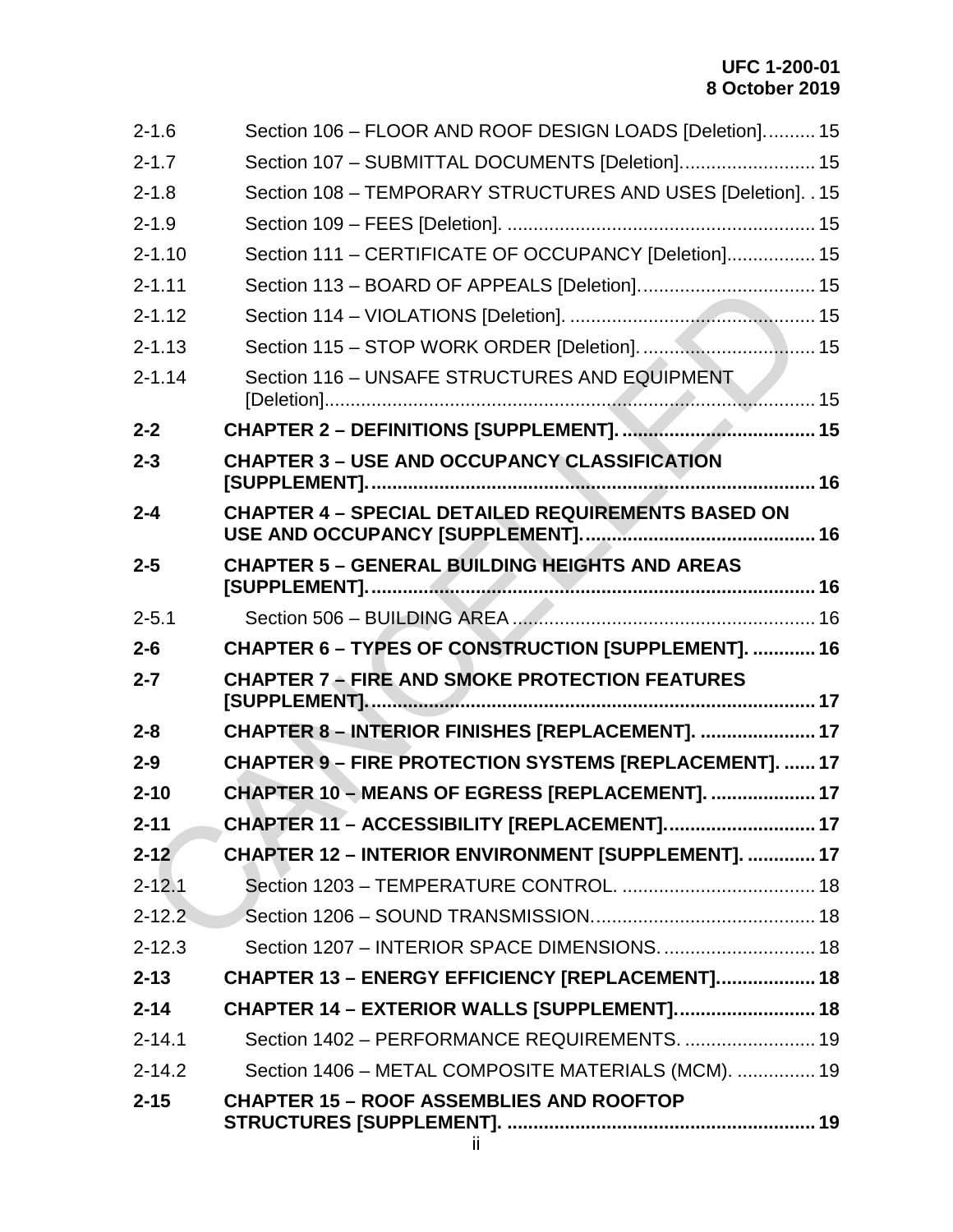| $2 - 16$   | CHAPTER 16 - STRUCTURAL DESIGN [SUPPLEMENT] 19                                            |    |
|------------|-------------------------------------------------------------------------------------------|----|
| $2 - 16.1$ | Section 1604 - GENERAL DESIGN REQUIREMENTS.  19                                           |    |
| $2 - 16.2$ |                                                                                           |    |
| $2 - 17$   | <b>CHAPTER 17 - SPECIAL INSPECTIONS AND TESTS</b>                                         |    |
| $2 - 17.1$ |                                                                                           |    |
| $2 - 17.2$ | Section 1704 - SPECIAL INSPECTIONS AND TESTS,<br>CONTRACTOR RESPONSIBILITY AND STRUCTURAL |    |
| $2 - 18$   | CHAPTER 18 - SOILS AND FOUNDATIONS [SUPPLEMENT].  20                                      |    |
| $2 - 18.1$ |                                                                                           |    |
| $2 - 19$   |                                                                                           |    |
| $2 - 20$   |                                                                                           |    |
| $2 - 21$   |                                                                                           |    |
| $2 - 22$   |                                                                                           |    |
| $2 - 23$   |                                                                                           |    |
| $2 - 23.1$ |                                                                                           |    |
| $2 - 23.2$ | Section 2303 - MINIMUM STANDARDS AND QUALITY 21                                           |    |
| $2 - 24$   | CHAPTER 24 - GLASS AND GLAZING [SUPPLEMENT] 21                                            |    |
| $2 - 25$   | <b>CHAPTER 25 - GYPSUM BOARD, GYPSUM PANEL PRODUCTS,</b>                                  | 22 |
| $2 - 26$   |                                                                                           |    |
| $2 - 26.1$ |                                                                                           |    |
| $2 - 27$   |                                                                                           |    |
| $2 - 28$   | CHAPTER 28 - MECHANICAL SYSTEMS [SUPPLEMENT] 23                                           |    |
| $2 - 29$   | CHAPTER 29 - PLUMBING SYSTEMS [SUPPLEMENT] 23                                             |    |
| $2 - 30$   | <b>CHAPTER 30 - ELEVATORS AND CONVEYING SYSTEMS</b>                                       |    |
| $2 - 31$   |                                                                                           |    |
| $2 - 32$   | <b>CHAPTER 32 - ENCROACHMENTS INTO THE PUBLIC RIGHT-OF-</b>                               |    |
| $2 - 33$   | <b>CHAPTER 33 - SAFEGUARDS DURING CONSTRUCTION</b>                                        |    |
| $2 - 34$   |                                                                                           |    |
| $2 - 35$   | CHAPTER 35 - REFERENCED STANDARDS [SUPPLEMENT] 24                                         |    |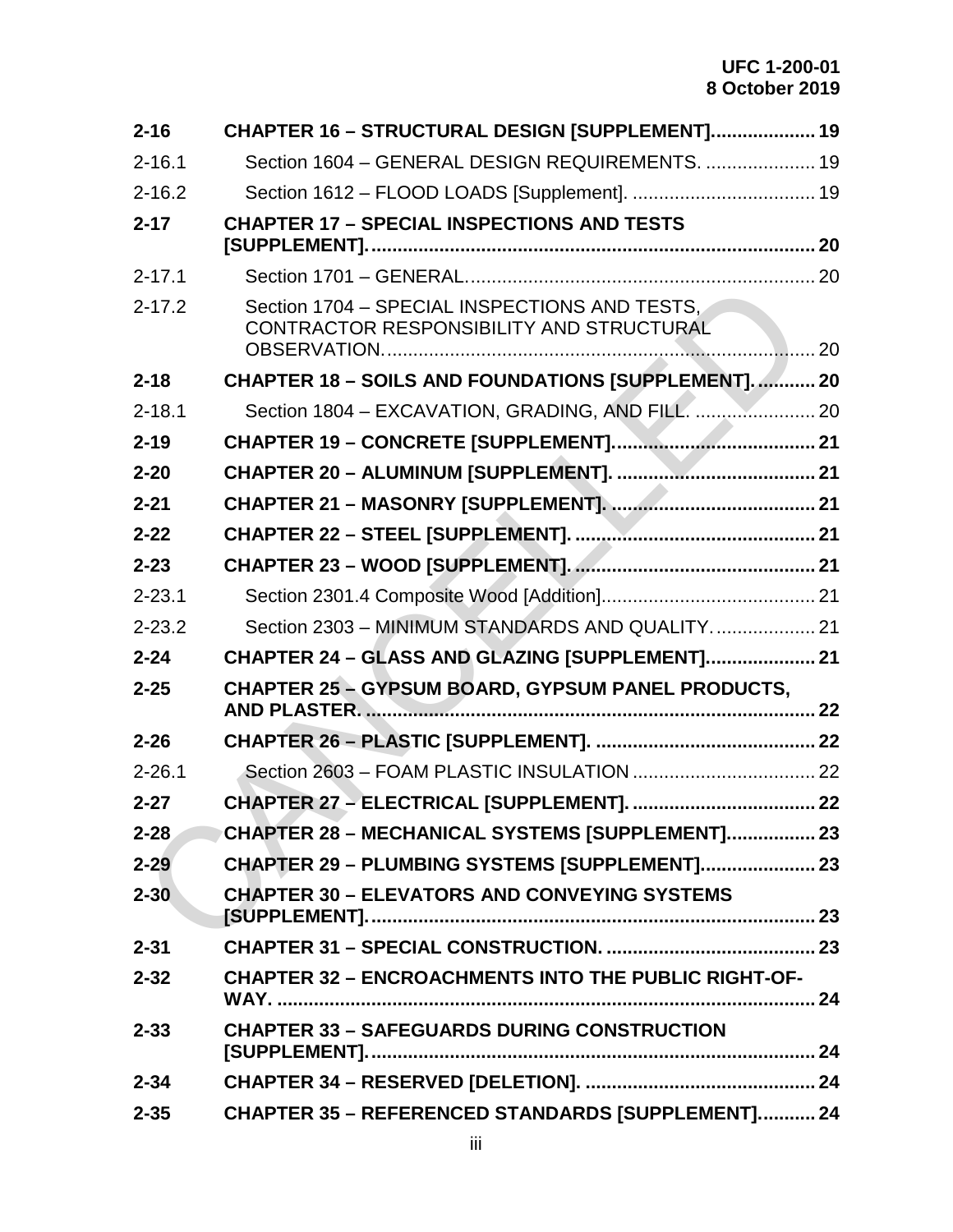| $2 - 36$   |                                                              |  |
|------------|--------------------------------------------------------------|--|
|            |                                                              |  |
| $3 - 1$    |                                                              |  |
| $3 - 1.1$  |                                                              |  |
| $3 - 1.2$  |                                                              |  |
| $3 - 1.3$  | Section 103 - DEPARTMENT OF BUILDING SAFETY [Deletion].  25  |  |
| $3 - 1.4$  | Section 104 - DUTIES AND POWERS OF CODE OFFICIAL             |  |
| $3 - 1.5$  |                                                              |  |
| $3 - 1.6$  | Section 106 - CONSTRUCTION DOCUMENTS [Deletion] 25           |  |
| $3 - 1.7$  | Section 107 - TEMPORARY STRUCTURES AND USES [Deletion]. . 25 |  |
| $3 - 1.8$  |                                                              |  |
| $3 - 1.9$  | Section 110 - CERTIFICATE OF OCCUPANCY [Deletion] 25         |  |
| $3 - 1.10$ |                                                              |  |
| $3 - 1.11$ |                                                              |  |
| $3 - 1.12$ |                                                              |  |
| $3 - 1.13$ | Section 115 - UNSAFE BUILDINGS AND EQUIPMENT [Deletion].  25 |  |
| $3 - 1.14$ |                                                              |  |
| $3 - 1.15$ |                                                              |  |
| $3 - 2$    |                                                              |  |
| $3 - 3$    | <b>CHAPTER 3 - PROVISIONS FOR ALL COMPLIANCE METHODS</b>     |  |
|            |                                                              |  |
| $3 - 4$    |                                                              |  |
| $3 - 4.1$  |                                                              |  |
| $3-5$      | <b>CHAPTER 5 - PRESCRIPTIVE COMPLIANCE METHOD</b>            |  |
| $3 - 5.1$  |                                                              |  |
| $3 - 5.2$  |                                                              |  |
| $3 - 5.3$  |                                                              |  |
| $3-6$      | CHAPTER 6 - CLASSIFICATION OF WORK [SUPPLEMENT].  27         |  |
| $3 - 7$    | CHAPTER 7 - ALTERATIONS - LEVEL 1 [SUPPLEMENT] 27            |  |
| $3 - 7.1$  |                                                              |  |
| $3 - 8$    | CHAPTER 8 - ALTERATIONS - LEVEL 2 [SUPPLEMENT] 27            |  |
| $3-9$      | CHAPTER 9 - ALTERATIONS - LEVEL 3 [SUPPLEMENT] 27            |  |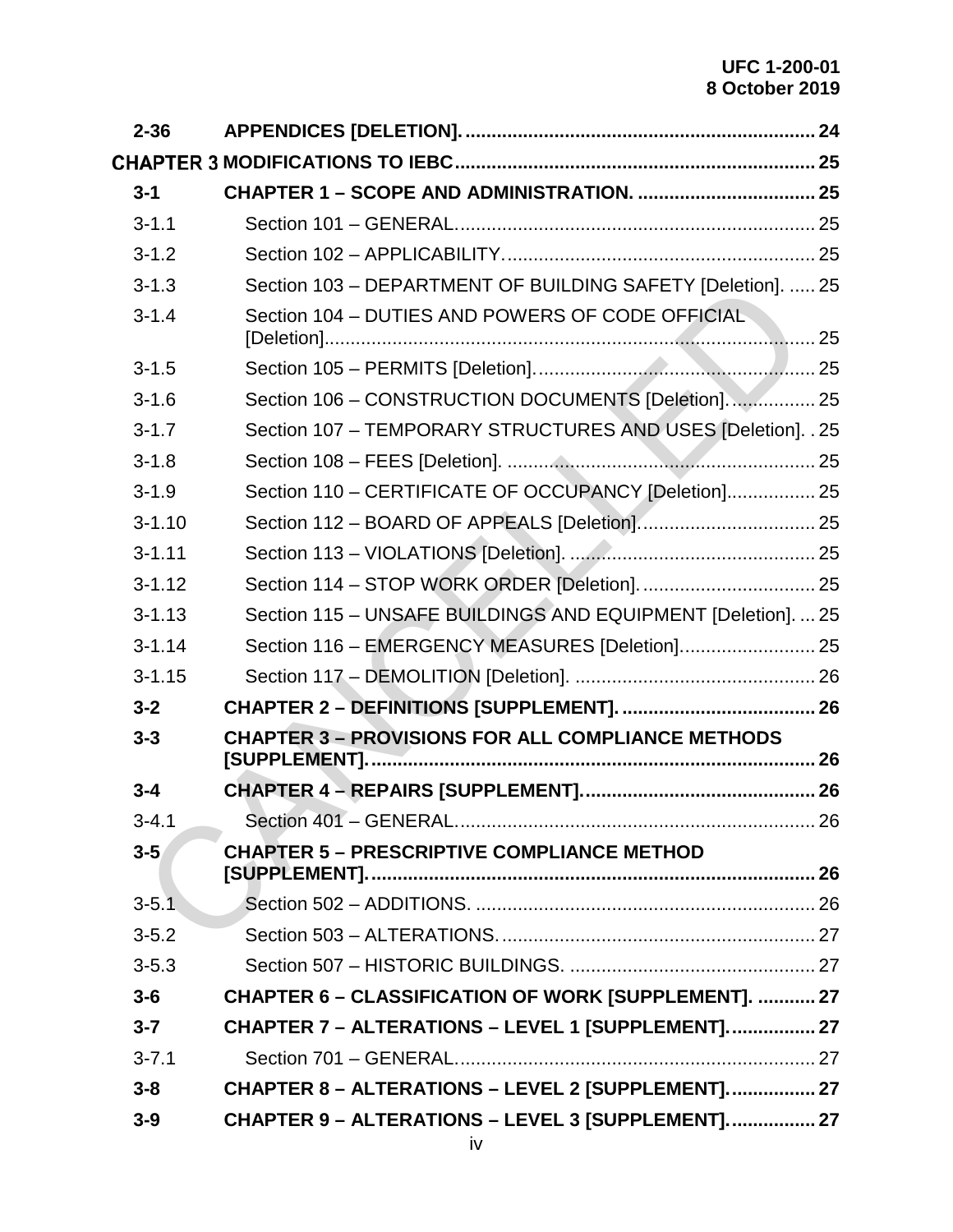| $3 - 10$   | CHAPTER 10 - CHANGE OF OCCUPANCY [SUPPLEMENT].  28                 |  |
|------------|--------------------------------------------------------------------|--|
| $3 - 11$   |                                                                    |  |
| $3 - 12$   | CHAPTER 12 - HISTORIC BUILDINGS [SUPPLEMENT].  28                  |  |
| $3 - 12.1$ |                                                                    |  |
| $3 - 13$   | <b>CHAPTER 13 - PERFORMANCE COMPLIANCE METHODS</b>                 |  |
|            |                                                                    |  |
| $3 - 13.1$ |                                                                    |  |
| $3 - 13.2$ |                                                                    |  |
| $3 - 14$   | <b>CHAPTER 14 - RELOCATED OR MOVED BUILDINGS</b>                   |  |
| $3 - 15$   | <b>CHAPTER 15 - CONSTRUCTION SAFEGUARDS [SUPPLEMENT] 29</b>        |  |
| $3 - 16$   | CHAPTER 16 - REFERENCED STANDARDS [SUPPLEMENT] 29                  |  |
| $3 - 17$   |                                                                    |  |
| $3 - 18$   |                                                                    |  |
|            |                                                                    |  |
|            |                                                                    |  |
| $4 - 1$    |                                                                    |  |
| $4 - 1.1$  | Definition of Corrosion.                                           |  |
| $4 - 1.2$  | Identification of Project Environmental Severity Classification 31 |  |
| $4 - 1.3$  |                                                                    |  |
| $4 - 1.4$  |                                                                    |  |
| $4 - 1.5$  |                                                                    |  |
| $4 - 1.6$  |                                                                    |  |
| $4 - 1.7$  | System, Component, and Material Design Requirements.  33           |  |
|            |                                                                    |  |
|            |                                                                    |  |
| $B-1$      |                                                                    |  |
| $B-2$      |                                                                    |  |

# **TABLES**

| Table 1-1 |                                                                             |  |
|-----------|-----------------------------------------------------------------------------|--|
|           |                                                                             |  |
|           | Table A-2 ESC for Outside United States, Its Territories and Possessions 54 |  |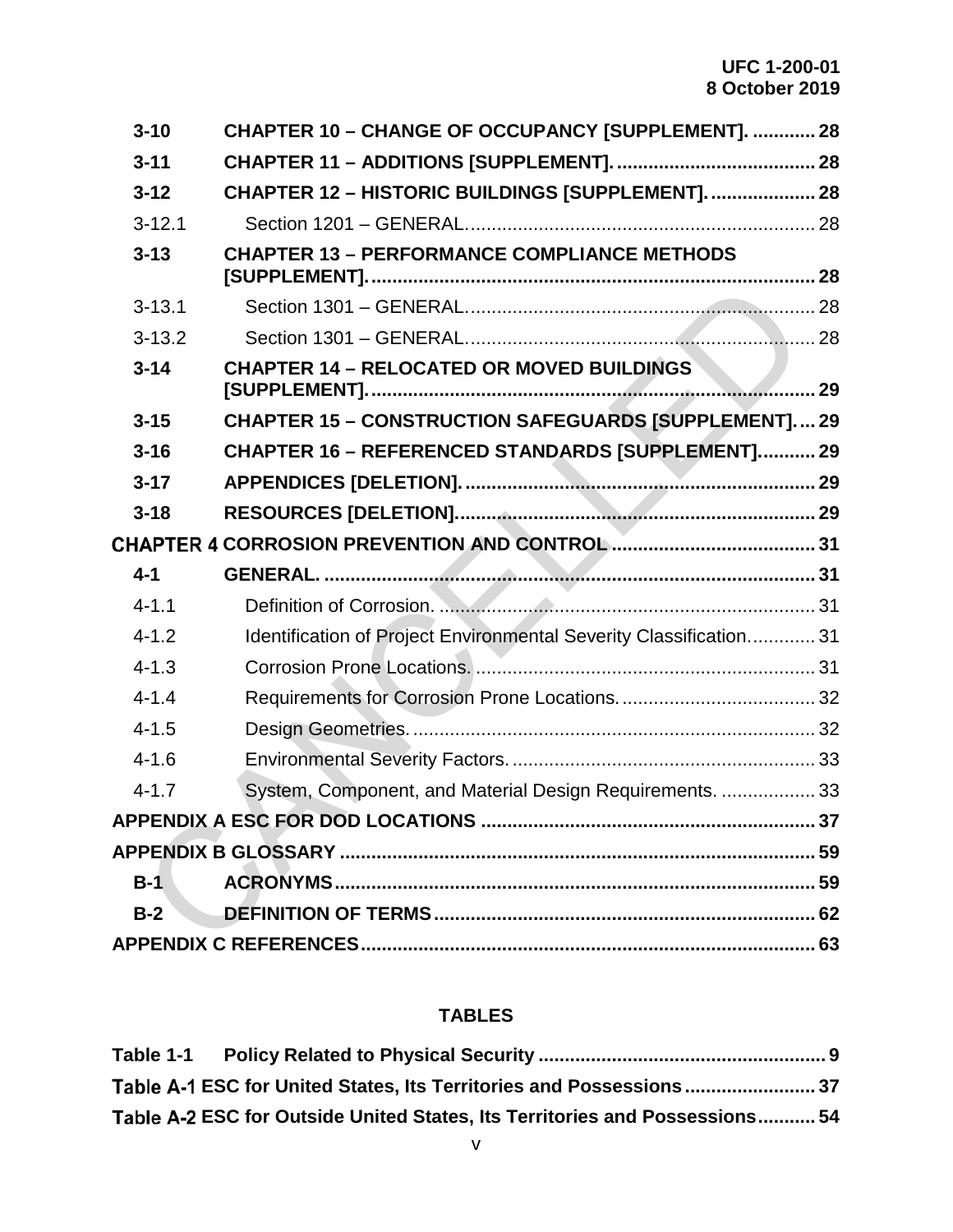*This Page Intentionally Left Blank* This Page Imentionally Left Blank<br>
State of Canada<br>
State of Canada<br>
State of Canada<br>
State of Canada<br>
State of Canada<br>
State of Canada<br>
State of Canada<br>
State of Canada<br>
State of Canada<br>
State of Canada<br>
State of Canada<br>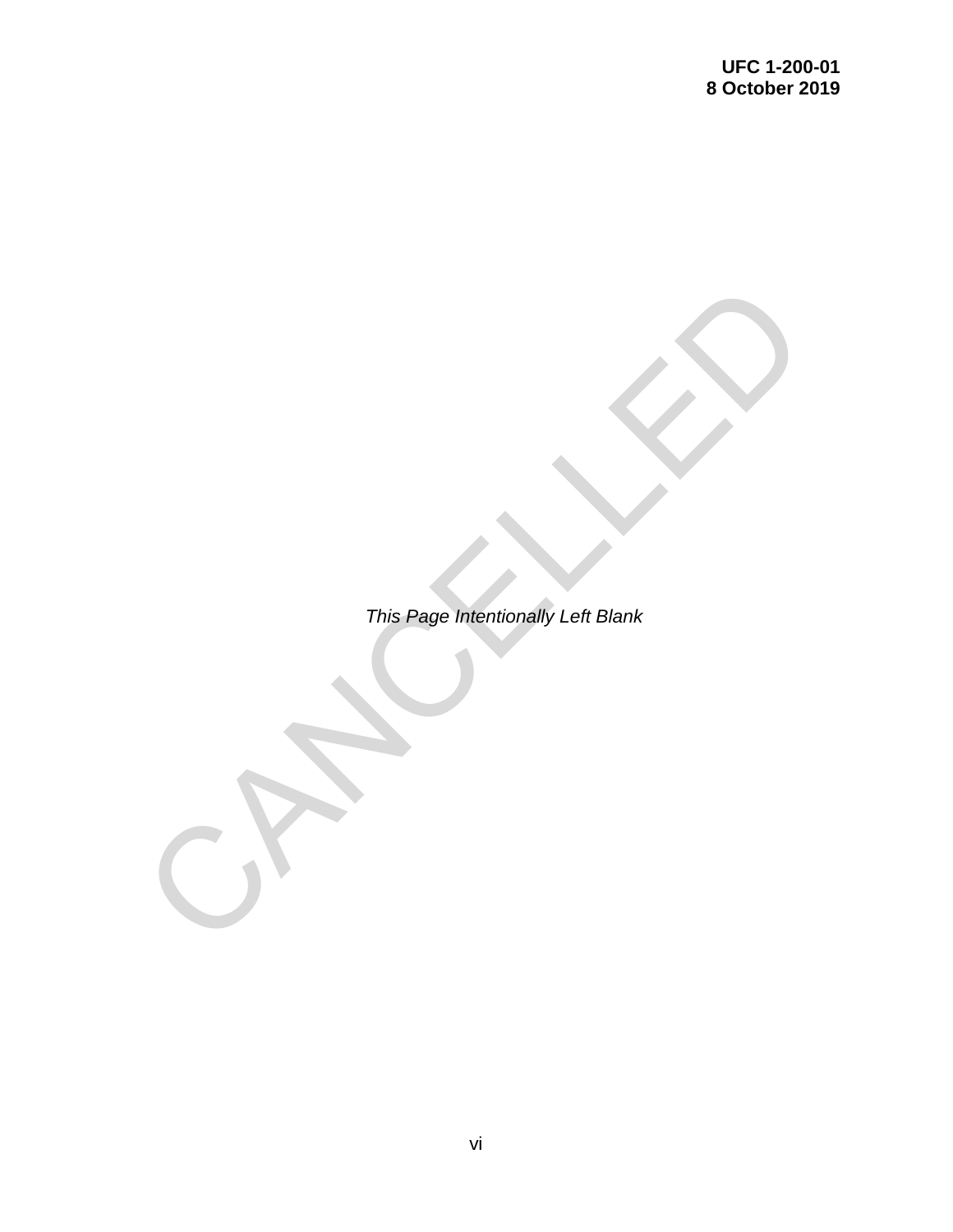# **CHAPTER 1 INTRODUCTION**

## **1-1 BACKGROUND.**

Unified Facilities Criteria (UFC) provide common requirements across DoD for safety, sustainability, durability, and functionality for DoD facilities. UFC incorporate a combination of consensus building codes, DoD-defined technical and user requirements, and applicable statutory and regulatory requirements.

# **1-2 PURPOSE AND SCOPE**

UFC 1-200-01 represents the foundational document of the UFC program in providing general building requirements and overarching criteria, establishing the use of consensus building codes and standards, establishing criteria implementation rules and protocols (including core UFC), and identifying unique military criteria. In accordance with the authority in MIL-STD-3007, UFC are prepared by DoD committees called Discipline Working Group (DWG), and are published by the Military Services under the authority of the Engineering Senior Executive Panel (ESEP), comprised of the following: **PURPOSE AND SCOPE**<br>
C1-200-01 represents the foundational document of the UFC program in providine and building requirements and overarching criteria, establishing the use of<br>
sensus building croles UFC), and dentifying u

- Deputy Assistant Secretary of Defense (Facilities Management) Office of the Assistant Secretary of Defense (Sustainment)
- Chief, Engineering and Construction Division, Headquarters United States Army Corps of Engineers (HQ USACE)
- Chief Engineer, Naval Facilities Engineering Command (NAVFAC)
- Department of the Air Force, Deputy Director of Civil Engineers DCS Logistics, Engineering & Force Protection

# **1-3 APPLICABILITY.**

This UFC applies to the planning, design, construction, sustainment, restoration, and modernization of DoD-owned facilities. It is applicable to all methods of project delivery and levels of construction as defined below. For facilities supporting military operations see Paragraph 1-3.5.

#### **1-3.1 Implementation, Administration, and Enforcement.**

UFC are effective upon issuance for projects as follows:

- Design-Bid-Build projects that have not proceeded beyond 35% design completion.
- Design-Build projects that have not proceeded beyond date of Request for Proposal (RFP) issuance. When an RFP is issued in multiple phases or steps use the date of the last phase of the RFP issuance.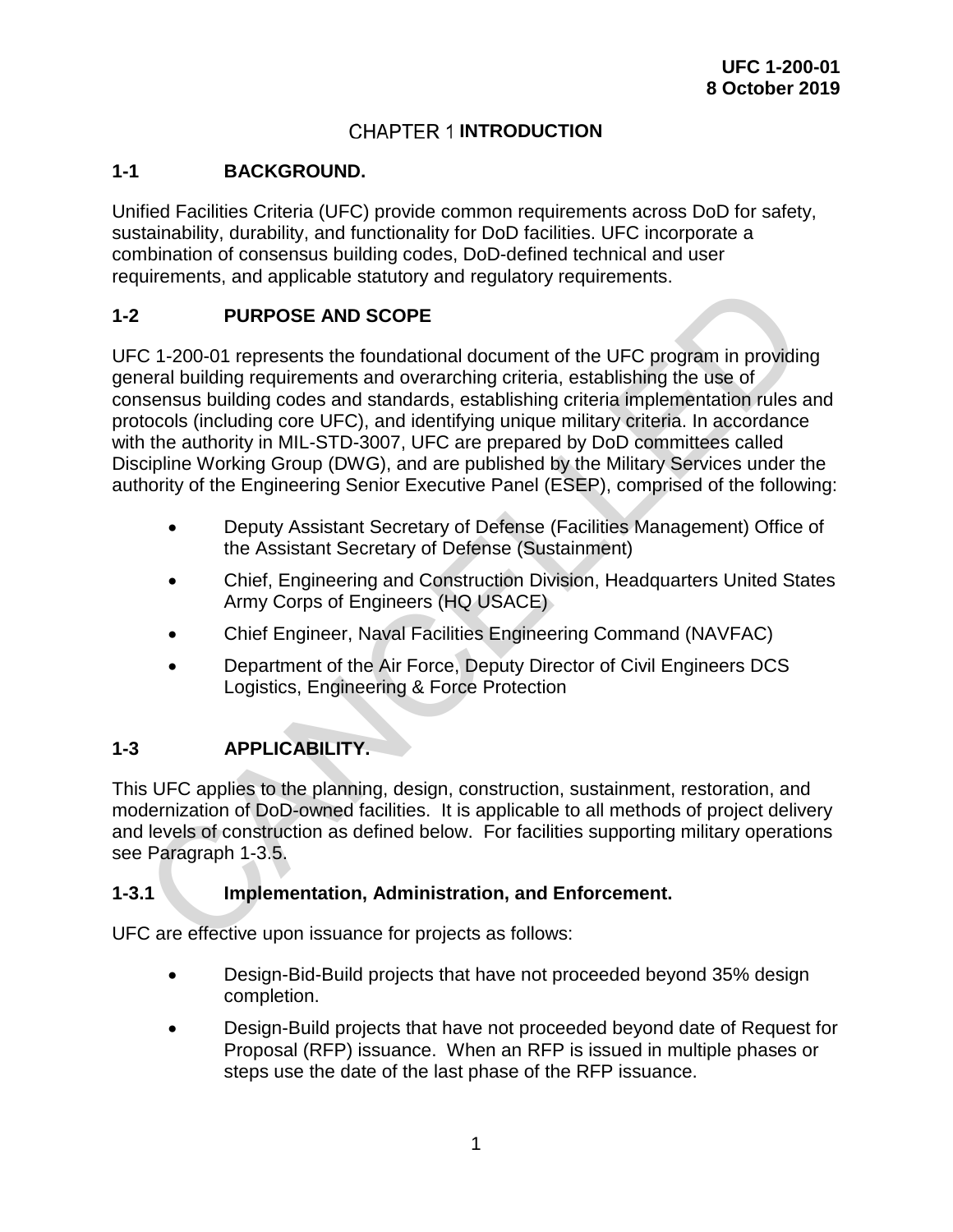• Projects that have a delay, either planned or unintentional, of more than 18 months between design completion and the solicitation of offers for construction must be re-evaluated to determine if any design revision is necessary due to changes in criteria (including codes and standards) or site infrastructure (for example, water supply for fixed fire suppression systems, water for hose stream allowances, or fire department vehicle access). Note: The evaluation must also include retroactive requirements that have been included in the new editions of the criteria.

#### **1-3.2 Levels of Construction**

#### **1-3.2.1 Permanent Construction.**

Buildings and facilities designed and constructed to serve a life expectancy of more than 25 years.

#### **1-3.2.2 Semi-permanent Construction.**

Buildings and facilities designed and constructed to serve a life expectancy of more than 5 years, but less than 25 years. This construction level is typically only used for support of military operations. Expediency of construction and material availability may be a factor. Facilities are intended to have a more enduring presence with operational characteristics and functional performance similar to permanent construction. Maintainability of finishes and systems must be commensurate with facility life expectancy and available maintenance capabilities. A moderate level of energy and water efficiency must be considered. Case of Construction<br>
2.2 Levels of Construction<br>
2.2 Levels of Construction<br>
2.1 Devels of Construction<br>
2.1 Dermanent Construction.<br>
2.2 Semi-permanent Construction.<br>
2.2 Semi-permanent Construction.<br>
2.2 Semi-permanent

#### **1-3.2.3 Temporary Construction.**

Buildings and facilities designed and constructed to serve a life expectancy of five years or less using low cost construction. Temporary construction typically cannot be economically converted to a higher level of construction. Temporary facilities have limited flexibility for conversion and re-use.

#### **1-3.3 Waivers and Exemptions.**

A waiver provides authority to deviate from a criteria requirement for a specific period, typically 12 months. An exemption provides authority to deviate from a requirement indefinitely. Refer to MIL-STD-3007 for the waiver and exemption request and approval process. When additional coordination for waivers or exemptions is required due to a regulatory or functional authority, the affected criteria document will include additional information.

# **1-3.4 UFC Hierarchy.**

UFC 1-200-01 is the overarching document for buildings and facilities used by DoD. UFC 1-200-01 directs the use of the International Building Code® (IBC), the International Existing Building Code® (IEBC), Core UFC, other UFC as applicable to the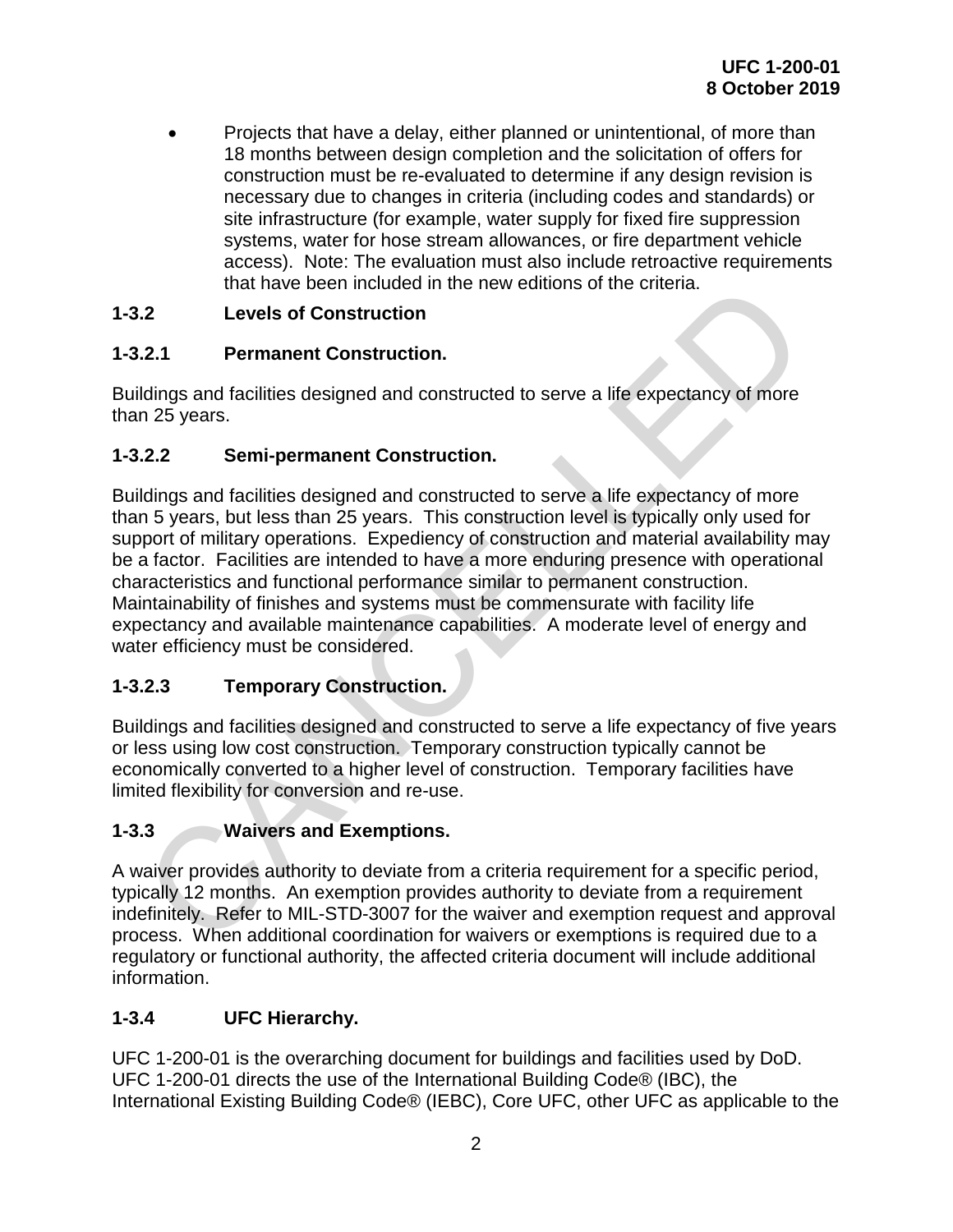building, facility, structure, or system, and Facility Criteria (FC) as they pertain to the applicable DoD Component.

## **1-3.4.1 UFC 3- Series.**

The UFC 3- Series and FC 3- Series (simply referred to as UFC 3- Series) provide discipline specific criteria requirements for the various engineering disciplines.

- If conflict occurs between a UFC 3- Series and UFC 3-600-01, the requirements of UFC 3-600-01 take precedence.
- If conflict occurs between two UFC within the UFC 3- Series, the requirements of the UFC that is more detailed pertaining to that specific building, facility, structure, or system take precedence.

#### **1-3.4.2 UFC 4- Series.**

The UFC 4- Series and FC 4- Series (simply referred to as UFC 4- Series) provide requirements for multi-disciplinary and facility-specific design.

- If conflict occurs between a UFC 4- Series facility type UFC and UFC 3-600-01, the requirements of UFC 4- Series facility type UFC take precedence.
- If conflict occurs between two UFC within the UFC 4- Series, the requirements of the UFC that is more detailed pertaining to that specific building, facility, structure, or system take precedence.
- If conflict occurs between a UFC 4- Series and a UFC 3- Series, the requirements of the UFC 4- Series take precedence.

# **1-3.5 Facilities in Support of Military Operations.**

The following UFC are intended for use outside of the United States and its territories and possessions. In addition, Joint Publication (JP) 3-0, Joint Operations, provides typical examples of military operations where uses of these UFC are appropriate. • If conflict occurs between a UFC 3- Series and UFC 3-600-01, the<br>requirements of UFC 3-600-01 take precedence.<br>
• If conflict occurs between two UFC within the UFC 3- Series, the<br>requirements of the UFC that is more det

# **1-3.5.1 UFC 1-201-01.**

Use UFC 1-201-01 for design of non-permanent facilities constructed for use by DoD personnel in support of military operations.

# **1-3.5.2 UFC 1-201-02.**

Use UFC 1-201-02 to assess existing facilities for life safety and habitability for use by DoD personnel in support of military operations.

#### **1-3.5.3 UFC 1-202-01.**

Use UFC 1-202-01 for design of host nation facilities that support military operations.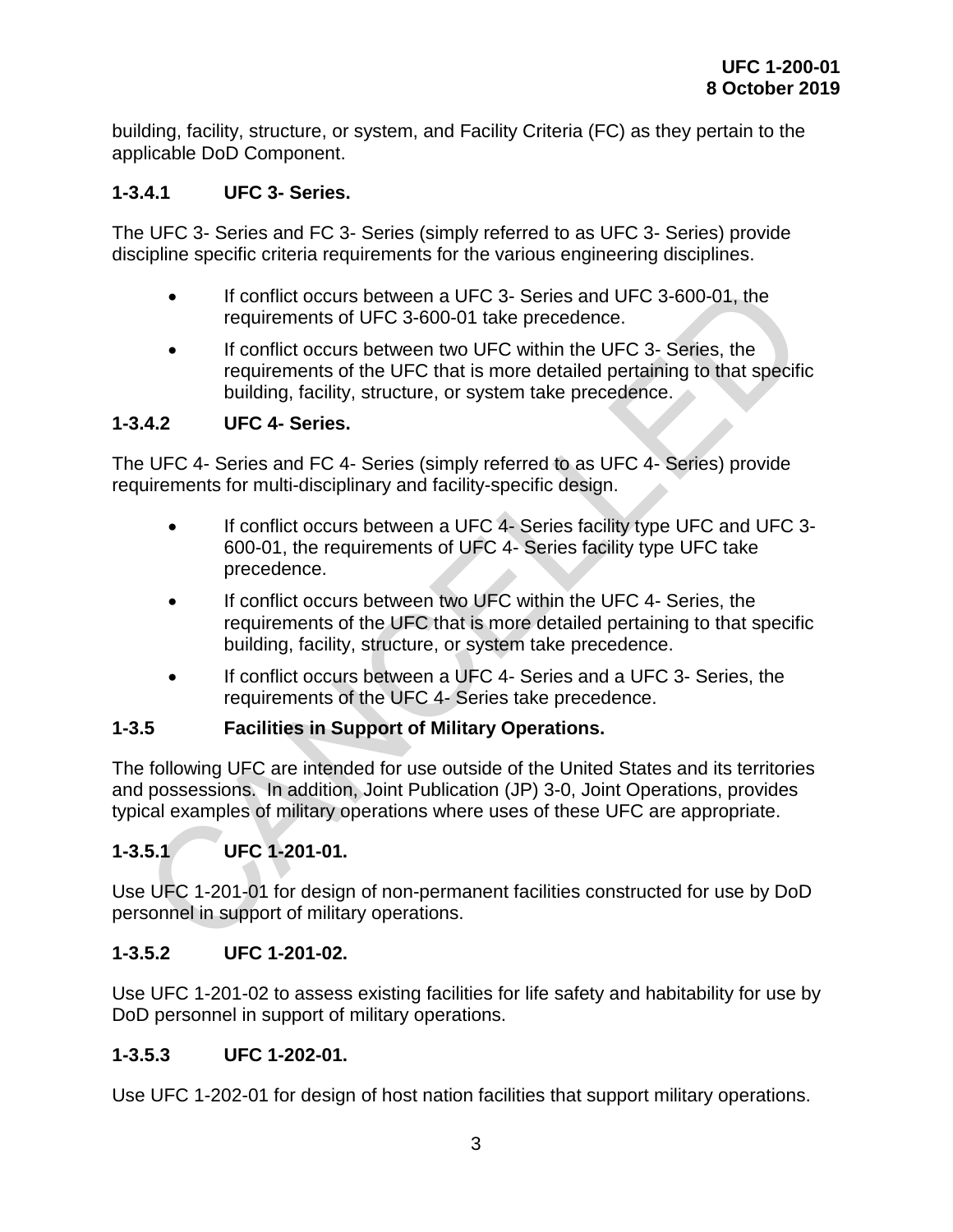# **1-4 OVERARCHING CRITERIA OR REGULATORY REQUIREMENTS.**

Design and Construction must comply with Public Laws (P.L.), Executive Orders (E.O.), Code of Federal Regulations (CFR), Department of Defense Instructions (DoDI), Department of Defense Manuals (DoDM), and Department of Defense Directives (DoDD) or other higher authority documents as applicable.

## **1-4.1 Vending Facilities for the Blind.**

Verify with the using activity the requirement to provide blind-operated vending facilities in compliance with the Randolph-Sheppard Act and DoDI 1125.03. This requirement generally applies in buildings that are over 15,000 square feet (1,400 square meters) that will contain over 100 employees, but may also apply in other situations at the discretion of the using activity.

# **1-4.2 Nursing and Lactation Rooms.**

Military installations and DoD facilities should provide a private space for nursing mothers as required by the Office of the Undersecretary of Defense (OUSD) Memorandum, Department-Wide Policy for Nursing and Lactation Rooms. Use the Office of Personnel Management (OPM) Guide for Establishing a Federal Nursing Mother's Program to implement best practices for creating a successful nursing mother's program, consistent with the demand of the workplace and the needs of the mission. This space may not be a bathroom, and must be shielded from view and free from intrusion of others. A nursing mother's space must be functional, with a private space with a place to sit and a flat surface, other than the floor, to place the breast pump and other supplies. Although there are no size or permanency requirements, this space must provide access to electricity for the use of a breast pump, as well as good lighting, a comfortable temperature, and proper ventilation; and be near a source of hot and cold running water. In addition, comply with any command-specific policy applicable to this requirement or applicable to the establishment of a working mothers program within the facility. ify with the using activity the requirement to provide blind-operated vending facility opplicance with the Randolph-Sheppard Act and DoDI 1125.03. This requirement really applies in buildings that are over 15,000 square fe

# **1-5 UFC AUTHORITIES.**

# **1-5.1 Engineering Senior Executive Panel.**

UFC and FC are issued under the authority of the ESEP as identified in paragraph 1-2.

# **1-5.2 Component Technical Representative.**

The enforcement of the codes, UFC and FC as they pertain to facility projects may be delegated to the local Component Office's Chief Engineer's Technical Representative at the discretion of the component's aforementioned office.

#### **1-5.2.1 Army.**

The component office of responsibility is HQUSACE/CECW-EC.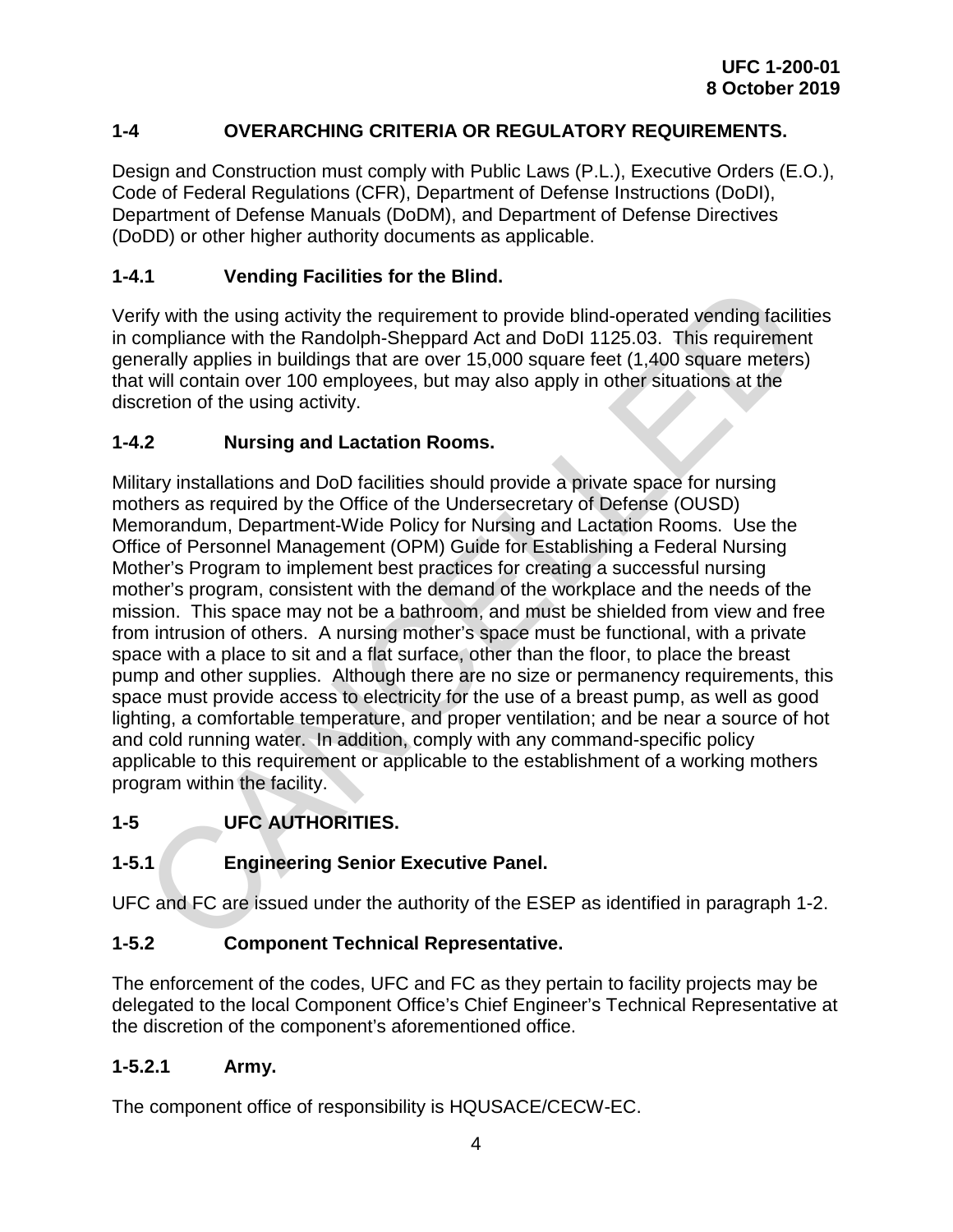# **1-5.2.2 Navy and Marine Corps.**

The component office of responsibility is NAVFAC HQ Code CI/Chief Engineer.

#### **1-5.2.3 Air Force.**

The component office of responsibility is AFCEC/CFT.

#### **1-5.3 Building Official / Authority Having Jurisdiction.**

The Component Office's Chief Engineer's local Technical Representatives are the "Building Official" or "Authority Having Jurisdiction" (AHJ) as used in the codes and standards referenced in this UFC. The terms "Building Official" and "AHJ" used in the UFC or FC criteria, reference codes, and standards are synonymous. 3<br>
3 Building Official / Authority Having Jurisdiction.<br>
Summonent Office's Chief Engineer's local Technical Representatives are the<br>
didng Official" or "Authority Having Jurisdiction" (AHJ) as used in the codes and<br>
C or

#### **1-6 GENERAL BUILDING REQUIREMENTS.**

#### **1-6.1 Building Codes.**

Use 2018 IBC and 2018 IEBC as follows:

- Use IBC, including all published errata, as the building code for DoD, except as modified by this UFC, other UFC, and FC. Where a paragraph in any chapter of IBC references a paragraph in a different chapter, the referenced chapter shall be modified as described in CHAPTER 2.
- Use IEBC, including all published errata, except as modified by this UFC, other UFC, and FC. Where a paragraph in any chapter of IEBC references a paragraph in a different chapter, the referenced chapter shall be modified as described in CHAPTER 3.

#### **1-6.2 Referenced Codes and Substitutions.**

Treat references in the DoD Building Code (see Paragraph 2-1.1) and the DoD Existing Building Code (see Paragraph 3-1.1) to other codes as follows:

- References to the International Fuel Gas Code® (IFGC) are references to NFPA 54 (ANSI Z223.1) and NFPA 58.
- References to the International Mechanical Code® (IMC) are references to UFC 3-410-01, which cites IMC.
- References to the International Plumbing Code® (IPC) are references to UFC 3-420-01, which cites IPC.
- Dismiss references to the International Property Maintenance Code® (IPMC), as IPMC is not adopted.
- References to the International Fire Code® (IFC) are references to UFC 3- 600-01, which cites NFPA 1.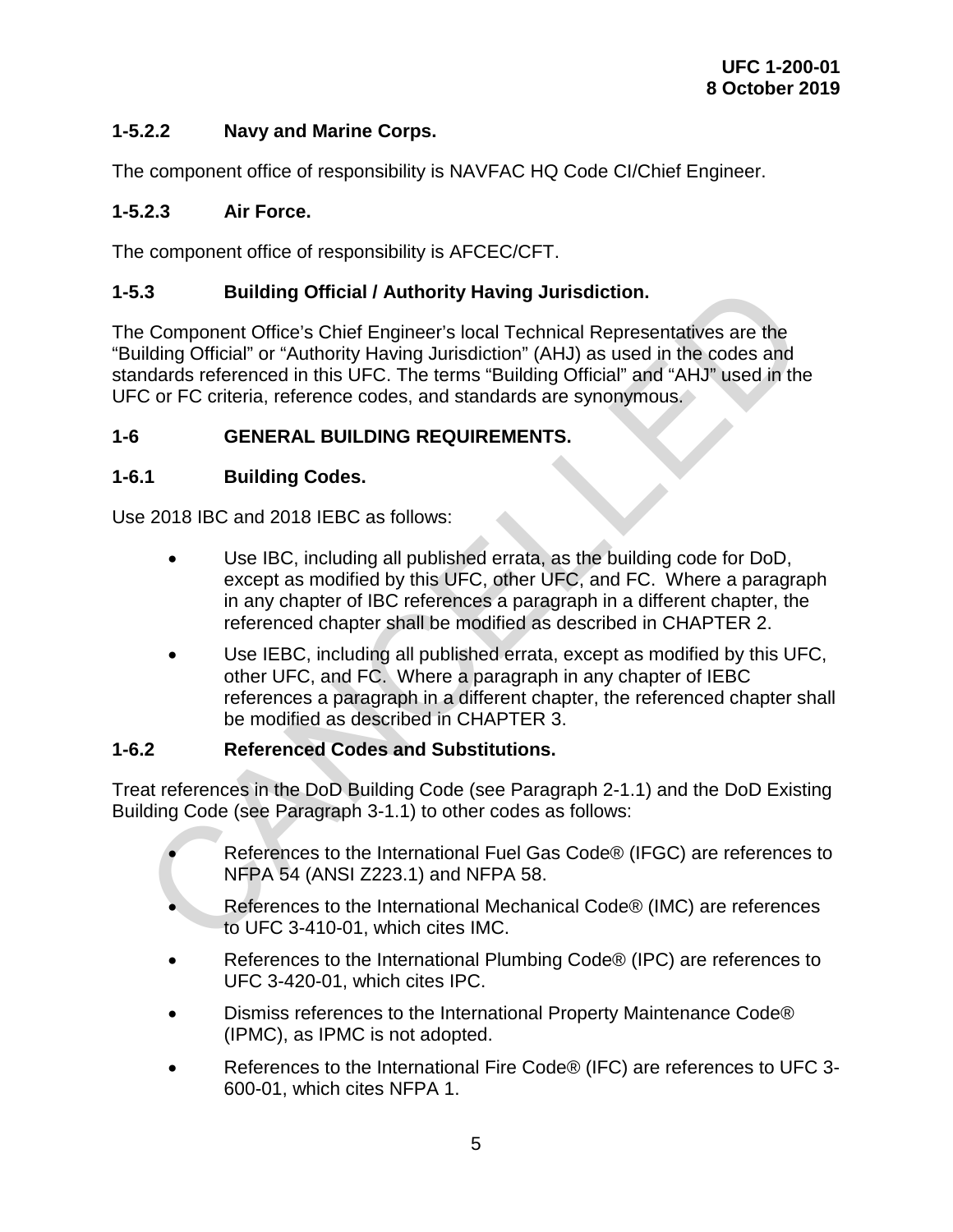- References to the International Energy Conservation Code® (IECC) are references to UFC 1-200-02, which cites ASHRAE 90.1 and ASHRAE189.1.
- References to NFPA 70, National Electrical Code® (NEC) are references to UFC 3-501-01, which cites NFPA 70.
- References to the International Residential Code® (IRC) are references to UFC 3-600-01, which cites IRC.

# **1-6.3 Other Criteria.**

In addition to IBC as modified in CHAPTER 2, and IEBC as modified in CHAPTER 3, comply with the following criteria.

# **1-6.3.1 UFC.**

Comply with the UFC (latest version, refer to Paragraph 1-3.1) as noted herein.

# **1-6.3.1.1 Core UFC.**

Core UFC are criteria that provide requirements for the majority of traditional building systems that are prevalent on DoD facility construction projects. Core UFC also identify additional criteria such as Antiterrorism, High Performance, and Sustainable Building requirements mandated by law and policy. Comply with the Core UFC listed here, and other UFC identified in APPENDIX C as they are applicable. orcosofted in CHAPTER 2, and IEBC as modified in CHAPTER 3<br>
and didition to IBC as modified in CHAPTER 2, and IEBC as modified in CHAPTER 3<br>
phy with the following criteria.<br>
3.1.1 UFC.<br>
and UPC (latest version, refer to P

- 1-200-02, High Performance and Sustainable Building Requirements
- 3-101-01, Architecture
- 3-110-03, Roofing
- 3-120-10, Interior Design
- 3-201-01, Civil Engineering
- 3-201-02, Landscape Architecture
- 3-210-10, Low Impact Development
- 3-220-01, Geotechnical Engineering
- 3-230-01, Water Storage and Distribution
- 3-230-03, Water Treatment
- 3-240-01, Wastewater Collection
- 3-301-01, Structural Engineering
- 3-310-04, Seismic Design for Buildings
- 3-401-01, Mechanical Engineering
- 3-410-01, Heating, Ventilating and Air Conditioning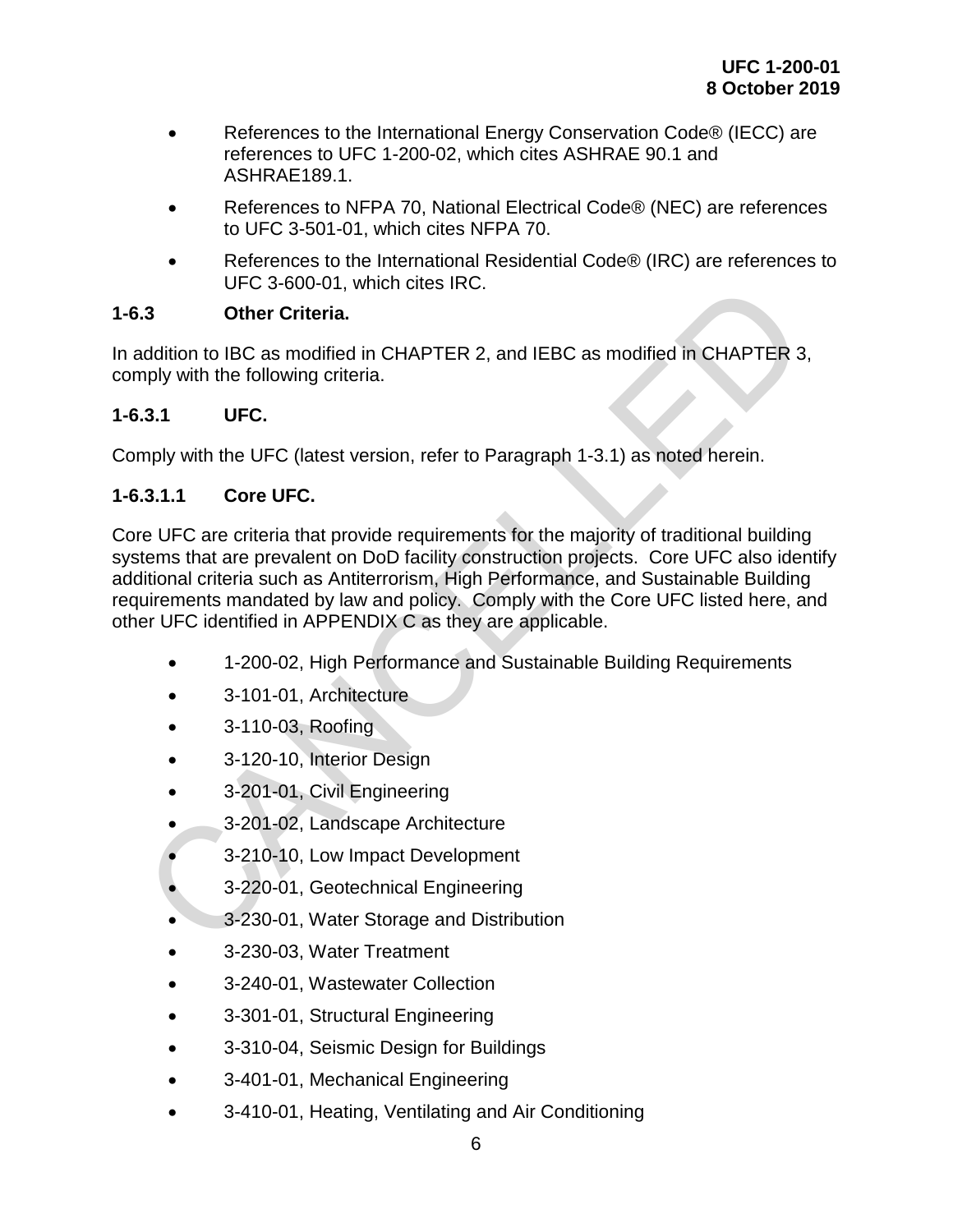- 3-420-01, Plumbing Systems
- 3-490-06, Elevators
- 3-501-01, Electrical Engineering
- 3-520-01, Interior Electrical Systems
- 3-530-01, Interior and Exterior Lighting Systems and Controls
- 3-540-01, Engine-Driven Generator Systems for Backup Power Applications
- 3-550-01, Exterior Electrical Power Distribution
- 3-560-01, Electrical Safety, O&M
- 3-580-01, Telecommunications Building Cabling Systems Planning and Design
- 3-600-01, Fire Protection Engineering for Facilities
- 4-010-01, DoD Minimum Antiterrorism Standards for Buildings
- 4-010-06, Cybersecurity of Facility-Related Control Systems
- 4-021-01, Design and O&M: Mass Notification Systems

# **1-6.3.1.2 Other UFC.**

In addition to the "Core UFC", comply with other UFC as applicable to the system, structure, or facility type defined in the scope of the construction project.

# **1-6.3.2 FC.**

The designation "FC" is for criteria that are not applicable to all DoD Components. For example: FC 4-721-10N "Navy and Marine Corps Unaccompanied Housing" has a final "N" designation because it is used by the Navy, including its Component, the U.S. Marine Corps. FC are applicable only to the DOD Component in the title and are intended for use with unified technical requirements published in UFC. Comply with the FC for the designated facility type and the DoD Component. 3-540-01, Engine-Driven Generator Systems for Backup Power<br>
Applications<br>
3-550-01, Electrical Safety, O&M<br>
3-550-01, Electrical Safety, O&M<br>
3-560-01, Electrical Safety, O&M<br>
3-680-01, Filecommunications Building Cabling

# **1-6.3.3 Specification Requirements.**

Use Unified Facilities Guide Specifications (UFGS) for all projects, including Design-Build submittals, and in accordance with UFC 1-300-02. Download, use, and edit the most current UFGS database available from the Whole Building Design Guide website at http://www.wbdg.org/ccb/browse\_cat.php?c=3. Modify and edit the UFGS as necessary to suit the work required by the specific project, including editing for metric or inch-pound and to reflect the latest proven technology, materials, and methods for the project. Follow Order of Precedence requirements for each Government Design Agent on use of Regional, Agency, Unified, and Other guide specifications. Other guide specifications may be used as a basis for information when not available in the UFGS.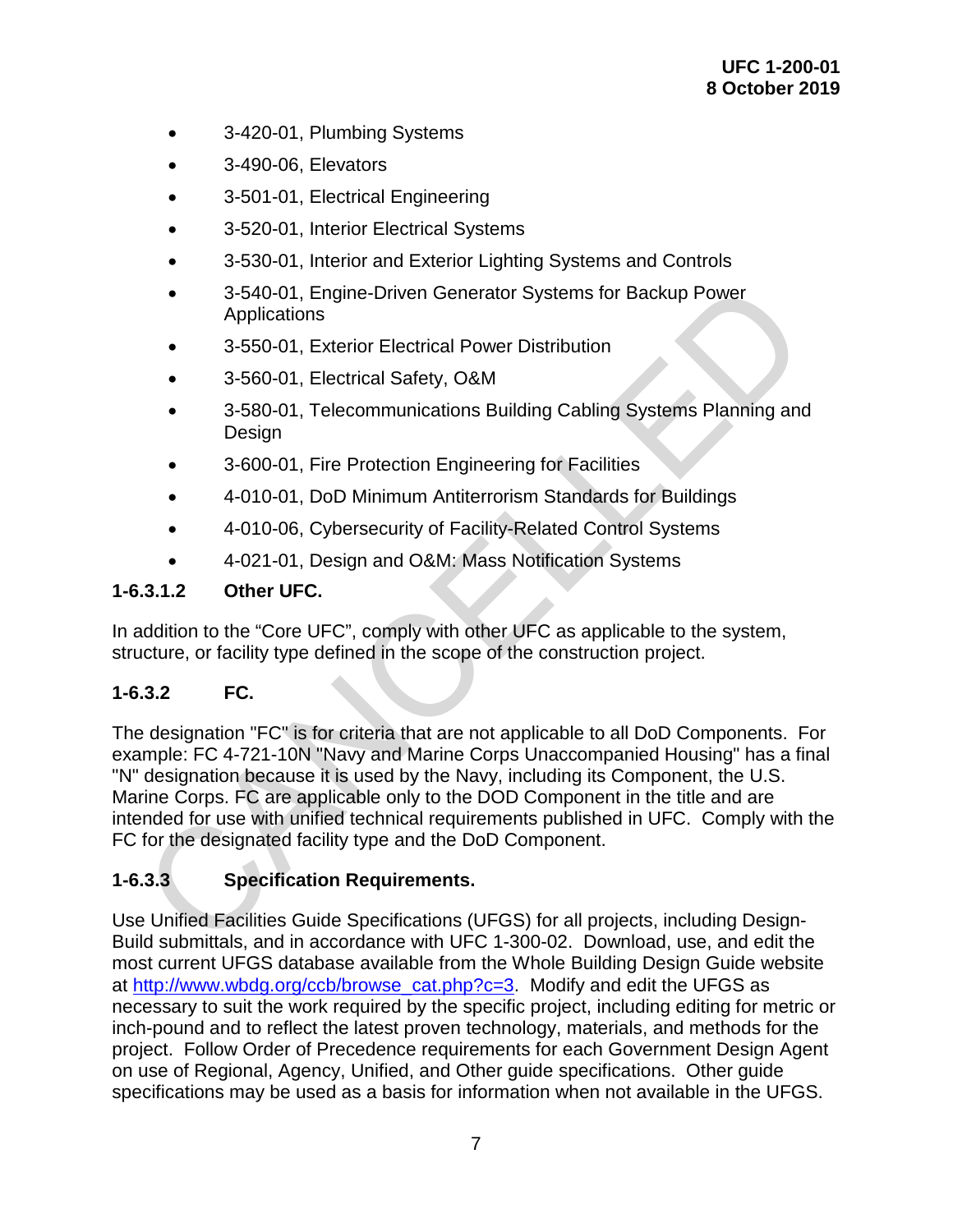Provide these specifications in UFGS format and modified to meet the requirements of UFC 1-300-02.

# **1-6.3.4 Other Military Criteria.**

Military criteria other than those listed in this UFC may be applicable to specific types of structures, building systems, or building occupancies. Such structures, systems, or buildings must meet the additional requirements of applicable military criteria.

# **1-6.3.4.1 Explosive Safety.**

This document does not contain requirements for explosives safety. Facilities that involve DoD Ammunition and Explosives (AE) storage, handling, maintenance, manufacture or disposal, as well as facilities within the explosives safety quantity distance (ESQD) arcs of AE facilities, must comply with the requirements found in DoDM 6055.09, as well as implementing Service criteria found in DA PAM 385-64 (Army), NAVSEA OP 5 (Navy and Marine Corps), and AFMAN 91-201 (Air Force). DoD facilities exposed to potential explosion effects from AE belonging to other nations are also required to meet DoD and Service explosives safety criteria. 3.3.4.1 Explosive Safety.<br>
Solocoment does not contain requirements for explosives safety. Facilities that<br>
blve DoD Ammunition and Explosives (AE) storage, handling, maintenance,<br>
nuracture or disposal, as well as facilit

Closely coordinate the planning and design of new facilities, and occupation, repair, alteration, and restoration of existing AE-related facilities, or other facilities within ESQD arcs with knowledgeable explosives safety professionals in theater, or with the Services' Explosives Safety Centers. Coordinate as early as possible in the planning and design process to avoid issues or problems and to ensure compliance.

Facility construction or use within ESQD arcs requires review for compliance with explosives safety criteria, and must have either an approved explosives safety site plan or an approved explosives safety deviation. Refer to the DoD Service documents mentioned above for further applicable guidance.

# **1-6.3.4.2 Facility Systems Safety.**

Safety is an important component of maintaining and operating DoD facilities. Consider safety during design. Incorporate a hazards review into the regular design review process to ensure systems safety has been considered at the earliest phases of project development to reduce and mitigate unintentional maintenance and operational hazards. Army projects will incorporate the safety engineering practices delineated under the Facilities Systems Safety (FASS) program as prescribed under AR PAM 385- 16, System Safety Management Guide, to the extent practicable and feasible. Air Force projects will incorporate the safety engineering practices delineated in AFMAN 91-203, Air Force Consolidated Occupational Safety Instruction, to the extent practicable and feasible. For Navy the Designer of Record must follow the concepts from the most current ANSI/ASSP Z590.3, Prevention through Design: Guidelines for Addressing Occupational Hazards and Risks in Design and Redesign Processes. All DoD facilities must comply with DoDI 6055.01 and applicable Occupational Safety and Health Administration (OSHA) safety and health standards.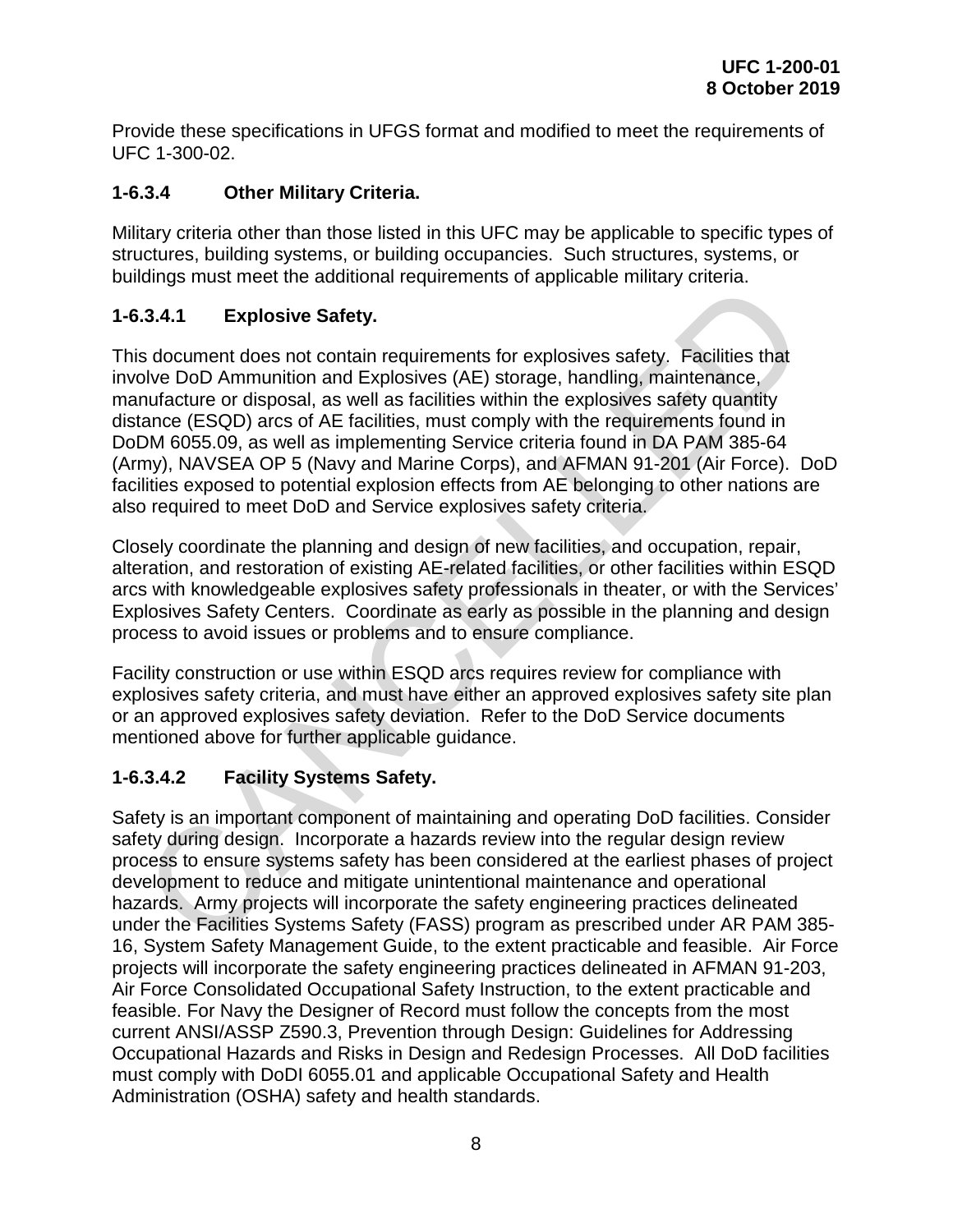## **1-6.3.4.3 Antiterrorism.**

Antiterrorism is defined as defensive measures used to reduce the vulnerability of individuals and property to terrorist acts. UFC 4-010-01 sets the minimum requirements for DoD buildings, and the Geographic Combatant Commander Antiterrorism Construction Standards address unique requirements specific to their area of responsibility. Refer to UFC 4-010-01 and the Geographic Combatant Commander Antiterrorism Construction Standards for the minimum antiterrorism requirements.

# **1-6.3.4.4 Physical Security.**

|                                                                                                                                                                                                                                                                                                                                                                                                                                                                                                                                                                                                                                                                                                                                                                                                                                                                                                                                                                                                                                | <u>unun Conunuum Cianaarau ion inu mimmam amitum mum roquirumum.</u>                                                                                                                                                                                                                                                                                  |  |
|--------------------------------------------------------------------------------------------------------------------------------------------------------------------------------------------------------------------------------------------------------------------------------------------------------------------------------------------------------------------------------------------------------------------------------------------------------------------------------------------------------------------------------------------------------------------------------------------------------------------------------------------------------------------------------------------------------------------------------------------------------------------------------------------------------------------------------------------------------------------------------------------------------------------------------------------------------------------------------------------------------------------------------|-------------------------------------------------------------------------------------------------------------------------------------------------------------------------------------------------------------------------------------------------------------------------------------------------------------------------------------------------------|--|
| 1-6.3.4.4<br><b>Physical Security.</b>                                                                                                                                                                                                                                                                                                                                                                                                                                                                                                                                                                                                                                                                                                                                                                                                                                                                                                                                                                                         |                                                                                                                                                                                                                                                                                                                                                       |  |
| Physical security is defined as that part of security concerned with physical measures<br>designed and placed to safeguard personnel; to prevent unauthorized access to<br>installations, equipment, material and documents, and to safeguard them against<br>espionage, sabotage, damage, and theft. Many buildings require some level of physica<br>security. When required, integrate physical measures into the site, building, room, or<br>area as applicable. DoD requirements for physical security related to specific assets<br>are documented in DoD publications, directives, manuals, and instructions. The<br>Services have related documents that implement the DoD policy for the Services. The<br>main DoD documents that contain the physical security requirements for the protection<br>of specific DoD assets are shown in Table 1-1. This does not include the policy<br>documents associated with the protection of nuclear and chemical assets.<br><b>Table 1-1 Policy Related to Physical Security</b> |                                                                                                                                                                                                                                                                                                                                                       |  |
| <b>Asset</b>                                                                                                                                                                                                                                                                                                                                                                                                                                                                                                                                                                                                                                                                                                                                                                                                                                                                                                                                                                                                                   | <b>Policy and Documents</b>                                                                                                                                                                                                                                                                                                                           |  |
| <b>Classified Information</b>                                                                                                                                                                                                                                                                                                                                                                                                                                                                                                                                                                                                                                                                                                                                                                                                                                                                                                                                                                                                  | DoDM 5200.01, Volume 3, DoD Information Security Program:<br>Protection of Classified Information;<br>https://www.esd.whs.mil/DD/DoD-Issuances/                                                                                                                                                                                                       |  |
| Sensitive Compartmented<br>Information (SCI)                                                                                                                                                                                                                                                                                                                                                                                                                                                                                                                                                                                                                                                                                                                                                                                                                                                                                                                                                                                   | DoDM 5105.21-Volume 1, Sensitive Compartmented Information<br>(SCI) Administrative Security Manual: Administration of Information<br>and Information Systems Security;<br>https://www.esd.whs.mil/DD/DoD-Issuances/<br>DoDM 5105.21-Volume 2, Sensitive Compartmented Information<br>(SCI) Administrative Security Manual: Administration of Physical |  |
|                                                                                                                                                                                                                                                                                                                                                                                                                                                                                                                                                                                                                                                                                                                                                                                                                                                                                                                                                                                                                                | Security, Visitor Control, and Technical Security;<br>https://www.esd.whs.mil/DD/DoD-Issuances/                                                                                                                                                                                                                                                       |  |
|                                                                                                                                                                                                                                                                                                                                                                                                                                                                                                                                                                                                                                                                                                                                                                                                                                                                                                                                                                                                                                | UFC 4-010-05, Sensitive Compartmented Information Facilities<br>Planning, Design, and Construction;<br>https://www.wbdg.org/ffc/dod/unified-facilities-criteria-ufc/ufc-4-010-<br>05/                                                                                                                                                                 |  |
| Special Access Program (SAP)<br>Information                                                                                                                                                                                                                                                                                                                                                                                                                                                                                                                                                                                                                                                                                                                                                                                                                                                                                                                                                                                    | DoDM 5205.07, Volume 3, DoD Special Access Program (SAP)<br>Security Manual: Physical Security;<br>https://www.esd.whs.mil/DD/DoD-Issuances/                                                                                                                                                                                                          |  |

| <b>Table 1-1 Policy Related to Physical Security</b> |  |  |  |  |
|------------------------------------------------------|--|--|--|--|
|------------------------------------------------------|--|--|--|--|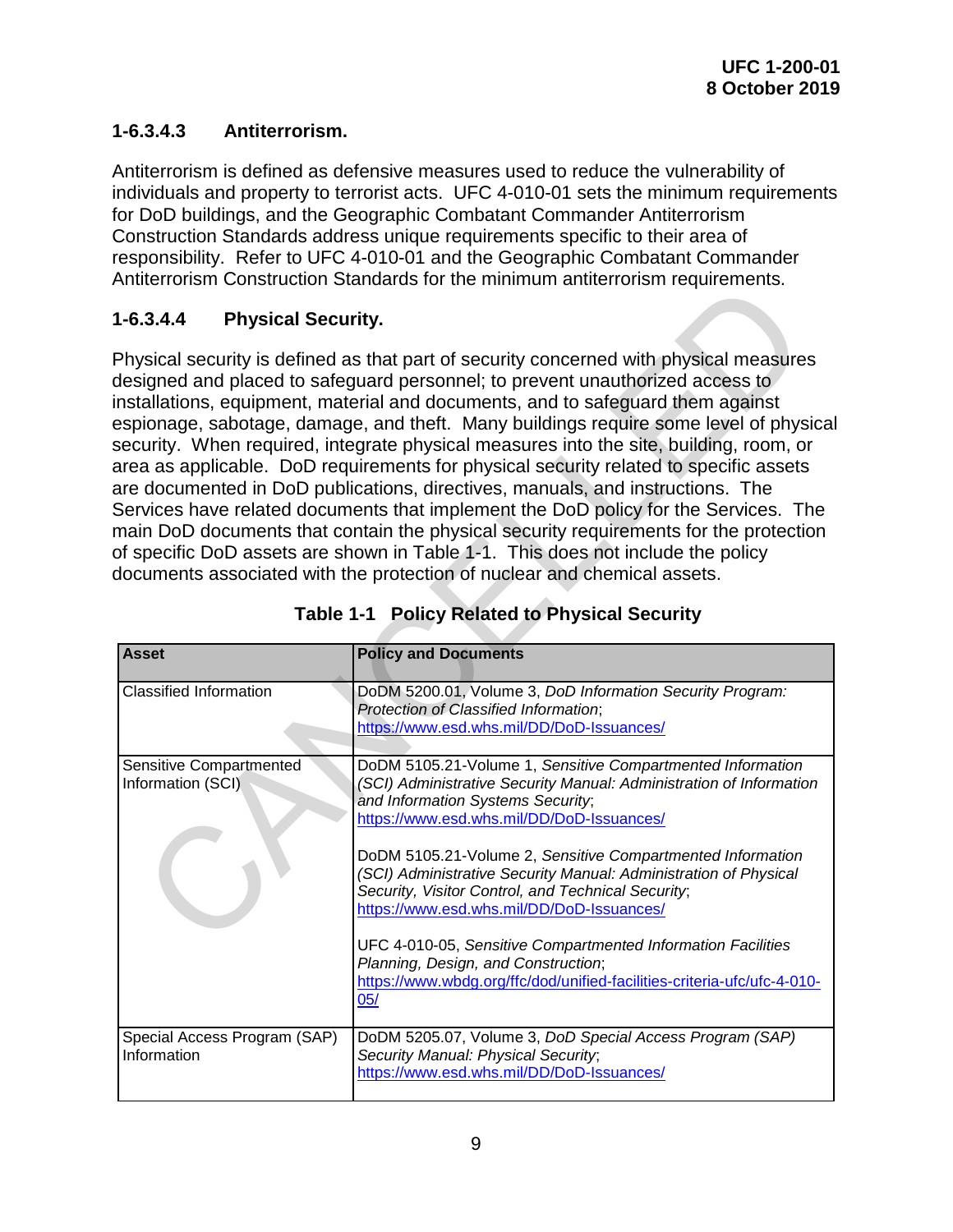| <b>Asset</b>                               | <b>Policy and Documents</b>                                                                                                                          |
|--------------------------------------------|------------------------------------------------------------------------------------------------------------------------------------------------------|
| Arms, Ammunition, and<br><b>Explosives</b> | DoDM 5100.76-M, Physical Security of Sensitive Conventional<br>Arms, Ammunition, and Explosives (AA&E);<br>https://www.esd.whs.mil/DD/DoD-Issuances/ |
| Weapons Systems and<br><b>Platforms</b>    | DoD 5200.08-R, Physical Security Program;<br>https://www.esd.whs.mil/DD/DoD-Issuances/                                                               |
| <b>Bulk Petroleum Products</b>             |                                                                                                                                                      |
| <b>Communications Systems</b>              |                                                                                                                                                      |
| Controlled Inventory Items                 |                                                                                                                                                      |

# **1-6.3.4.5 Corrosion Prevention and Control Requirements.**

Use the requirements in CHAPTER 4 in conjunction with other UFC requirements to design for durability and provide for a comprehensive corrosion prevention and control strategy.

#### **1-7 CYBERSECURITY.**

Plan, design, acquire, execute, and maintain all control systems (including systems separate from a utility monitoring and control system) in accordance with UFC 4-010-06 and as required by individual Service Implementation Policy. Implement cybersecurity requirements to mitigate vulnerabilities to all DoD real property facility-related control systems to a level that is acceptable to the System Owner and Authorizing Official. UFC 4-010-06 provides requirements for integrating cybersecurity into the design and construction of control systems. Ik Petroleum Products<br>
mmunications Systems<br>
Introlled Inventory Items<br>
anticolled Inventory Items<br>
and Control Requirements.<br>
1.3.4.5 Corrosion Prevention and Control Requirements.<br>
Every,<br>
corrosion provide for a compreh

#### **1-8 NON-GOVERNMENT STANDARD MODIFICATIONS.**

CHAPTER 2 modifies IBC and is organized by the chapter of IBC that each section modifies. CHAPTER 3 modifies IEBC and is organized by the chapter of IEBC that each section modifies. The modifications are one of four actions, according to the following legend:

- [Addition] Add new section, including new section number, not shown in IBC or IEBC.
- [Deletion] Delete referenced IBC or IEBC section.
- **IReplacement]** Delete referenced IBC or IEBC section or noted portion and replace it with the narrative shown.
- [Supplement] Add narrative shown as a supplement to the narrative shown in the referenced section of IBC or IEBC.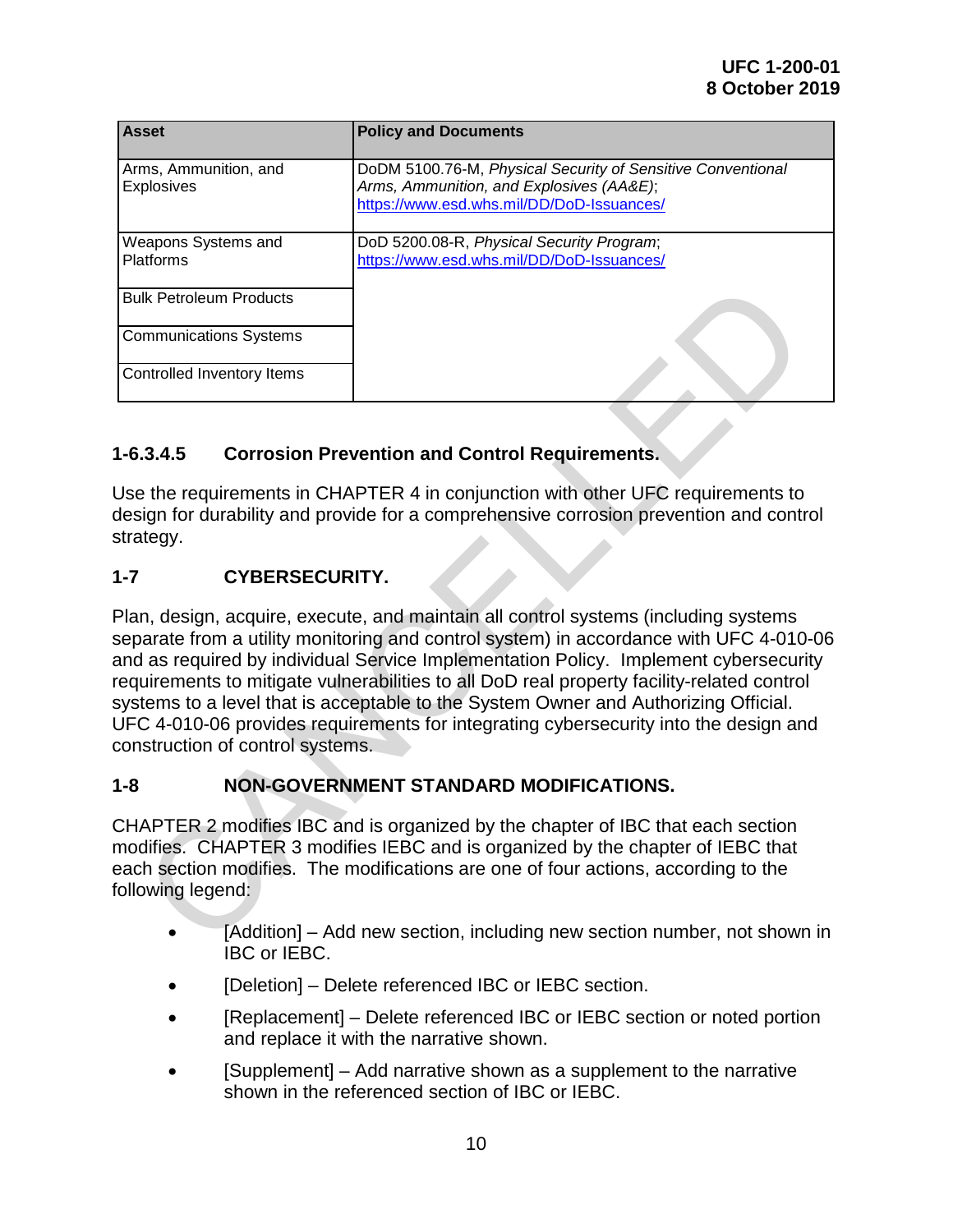The section modifiers are identified at the end of the paragraph title. Limited commentary has been added in the chapters. Section designations for such commentary are preceded by a "[C]", and the commentary narrative is shaded.

#### **1-9 GLOSSARY.**

APPENDIX B contains acronyms, abbreviations, and terms.

#### **1-10 REFERENCES.**

APPENDIX C contains a list of references used in this document. Unless otherwise specified, the most recent edition of the referenced publication. ONDIX C contains a list of references used in this document. Unless otherwise<br>Crified, the most recent edition of the referenced publication.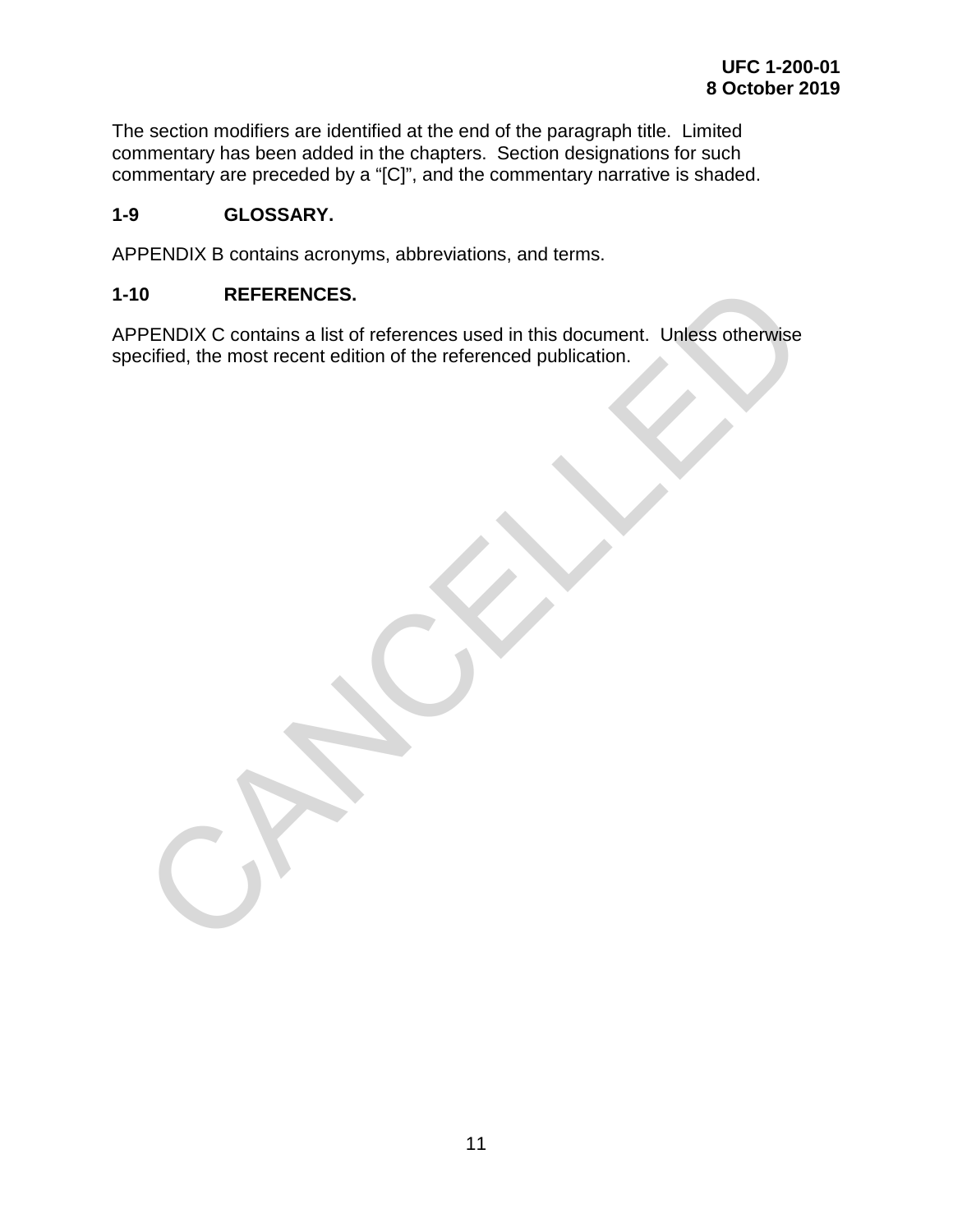*This Page Intentionally Left Blank* This Page Internionally Left Blank<br>
This Page Internionally Left Blank<br>
Canada<br>
Canada<br>
Canada<br>
Canada<br>
Canada<br>
Canada<br>
Canada<br>
Canada<br>
Canada<br>
Canada<br>
Canada<br>
Canada<br>
Canada<br>
Canada<br>
Canada<br>
Canada<br>
Canada<br>
Canada<br>
Canada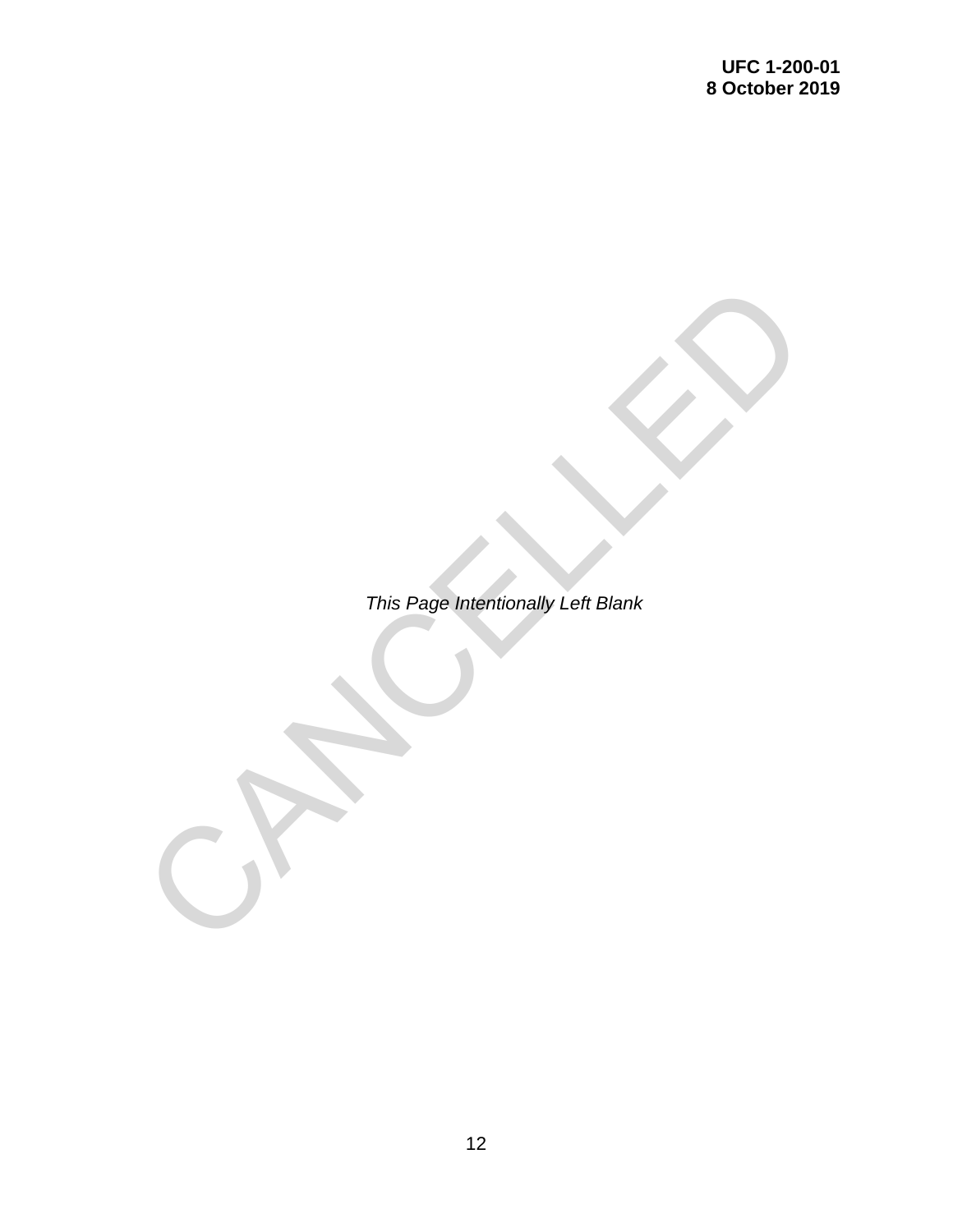# **CHAPTER 2 MODIFICATIONS TO IBC**

# **2-1 CHAPTER 1 – SCOPE AND ADMINISTRATION [SUPPLEMENT].**

Use IBC Chapter 1 except as modified below.

#### **2-1.1 Section 101 – GENERAL.**

#### **101.1 Title [Replacement]**

These regulations shall be known as the DoD Building Code, hereinafter referred to as "this code."

#### **101.4 Referenced codes [Supplement]**

Refer to Paragraph 1-6.2 for referenced codes.

#### **2-1.2 Section 102 – APPLICABILITY.**

#### **102.1 General [Replacement]**

Where there is a conflict between a general requirement and a specific requirement, the specific requirement shall be applicable. Where, in any specific case, different sections of this code specify different materials, methods of construction or other requirements, the most restrictive shall govern. Refer to Paragraph 1-3.4 for hierarchy of UFC. 1.1 Title [Replacement]<br>
See regulations shall be known as the DoD Building Code, hereinafter referred to<br>
scode."<br>
4. Referenced codes [Supplement]<br>
er to Paragraph 1-6.2 for referenced codes.<br>
Section 102 – APPLICABILITY

#### **102.2 Other Laws [Replacement]**

The provisions of this code shall not be deemed to nullify any provisions of local, state, or federal law. In overseas locations the SOFA, HNFA, and in some instances, BIA may govern requirements.

#### **102.4 Referenced codes and standards [Supplement]**

Refer to Paragraph 1-6.2 and Paragraph 1-6.3 for referenced codes and criteria.

#### **2-1.3 Section 103 – DEPARTMENT OF BUILDING SAFETY [Deletion].**

#### **2-1.4 Section 104 – DUTIES AND POWERS OF BUILDING OFFICIAL.**

#### **104.1 General [Replacement]**

The Building Official/AHJ is a person authorized and directed to enforce the provisions of this code, UFC, or FC. They have the authority to render interpretations of this code, UFC, or FC and to clarify the application of the provisions. Such interpretations will be in compliance with the intent and purpose of this code, UFC, or FC and will not have the effect of waiving or exempting requirements specifically provided for in this code, UFC, or FC. For waiver and exemption process and authority refer to Section 104.10 Waivers and exemptions.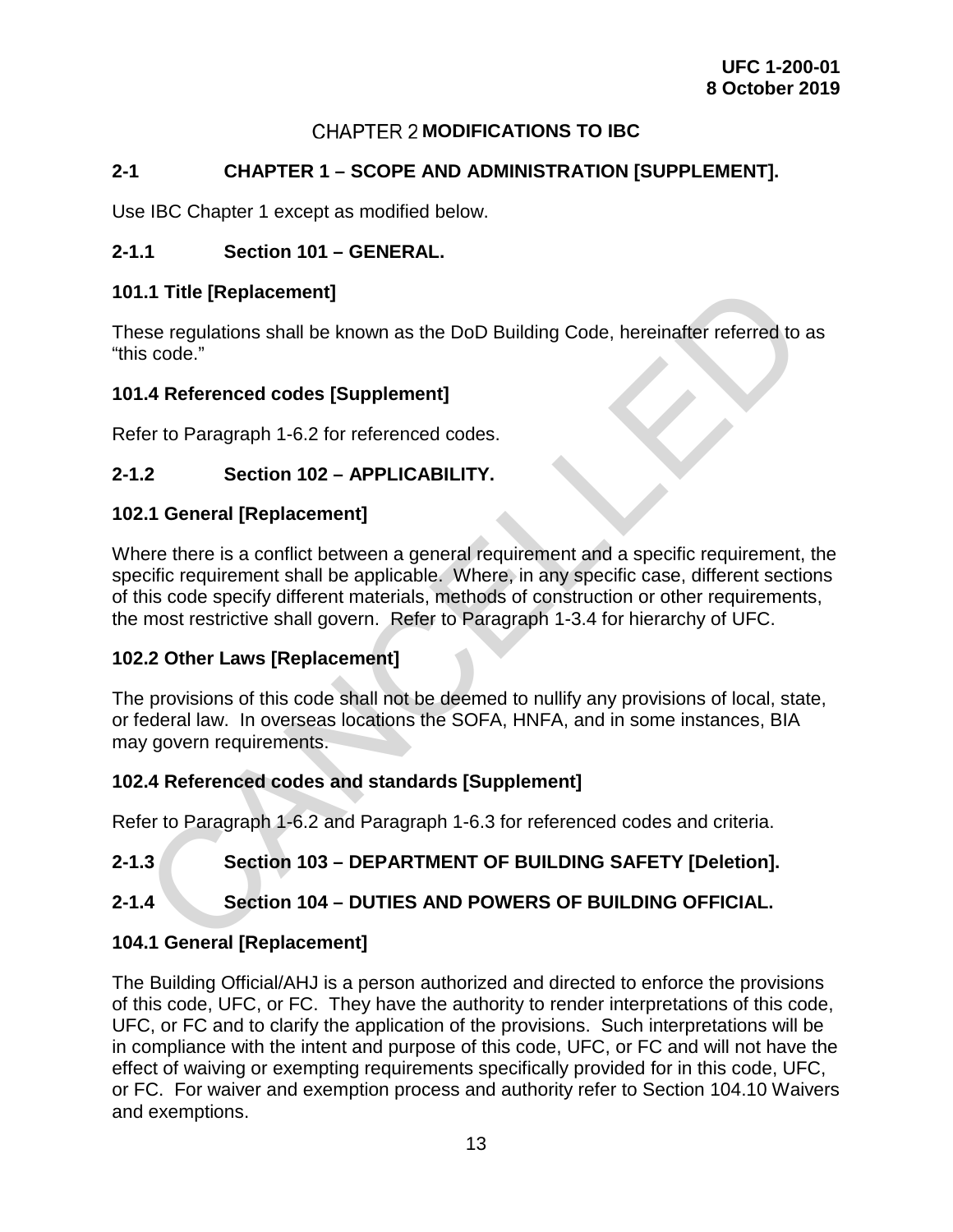#### **104.10 Waivers and exemptions [Replacement]**

Where there are practical difficulties involved in carrying out the provisions of this code, UFC, or FC; the Building Official/AHJ shall first find that special individual case or reason makes the strict letter of this code, UFC, or FC impractical resulting in noncompliance with requirements or an increased risk to: health, accessibility, life and fire safety, structural requirements, or operational requirements. Such cases will be treated as a waiver or exemption. Waivers and exemptions to specific UFC or FC requirements are approved by the Service's Chief Engineer, Engineering Senior Executive Panel signature authority for the Service. Refer to MIL-STD 3007 for waivers and exemption definitions and for specific requirements for approval.

#### [C] 104.10 Waivers and exemptions [Supplement]

Avoid requests for waivers and exemptions if possible. A criteria- or code-compliant engineering solution for the facility should be the objective versus a waiver or exemption request. UFC and FC requirements are intended to address codecompliant facility requirements; life, health and safety requirements; property loss prevention; lowest lifecycle cost; and facility operational requirements. For issues dealing with life, health, and safety, cost is not a valid reason to grant a waiver or exemption. Waiving or exempting requirements typically results in increased risk to safety or property loss, increased operational risk, or poor return on investment.

#### **104.11 Alternative materials, design and methods of construction and equipment [Replacement]**

The provisions of this code, UFC, or FC are not intended to prevent the installation of any material or to prohibit any design or method of construction not specifically prescribed by this code, provided that any such alternative has been approved. An alternative material, design, or method of construction may be approved where the Building Official/AHJ finds that the proposed design is satisfactory and complies with the intent of the provisions of this code, UFC, or FC, and that the material, method, or work offered is, for the purpose intended, not less than the equivalent of that prescribed in this code, UFC, or FC in quality, strength, effectiveness, fire resistance, durability, and safety. When the alternative material, design, or method of construction is not approved, the Building Official/AHJ will respond in writing, stating the reasons why the alternative was not approved. to a various of the Service Schief Engineer, Engineering Serior<br>
Luitements are approved by the Services Chief Engineer, Engineering Serior<br>
cultive Panel signature authority for the Service. Refer to MIL-STD 3007 for waiv

#### **104.11.1 Research reports [Replacement]**

Supporting data, where necessary to assist in the approval of materials or assemblies not specifically provided for in this code, UFC, or FC, shall consist of valid research reports from approved sources.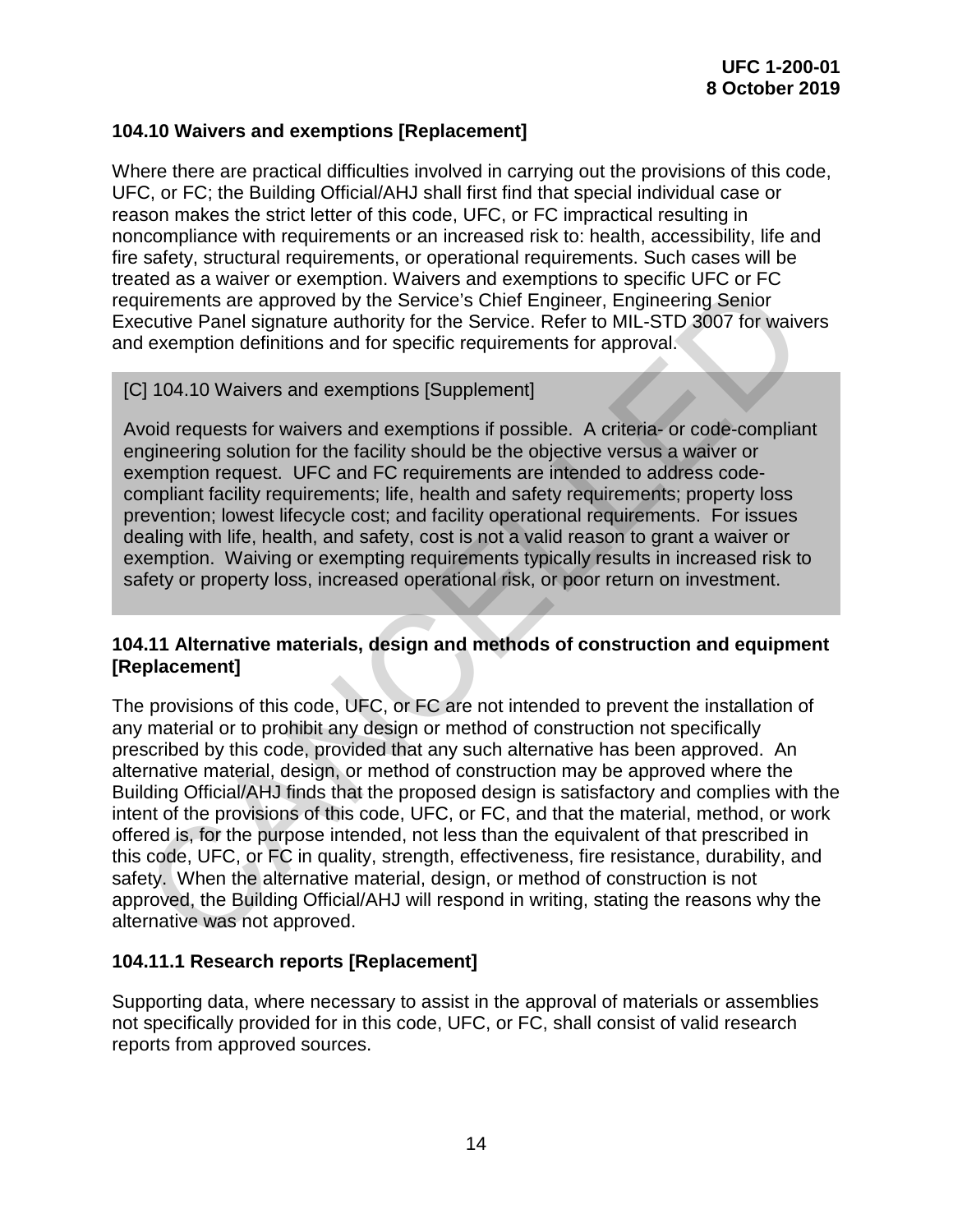# **104.11.2 Tests [Replacement]**

Whenever there is insufficient evidence of compliance with the provisions of this code, or evidence that a material or method does not conform to the requirements of this code, or in order to substantiate claims for alternative materials or methods, the Building Official/AHJ shall have the authority to require tests as evidence of compliance to be made without expense to the government. Test methods shall be as specified in this code, UFC, or FC or by other recognized test standards. In the absence of recognized and accepted test methods, the Building Official/AHJ shall approve the testing procedures. Tests shall be performed by an approved agency. Reports of such tests shall be retained by the Building Official/AHJ.

#### **104.11.3 Overseas locations [Addition]**

|            | 0000, 01 0, 01 1 0 01 by 011101 TOOOgHLEGU toot otaHudi up. 111 the about 100 of TooogHLEG<br>and accepted test methods, the Building Official/AHJ shall approve the testing<br>procedures. Tests shall be performed by an approved agency. Reports of such tests<br>shall be retained by the Building Official/AHJ.                                                                                                                                                                                                                                                                                                                                                                                                                                                                                                                                                                                                             |
|------------|----------------------------------------------------------------------------------------------------------------------------------------------------------------------------------------------------------------------------------------------------------------------------------------------------------------------------------------------------------------------------------------------------------------------------------------------------------------------------------------------------------------------------------------------------------------------------------------------------------------------------------------------------------------------------------------------------------------------------------------------------------------------------------------------------------------------------------------------------------------------------------------------------------------------------------|
|            | 104.11.3 Overseas locations [Addition]                                                                                                                                                                                                                                                                                                                                                                                                                                                                                                                                                                                                                                                                                                                                                                                                                                                                                           |
|            | In overseas locations where the SOFA, HNFA, OEBGD, or BIA may govern<br>requirements, the Building Official/AHJ will review the situation and determine what, if<br>any, measures are appropriate to take to compensate for measures not allowed by th<br>host nation or that present practical difficulties involved in carrying out the provisions.<br>Measures taken must not lessen quality, strength, effectiveness, fire resistance,<br>durability, and safety. In these instances, formal exemptions are not required. The<br>details of action granting alternative materials, design and methods of construction an<br>equipment will be recorded and entered in the project document files by the Building<br>Official/AHJ. Note that alternative materials, design and methods of construction and<br>equipment must not be misconstrued as a waiver or exemption. Waivers and<br>exemptions are addressed in 104.10. |
| $2 - 1.5$  | Section 105 - PERMITS [Deletion].                                                                                                                                                                                                                                                                                                                                                                                                                                                                                                                                                                                                                                                                                                                                                                                                                                                                                                |
|            |                                                                                                                                                                                                                                                                                                                                                                                                                                                                                                                                                                                                                                                                                                                                                                                                                                                                                                                                  |
| 2-1.6      | Section 106 - FLOOR AND ROOF DESIGN LOADS [Deletion].                                                                                                                                                                                                                                                                                                                                                                                                                                                                                                                                                                                                                                                                                                                                                                                                                                                                            |
| $2 - 1.7$  | Section 107 - SUBMITTAL DOCUMENTS [Deletion].                                                                                                                                                                                                                                                                                                                                                                                                                                                                                                                                                                                                                                                                                                                                                                                                                                                                                    |
| $2 - 1.8$  | Section 108 - TEMPORARY STRUCTURES AND USES [Deletion].                                                                                                                                                                                                                                                                                                                                                                                                                                                                                                                                                                                                                                                                                                                                                                                                                                                                          |
| $2 - 1.9$  | Section 109 - FEES [Deletion].                                                                                                                                                                                                                                                                                                                                                                                                                                                                                                                                                                                                                                                                                                                                                                                                                                                                                                   |
| $2 - 1.10$ | Section 111 - CERTIFICATE OF OCCUPANCY [Deletion].                                                                                                                                                                                                                                                                                                                                                                                                                                                                                                                                                                                                                                                                                                                                                                                                                                                                               |
| 2-1.11     | Section 113 - BOARD OF APPEALS [Deletion].                                                                                                                                                                                                                                                                                                                                                                                                                                                                                                                                                                                                                                                                                                                                                                                                                                                                                       |
| $2 - 1.12$ | Section 114 - VIOLATIONS [Deletion].                                                                                                                                                                                                                                                                                                                                                                                                                                                                                                                                                                                                                                                                                                                                                                                                                                                                                             |
| 2-1.13     | Section 115 - STOP WORK ORDER [Deletion].                                                                                                                                                                                                                                                                                                                                                                                                                                                                                                                                                                                                                                                                                                                                                                                                                                                                                        |
| 2-1.14     | Section 116 - UNSAFE STRUCTURES AND EQUIPMENT [Deletion].                                                                                                                                                                                                                                                                                                                                                                                                                                                                                                                                                                                                                                                                                                                                                                                                                                                                        |
| $2 - 2$    | <b>CHAPTER 2 - DEFINITIONS [SUPPLEMENT].</b>                                                                                                                                                                                                                                                                                                                                                                                                                                                                                                                                                                                                                                                                                                                                                                                                                                                                                     |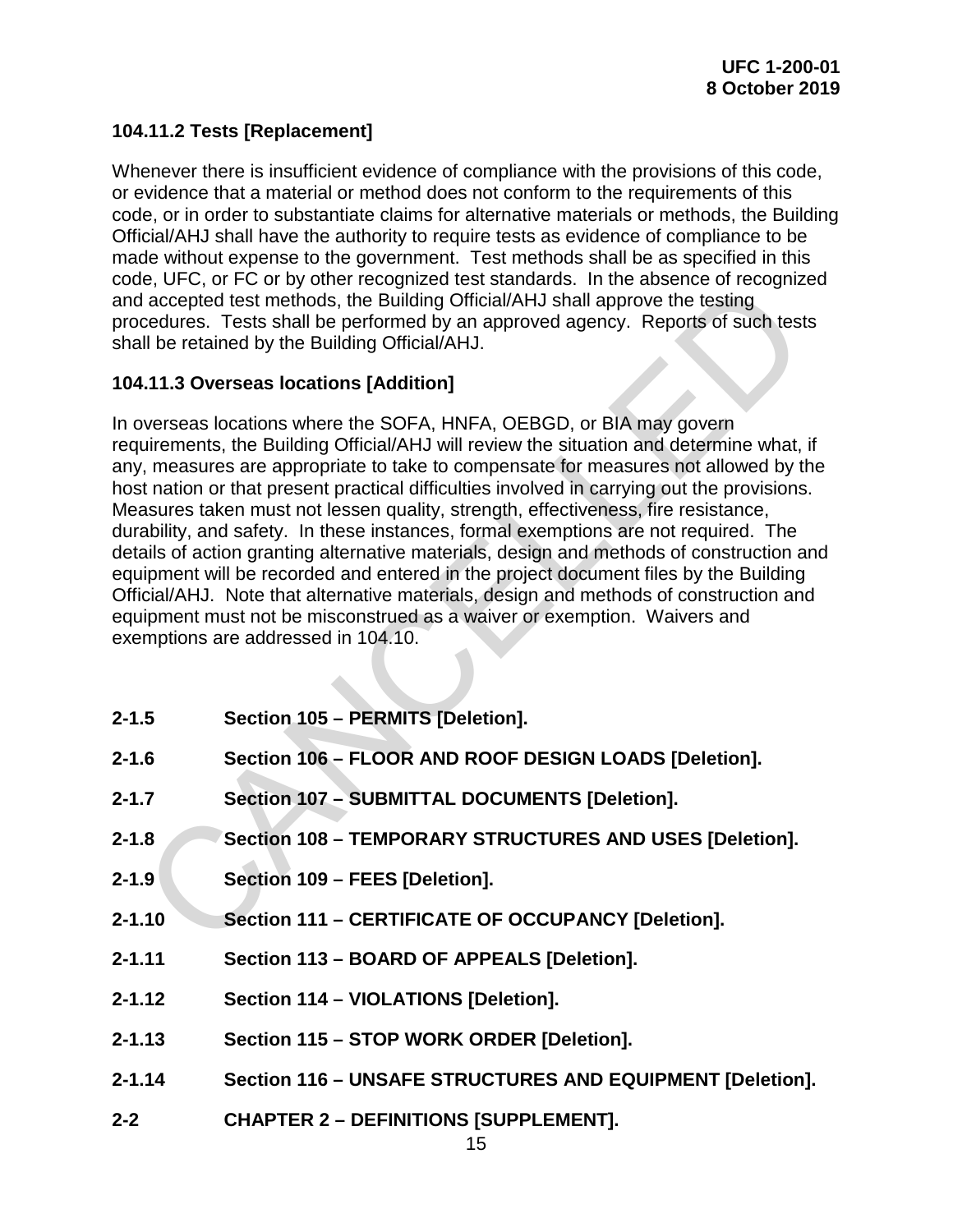Use IBC Chapter 2 except as modified by APPENDIX B.

#### [C] CHAPTER 2 – DEFINITIONS [SUPPLEMENT]

Definitions in IBC Chapter 2 apply to terms used in the model code and are not intended to replace definitions and terms in military and other referenced documents. It is essential that the code defined meaning be known to understand the intent and correctly interpret the code.

#### **2-3 CHAPTER 3 – USE AND OCCUPANCY CLASSIFICATION [SUPPLEMENT].**

Use IBC Chapter 3 except as modified by UFC 3-600-01.

#### **2-4 CHAPTER 4 – SPECIAL DETAILED REQUIREMENTS BASED ON USE AND OCCUPANCY [SUPPLEMENT].**

Use IBC Chapter 4 only as specifically referenced by UFC 3-600-01.

#### **2-5 CHAPTER 5 – GENERAL BUILDING HEIGHTS AND AREAS [SUPPLEMENT].**

Use IBC Chapter 5 except as modified below and by UFC 3-600-01.

#### [C] CHAPTER 5 – GENERAL BUILDING HEIGHTS AND AREAS [SUPPLEMENT]

UFC 3-600-01 gives direction concerning the requirements for fire-rated partitions. Note that the building area for funding and planning purposes is calculated differently than the method defined in IBC Chapter 5 for code compliance calculation. CHAPTER 3 – USE AND OCCUPANCY CLASSIFICATION<br>
PPLEMENT].<br>
BIBC Chapter 3 except as modified by UFC 3-600-01.<br>
CHAPTER 4 – SPECIAL DETAILED REQUIREMENTS BASED ON U<br>
DOCCUPANCY [SUPPLEMENT].<br>
BIBC Chapter 4 only as specifica

#### **2-5.1 Section 506 – BUILDING AREA**

**2-5.1.1 Table 506.2 – Allowable Area Factor in Square Feet.** 

**Table 506.2: Cell at I-3, S1, Type IIA [Replacement]** 

60,000.

#### **Table 506.2: Cell at I-4, S1, Type IA [Replacement]**

242,000.

#### **2-6 CHAPTER 6 – TYPES OF CONSTRUCTION [SUPPLEMENT].**

Use IBC Chapter 6 except as modified by UFC 3-600-01.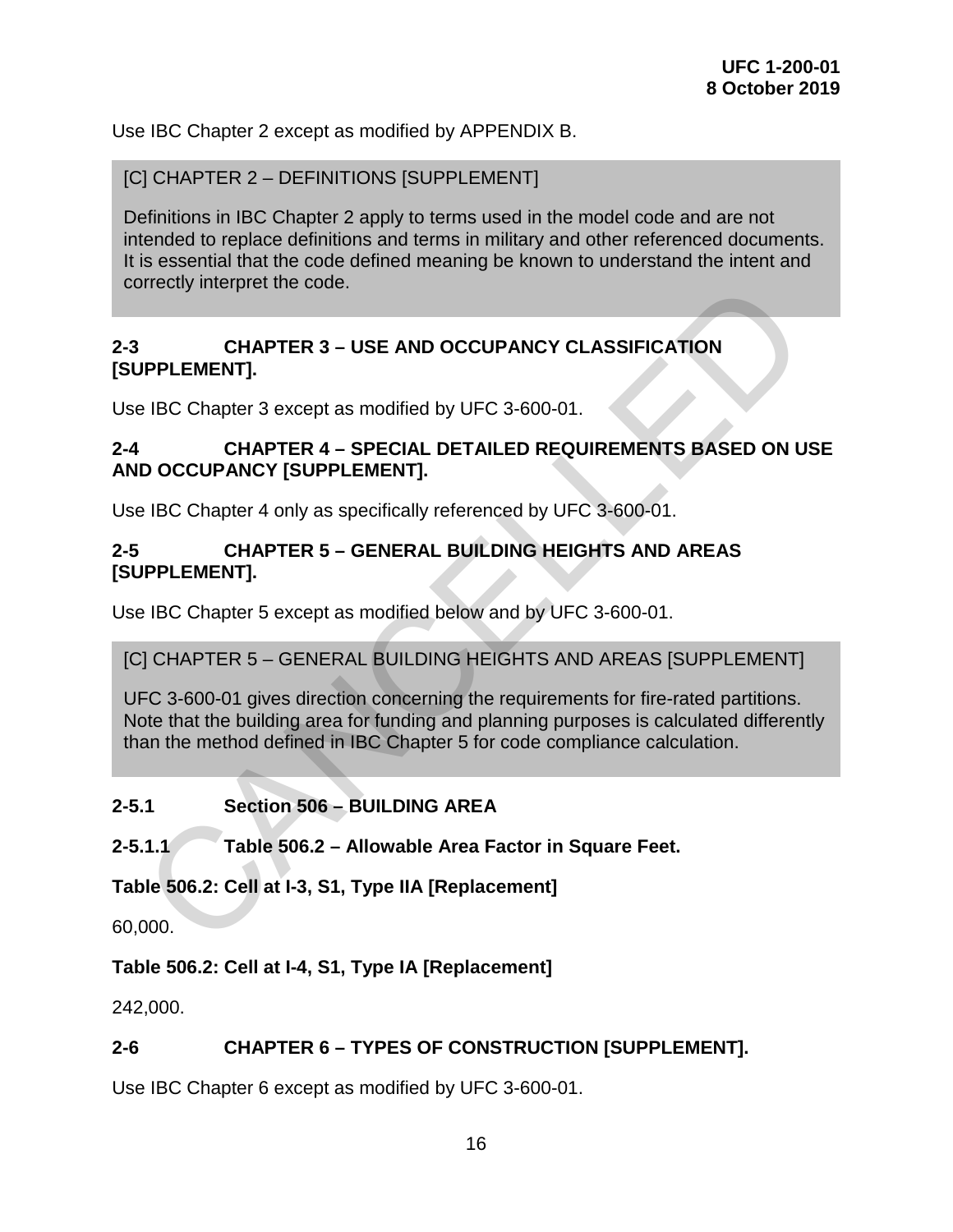# **2-7 CHAPTER 7 – FIRE AND SMOKE PROTECTION FEATURES [SUPPLEMENT].**

Use IBC Chapter 7 except as modified by UFC 3-600-01.

#### [C] CHAPTER 7 – FIRE AND SMOKE PROTECTION FEATURES [SUPPLEMENT]

UFC 3-600-01 gives direction concerning the requirements for fire-rated partitions.

#### **2-8 CHAPTER 8 – INTERIOR FINISHES [REPLACEMENT].**

Use UFC 3-600-01 and UFC 3-120-10.

#### **2-9 CHAPTER 9 – FIRE PROTECTION SYSTEMS [REPLACEMENT].**

Use UFC 3-600-01.

#### **2-10 CHAPTER 10 – MEANS OF EGRESS [REPLACEMENT].**

Use UFC 3-600-01. Use IBC Chapter 10 when specifically referenced by US Access Board, Architectural Barriers Act (ABA) Standards and as referenced by UFC 3-600-01.

[C] CHAPTER 10 – MEANS OF EGRESS [REPLACEMENT]

UFC 3-600-01 references IBC Chapter 10 for requirements for stair to roof access. Where the ABA Standards reference the previous versions of IBC, the applicable requirements of the 2018 IBC are acceptable. C 3-600-01 and UFC 3-120-10.<br>CHAPTER 8 – INTERIOR FINISHES [REPLACEMENT].<br>CHAPTER 9 – FIRE PROTECTION SYSTEMS [REPLACEMENT].<br>CHAPTER 9 – FIRE PROTECTION SYSTEMS [REPLACEMENT].<br>BUFC 3-600-01.<br>CHAPTER 10 – MEANS OF EGRESS [R

#### **2-11 CHAPTER 11 – ACCESSIBILITY [REPLACEMENT].**

Use the ABA Standards and the special provisions of the DoD Deputy Secretary of Defense Memorandum, Subject: Access for People with Disabilities, October 31, 2008.

# [C] CHAPTER 11 – ACCESSIBILITY [REPLACEMENT]

Refer to APPENDIX C for a link to the ABA Standards and the DoD policy memorandum.

#### **2-12 CHAPTER 12 – INTERIOR ENVIRONMENT [SUPPLEMENT].**

Use IBC Chapter 12 except as modified below.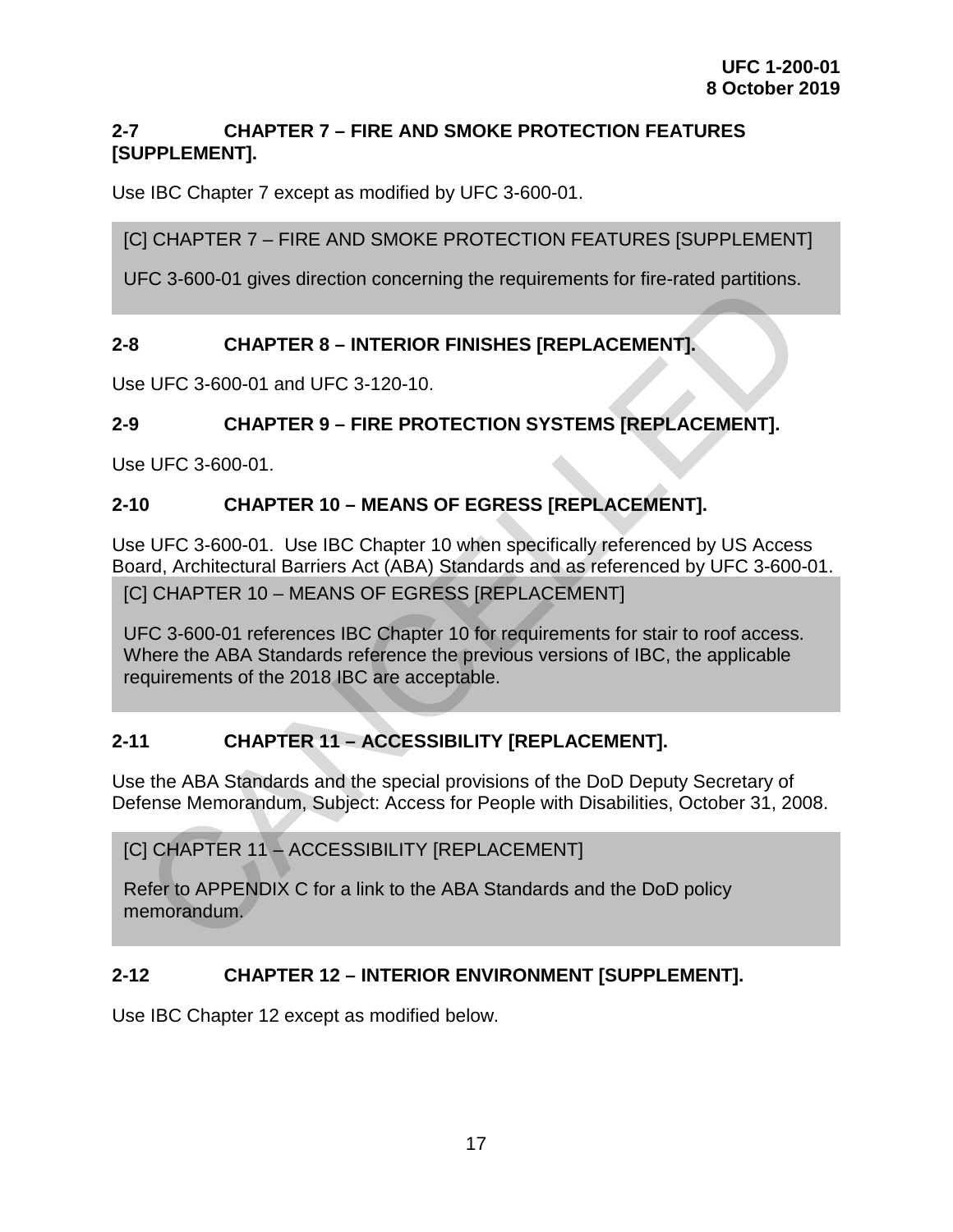## [C] CHAPTER 12 – INTERIOR ENVIRONMENT [SUPPLEMENT]

Refer to other Federal guidance and UFC for additional interior space requirements for ventilation, lighting, acoustics, and other environmental characteristics.

## **2-12.1 Section 1203 – TEMPERATURE CONTROL.**

#### **1203.1 Equipment and systems [Replacement]**

Use the applicable UFC and individual military service standards for temperature control criteria.

#### **1203.1 Equipment and systems, Exceptions [Deletion]**

#### **2-12.2 Section 1206 – SOUND TRANSMISSION.**

#### **1206.2 Airborne sound [Replacement]**

Use UFC 3-101-01 and UFC 3-120-10. For Navy and Marine Corps Unaccompanied Housing facilities, only use FC 4-721-10N.

#### **1206.3 Structure-borne sound [Replacement]**

Use UFC 3-101-01 and UFC 3-120-10. For Navy and Marine Corps Unaccompanied Housing facilities, only use FC 4-721-10N.

# **2-12.3 Section 1207 – INTERIOR SPACE DIMENSIONS.**

#### **1207.3 Room area [Replacement]**

Use UFC 3-101-01 and UFC 3-120-10. For Navy and Marine Corps Unaccompanied Housing facilities, only use FC 4-721-10N.

#### **1207.4 Efficiency dwelling units [Replacement]**

Use UFC 3-101-01 and UFC 3-120-10. For Navy and Marine Corps Unaccompanied Housing facilities, only use FC 4-721-10N. 9.1 Equipment and systems [Replacement]<br>
the applicable UFC and individual military service standards for temperature cor-<br>
Fria.<br>
9.1 Equipment and systems, Exceptions [Deletion]<br>
2.2 Section 1206 – SOUND TRANSMISSION.<br>

#### **2-13 CHAPTER 13 – ENERGY EFFICIENCY [REPLACEMENT].**

Use UFC 1-200-02.

#### **2-14 CHAPTER 14 – EXTERIOR WALLS [SUPPLEMENT].**

Use IBC Chapter 14 except as modified below.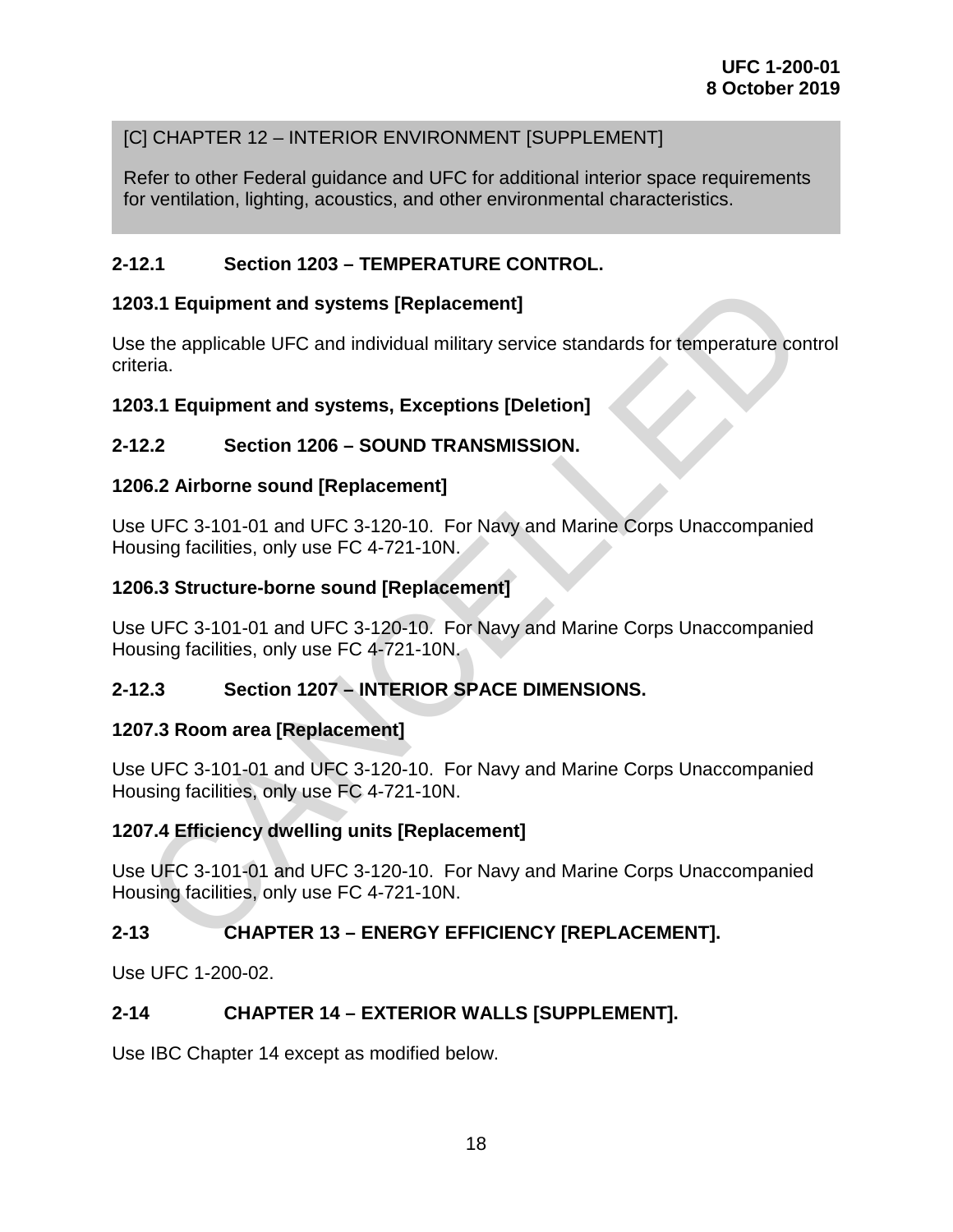# **2-14.1 Section 1402 – PERFORMANCE REQUIREMENTS.**

**1402.5 Vertical and lateral flame propagation [Deletion]**

# **2-14.2 Section 1406 – METAL COMPOSITE MATERIALS (MCM).**

#### **2-14.2.1 1406.10 Type I, II, III and IV construction.**

#### **1406.10.4 Full-scale tests [Replacement]**

The MCM system must be tested in accordance with, and comply with, the acceptance criteria of NFPA 285. Perform testing on the MCM system with the MCM in the maximum thickness intended for use. Where noncombustible materials or combustible materials permitted by Sections 603, 1405, or UFC 3-600-01 differ from assembly to assembly or within an assembly, multiple tests shall not be required. **16.10.4 Full-scale tests [Replacement]**<br>
MCM system must be tested in accordance with, and comply with, the acceptancy<br>
MCM system must be tested in accordance with, and comply with, the acceptanc<br>
Minimum trickness inten

#### **1406.10.4 Full-scale tests, Exception [Addition]**

Exception: The MCM system is not required to be tested in accordance with, and comply with, acceptance criteria of NFPA 285 in buildings equipped throughout with an automatic sprinkler system in accordance with UFC 3-600-01.

#### **2-15 CHAPTER 15 – ROOF ASSEMBLIES AND ROOFTOP STRUCTURES [SUPPLEMENT].**

Use IBC Chapter 15 except as modified by UFC 3-110-03 and UFC 3-600-01.

#### **2-16 CHAPTER 16 – STRUCTURAL DESIGN [SUPPLEMENT].**

Use IBC Chapter 16 except as modified below and by UFC 3-301-01 and UFC 3-310- 04.

#### **2-16.1 Section 1604 – GENERAL DESIGN REQUIREMENTS.**

#### **1604.11 Fall prevention and protection [Addition]**

Provide fall protection as required by UFC 3-101-01. The anchorages and the structural elements that support these anchorages must meet the requirements of Section 1607.10.4, as modified by UFC 3-301-01. Where fall protection is required in the vicinity of weight-handling equipment, prevent conflicts between the weight-handling equipment and the fall protection measure.

#### **2-16.2 Section 1612 – FLOOD LOADS [Supplement].**

Use Section 1612 except as modified by UFC 3-201-01.

#### **1612.3 Establishment of flood hazard areas [Supplement]**

Comply with UFC 3-201-01.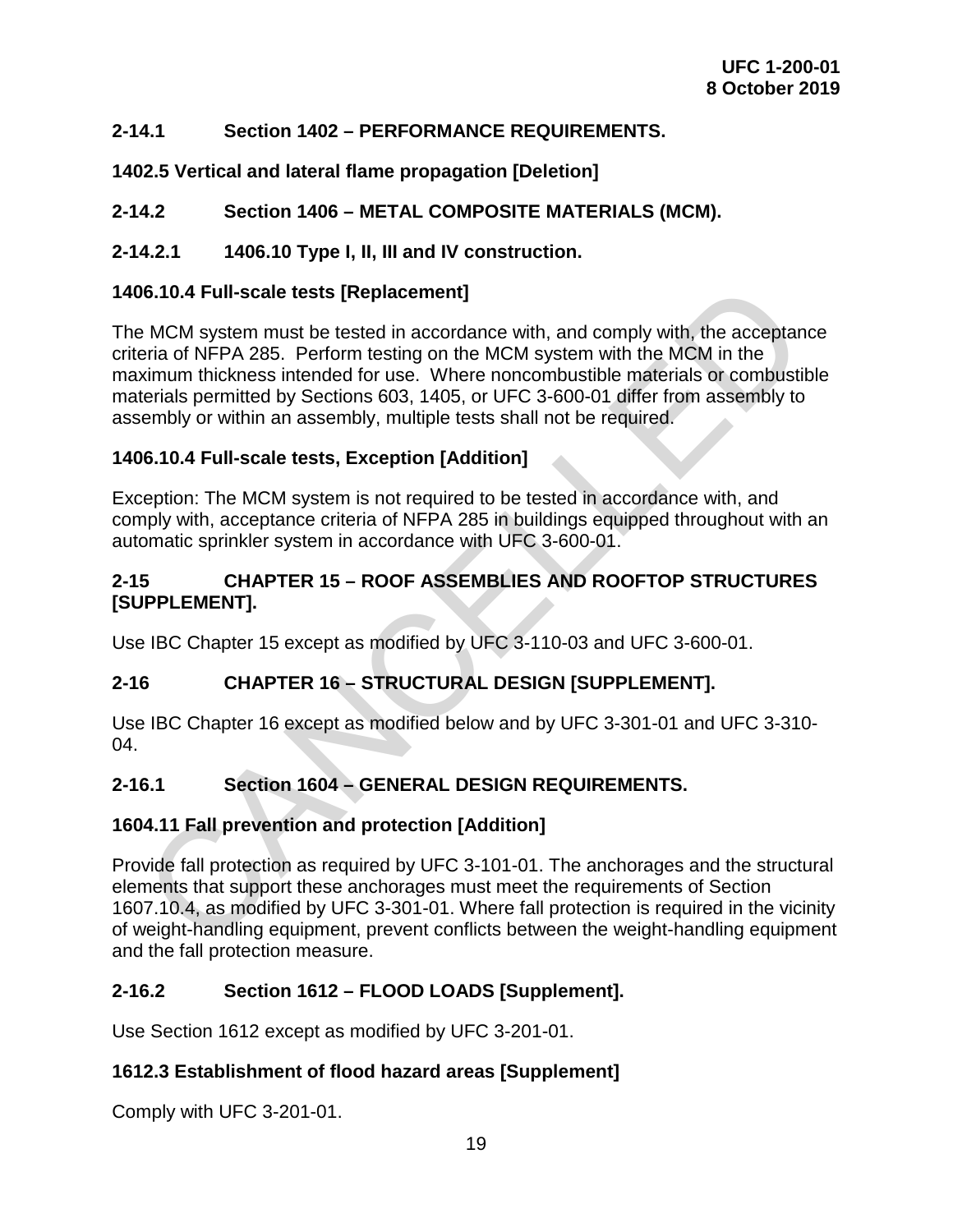## **2-17 CHAPTER 17 – SPECIAL INSPECTIONS AND TESTS [SUPPLEMENT].**

Use IBC Chapter 17 except as modified below and by UFC 3-220-01, UFC 3-301-01, and UFC 3-600-01.

#### **2-17.1 Section 1701 – GENERAL.**

#### **1701.1 - Scope [Supplement]**

Contractual relationships and the composition of the architect / engineer / construction (AEC) team differ from that contemplated by the language of 2018 IBC, when doing DoD construction. When performing design or construction using typical methods for inhouse design, AE design, and contracting for construction, 2018 IBC/ASCE 7-16 terms of Authority Having Jurisdiction and Building Official are to be as defined in UFC 1-200- 01. ntractual relationships and the composition of the architect / engineer / constructic)<br>C) team differ from that contemplated by the language of 2018 IBC, when doing<br>Construction. When performing design or construction usin

#### [C] 1701.1 - Scope [Supplement]

The context of the IBC terms "permit", "permit application", "permit applicant", and "owner" must be modified for DoD projects. Refer to Paragraph 1-5. DoD functions as the building department/jurisdiction and the AHJ functions as the building official. When DoD advertises a project, the building permit is effectively implied/granted. However, the overall project may still require other permits related to site storm water, air quality, demolition disposal, etc.

#### **2-17.2 Section 1704 – SPECIAL INSPECTIONS AND TESTS, CONTRACTOR RESPONSIBILITY AND STRUCTURAL OBSERVATION.**

#### **1704.2 Special inspections and tests [Replacement]**

The contractor must employ one or more approved agencies to perform inspections during construction on the types of work listed under Section 1705. These inspections are in addition to the inspections defined in Section 110. The inspecting agency must provide reports of the special inspections directly to the government.

#### **2-18 CHAPTER 18 – SOILS AND FOUNDATIONS [SUPPLEMENT].**

Use IBC Chapter 18 except as modified below and by UFC 3-201-01, UFC 3-220-01, and UFC 3-301-01.

#### **2-18.1 Section 1804 – EXCAVATION, GRADING, AND FILL.**

#### **1804.4 Site grading [Supplement]**

Ensure that the grading and associated storm water runoff do not adversely affect surrounding sites. Establish finished floor elevations a minimum of 6 inches (150 mm) above finished grade at the perimeter of the building and provide site grading in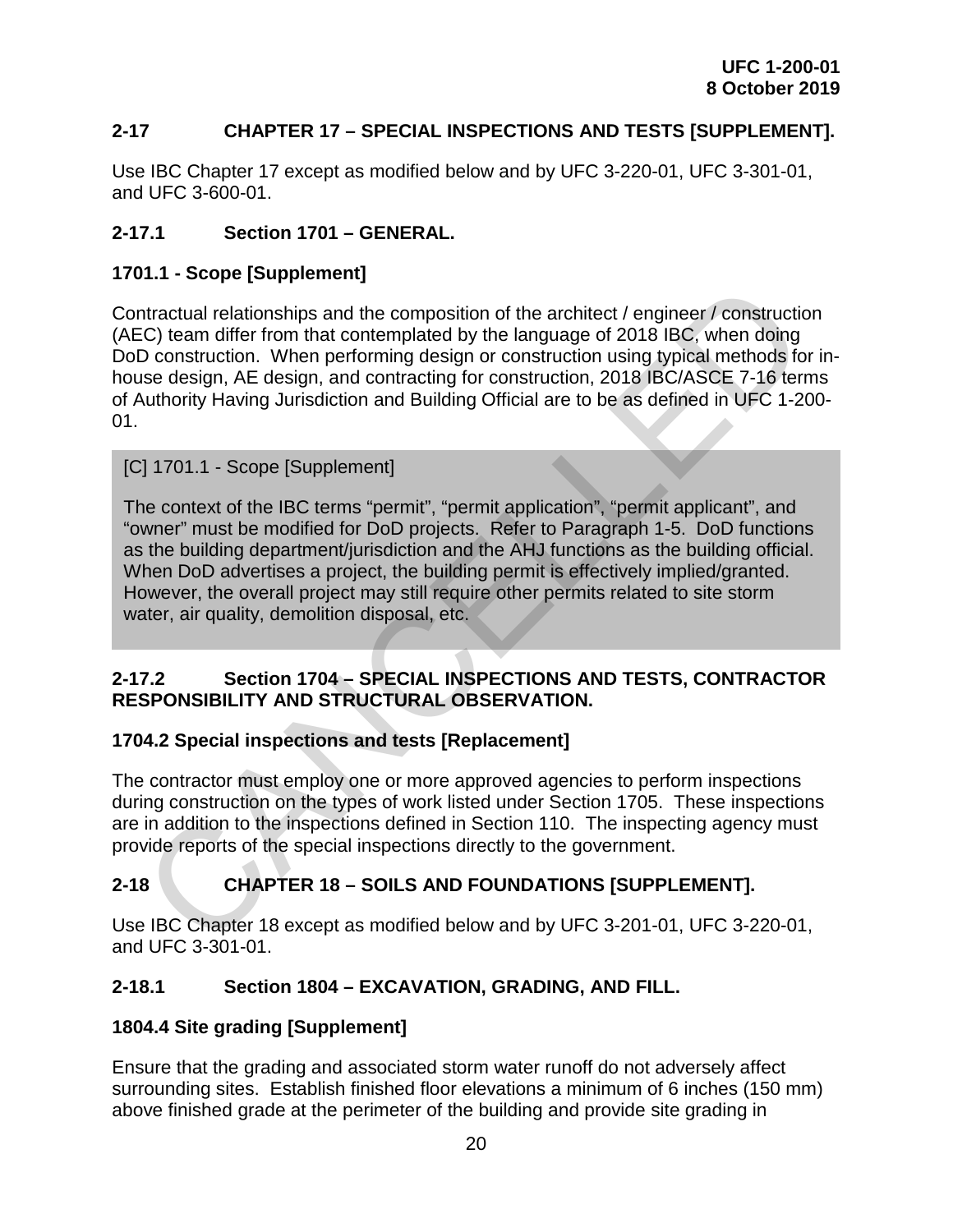accordance with UFC 3-201-01. Comply with UFC 3-600-01 for design of entrances and exits from buildings.

# **1804.4 Site grading, Exception 1 [Deletion]**

# **1804.4 Site grading, Exception 2 [Replacement]**

Impervious surfaces shall be permitted to be sloped less than 2 percent where the surface is a door landing or ramp that is required to comply with UFC 3-600-01.

# **2-19 CHAPTER 19 – CONCRETE [SUPPLEMENT].**

Use IBC Chapter 19 except as modified by UFC 1-200-02 and UFC 3-301-01.

# **2-20 CHAPTER 20 – ALUMINUM [SUPPLEMENT].**

Use IBC Chapter 20 except for aluminum use in Heating, Ventilation, and Air Conditioning (HVAC) systems. For aluminum use in HVAC systems, use UFC 3-410- 01. Face is a door landing or ramp that is required to comply with UFC 3-600-01.<br>
9 CHAPTER 19 – CONCRETE [SUPPLEMENT].<br>
9 IBC Chapter 19 except as modified by UFC 1-200-02 and UFC 3-301-01.<br>
0 CHAPTER 20 – ALUMINUM [SUPPLEMEN

# **2-21 CHAPTER 21 – MASONRY [SUPPLEMENT].**

Use IBC Chapter 21 except as modified by UFC 3-301-01.

# **2-22 CHAPTER 22 – STEEL [SUPPLEMENT].**

Use IBC Chapter 22 except as modified by UFC 3-301-01.

# **2-23 CHAPTER 23 – WOOD [SUPPLEMENT].**

Use IBC Chapter 23 except as modified below and by UFC 3-301-01.

# **2-23.1 Section 2301.4 Composite Wood [Addition]**

All composite wood containing materials (e.g. Plywood, Particle Board, MDF) must be specified to be moisture resistant or exterior glue grade.

# **2-23.2 Section 2303 – MINIMUM STANDARDS AND QUALITY.**

#### **2-23.2.1 2303.2 Fire-retardant-treated wood.**

#### **2303.2.10 Roof construction [Addition]**

Do not use fire-retardant-treated plywood in any part of the roof or roofing system.

# **2-24 CHAPTER 24 – GLASS AND GLAZING [SUPPLEMENT].**

Use IBC Chapter 24 except as modified by UFC 4-010-01.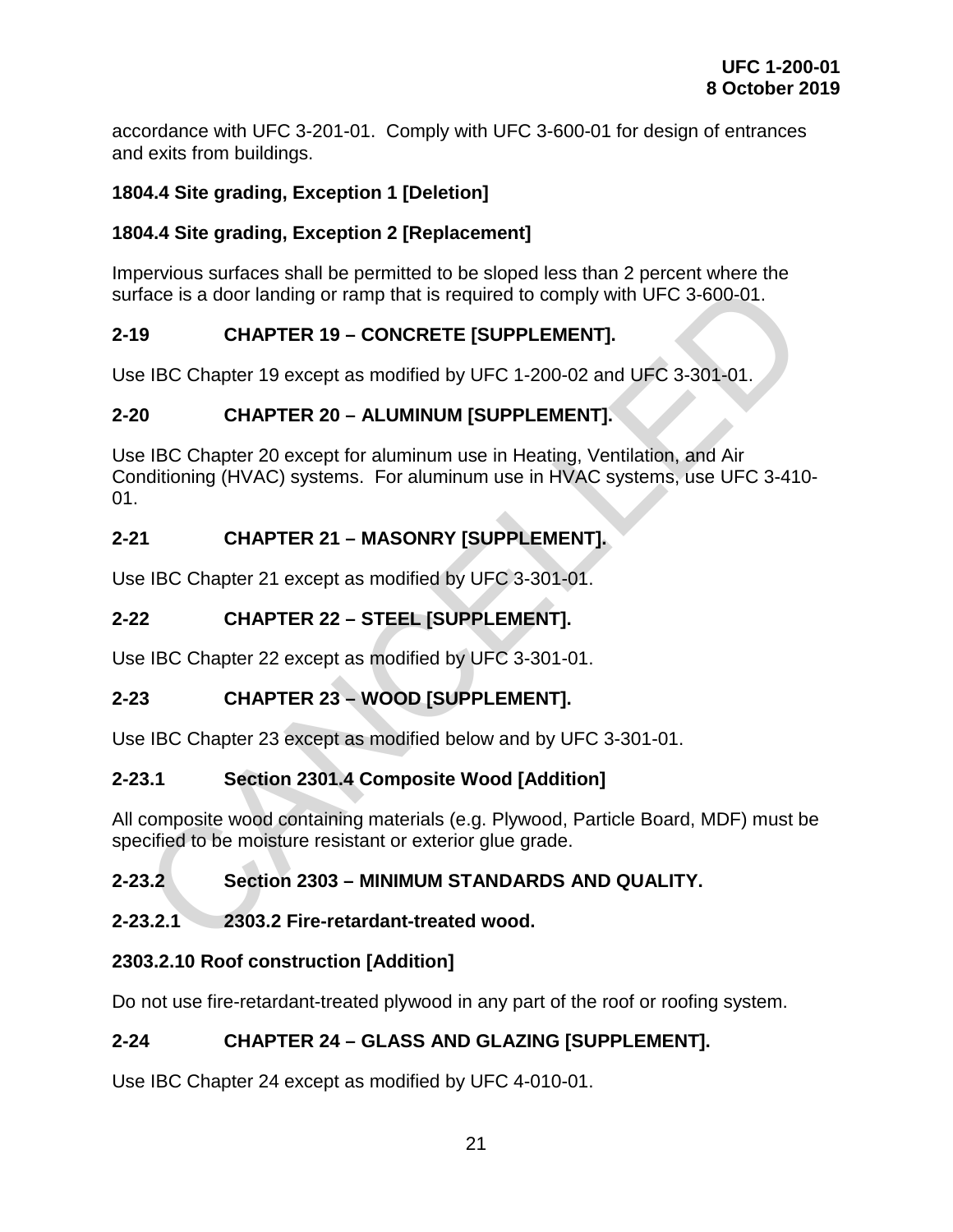# **2-25 CHAPTER 25 – GYPSUM BOARD, GYPSUM PANEL PRODUCTS, AND PLASTER.**

Use IBC Chapter 25.

# **2-26 CHAPTER 26 – PLASTIC [SUPPLEMENT].**

Use IBC Chapter 26 except as modified below and by UFC 3-600-01.

#### **2-26.1 Section 2603 – FOAM PLASTIC INSULATION**

#### **2-26.1.1 2603.5 Exterior walls of buildings of any height.**

#### **2603.5.5 Vertical and lateral fire propagation [Replacement]**

Exterior wall assemblies must be tested in accordance with, and comply with, acceptance criteria of NFPA 285. Where noncombustible materials or combustible materials permitted by Sections 603, 1406, or UFC 3-600-01 differ from assembly to assembly or within an assembly, multiple tests shall not be required. 6.1 Section 2603 – FOAM PLASTIC INSULATION<br>
6.1.1 2603.5 Exterior walls of buildings of any height.<br>
3.5.5 Vertical and lateral fire propagation [Replacement]<br>
eightnee criteria of NFPA 285. Where noncombustible metals or

#### **2603.5.5 Vertical and lateral fire propagation, Exceptions [Replacement]**

Exceptions: Exterior wall assemblies are not required to be tested in accordance with, nor comply with, acceptance criteria of NFPA 285 where any of the following conditions are met:

1. One-story buildings complying with Section 2603.4.1.4.

2. Wall assemblies where the foam plastic insulation is covered on each face by a minimum of 1 inch (25 mm) thickness of masonry or concrete complying with either of the following:

2.1. There is no air space between the insulation and the concrete or masonry; or

2.2. The insulation has a flame spread index of not more than 25 as determined in accordance with ASTM E 84 or UL 723 and the maximum air space between the insulation and the concrete or masonry is not more than 1 inch (25 mm).

3. Buildings equipped throughout with an automatic sprinkler system in accordance with UFC 3-600-01.

#### **2-27 CHAPTER 27 – ELECTRICAL [SUPPLEMENT].**

Use IBC Chapter 27 except as modified below and by UFC 3-501-01.

Use UFC 3-520-01 for interior electrical systems criteria.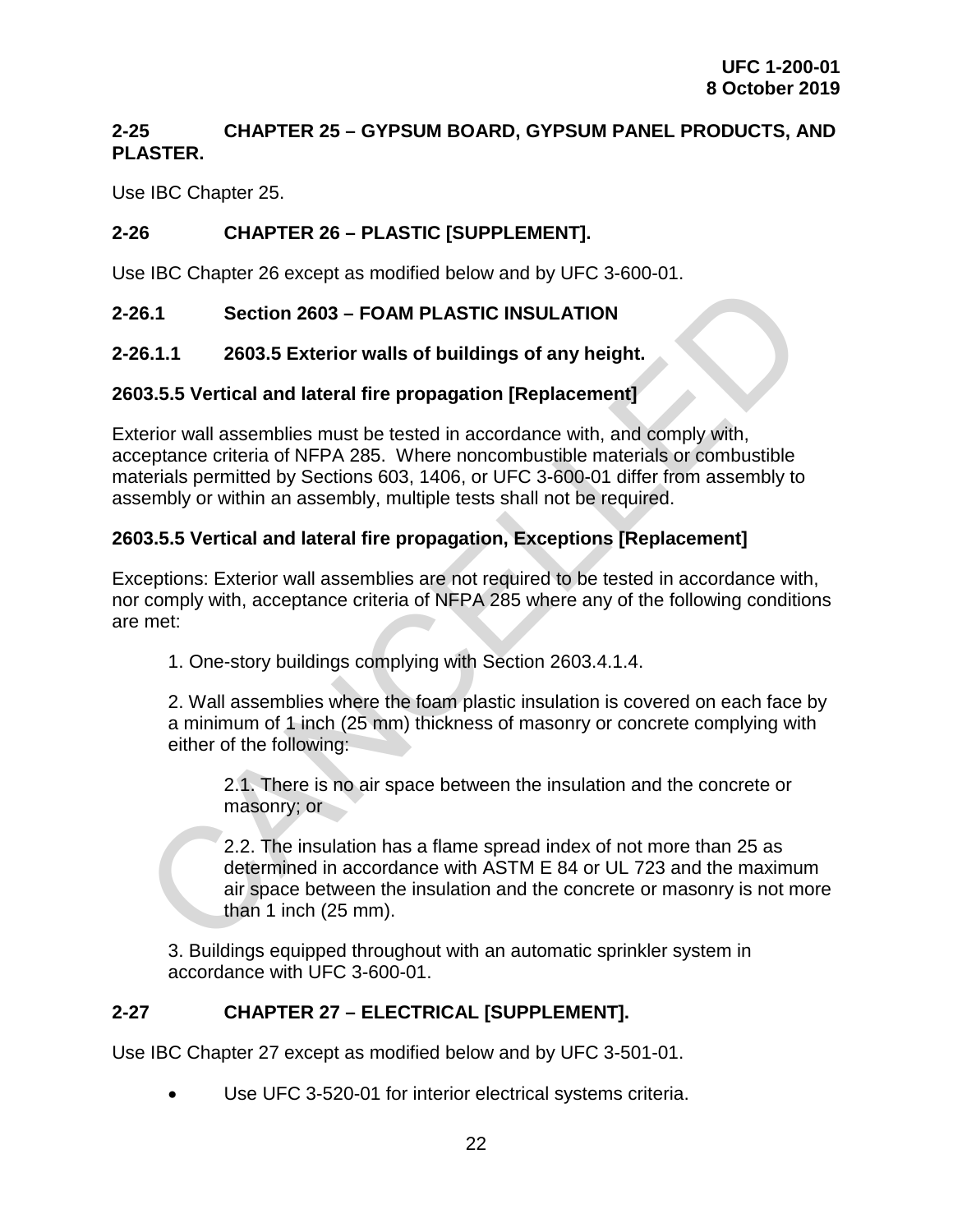- Use UFC 3-530-01 for interior and exterior lighting and controls criteria.
- Use UFC 3-540-01 for engine-driven generator criteria.
- Use UFC 3-550-01 for exterior power distribution systems criteria.
- Use UFC 3-560-01 for electrical safety and electrical Operations and Maintenance (O&M) criteria.
- Use UFC 3-580-01 for building telecommunications criteria.
- Use UFC 3-600-01 for fire protection criteria.
- Use UFC 4-021-01 for mass notification systems criteria.

[C] CHAPTER 27 – ELECTRICAL [SUPPLEMENT].

IBC references NFPA 70, NEC. In addition, IBC Chapter 27, Section 2702 EMERGENCY AND STANDBY POWER SYSTEMS, which addresses emergency and standby power requirements, references IFC. Per Paragraph 1-6.2, this must be considered a reference to UFC 3-600-01, which cites NFPA 1. CREAD TO THE TRANSPORT ON THE PROCESS AND CONVEYING SYSTEMS<br>
USE UFC 3-600-01 for the protection criteria.<br>
CHAPTER 27 – ELECTRICAL [SUPPLEMENT].<br>
CHAPTER 27 – ELECTRICAL [SUPPLEMENT].<br>
CERÉPRICES NPPA 70, NEC. In addition

#### **2-28 CHAPTER 28 – MECHANICAL SYSTEMS [SUPPLEMENT].**

Use IBC Chapter 28 except as modified by UFC 3-401-01. Use UFC 3-600-01 for fire protection features for mechanical systems.

#### [C] CHAPTER 28 – MECHANICAL SYSTEMS [SUPPLEMENT].

IBC Chapter 28 provides references to IMC which has been modified by UFC 3-410- 01. However, IFGC has not been adopted. The DoD uses NFPA 54 (ANSI Z223.1), National Fuel Gas Code, for the design and installation of fuel gas piping systems.

#### **2-29 CHAPTER 29 – PLUMBING SYSTEMS [SUPPLEMENT].**

Use IBC Chapter 29 except as modified by UFC 3-420-01.

#### **2-30 CHAPTER 30 – ELEVATORS AND CONVEYING SYSTEMS [SUPPLEMENT].**

Use IBC Chapter 30 except as modified by UFC 3-490-06 and UFC 3-600-01.

#### **2-31 CHAPTER 31 – SPECIAL CONSTRUCTION.**

Use IBC Chapter 31.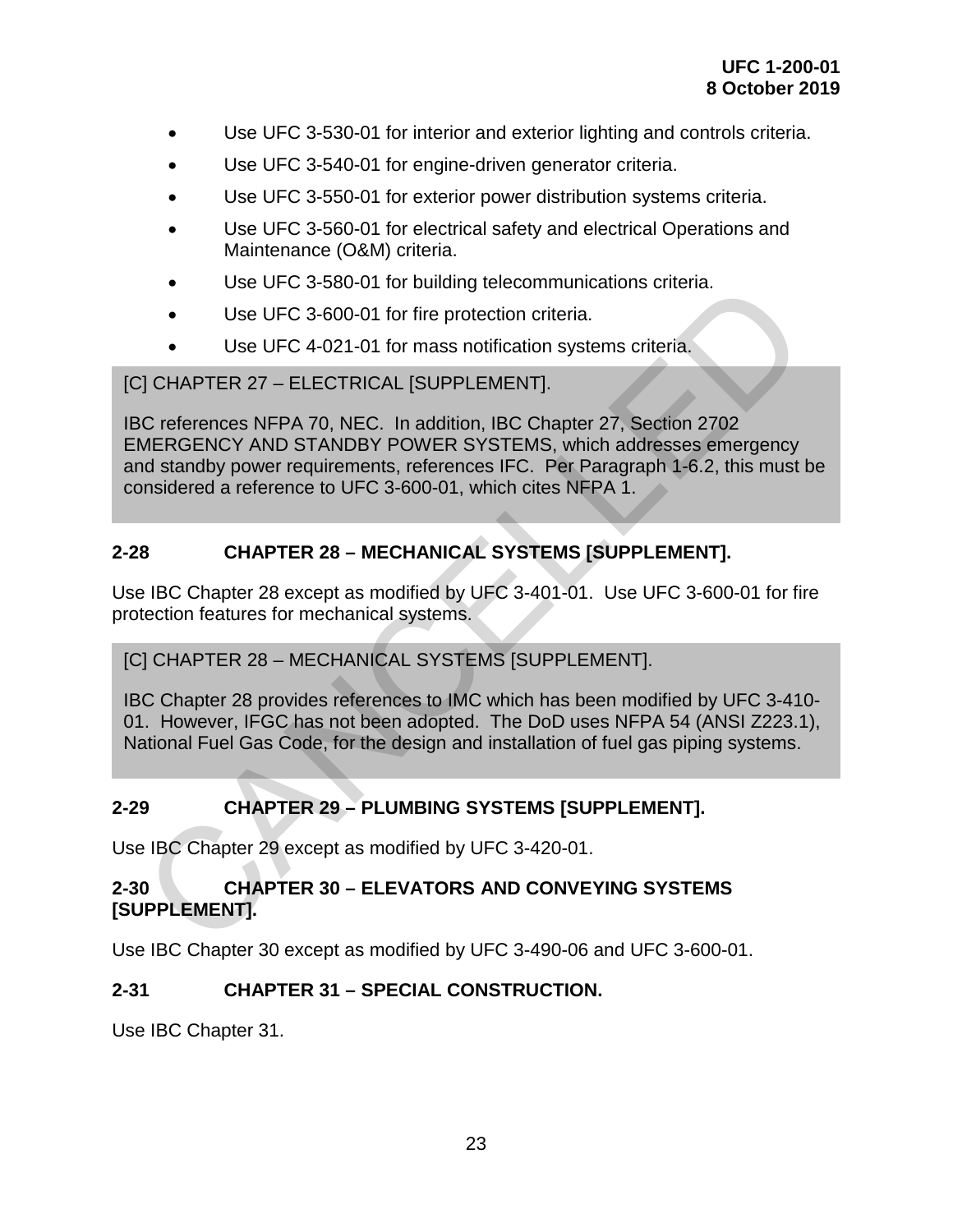# **2-32 CHAPTER 32 – ENCROACHMENTS INTO THE PUBLIC RIGHT-OF-WAY.**

Use IBC Chapter 32.

# **2-33 CHAPTER 33 – SAFEGUARDS DURING CONSTRUCTION [SUPPLEMENT].**

Use IBC Chapter 33.

# **2-34 CHAPTER 34 – RESERVED [DELETION].**

# **2-35 CHAPTER 35 – REFERENCED STANDARDS [SUPPLEMENT].** BIC Chapter 33.<br>
CHAPTER 34 – RESERVED [DELETION].<br>
S<br>
CHAPTER 35 – REFERENCED STANDARDS [SUPPLEMENT].<br>
6 – APPENDICES [DELETION].<br>
S<br>
CHAPTER SEXCEPT AS except as modified by Paragraph 1-6.2.

Use IBC Chapter 35 except as modified by Paragraph 1-6.2.

# **2-36 APPENDICES [DELETION].**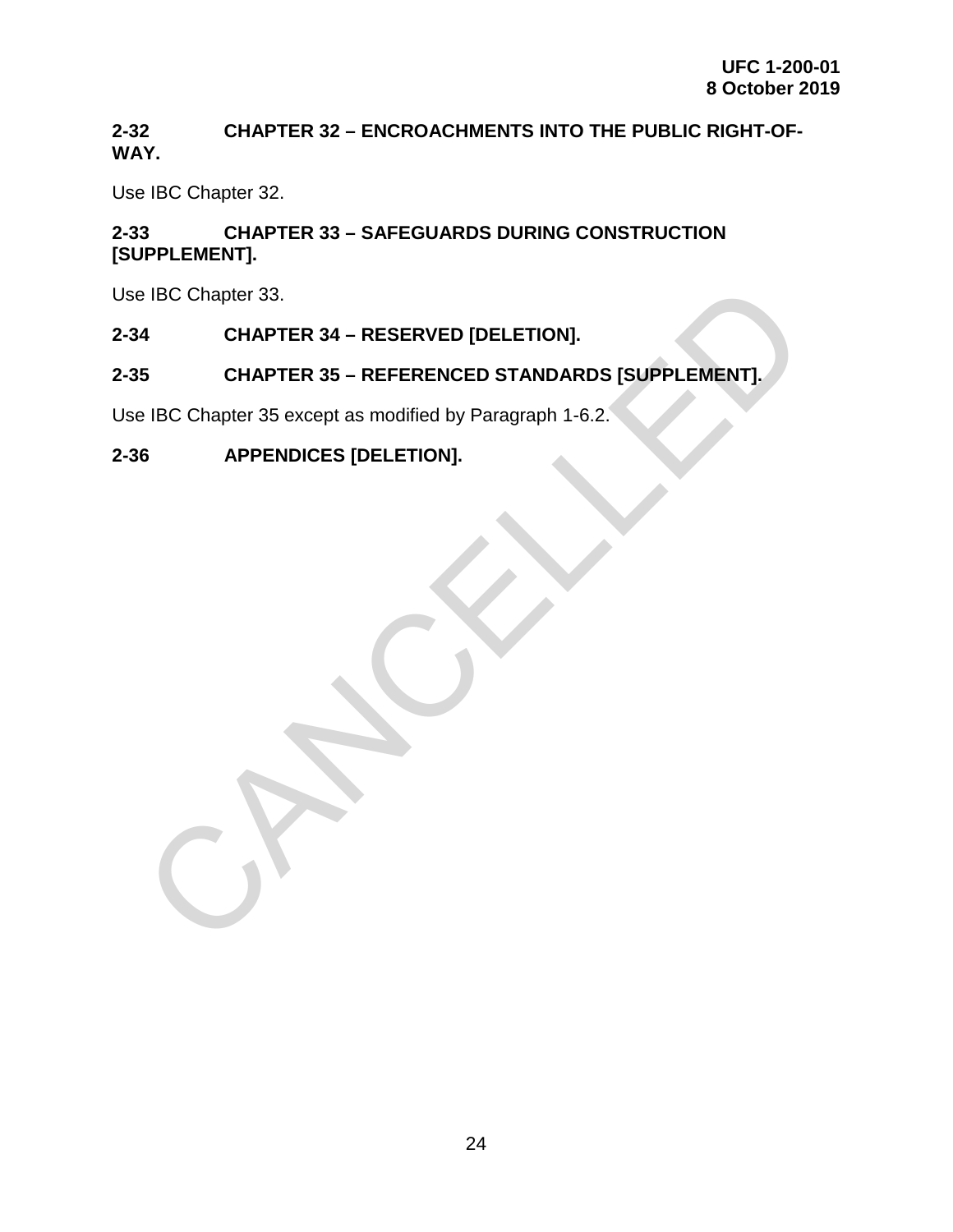#### CHAPTER 3 MODIFICATIONS TO **IEBC**

#### **3-1 CHAPTER 1 – SCOPE AND ADMINISTRATION.**

Use IEBC Chapter 1 except as modified below.

#### **3-1.1 Section 101 – GENERAL.**

#### **101.1 Title [Replacement]**

These regulations shall be known as the DoD Existing Building Code, hereinafter referred to as "this code."

#### **3-1.2 Section 102 – APPLICABILITY.**

#### **102.1 General [Replacement]**

Where there is a conflict between a general requirement and a specific requirement, the specific requirement shall be applicable. Where, in any specific case, different sections of this code specify different materials, methods of construction or other requirements, the most restrictive shall govern. Refer to Paragraph 1-3.4 for hierarchy of UFC. 1.1 Title [Replacement]<br>
See regulations shall be known as the DoD Existing Building Code, hereinafter<br>
red to as "this code."<br>
Section 102 – APPLICABILITY.<br>
2.1 General [Replacement]<br>
ere there is a conflict between a gen

#### **102.4 Referenced codes and standards [Supplement]**

Refer to Paragraph 1-6.2 and Paragraph 1-6.3 for referenced codes and criteria.

- **3-1.3 Section 103 DEPARTMENT OF BUILDING SAFETY [Deletion].**
- **3-1.4 Section 104 DUTIES AND POWERS OF CODE OFFICIAL [Deletion].**
- **3-1.5 Section 105 PERMITS [Deletion].**
- **3-1.6 Section 106 CONSTRUCTION DOCUMENTS [Deletion].**
- **3-1.7 Section 107 TEMPORARY STRUCTURES AND USES [Deletion].**
- **3-1.8 Section 108 FEES [Deletion].**
- **3-1.9 Section 110 CERTIFICATE OF OCCUPANCY [Deletion].**
- **3-1.10 Section 112 BOARD OF APPEALS [Deletion].**
- **3-1.11 Section 113 VIOLATIONS [Deletion].**
- **3-1.12 Section 114 STOP WORK ORDER [Deletion].**
- **3-1.13 Section 115 UNSAFE BUILDINGS AND EQUIPMENT [Deletion].**
- **3-1.14 Section 116 EMERGENCY MEASURES [Deletion].**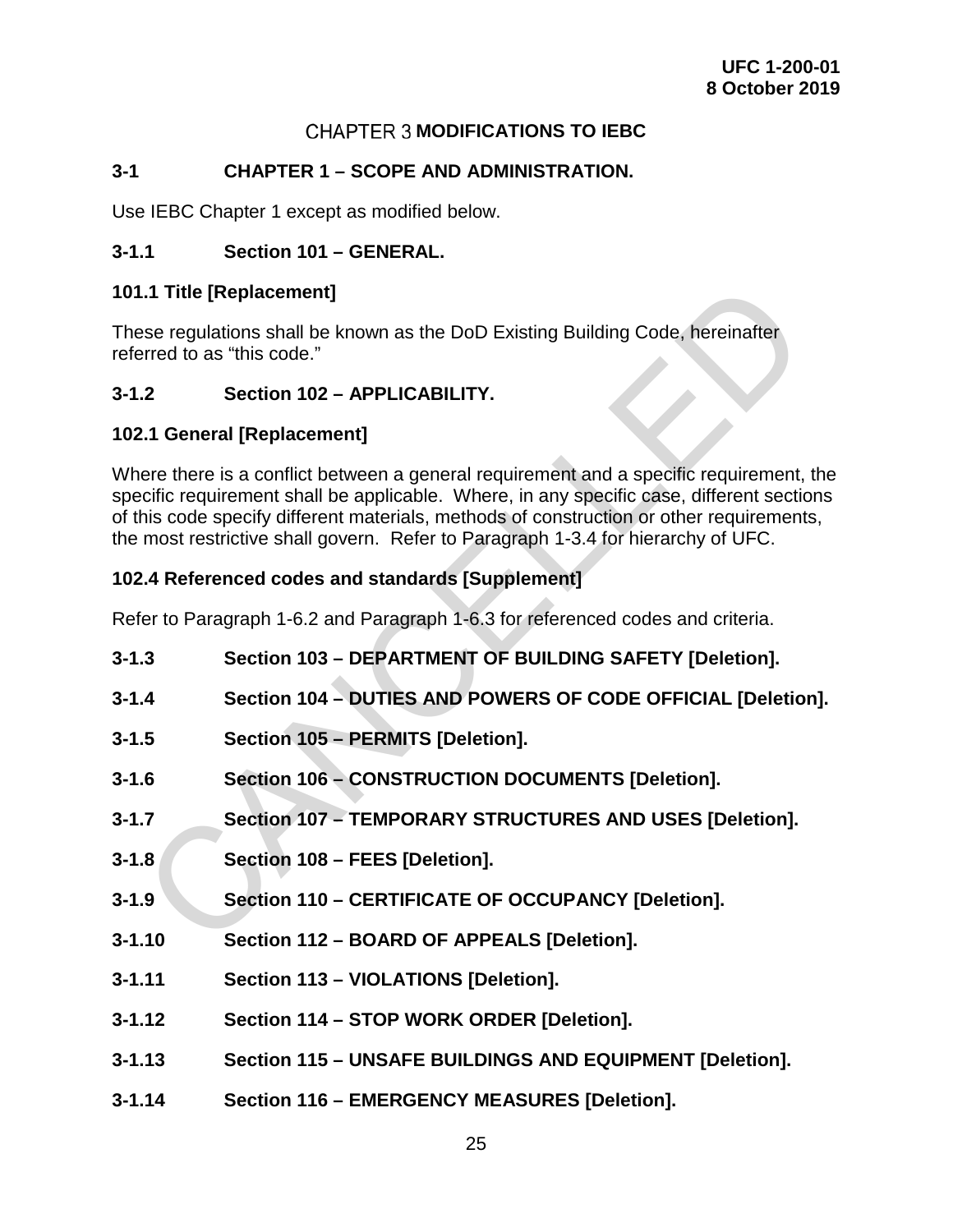# **3-1.15 Section 117 – DEMOLITION [Deletion].**

# **3-2 CHAPTER 2 – DEFINITIONS [SUPPLEMENT].**

Use IEBC Chapter 2 except as modified by APPENDIX A.

# [C] CHAPTER 2 – DEFINITIONS [SUPPLEMENT]

Definitions in IEBC Chapter 2 apply to terms used in the model code and are not intended to replace definitions and terms in military documents. It is essential that the code defined meaning be known to understand the intent and correctly interpret the code.

#### **3-3 CHAPTER 3 – PROVISIONS FOR ALL COMPLIANCE METHODS [SUPPLEMENT].**

Use IEBC Chapter 3 except as modified by UFC 3-600-01.

# **3-4 CHAPTER 4 – REPAIRS [SUPPLEMENT].**

Use IEBC Chapter 4 except as modified below and by UFC 3-600-01.

#### **3-4.1 Section 401 – GENERAL.**

#### **401.3 Flood hazard areas [Supplement]**

For rehabilitation work costing more than \$7.5 million to facilities already located within the 100-year flood plain, assess the vulnerability of mechanical and electrical subsystems to flood hazards and take necessary measures within the project to mitigate those vulnerabilities. Comply with OUSD Memorandum, Floodplain Management on Department of Defense Installations. This policy applies only to facilities on permanent installations and does not apply to leased space. efinitions in IEBC Chapter 2 apply to terms used in the model code and are not<br>
ended to replace definitions and terms in military documents. It is essential that<br>
ended to replace definitions and terms in military documen

#### **3-5 CHAPTER 5 – PRESCRIPTIVE COMPLIANCE METHOD [SUPPLEMENT].**

Use IEBC Chapter 5 except as modified below and by UFC 3-301-01 and UFC 3-600- 01.

#### **3-5.1 Section 502 – ADDITIONS.**

#### **502.3 Flood hazard areas [Supplement]**

For rehabilitation work costing more than \$7.5 million to facilities already located within the 100-year flood plain, assess the vulnerability of mechanical and electrical subsystems to flood hazards and take necessary measures within the project to mitigate those vulnerabilities. Comply with OUSD Memorandum, Floodplain Management on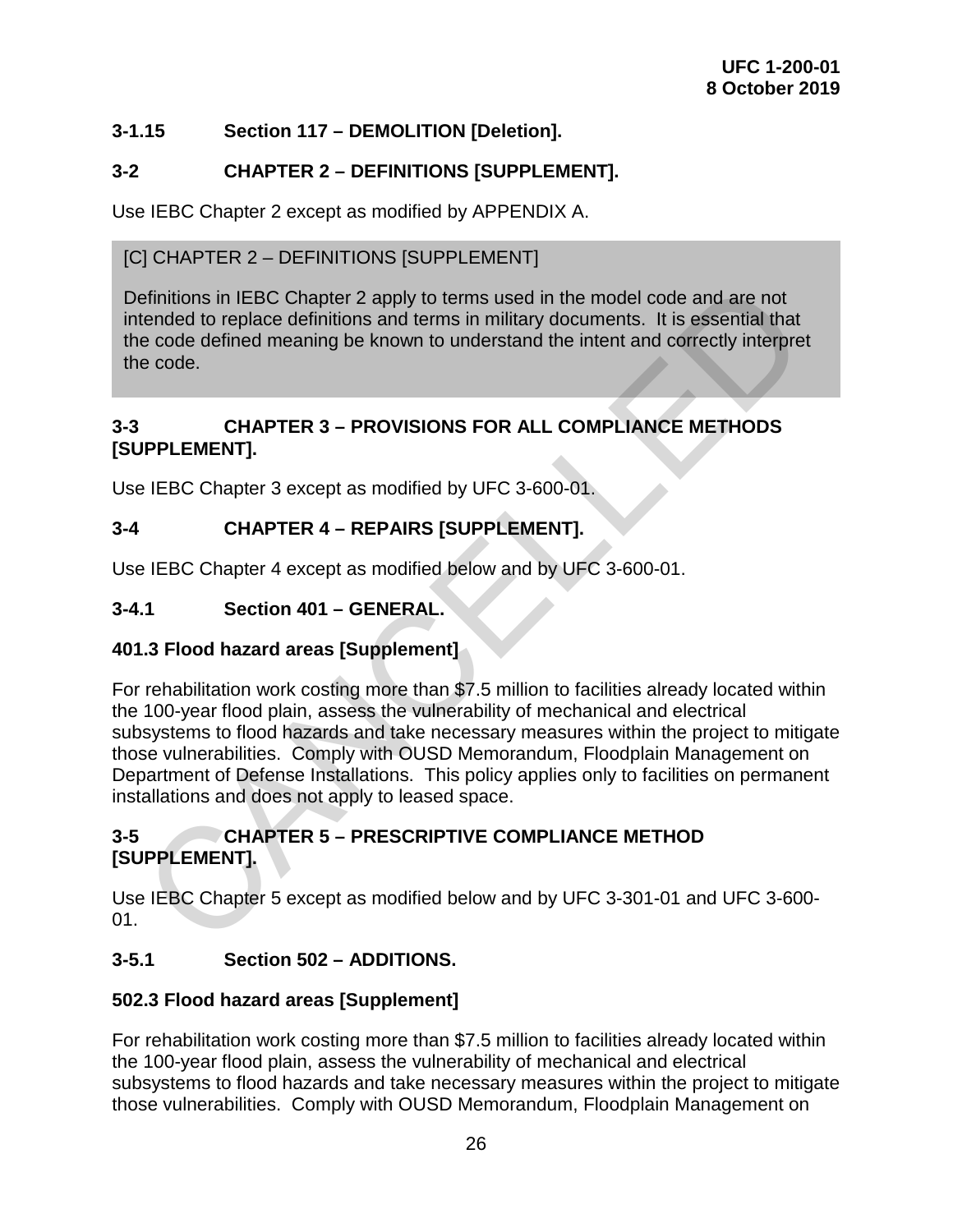Department of Defense Installations. This policy applies only to facilities on permanent installations and does not apply to leased space.

# **3-5.2 Section 503 – ALTERATIONS.**

## **503.2 Flood hazard areas [Supplement]**

For rehabilitation work costing more than \$7.5 million to facilities already located within the 100-year flood plain, assess the vulnerability of mechanical and electrical subsystems to flood hazards and take necessary measures within the project to mitigate those vulnerabilities. Comply with OUSD Memorandum, Floodplain Management on Department of Defense Installations. This policy applies only to facilities on permanent installations and does not apply to leased space.

# **3-5.3 Section 507 – HISTORIC BUILDINGS.**

# **507.3 Flood hazard areas [Supplement]**

For rehabilitation work costing more than \$7.5 million to facilities already located within the 100-year flood plain, assess the vulnerability of mechanical and electrical subsystems to flood hazards and take necessary measures within the project to mitigate those vulnerabilities. Comply with OUSD Memorandum, Floodplain Management on Department of Defense Installations. This policy applies only to facilities on permanent installations and does not apply to leased space. 100-year flood plain, assess the wulnerability of mechanical and electrical<br>systems to flood hazards and take necessary measures within the project to mitigate<br>se vulnerabilities. Comply with OUSD Memorandum, Floodplain Ma

# **3-6 CHAPTER 6 – CLASSIFICATION OF WORK [SUPPLEMENT].**

Use IEBC Chapter 6 except as modified by UFC 3-600-01.

# **3-7 CHAPTER 7 – ALTERATIONS – LEVEL 1 [SUPPLEMENT].**

Use IEBC Chapter 7 except as modified below and by UFC 3-600-01.

# **3-7.1 Section 701 – GENERAL.**

# **701.3 Flood hazard areas [Supplement]**

For rehabilitation work costing more than \$7.5 million to facilities already located within the 100-year flood plain, assess the vulnerability of mechanical and electrical subsystems to flood hazards and take necessary measures within the project to mitigate those vulnerabilities. Comply with OUSD Memorandum, Floodplain Management on Department of Defense Installations. This policy applies only to facilities on permanent installations and does not apply to leased space.

# **3-8 CHAPTER 8 – ALTERATIONS – LEVEL 2 [SUPPLEMENT].**

Use IEBC Chapter 8 except as modified by UFC 3-600-01.

# **3-9 CHAPTER 9 – ALTERATIONS – LEVEL 3 [SUPPLEMENT].**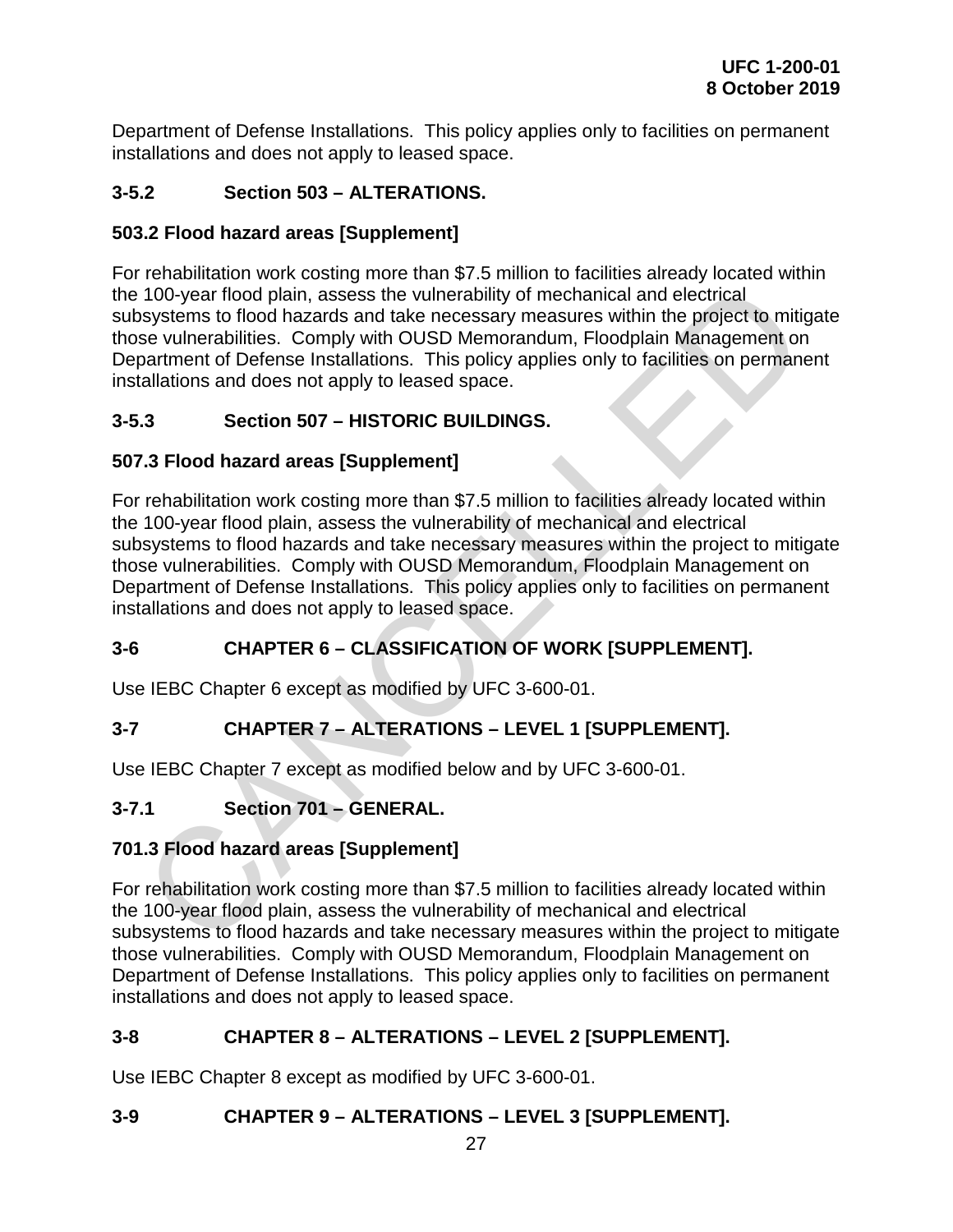Use IEBC Chapter 9 except as modified by UFC 3-600-01.

# **3-10 CHAPTER 10 – CHANGE OF OCCUPANCY [SUPPLEMENT].**

Use IEBC Chapter 10 except as modified by UFC 3-600-01.

## **3-11 CHAPTER 11 – ADDITIONS [SUPPLEMENT].**

Use IEBC Chapter 11 except as modified by UFC 3-600-01.

# **3-12 CHAPTER 12 – HISTORIC BUILDINGS [SUPPLEMENT].**

Use IEBC Chapter 12 except as modified below and by UFC 3-600-01.

### **3-12.1 Section 1201 – GENERAL.**

### **1201.4 Flood hazard areas [Supplement]**

For rehabilitation work costing more than \$7.5 million to facilities already located within the 100-year flood plain, assess the vulnerability of mechanical and electrical subsystems to flood hazards and take necessary measures within the project to mitigate those vulnerabilities. Comply with OUSD Memorandum, Floodplain Management on Department of Defense Installations. This policy applies only to facilities on permanent installations and does not apply to leased space. **EBC Chapter 11 except as modified by UFC 3-600-01.**<br> **CHAPTER 12 – HISTORIC BUILDINGS [SUPPLEMENT].**<br> **CHAPTER 12 – HISTORIC BUILDINGS [SUPPLEMENT].**<br> **Section 1201 – GENERAL.**<br> **CHAPTER 12 except as modified below and by** 

### **3-13 CHAPTER 13 – PERFORMANCE COMPLIANCE METHODS [SUPPLEMENT].**

Use IEBC Chapter 13 except as modified below and by UFC 3-600-01.

### **3-13.1 Section 1301 – GENERAL.**

### **1301.2 Applicability [Replacement]**

Structures existing prior to 16 September 2019, in which there is work involving additions, alterations or changes of occupancy must be made to conform to the requirements of this chapter or the provisions of Chapter 3. The provisions of Sections 1301.2.1 through 1301.2.5 shall apply to existing occupancies that will continue to be, or are proposed to be, in Groups A, B, E, F, I-2, M, R, and S. These provisions shall not apply to buildings with occupancies in Groups H, I-1, I-3, or I-4.

### **3-13.2 Section 1301 – GENERAL.**

### **3-13.2.1 Section 1301.3 Acceptance.**

### **1301.3.3 Compliance with flood hazard provisions [Supplement]**

For rehabilitation work costing more than \$7.5 million to facilities already located within the 100-year flood plain, assess the vulnerability of mechanical and electrical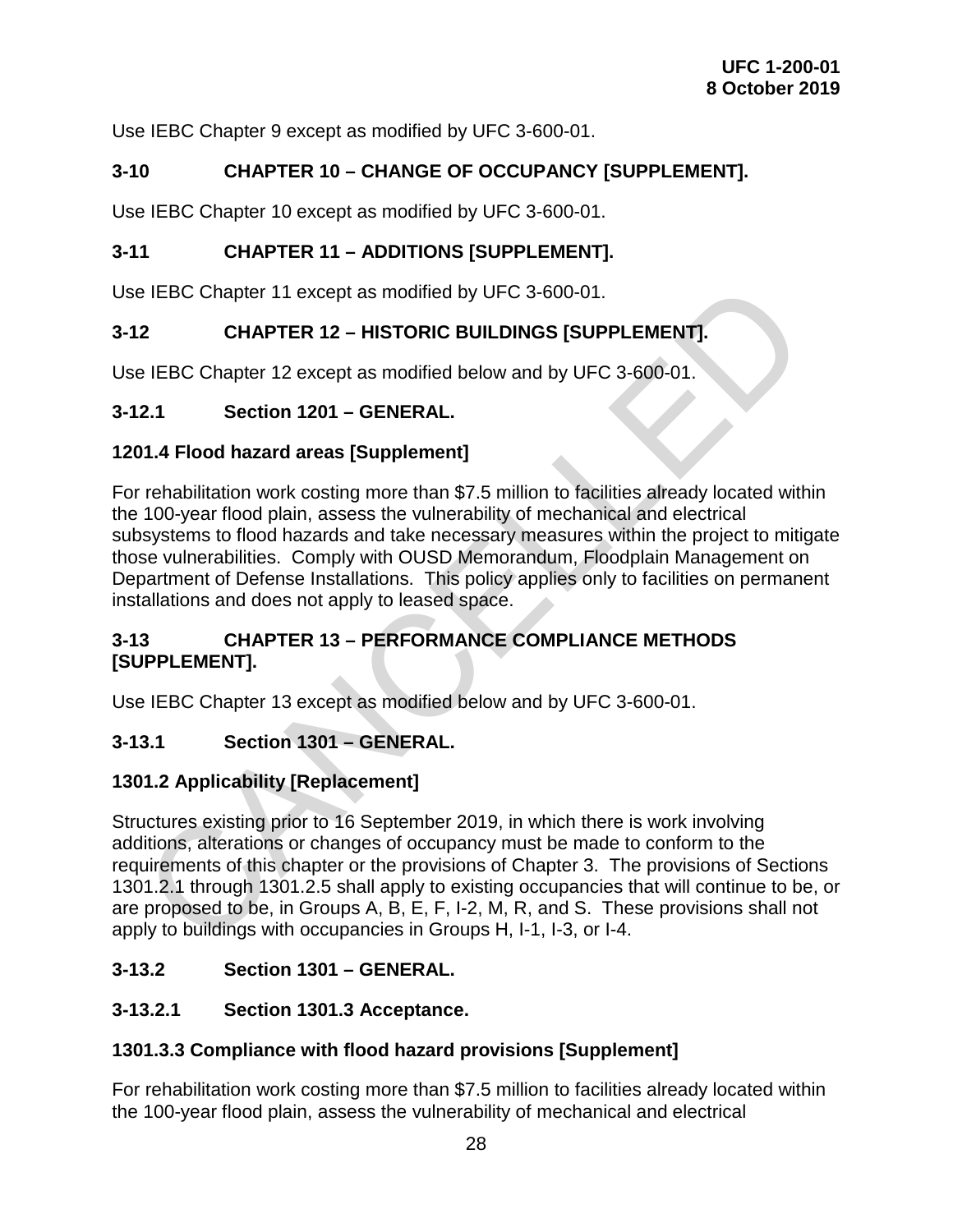subsystems to flood hazards and take necessary measures within the project to mitigate those vulnerabilities. Comply with OUSD Memorandum, Floodplain Management on Department of Defense Installations. This policy applies only to facilities on permanent installations and does not apply to leased space.

### **3-14 CHAPTER 14 – RELOCATED OR MOVED BUILDINGS [SUPPLEMENT].**

Use IEBC Chapter 14 except as modified by UFC 3-600-01.

# **3-15 CHAPTER 15 – CONSTRUCTION SAFEGUARDS [SUPPLEMENT].** IEBC Chapter 14 except as modified by UFC 3-600-01.<br>
SCHAPTER 15 – CONSTRUCTION SAFEGUARDS [SUPPLEMENT].<br>
IEBC Chapter 15 except as modified by UFC 3-600-01.<br>
CHAPTER 16 – REFERENCED STANDARDS [SUPPLEMENT].<br>
IEBC Chapter 1

Use IEBC Chapter 15 except as modified by UFC 3-600-01.

# **3-16 CHAPTER 16 – REFERENCED STANDARDS [SUPPLEMENT].**

Use IEBC Chapter 16 except as modified by Paragraph 1-6.2.

### **3-17 APPENDICES [DELETION].**

**3-18 RESOURCES [DELETION].**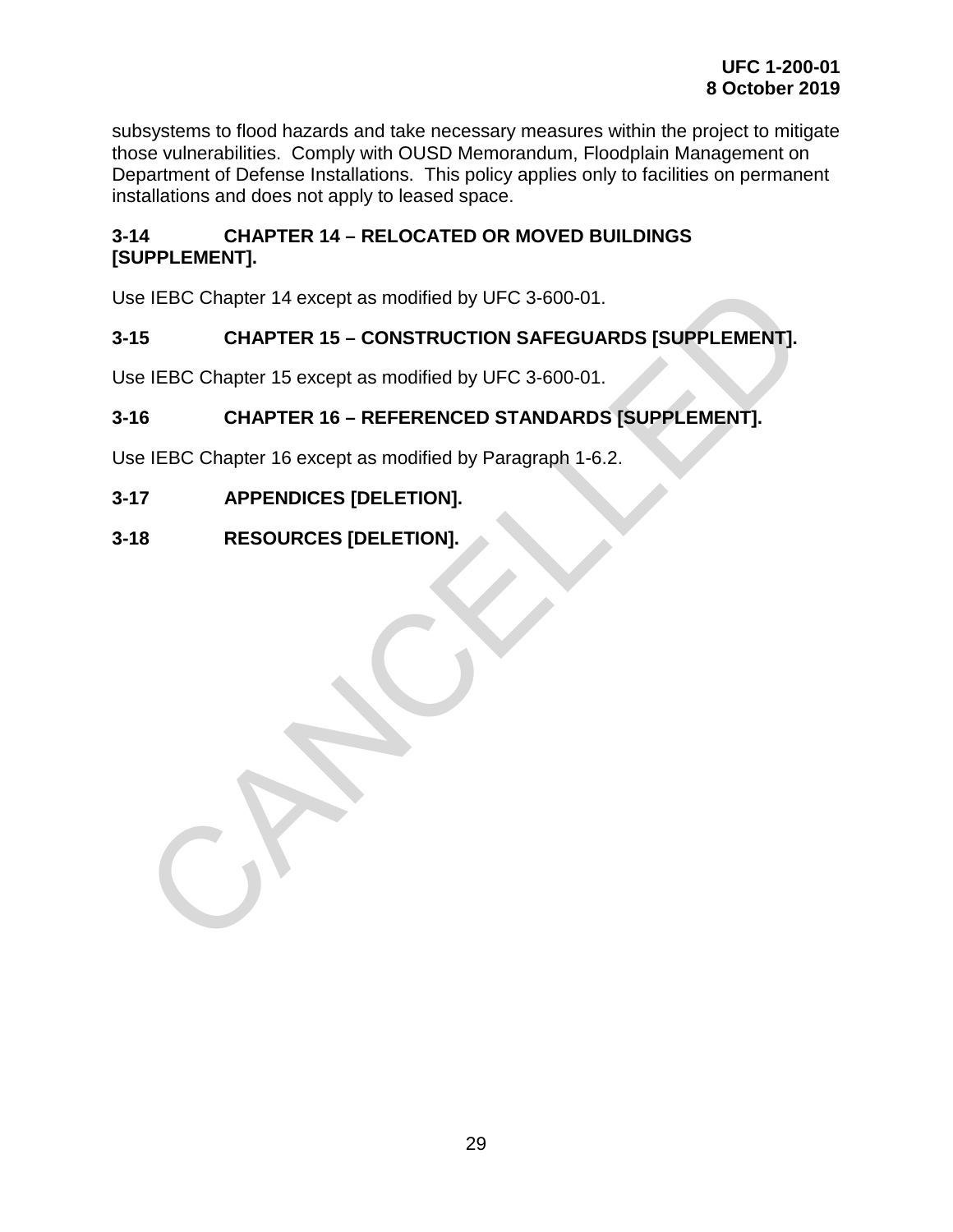*This Page Intentionally Left Blank* This Page Imentionally Left Blank<br>
State of Canada<br>
State of Canada<br>
State of Canada<br>
State of Canada<br>
State of Canada<br>
State of Canada<br>
State of Canada<br>
State of Canada<br>
State of Canada<br>
State of Canada<br>
State of Canada<br>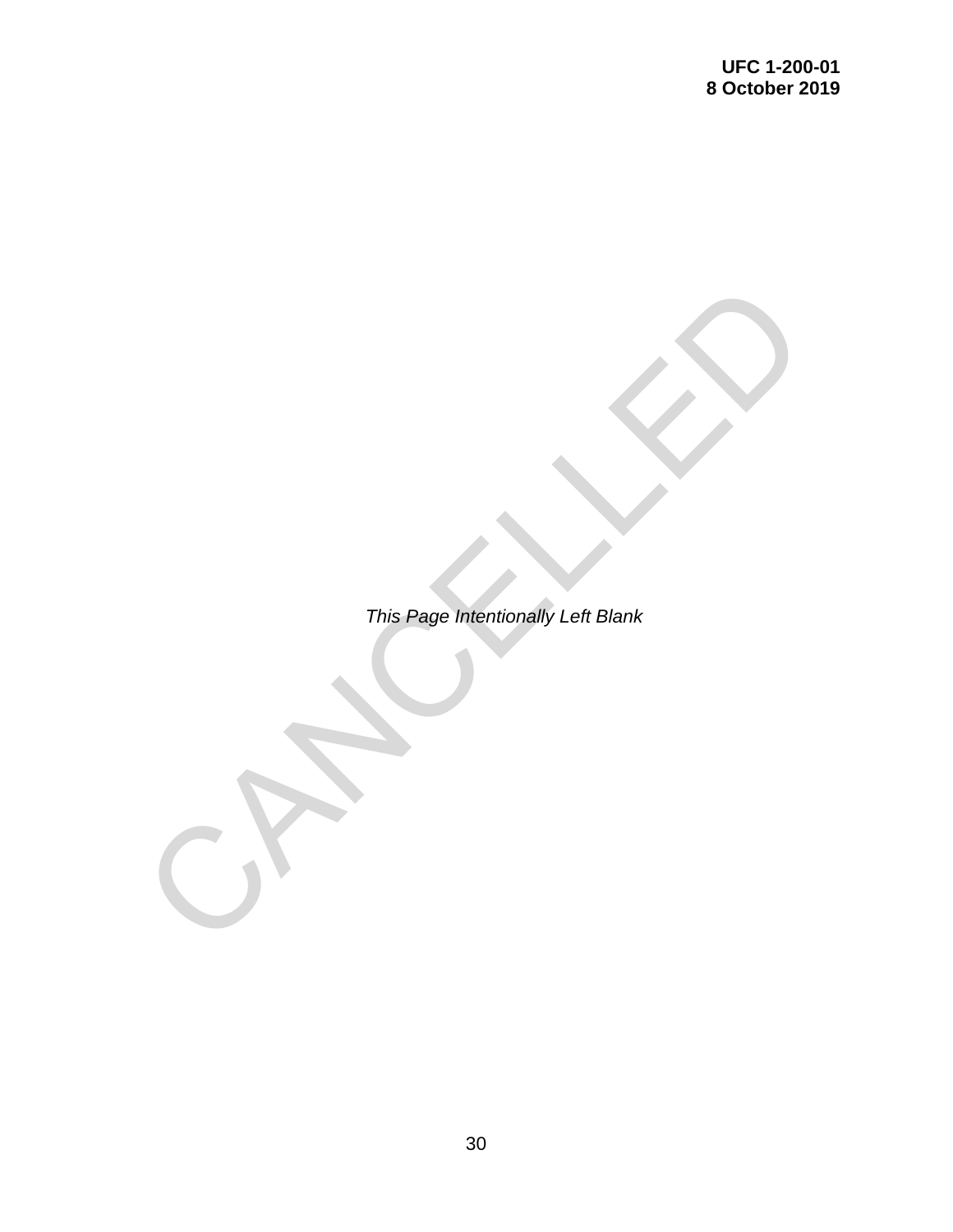## **CHAPTER 4 CORROSION PREVENTION AND CONTROL**

### **4-1 GENERAL.**

Provide design detailing, and use materials, systems, components, and coatings that are durable and minimize the need for preventative and corrective maintenance over the life-cycle of a facility. Refer to Paragraph 1-6.3.4.5.

Many UFGS specifications include materials, coatings, or protective measures that are more durable for use in corrosive environments. However, even in benign environments, where options are stated in UFC and UFGS, use the more corrosionresistant option whenever possible. Considerations include life-cycle maintenance costs and potential for corrosive microenvironments (for example, deicing salt effect on steel doors). General guidance and training on corrosion prevention and control issues is available at the Corrosion Prevention & Control (CPC) Source webpage at https://www.wbdg.org/ffc/dod/cpc-source. ny UFGS specifications include materials, coatings, or protective measures that a<br>
durable for use in corrosive environments. However, even in benign<br>
distinct price materials in the can consider the more corrosion-<br>
stand

### **4-1.1 Definition of Corrosion.**

Corrosion is defined in 10 USC §2228(f) (1) as, "The deterioration of a material or its properties due to a reaction of that material with its chemical environment." While traditionally thought of only as deterioration of metal (for example, rusting of steel), some nontraditional examples include rotting of wood, degradation of concrete (for example, carbonation and alkali-silica reaction phenomena), and degradation of composite materials due to reaction with the environment.

### **4-1.2 Identification of Project Environmental Severity Classification.**

Identify and use the Environmental Severity Classification (ESC) in APPENDIX A, Table A-1 or Table A-2, as the basis for project design requirements. The ESC for each military location is based on ISO 9223. Also, use the ESC factor and descriptions provided in ISO 9223 to classify and design for interior, environmentally severe conditions.

Categories C1 and C2 are mildly corrosive while categories C3, C4, and C5 require added corrosion protection. Note that a project site may have a different ESC than the installation (especially in locations near the coast). Any project site within 1 mile (1.61 km) of seawater is ESC C5. Any project site within 1 to 6 miles (1.61 to 9.66 km) of seawater is ESC C4, unless the installation ESC as stated in APPENDIX A is higher. If the calculated ESC of the project site is different from the ESC of the installation, use and design to the higher of the two ESC values. A resource to determine the ESC on a site-specific basis is the ISO Corrosivity Category Estimation Tool (ICCET); it can be found at the following location: https://www.wbdg.org/additionalresources/tools/corrosion-toolbox.

### **4-1.3 Corrosion Prone Locations.**

Corrosion prone locations are locations with one or more of the following characteristics: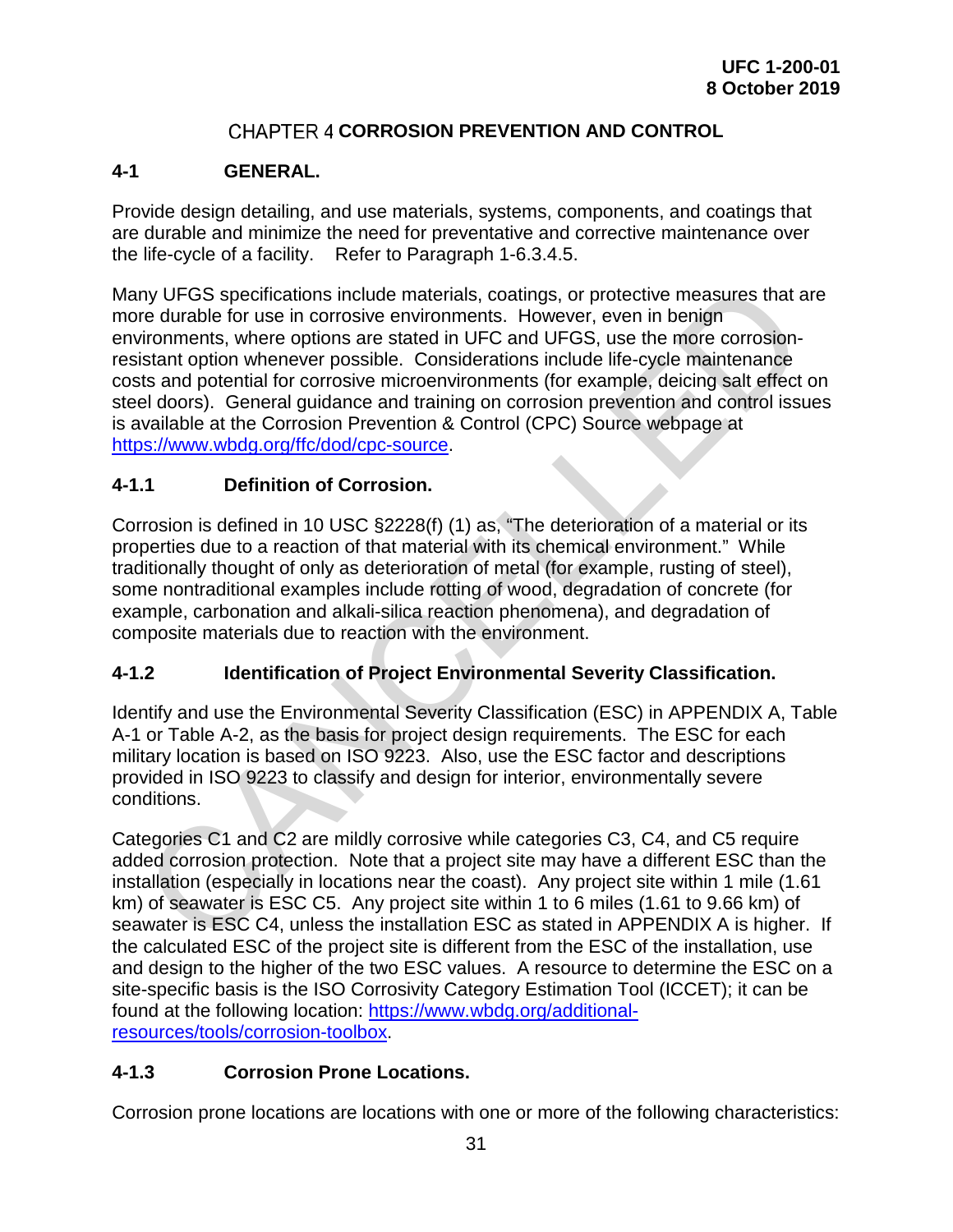- Exterior exposed metallic elements at a location with an ESC of C3, C4, or C5. Includes areas open to the exterior (for example, mechanical rooms and hangars), and spaces that are not conditioned by design or may not be conditioned during prolonged periods due to deployment or occupancy.
- Exterior exposed nonmetallic elements at a location with an ESC of C4 or C5.
- Locations where microenvironmental factors (for example, prevailing winds, ventilation, waterfront environments, industrial emissions, deicing salt application, possible chemical splash/spillage, adverse weather events such as flooding or wind-driven rain, and penetrations of the building envelope) may create a locally corrosive environment regardless of ESC. ■<br>
Locations where introductiviating laterols (to reatingly pervaling<br>
winds, ventilation, waterfront environments, industrial emissions, deter<br>
sail a pplication, possible chemical splash/spillage, adverse weaker<br>
events
	- Humid locations identified in ANSI/ASHRAE/IES 90.1 as climate zones 0A, 1A, 2A, 3A, 3C, 4C, and 5C.
	- High humidity interior areas (for example, bathrooms, locker rooms, laundry rooms, pools, and trainers).

### **4-1.4 Requirements for Corrosion Prone Locations.**

For corrosion prone locations defined in Paragraph 4-1.3, provide added corrosion protection to the design such as, but not limited to, the following:

- Where material options are provided in a UFGS, use the most durable options.
- Provide higher level of corrosion protection as defined in the appropriate corresponding UFGS.
- Do not use unprotected ferrous metal unless there are no alternatives.
- Coat galvanized steel with an industrial coating.
- Use Type 316L stainless steel or duplex stainless steels where stainless steels are used.
	- Coat aluminum with an industrial protective coating or a heavy-duty anodized coating.
- Isolate dissimilar metals (for example, aluminum and steel, stainless steel and carbon steel, and zinc-coated steel and uncoated steel) by appropriate means to avoid the creation of galvanic cells which occur when dissimilar metals come in contact.

### **4-1.5 Design Geometries.**

Detail designs to prevent accelerated deterioration of facility components. Design geometries that prevent collection of debris, allow water to readily drain in all situations, incorporate sealed joints between components, are protected from mechanical coating damage, and avoid dissimilar materials in direct contact with each other. Follow best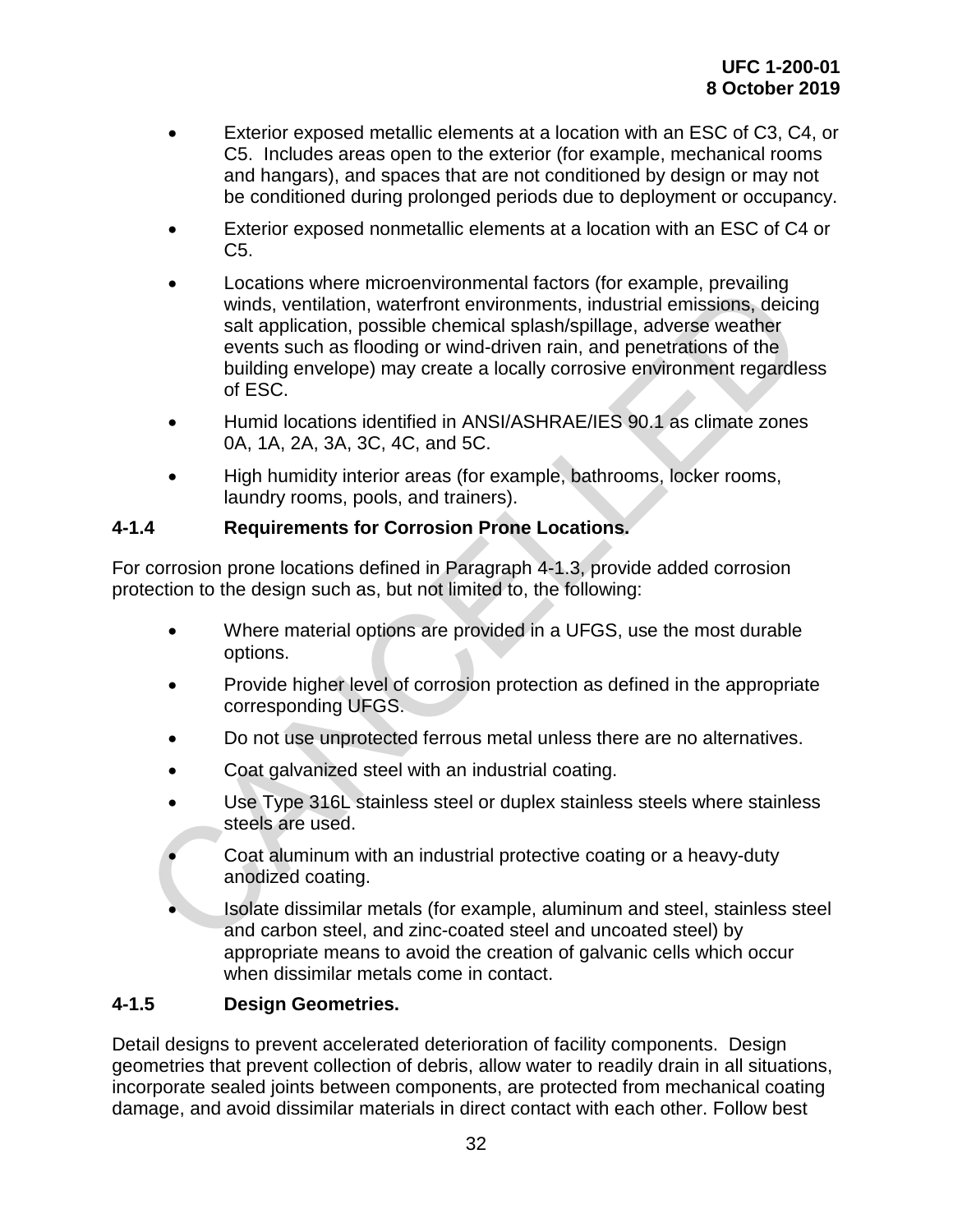engineering and design practices to prevent galvanic corrosion. Slope surfaces such as windows and pavements to drain away from the structure.

Avoid designs that tend to direct corrosive elements to any specific area of a structure. Minimize the flow of water, airborne contaminants (for example, salts and pollutants), and humid air over susceptible materials when designing facility components, systems, and assemblies.

# **4-1.6 Environmental Severity Factors.**

Design based on the Environmental Severity Factors present in the project location and application, including the following.

### **4-1.6.1 Elevated Temperatures.**

Design projects to prevent corrosion in applications where elevated temperatures are present. Elevated temperatures have adverse effects on building materials such as paints, woods, and many asphalt-based products. High temperatures combined with high humidity cause severe deterioration. 6 Environmental Severity Factors.<br>
Sign based on the Environmental Severity Factors present in the project location iclication, including the following.<br>
C-1 Elevated Temperatures.<br>
Sign projects to prevent corrosion in ap

# **4-1.6.2 Ultraviolet Radiation.**

Use materials that are resistant to, or protected from, ultraviolet radiation. High ultraviolet exposure results in rapid deterioration of most nonmetallic roofing materials, paints, sealants, elastomeric coatings, and wood.

### **4-1.6.3 Humidity Resistance.**

Use materials that can withstand high humidity or incorporate efforts to eliminate humidity in humid locations.

Ensure vapor barrier locations prevent moisture buildup. Do not use building materials that exhibit hygroscopic properties and may lose their structural and functional properties when exposed to sustained humidity.

# **4-1.6.4 Biological Corrosivity.**

When selecting materials (for example, wood), design for the presence of insects, fungi, and marine borers as applicable to the location.

# **4-1.7 System, Component, and Material Design Requirements.**

# **4-1.7.1 Piping and System Corrosion.**

Protect water and wastewater systems, fire water systems, and other piping from internal and external corrosion. Design factors include water quality and composition (for example, pH, alkalinity, and dissolved oxygen), ferric scale, flow conditions, biological activity, and the presence of disinfectants and corrosion inhibitors. Provide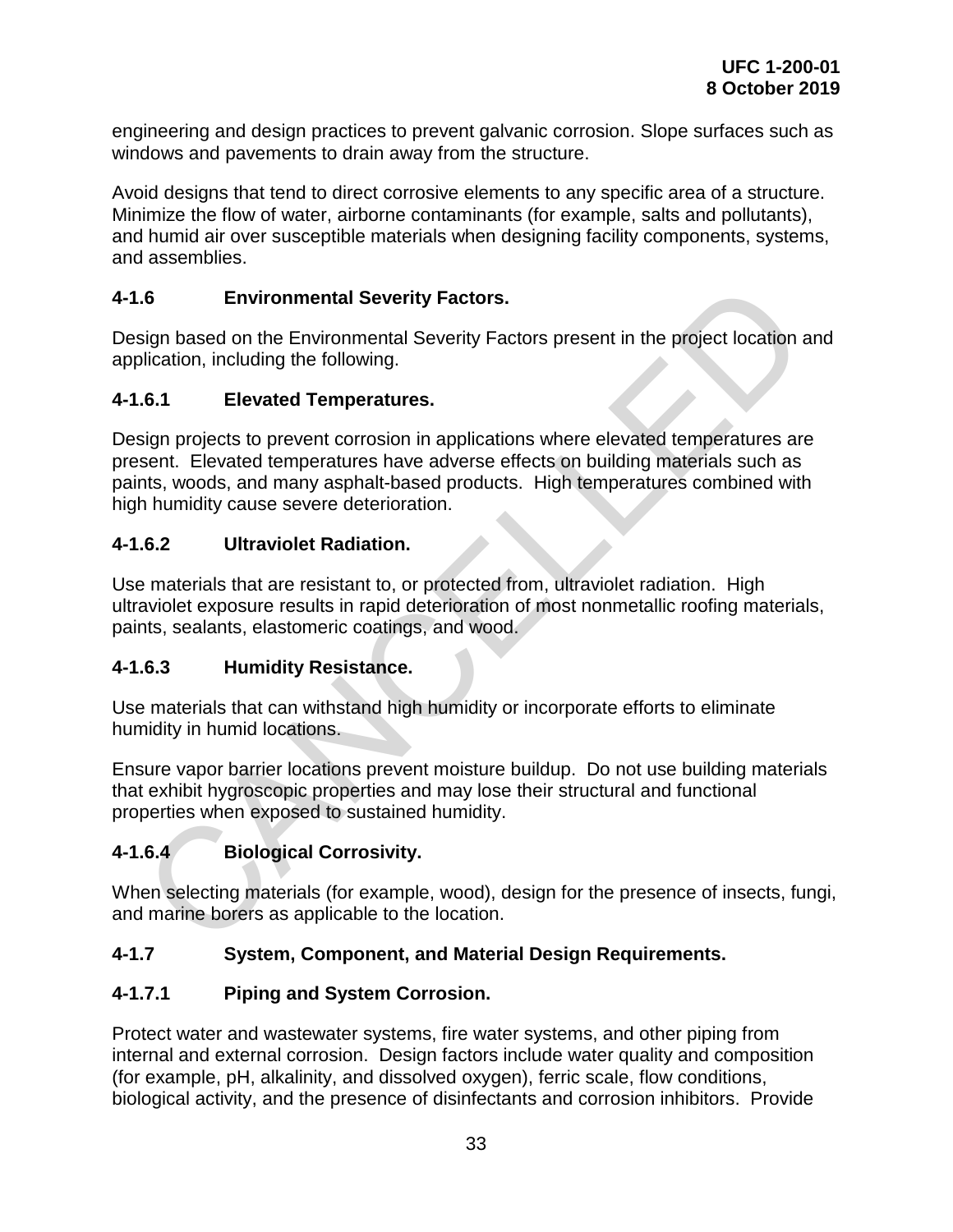corrosion control treatment in accordance with UFC 3-230-01, UFC 3-230-03, UFC 3- 240-01, and UFC 3-240-02.

## **4-1.7.2 Structural Members.**

Use galvanized steel or stainless steel for structural members embedded in concrete, exterior railings, handrails, fences, guardrails, and anchor bolts.

Design systems that can be maintained over the life of the facility. Avoid concealed and inaccessible members.

# **4-1.7.3 Hardware and Fasteners.**

Specify galvanized ferrous metals, stainless steel, brass, bronze, copper, aluminum, or other corrosion resistant metals for hardware and fasteners. Do not use ferrous metal as finishing strips or as components of other securement systems, even if a protective coating is provided.

# **4-1.7.4 Dissimilar Metals in Close Contact.**

Protect against galvanic corrosion when dissimilar metals are in close contact. Metals such as magnesium, steel, zinc, and aluminum (anodes) tend to corrode when in contact with copper, stainless steel, and nickel (cathodes). When relatively incompatible metals must be assembled in the design, apply the following methods to minimize or prevent galvanic corrosion.

• Design metal couples where the surface area of the cathode is smaller than the surface area of the anode metal and only when the anode metal can afford loss due to local corrosion. For example, only use stainless steel bolts to fasten carbon steel parts when bolt removal is frequent and necessary, and when the loss of carbon steel at the bolt hole is acceptable. Interpose a non-absorbing, inert gasket or washer between the dissimilar materials prior to connecting them. This is applicable to couples that are not to serve as electrical conductors. sign systems that can be maintained over the life of the facility. Avoid concealed<br>
cressible members.<br>
T.3 Hardware and Fasteners.<br>
T.3 Hardware and Fasteners.<br>
T.3 Hardware and Fasteners.<br>
Scribt galvanized ferrous metal

Seal faying edges to preclude the entrance of liquids.

- Apply corrosion-inhibiting pastes or compounds under the heads of screws or bolts inserted into dissimilar metal surfaces, whether or not the fasteners had been previously plated or otherwise treated, in addition to applying an organic coating to the faying surfaces prior to assembly. In situations where large faying surfaces are involved it may be feasible to insert a thicker barrier such as dried adhesive or sealant material. This applies to joints that are not required to be electrically conductive.
- Where practicable or where it will not interfere with the proposed use of the assembly, coat the joint externally with an effective paint system or sealant.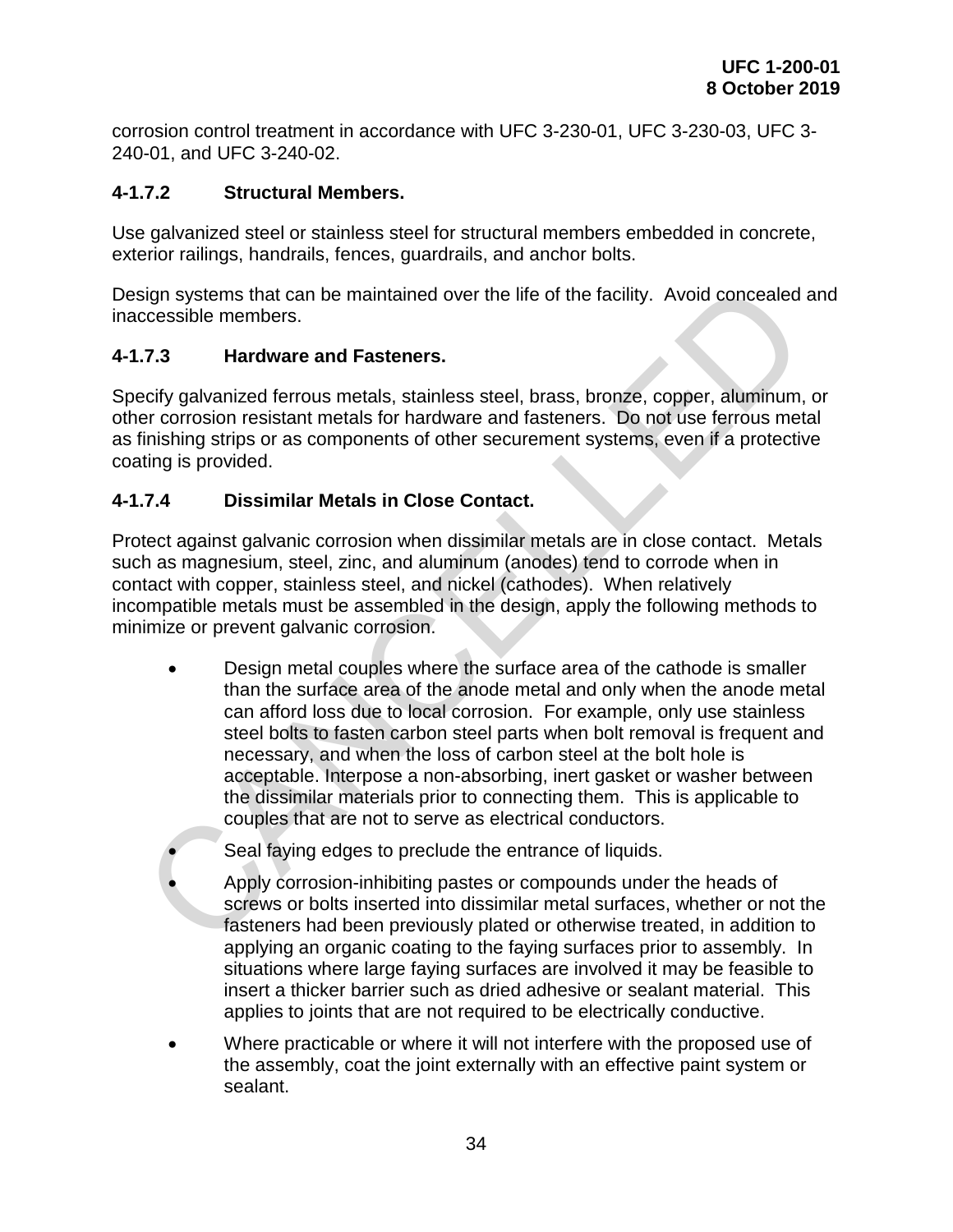• Coat welded or brazed dissimilar metal assemblies with a paint system or other suitable protective coatings to at least 0.4 inch (1 cm) beyond the heat-affected zone.

# **4-1.7.5 Protective Coatings.**

Use UFC 3-190-06 for protective coatings and paints requirements. Factory applied coatings are more life-cycle cost effective than field painting procedures most of the time. The cost to maintain protective coating systems often includes significant fixed costs (for example, scaffolding and rigging, environmental protection, and disposal of debris). This usually means that the system with the highest attainable life is the best choice. Avoid concealed and inaccessible members.

Provide coating systems durable enough to withstand mechanical damage in service. This may include gouging or chipping during normal activities in a facility. In environments such as desert climates, blowing sand can accelerate deterioration of surface coatings and lead to corrosion of materials earlier in the life cycle process.

# **4-1.7.6 Buried or Submerged Structures and Systems.**

Include a combination of cathodic protection (CP) systems, protective coatings, proper material selection, encasement, or other methods for overall corrosion protection of buried or submerged structures or systems. For buried structures or systems, design for the corrosivity of the soil, including soil pH, resistivity, moisture content, and presence of chlorides, sulfides, and bacteria. Design for differences in soil composition, stray electrical currents, and effects of connections of new to existing structures. Use UFC 3-570-01 to determine where CP is required. a. The cost to maintain protective coating systems often includes significant fixed<br>ts (for example, scaffolding and rigging, environmental protection, and disposal or<br>is). This usually means that the system with the high

For immersed structures, consider the corrosivity of the water (primarily influenced by salinity, but also affected by pH, dissolved oxygen, temperature, current, and microbiological activity). Tidal and splash zones will experience higher corrosion than continuously immersed or atmospherically exposed zones. For submerged or partially submerged structures, account for differences in corrosion potential associated with each zone (for example, atmospheric, splash, tidal, submerged, and subsoil).

# **4-1.7.7 Waterfront and Coastal Structures and Systems.**

For structures proximate or at the waterfront, in addition to atmospheric corrosion, design for the presence of hydrostatic forces, wind, salt spray, currents, tides, waves, ice, marine borers, insects, and pollution from waterfront operations. Some common grades of stainless alloy such as Type 304 or 316 are susceptible to corrosion when immersed in salt or brackish water.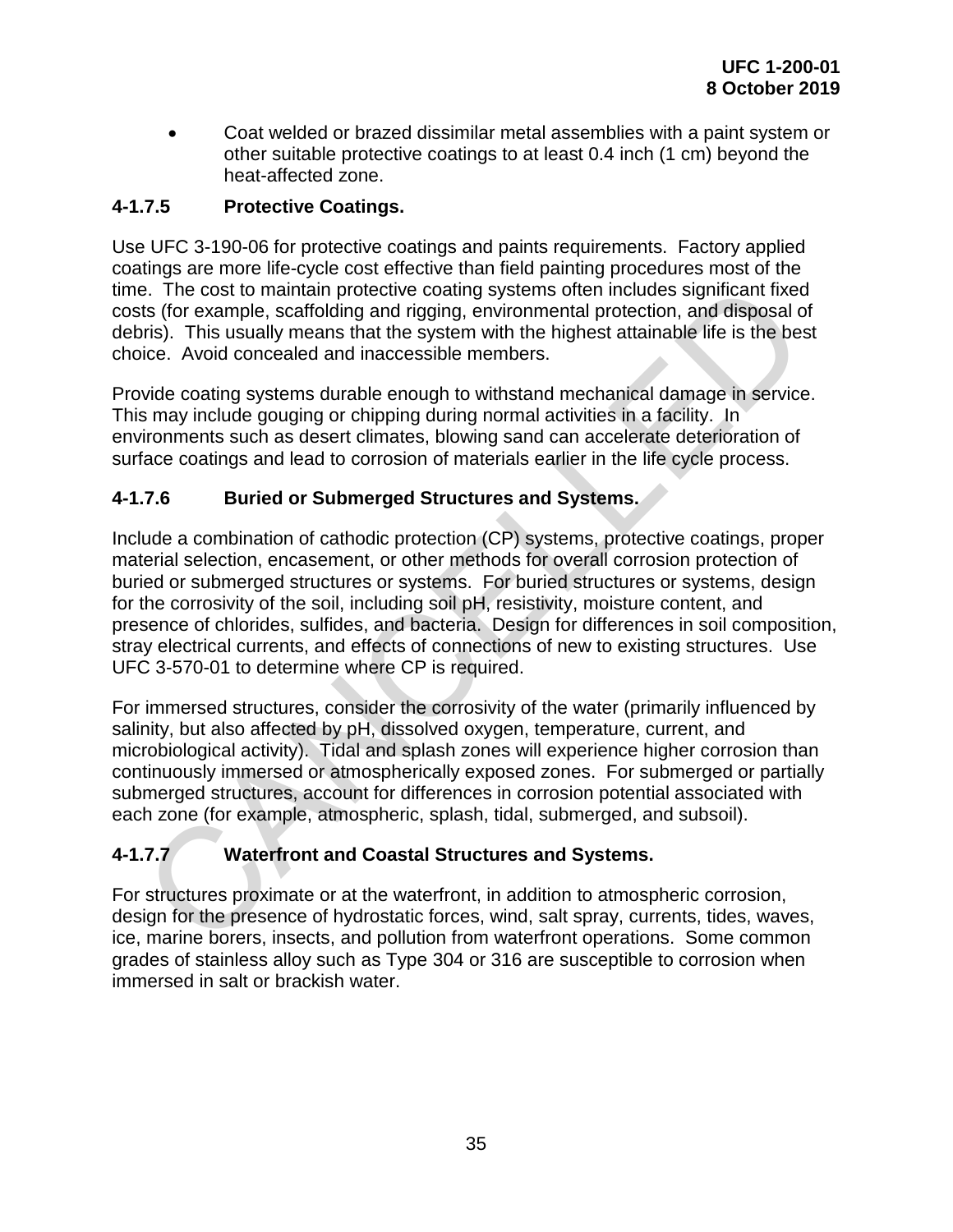*This Page Intentionally Left Blank* This Page Imentionally Left Blank<br>
State of Canada<br>
State of Canada<br>
State of Canada<br>
State of Canada<br>
State of Canada<br>
State of Canada<br>
State of Canada<br>
State of Canada<br>
State of Canada<br>
State of Canada<br>
State of Canada<br>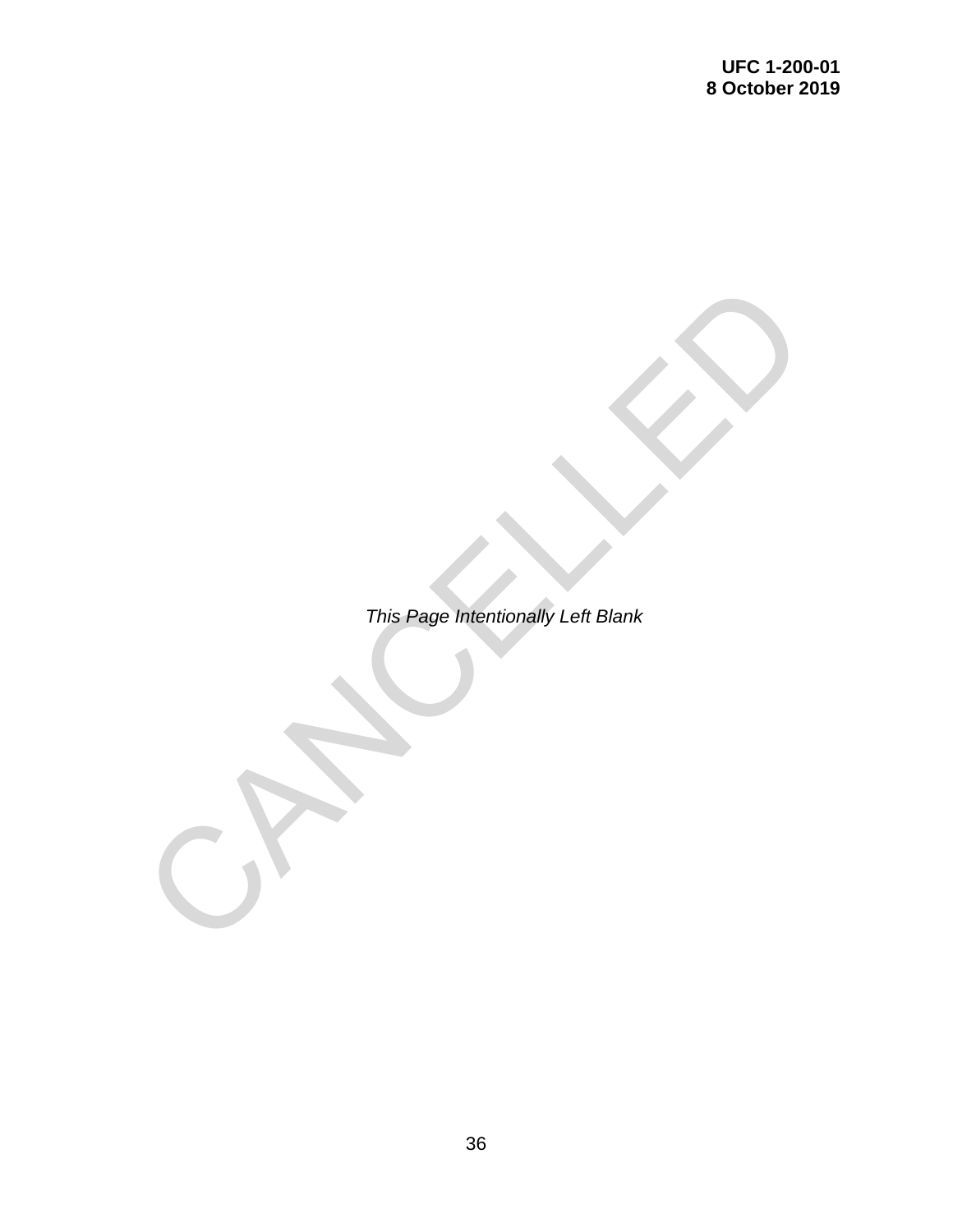# **APPENDIX A ESC FOR DOD LOCATIONS**

| <b>State/Territory/Possession</b> | <b>Installation Master Name</b> | ESC*                         |
|-----------------------------------|---------------------------------|------------------------------|
| Alabama                           | Alabama National Guard          | $\overline{C3}$ <sup>1</sup> |
|                                   | Alabama Reserves                | C3 <sup>1</sup>              |
|                                   | Anniston AR Depot               | $\overline{C3}$ <sup>1</sup> |
|                                   | Fort McClellan                  | C3 <sup>1</sup>              |
|                                   | Fort Rucker                     | C3 <sup>1</sup>              |
|                                   | <b>Maxwell AF Base</b>          | C3 <sup>1</sup>              |
|                                   | Redstone Arsenal                | $\overline{C3}$ <sup>1</sup> |
| Alaska                            | <b>Alaska National Guard</b>    | C4 <sup>3</sup>              |
|                                   | Alaska Reserves                 | C4 <sup>3</sup>              |
|                                   | <b>Clear AF Station</b>         | C2 <sup>1</sup>              |
|                                   | <b>Eareckson Air Station</b>    | $\overline{C4^3}$            |
|                                   | Eielson AF Base                 | C2 <sup>1</sup>              |
|                                   | <b>Fort Greely</b>              | C2 <sup>1</sup>              |
|                                   | Fort Wainwright                 | C2 <sup>1</sup>              |
|                                   | Joint Base Elmendorf-Richardson | C3 <sup>3</sup>              |
|                                   | <b>NAF Adak AK</b>              | C5 <sup>3</sup>              |
| Arizona                           | AF PLANT 44 ARMED FORCES PLANT  | C2 <sup>1</sup>              |
|                                   | Arizona National Guard          | C2 <sup>1</sup>              |
|                                   | Arizona Reserves                | C2 <sup>1</sup>              |
|                                   | Davis-Monthan AF Base           | C2 <sup>1</sup>              |
|                                   | Fort Huachuca                   | C2 <sup>1</sup>              |
|                                   | Luke AF Base                    | C2 <sup>1</sup>              |

# **Table A-1 ESC for United States, Its Territories and Possessions**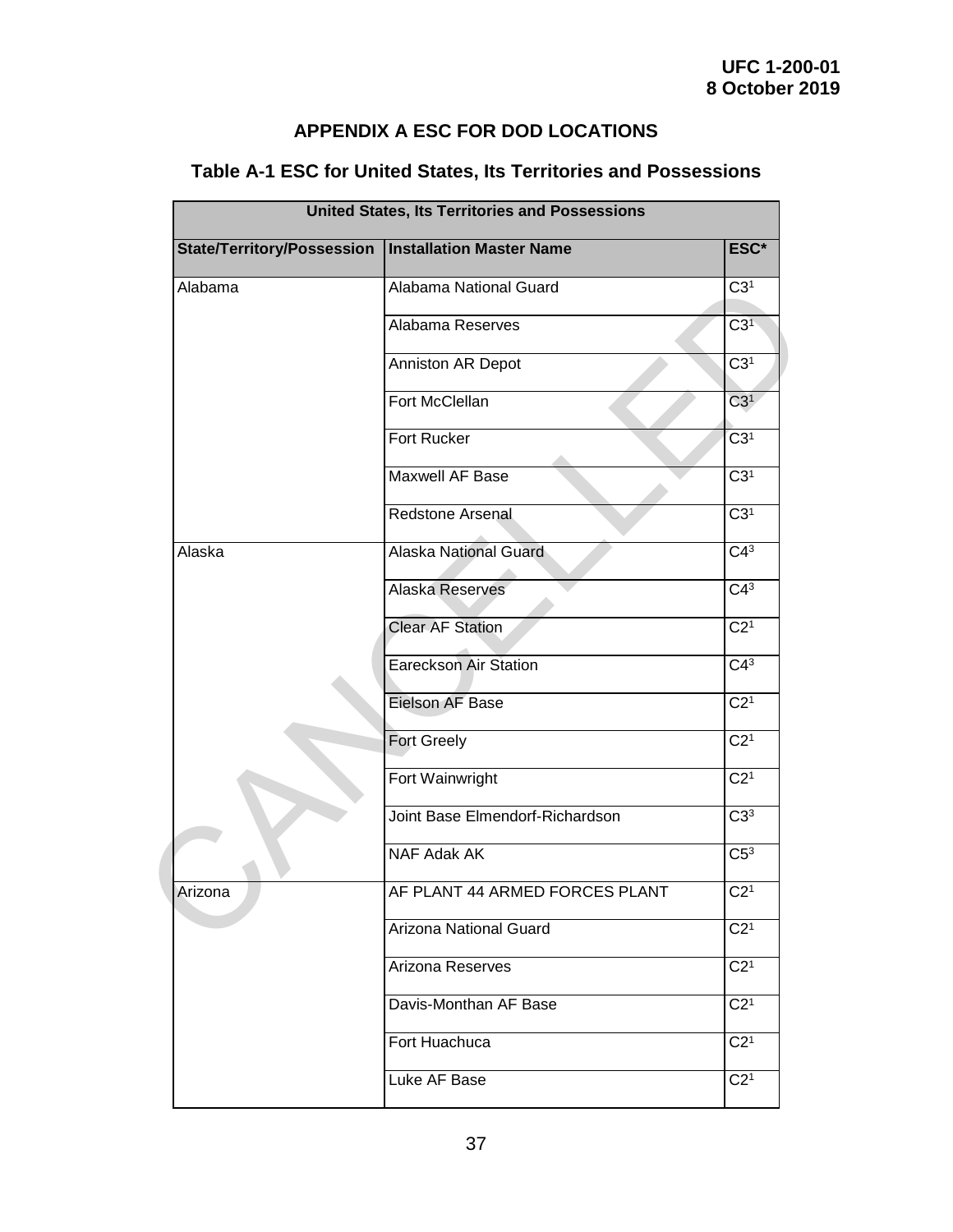| <b>State/Territory/Possession</b> | <b>Installation Master Name</b>        | ESC*                         |
|-----------------------------------|----------------------------------------|------------------------------|
| Arizona (continued)               | <b>MCAS Yuma AZ</b>                    | C2 <sup>1</sup>              |
|                                   | <b>Yuma Proving Ground</b>             | C2 <sup>1</sup>              |
| Arkansas                          | <b>Arkansas National Guard</b>         | $\overline{C3}$ <sup>1</sup> |
|                                   | Arkansas Reserves                      | $\overline{C3}$ <sup>1</sup> |
|                                   | Little Rock AF Base                    | C3 <sup>1</sup>              |
|                                   | <b>Pine Bluff Arsenal</b>              | C3 <sup>1</sup>              |
| California                        | AF Plant 42 Armed Forces Plant         | C2 <sup>1</sup>              |
|                                   | <b>Beale AF Base</b>                   | C2 <sup>1</sup>              |
|                                   | California National Guard              | $\overline{C3^2}$            |
|                                   | California Reserves                    | $\overline{C3^2}$            |
|                                   | Defense Distribution Depot San Joaquin | C2 <sup>1</sup>              |
|                                   | <b>Edwards AF Base</b>                 | C2 <sup>1</sup>              |
|                                   | Fort Hunter Liggett                    | C2 <sup>1</sup>              |
|                                   | Fort Ord                               | $\overline{C5^3}$            |
|                                   | <b>FRC North Island</b>                | C4 <sup>3</sup>              |
|                                   | <b>Hunters Point Annex</b>             | $\overline{\text{C5}^3}$     |
|                                   | Los Angeles AF Base                    | C4 <sup>2</sup>              |
|                                   | <b>MCAGCC Twenty-nine Palms CA</b>     | C2 <sup>1</sup>              |
|                                   | MCAS El Toro Santa Ana CA              | $\overline{C3}$ <sup>1</sup> |
|                                   | <b>MCAS Miramar</b>                    | C4 <sup>3</sup>              |
|                                   | <b>MCAS Tustin CA</b>                  | $\overline{C3}$ <sup>1</sup> |
|                                   | <b>MCB Camp Pendleton CA</b>           | $\overline{C4^3}$            |
|                                   | <b>MCLB Barstow CA</b>                 | C2 <sup>1</sup>              |
|                                   | MCRD San Diego CA                      | C4 <sup>3</sup>              |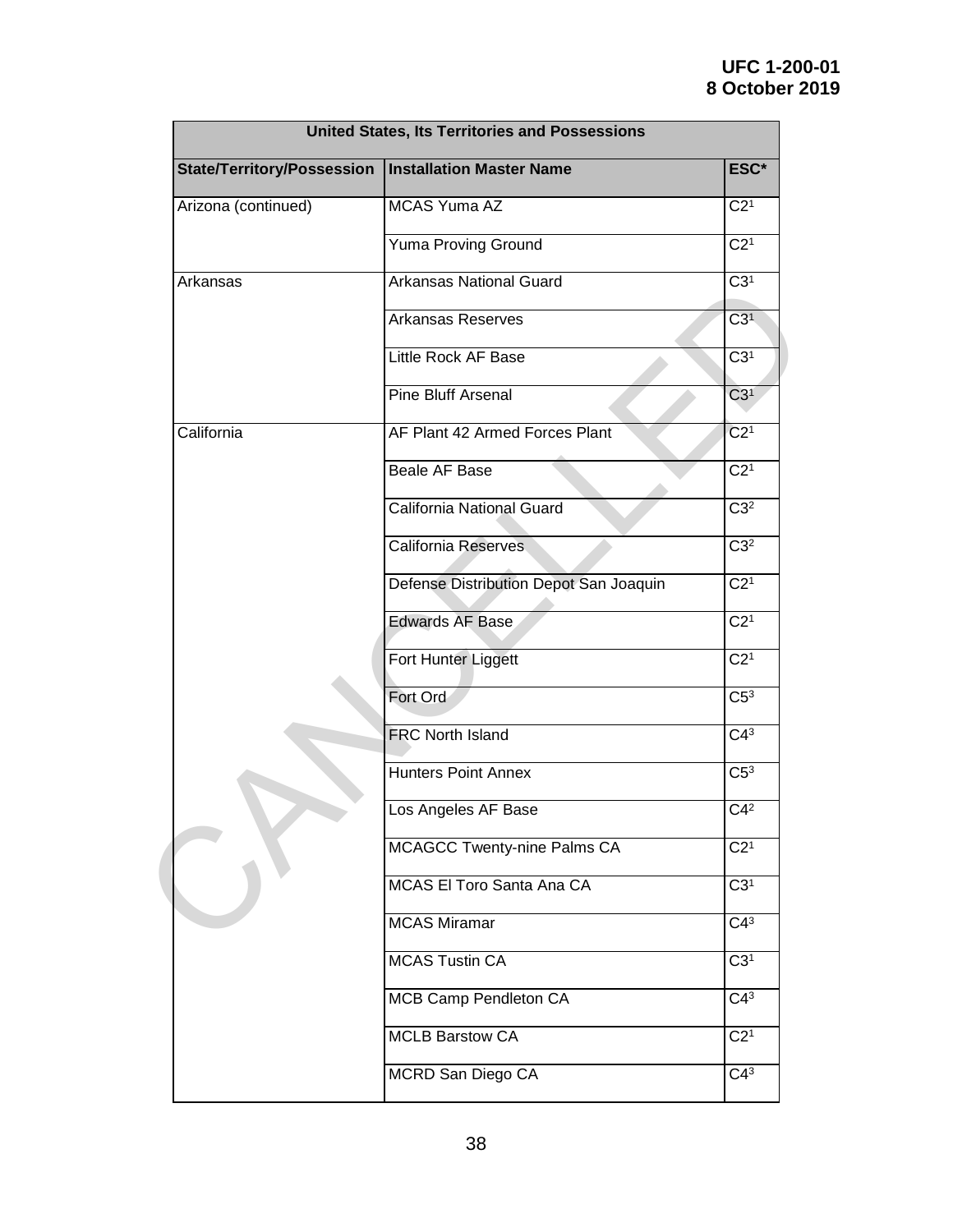| <b>State/Territory/Possession</b> | <b>Installation Master Name</b>         | ESC*                         |
|-----------------------------------|-----------------------------------------|------------------------------|
| California (continued)            | Military Ocean Terminal Concord         | $\overline{C3^2}$            |
|                                   | NAF El Centro CA                        | C2 <sup>1</sup>              |
|                                   | <b>NAS Alameda CA</b>                   | C5 <sup>3</sup>              |
|                                   | <b>NAS Lemoore CA</b>                   | $\overline{C2^1}$            |
|                                   | National Training Center And Fort Irwin | C2 <sup>1</sup>              |
|                                   | Naval Base Point Loma                   | C4 <sup>3</sup>              |
|                                   | Naval Base Ventura City Pt Mugu CA      | C5 <sup>3</sup>              |
|                                   | Naval Weapons Station Seal Beach        | C4 <sup>3</sup>              |
|                                   | NAVSTA San Diego CA                     | $\overline{C4^3}$            |
|                                   | <b>NAWS China Lake</b>                  | C2 <sup>1</sup>              |
|                                   | <b>NRC Stockton CA</b>                  | C2 <sup>1</sup>              |
|                                   | <b>NS Treasure Island CA</b>            | $\overline{C5^3}$            |
|                                   | <b>NSA Monterey</b>                     | $\overline{\text{C5}^3}$     |
|                                   | <b>NSY Mare Island CA</b>               | C4 <sup>3</sup>              |
|                                   | Presidio Of Monterey                    | $\overline{\text{C5}^3}$     |
|                                   | PWC San Francisco CA                    | $\overline{\text{C5}^3}$     |
|                                   | Sacramento AR Depot                     | $\overline{C3}$ <sup>1</sup> |
|                                   | Sierra AR Depot                         | C2 <sup>1</sup>              |
|                                   | <b>Travis AF Base</b>                   | $\overline{C3}$ <sup>1</sup> |
|                                   | Vandenberg AF Base                      | $\overline{C4^2}$            |
| Colorado                          | <b>Buckley AF Base</b>                  | C2 <sup>1</sup>              |
|                                   | Cheyenne Mountain AF Station            | C2 <sup>1</sup>              |
|                                   | <b>Colorado National Guard</b>          | C2 <sup>1</sup>              |
|                                   | <b>Colorado Reserves</b>                | C2 <sup>1</sup>              |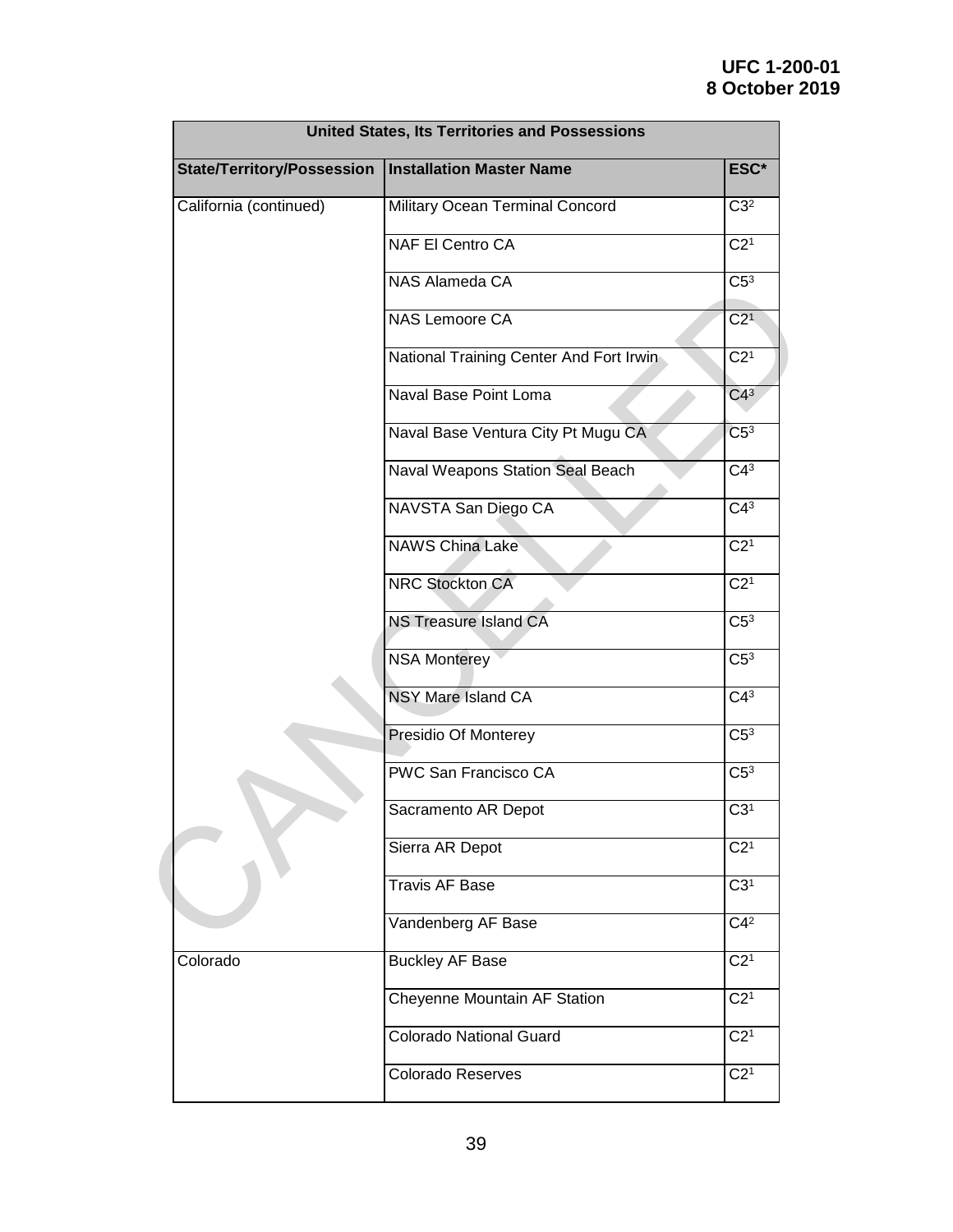| <b>State/Territory/Possession</b> | <b>Installation Master Name</b>     | ESC*                         |
|-----------------------------------|-------------------------------------|------------------------------|
| Colorado (continued)              | Fort Carson                         | C2 <sup>1</sup>              |
|                                   | Peterson AF Base                    | C2 <sup>1</sup>              |
|                                   | <b>Pueblo Chemical Depot</b>        | C2 <sup>1</sup>              |
|                                   | Rocky Mountain Arsenal              | $\overline{C2^1}$            |
|                                   | <b>Schriever AF Base</b>            | C2 <sup>1</sup>              |
|                                   | <b>USAF Academy</b>                 | C2 <sup>1</sup>              |
| Connecticut                       | <b>Connecticut National Guard</b>   | C3 <sup>1</sup>              |
|                                   | <b>Connecticut Reserves</b>         | C3 <sup>1</sup>              |
|                                   | <b>NWIRP Bloomfield CT</b>          | $\overline{C3}$ <sup>1</sup> |
|                                   | <b>Stratford AR Engine Plant</b>    | $\overline{C3^2}$            |
|                                   | Subase New London CT                | C4 <sup>3</sup>              |
| Cuba                              | NAVSTA Guantanamo Bay               | $\overline{C5^3}$            |
| Delaware                          | <b>Delaware National Guard</b>      | $\overline{C3}$ <sup>1</sup> |
|                                   | <b>Delaware Reserves</b>            | $\overline{C3^2}$            |
|                                   | Dover AF Base                       | $\overline{C3^2}$            |
| District of Columbia              | District Of Columbia National Guard | $\overline{C3}$ <sup>1</sup> |
|                                   | Joint Base Anacostia-Bolling        | C3 <sup>1</sup>              |
|                                   | <b>MARBKS Washington DC</b>         | C3 <sup>1</sup>              |
|                                   | Naval Station Washington Navy Yard  | $\overline{C3^3}$            |
|                                   | <b>Washington DC Reserves</b>       | C3 <sup>1</sup>              |
| Florida                           | <b>Blount Island Command</b>        | $\overline{C4^3}$            |
|                                   | Cecil Field FL NAS                  | $\overline{C3}$ <sup>1</sup> |
|                                   | Eglin AF Base                       | C5 <sup>3</sup>              |
|                                   | <b>Florida National Guard</b>       | C5 <sup>3</sup>              |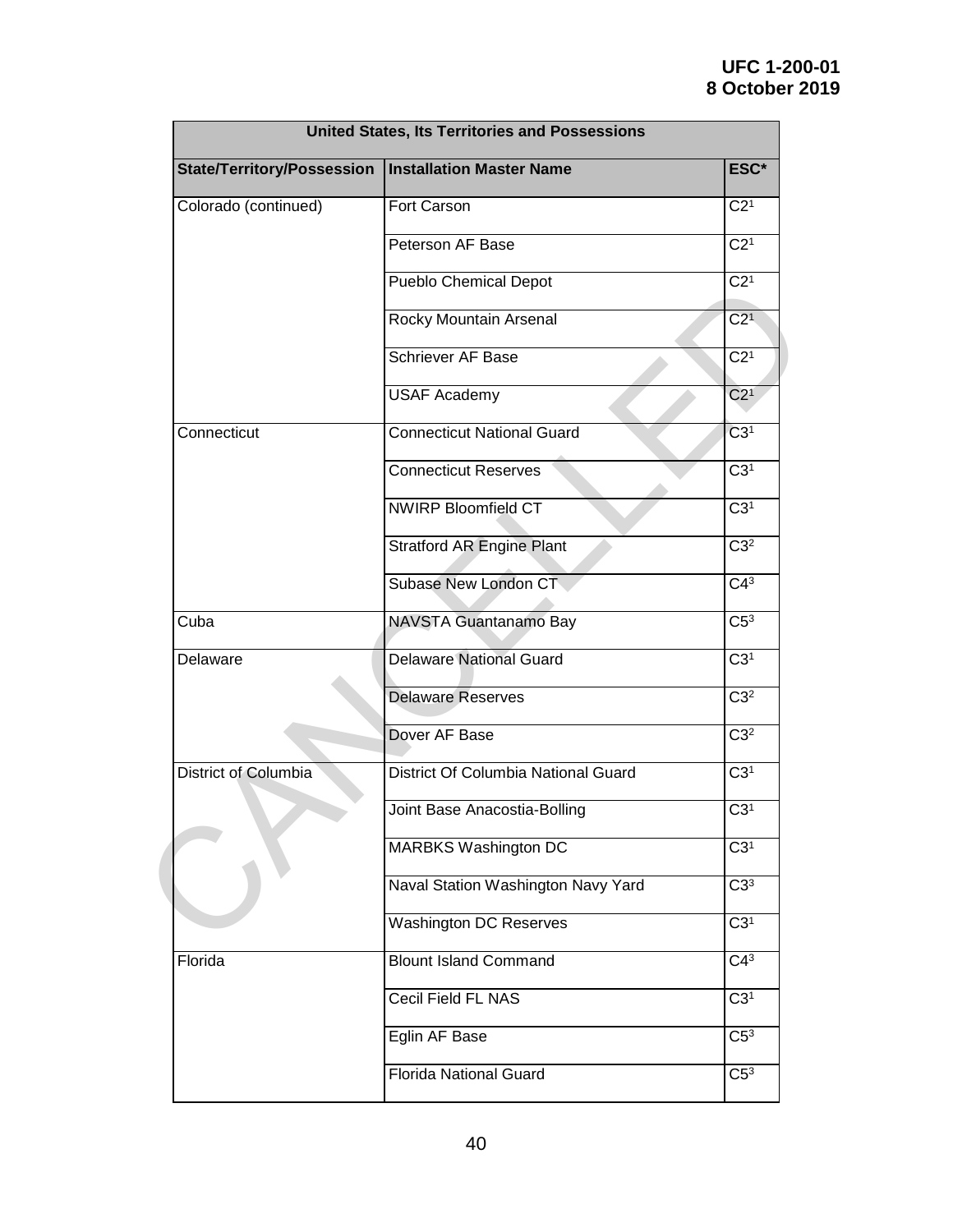| <b>State/Territory/Possession</b> | <b>Installation Master Name</b> | ESC <sup>*</sup>             |
|-----------------------------------|---------------------------------|------------------------------|
| Florida (continued)               | <b>Florida Reserves</b>         | $\overline{\text{C5}^3}$     |
|                                   | FRC Jacksonville                | $\overline{C4^2}$            |
|                                   | <b>Hurlburt Field</b>           | $\overline{\text{C5}^3}$     |
|                                   | <b>Macdill AF Base</b>          | $\overline{\text{C5}^3}$     |
|                                   | NAS Key West FL                 | C5 <sup>3</sup>              |
|                                   | NAS Pensacola FL                | C5 <sup>3</sup>              |
|                                   | NAS Whiting Fld Milton FL       | C3 <sup>1</sup>              |
|                                   | <b>NAVSTA Mayport FL</b>        | C4 <sup>3</sup>              |
|                                   | <b>NOMI Pensacola</b>           | $\overline{C5^3}$            |
|                                   | NSA Orlando                     | $\overline{C3}$ <sup>1</sup> |
|                                   | <b>NSA Panama City</b>          | $\overline{\text{C5}^3}$     |
|                                   | <b>Orlando FI Ntc</b>           | $\overline{C3}$ <sup>1</sup> |
|                                   | Patrick AF Base                 | $\overline{C5^3}$            |
|                                   | <b>Tyndall AF Base</b>          | $\overline{C5^3}$            |
|                                   | <b>USAG Miami</b>               | C4 <sup>2</sup>              |
| Georgia                           | Fort Benning                    | $\overline{C3}$ <sup>1</sup> |
|                                   | Fort Gordon                     | $\overline{C3}$ <sup>1</sup> |
|                                   | Fort Mcpherson                  | C3 <sup>1</sup>              |
|                                   | <b>Fort Stewart</b>             | $\overline{C3}$ <sup>1</sup> |
|                                   | Ft Mcpherson Brac/Excess Sites  | C3 <sup>1</sup>              |
|                                   | Georgia National Guard          | $\overline{C3}$ <sup>1</sup> |
|                                   | Georgia Reserves                | $\overline{C3}$ <sup>1</sup> |
|                                   | <b>MCLB Albany GA</b>           | $\overline{C3}$ <sup>1</sup> |
|                                   | Moody AF Base                   | $\overline{C3}$ <sup>1</sup> |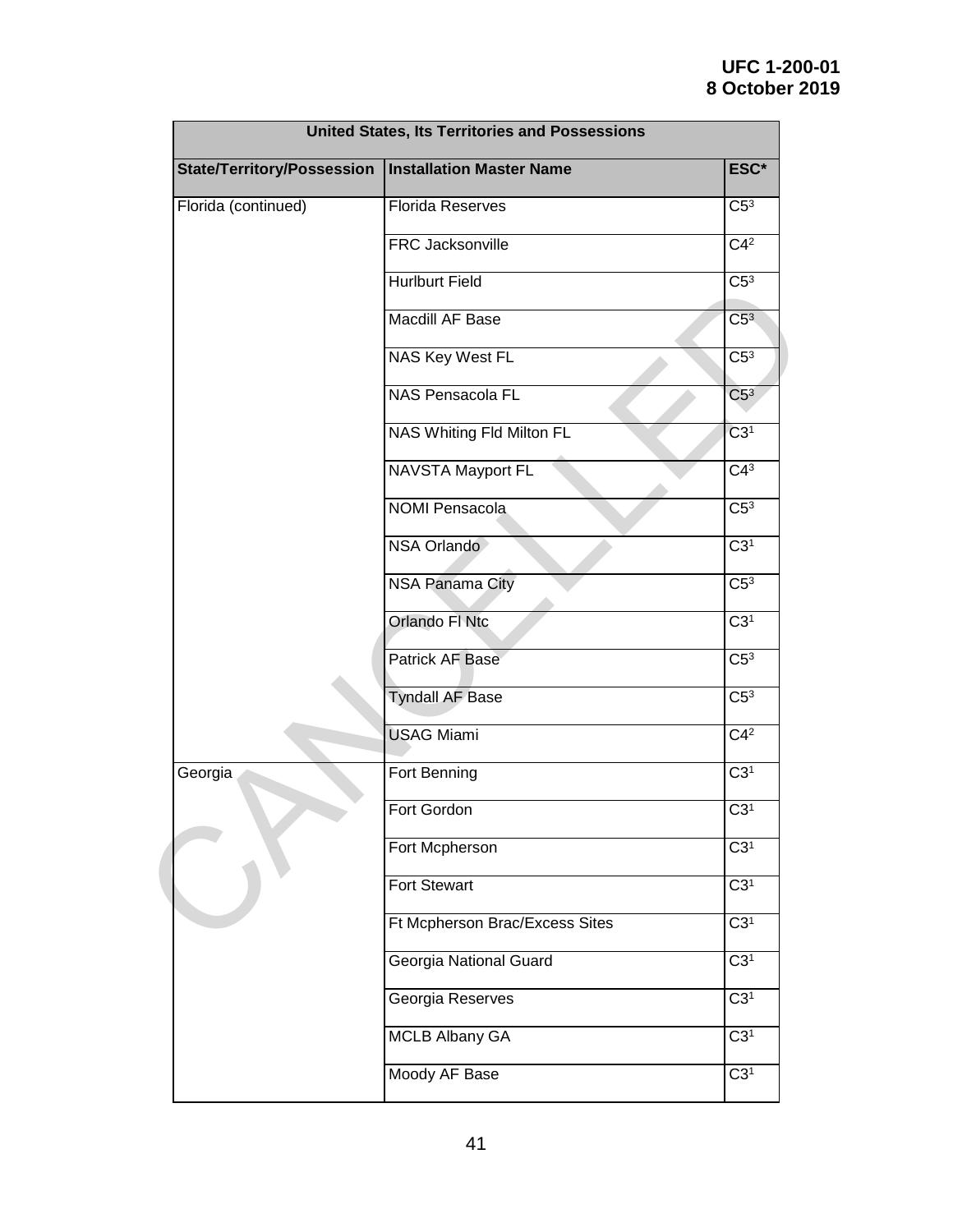| <b>State/Territory/Possession</b> | <b>Installation Master Name</b>        | ESC*                         |
|-----------------------------------|----------------------------------------|------------------------------|
| Georgia (continued)               | <b>NAS Athens</b>                      | $\overline{C3}$ <sup>1</sup> |
|                                   | <b>NSA Atlanta Ga</b>                  | $\overline{C3}$ <sup>1</sup> |
|                                   | Robins AF Base                         | $\overline{C3}$ <sup>1</sup> |
|                                   | Subase Kings Bay GA                    | C4 <sup>3</sup>              |
| Hawaii                            | <b>Fort Shafter</b>                    | $\overline{C4^3}$            |
|                                   | Hawaii National Guard                  | C4 <sup>3</sup>              |
|                                   | Hawaii Reserves                        | C4 <sup>2</sup>              |
|                                   | Joint Base Pearl Harbor-Hickam         | C4 <sup>3</sup>              |
|                                   | Kaena Point Satellite Tracking Station | C5 <sup>3</sup>              |
|                                   | <b>MCB Hawaii Kaneohe</b>              | C5 <sup>3</sup>              |
|                                   | <b>NAS Barbers Pt HI</b>               | C4 <sup>3</sup>              |
|                                   | Pacific Missile Range Facility, Hawaii | C4 <sup>3</sup>              |
|                                   | <b>Schofield Barracks</b>              | C4 <sup>2</sup>              |
|                                   | <b>Wheeler AR Airfield</b>             | $\overline{C4^2}$            |
| Idaho                             | <b>Idaho National Guard</b>            | C2 <sup>1</sup>              |
|                                   | <b>Idaho Reserves</b>                  | C2 <sup>1</sup>              |
|                                   | Mountain Home AF Base                  | $\overline{C2}$ <sup>1</sup> |
| <b>Illinois</b>                   | <b>Illinois National Guard</b>         | C3 <sup>1</sup>              |
|                                   | <b>Illinois Reserves</b>               | C3 <sup>1</sup>              |
|                                   | <b>NAVSTA Great Lakes II</b>           | $\overline{C3}$ <sup>1</sup> |
|                                   | Rock Island Arsenal                    | C3 <sup>1</sup>              |
|                                   | Scott AF Base                          | C3 <sup>1</sup>              |
| Indiana                           | <b>Crane AR Ammunition Activity</b>    | $\overline{C3}$ <sup>1</sup> |
|                                   | Fort Benjamin Harrison                 | C3 <sup>1</sup>              |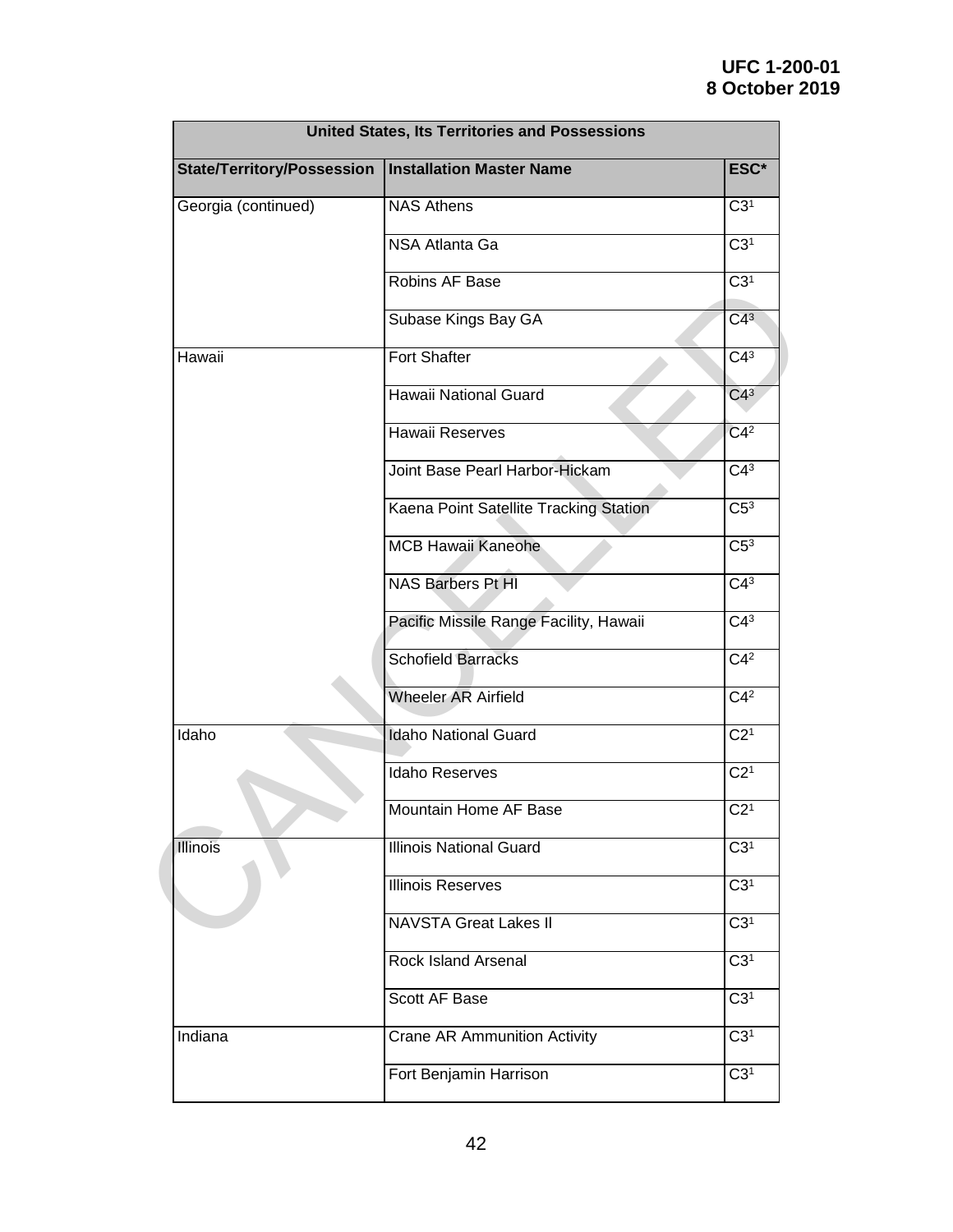| <b>State/Territory/Possession</b> | <b>Installation Master Name</b> | ESC*                         |
|-----------------------------------|---------------------------------|------------------------------|
| Indiana (continued)               | <b>Indiana National Guard</b>   | C3 <sup>1</sup>              |
|                                   | <b>Indiana Reserves</b>         | $\overline{C3}$ <sup>1</sup> |
|                                   | <b>Newport Chemical Depot</b>   | $\overline{C3}$ <sup>1</sup> |
|                                   | <b>NSA Crane</b>                | $\overline{C3}$ <sup>1</sup> |
| Iowa                              | Iowa AR Ammunition Plant        | C3 <sup>1</sup>              |
|                                   | <b>Iowa National Guard</b>      | C3 <sup>1</sup>              |
|                                   | lowa Reserves                   | C3 <sup>1</sup>              |
| Kansas                            | Fort Riley                      | C2 <sup>1</sup>              |
|                                   | Fort Leavenworth                | $\overline{C3}$ <sup>1</sup> |
|                                   | McConnell AF Base               | $\overline{C3}$ <sup>1</sup> |
|                                   | <b>Kansas National Guard</b>    | C2 <sup>1</sup>              |
|                                   | <b>Kansas Reserves</b>          | $\overline{C3}$ <sup>1</sup> |
| Kentucky                          | <b>Blue Grass AR Depot</b>      | $\overline{C3}$ <sup>1</sup> |
|                                   | <b>Fort Campbell</b>            | $\overline{C3}$ <sup>1</sup> |
|                                   | Fort Knox                       | $\overline{C3}$ <sup>1</sup> |
|                                   | Kentucky National Guard         | $\overline{C3}$ <sup>1</sup> |
|                                   | Kentucky Reserves               | $\overline{C3}$ <sup>1</sup> |
|                                   | Louisville Ky NSWC              | C3 <sup>1</sup>              |
| Louisiana                         | <b>Barksdale AF Base</b>        | $\overline{C3}$ <sup>1</sup> |
|                                   | Fort Polk                       | C3 <sup>1</sup>              |
|                                   | HQ 4Th MAW New Orleans LA       | $\overline{C4^2}$            |
|                                   | Louisiana AR Ammunition Plant   | $\overline{C3}$ <sup>1</sup> |
|                                   | Louisiana National Guard        | C4 <sup>3</sup>              |
|                                   | Louisiana Reserves              | C4 <sup>3</sup>              |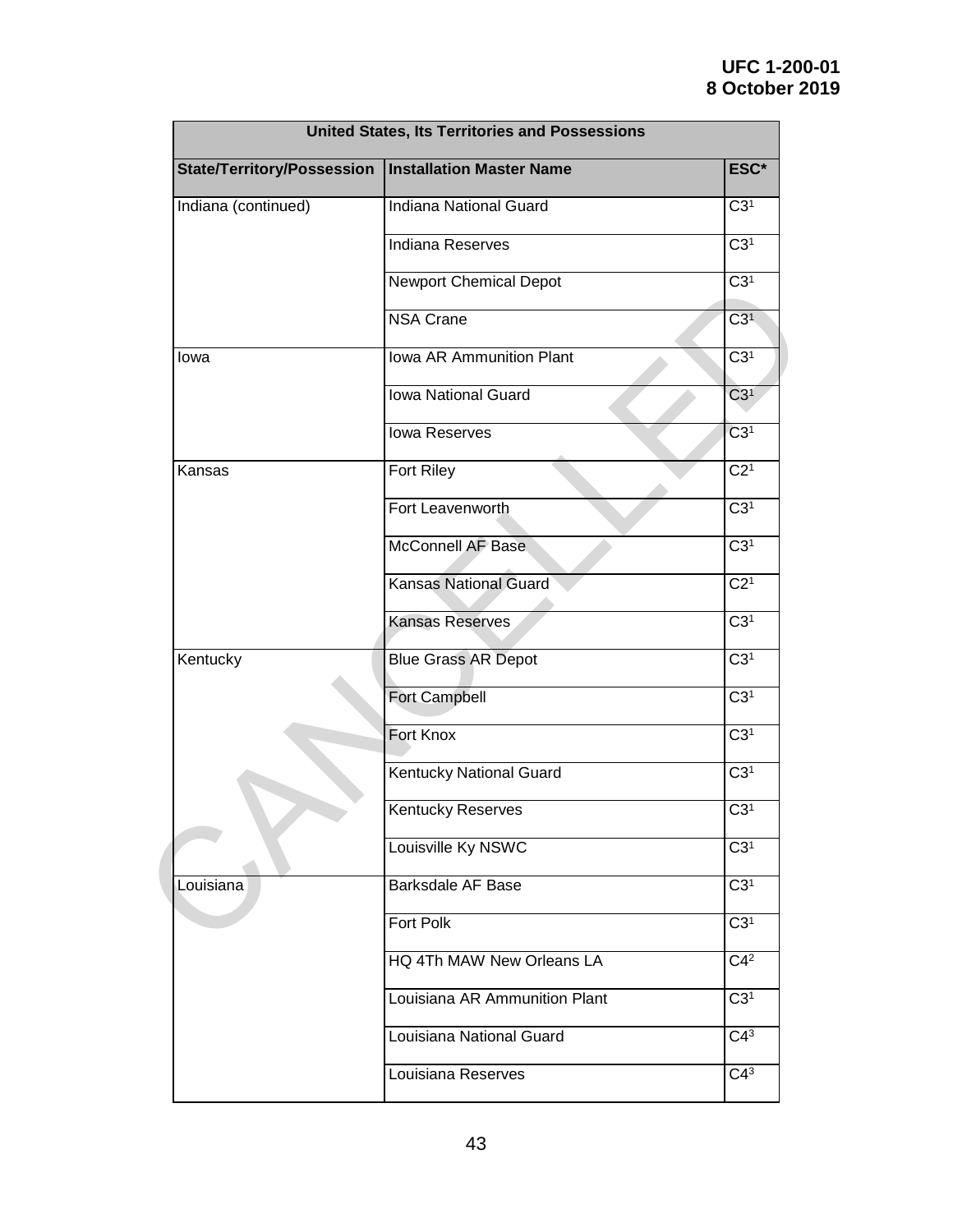| <b>State/Territory/Possession</b> | <b>Installation Master Name</b>              | ESC <sup>*</sup>             |
|-----------------------------------|----------------------------------------------|------------------------------|
| Louisiana (continued)             | <b>New Orleans NAS Annex</b>                 | C3 <sup>1</sup>              |
|                                   | <b>NSA New Orleans LA</b>                    | $\overline{C4^2}$            |
| Maine                             | Maine National Guard                         | C3 <sup>3</sup>              |
|                                   | <b>Maine Reserves</b>                        | $\overline{C3^3}$            |
|                                   | <b>NAS Brunswick ME</b>                      | C3 <sup>2</sup>              |
| Mariana Islands                   | Agana Guam NAS                               | C5 <sup>3</sup>              |
|                                   | <b>Guam National Guard</b>                   | C4 <sup>2</sup>              |
|                                   | <b>Guam Reserves</b>                         | C4 <sup>2</sup>              |
|                                   | Joint Region Marianas                        | C5 <sup>3</sup>              |
| Maryland                          | Aberdeen Proving Ground                      | C2 <sup>1</sup>              |
|                                   | <b>Fort Detrick</b>                          | $\overline{C3}$ <sup>1</sup> |
|                                   | Fort George G Meade                          | $\overline{C3}$ <sup>1</sup> |
|                                   | <b>Joint Base Andrews</b>                    | $\overline{C3}$ <sup>1</sup> |
|                                   | <b>Maryland National Guard</b>               | $\overline{C3}$ <sup>1</sup> |
|                                   | <b>Maryland Reserves</b>                     | $\overline{C3}$ <sup>1</sup> |
|                                   | <b>NAS Patuxent River MD</b>                 | $\overline{C3}$ <sup>1</sup> |
|                                   | <b>NSA Annapolis</b>                         | $\overline{C3}$ <sup>1</sup> |
|                                   | <b>NSA South Potomac</b>                     | C3 <sup>1</sup>              |
|                                   | <b>NSA Thurmont</b>                          | $\overline{C3}$ <sup>1</sup> |
|                                   | <b>NSWC Carderock MD</b>                     | $\overline{C3}$ <sup>1</sup> |
|                                   | US AR Research Laboratory Adelphi            | C3 <sup>1</sup>              |
|                                   | Walter Reed National Military Medical Center | C3 <sup>1</sup>              |
|                                   | Washington DC National Guard                 | $\overline{C3}$ <sup>1</sup> |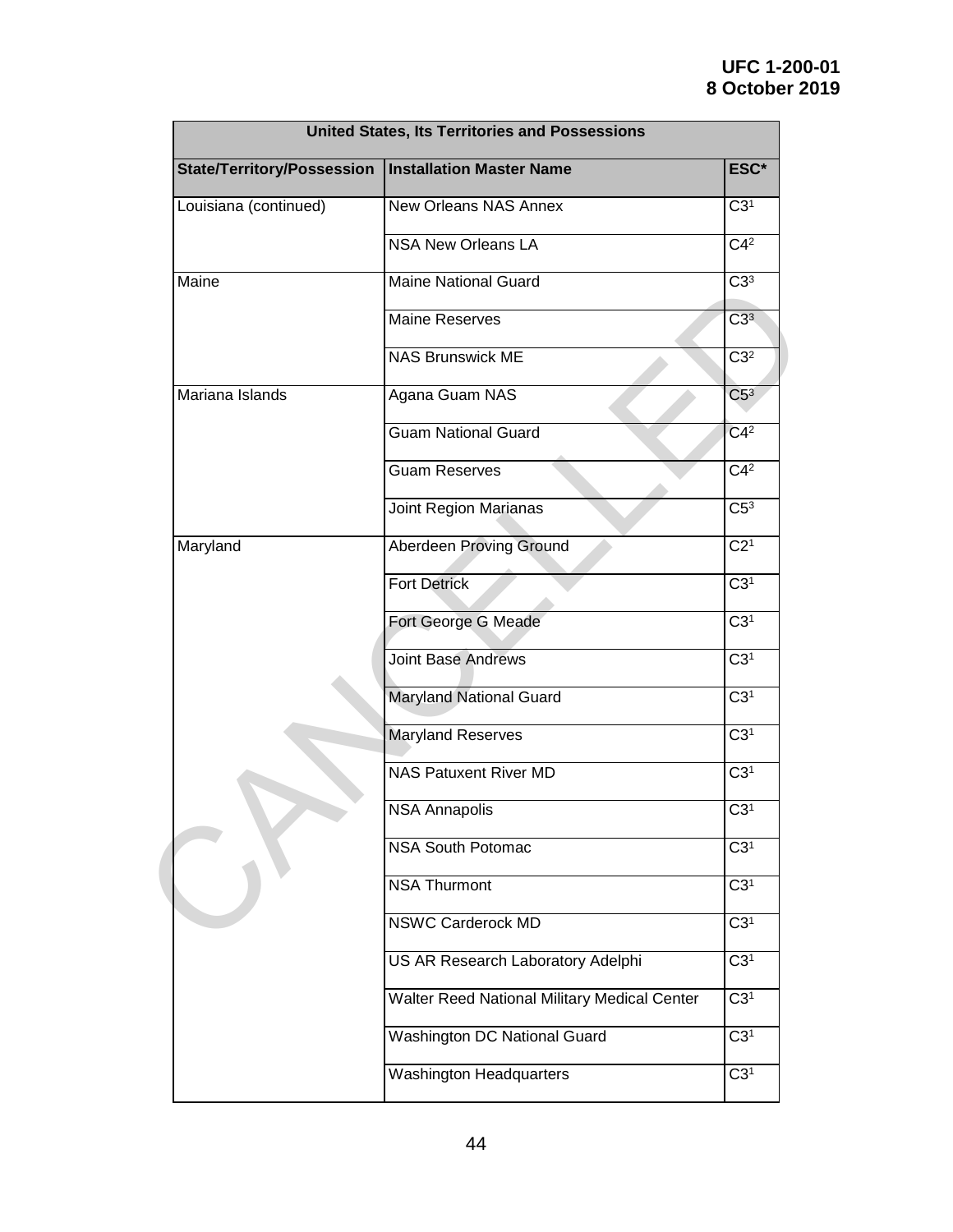| <b>State/Territory/Possession</b> | <b>Installation Master Name</b> | ESC*                         |
|-----------------------------------|---------------------------------|------------------------------|
| Massachusetts                     | Cape Cod AF Station             | $C3^3$                       |
|                                   | <b>Fort Devens</b>              | C2 <sup>1</sup>              |
|                                   | Hanscom AF Base                 | $\overline{C3}$ <sup>1</sup> |
|                                   | Massachusetts National Guard    | $\overline{C3}$ <sup>1</sup> |
|                                   | <b>Massachusetts Reserves</b>   | C3 <sup>1</sup>              |
|                                   | <b>NWIRP Bedford MA</b>         | C3 <sup>1</sup>              |
|                                   | Soldier Systems Center          | C3 <sup>1</sup>              |
|                                   | South Weymouth MA NAS           | C3 <sup>1</sup>              |
| Michigan                          | <b>Detroit Arsenal</b>          | C2 <sup>1</sup>              |
|                                   | Michigan National Guard         | C2 <sup>1</sup>              |
|                                   | <b>Michigan Reserves</b>        | C2 <sup>1</sup>              |
|                                   | <b>USAG Selfridge</b>           | C2 <sup>1</sup>              |
| Minnesota                         | Minnesota National Guard        | C2 <sup>1</sup>              |
|                                   | <b>Minnesota Reserves</b>       | C2 <sup>1</sup>              |
| Mississippi                       | <b>CBC Gulfport MS</b>          | $\overline{\text{C5}^3}$     |
|                                   | <b>Columbus AF Base</b>         | $\overline{C3}$ <sup>1</sup> |
|                                   | Keesler AF Base                 | C5 <sup>3</sup>              |
|                                   | Mississippi National Guard      | C3 <sup>1</sup>              |
|                                   | Mississippi Reserves            | $\overline{C3}$ <sup>1</sup> |
|                                   | NS Pascagoula MS                | C4 <sup>3</sup>              |
| Missouri                          | Fort Leonard Wood               | $\overline{C3}$ <sup>1</sup> |
|                                   | Lake City AR Ammunition Plant   | $\overline{C3}$ <sup>1</sup> |
|                                   | <b>MCSPTACT Kansas City MO</b>  | C2 <sup>1</sup>              |
|                                   | <b>Missouri National Guard</b>  | $\overline{C3}$ <sup>1</sup> |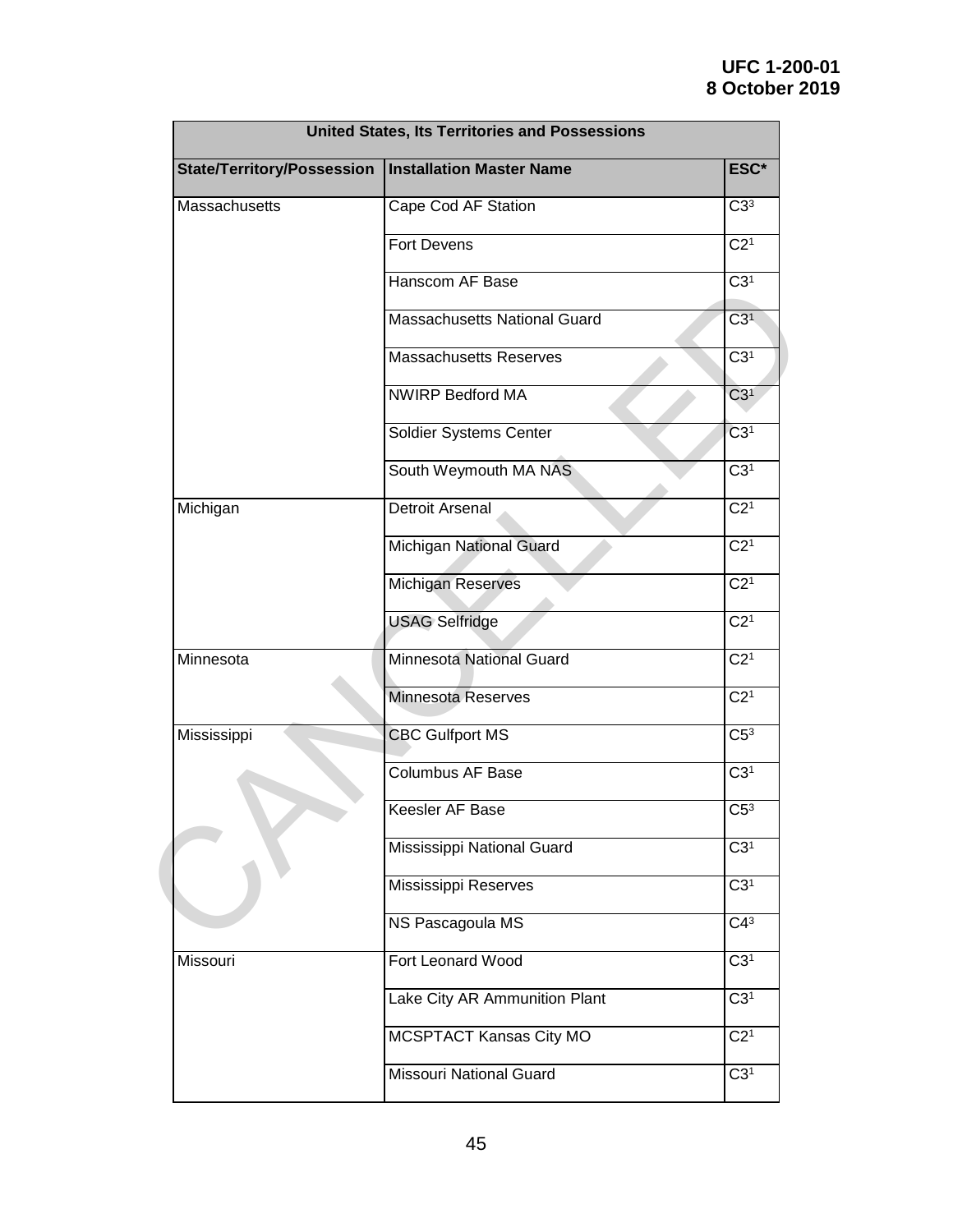| <b>State/Territory/Possession</b> | <b>Installation Master Name</b>       | ESC*                         |
|-----------------------------------|---------------------------------------|------------------------------|
| Missouri (continued)              | Missouri Reserves                     | $\overline{C3}$ <sup>1</sup> |
|                                   | <b>NAS Meridian MS</b>                | $\overline{C3}$ <sup>1</sup> |
|                                   | <b>Whiteman AF Base</b>               | $\overline{C3}$ <sup>1</sup> |
| Montana                           | <b>Ellsworth AF Base</b>              | C2 <sup>1</sup>              |
|                                   | <b>Malmstrom AF Base</b>              | C2 <sup>1</sup>              |
|                                   | Montana National Guard                | C2 <sup>1</sup>              |
|                                   | <b>Montana Reserves</b>               | C2 <sup>1</sup>              |
| Nebraska                          | <b>Cornhusker AR Ammunition Plant</b> | C2 <sup>1</sup>              |
|                                   | Nebraska National Guard               | C2 <sup>1</sup>              |
|                                   | Nebraska Reserves                     | C2 <sup>1</sup>              |
|                                   | Offutt AF Base                        | C3 <sup>1</sup>              |
| Nevada                            | Hawthorne AR Depot                    | C4 <sup>2</sup>              |
|                                   | <b>NAS Fallon NV</b>                  | C2 <sup>1</sup>              |
|                                   | <b>Nellis AF Base</b>                 | C2 <sup>1</sup>              |
|                                   | Nevada National Guard                 | C2 <sup>1</sup>              |
|                                   | Nevada Reserves                       | C2 <sup>1</sup>              |
| New Hampshire                     | <b>New Boston AF Station</b>          | $\overline{C2}$ <sup>1</sup> |
|                                   | New Hampshire National Guard          | C2 <sup>1</sup>              |
|                                   | New Hampshire Reserves                | C2 <sup>1</sup>              |
|                                   | <b>NSY Portsmouth NH</b>              | $\overline{C3^3}$            |
| New Jersey                        | Fort Monmouth                         | $\overline{C3^2}$            |
|                                   | Joint Base Mcguire-Dix-Lakehurst      | $\overline{C3}$ <sup>1</sup> |
|                                   | Naval Weapons Station Earle NJ        | $\overline{C3^2}$            |
|                                   | New Jersey National Guard             | C3 <sup>1</sup>              |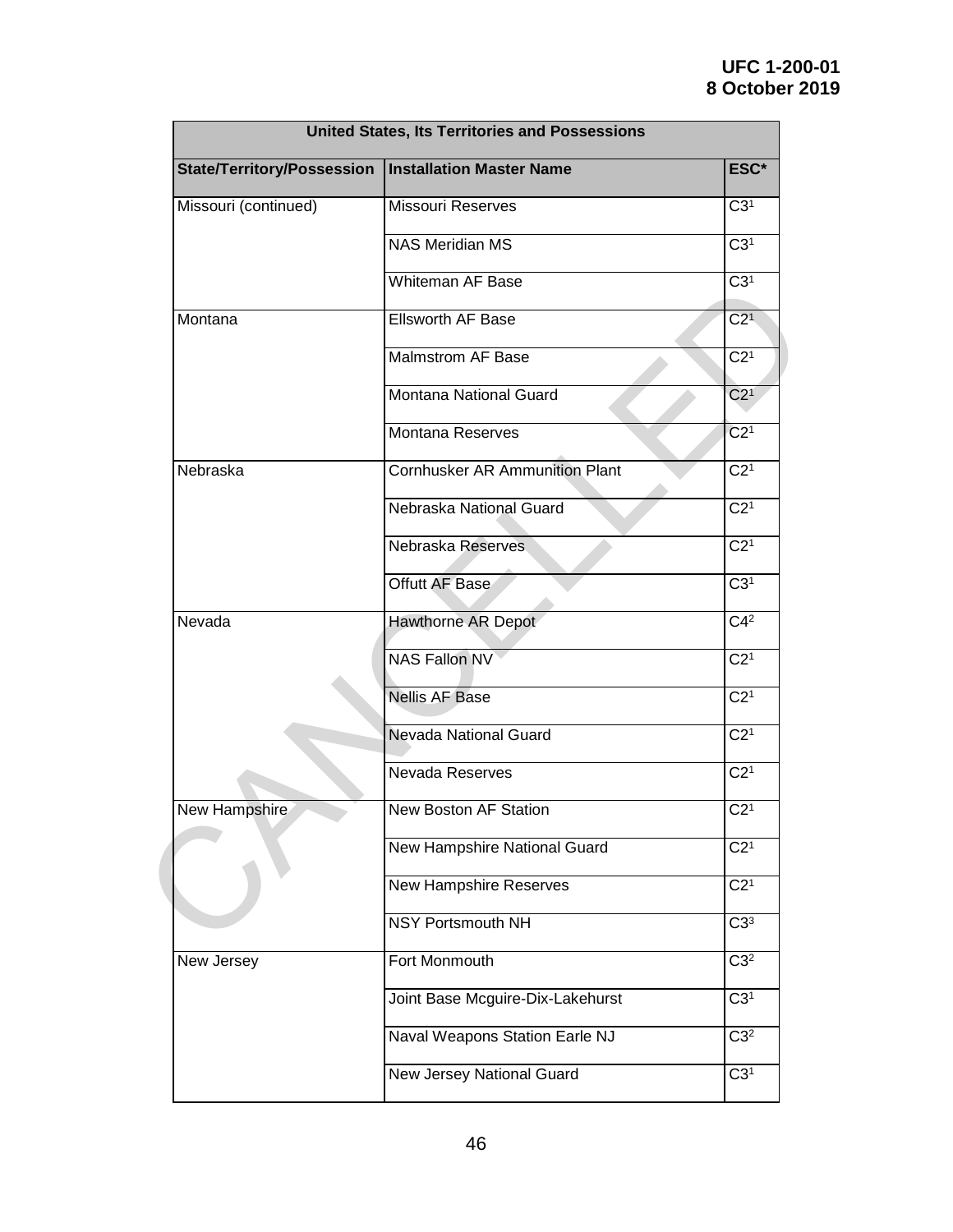| <b>State/Territory/Possession</b> | <b>Installation Master Name</b>     | ESC*                         |
|-----------------------------------|-------------------------------------|------------------------------|
| New Jersey (continued)            | New Jersey Reserves                 | $\overline{C3}$ <sup>1</sup> |
|                                   | <b>Picatinny Arsenal</b>            | $\overline{C3}$ <sup>1</sup> |
| <b>New Mexico</b>                 | Cannon AF Base                      | C2 <sup>1</sup>              |
|                                   | Holloman AF Base                    | $\overline{C2^1}$            |
|                                   | Kirtland AF Base                    | C2 <sup>1</sup>              |
|                                   | <b>New Mexico National Guard</b>    | C2 <sup>1</sup>              |
|                                   | <b>New Mexico Reserves</b>          | C2 <sup>1</sup>              |
|                                   | White Sands Missile Range           | C2 <sup>1</sup>              |
| New York                          | Fort Drum                           | C3 <sup>1</sup>              |
|                                   | Fort Hamilton                       | C3 <sup>3</sup>              |
|                                   | MARCORPS Dist 1 Garden City NY      | $\overline{C3^2}$            |
|                                   | NAVSUPPU Saratoga Springs NY        | C2 <sup>1</sup>              |
|                                   | <b>New York National Guard</b>      | C2 <sup>1</sup>              |
|                                   | <b>New York Reserves</b>            | C2 <sup>1</sup>              |
|                                   | <b>NWIRP Bethpage NY</b>            | $\overline{C3^2}$            |
|                                   | <b>NWIRP Calverton NY</b>           | $\overline{C3^2}$            |
|                                   | Rome Laboratory                     | $\overline{C3}$ <sup>1</sup> |
|                                   | Seneca AR Depot Activity            | C3 <sup>1</sup>              |
|                                   | <b>USMA</b>                         | C3 <sup>1</sup>              |
|                                   | <b>Watervliet Arsenal</b>           | C2 <sup>1</sup>              |
| North Carolina                    | Fort Bragg                          | C3 <sup>1</sup>              |
|                                   | FRC/MCAS Cherry Point               | C4 <sup>3</sup>              |
|                                   | MCB Camp Lejeune NC                 | C4 <sup>3</sup>              |
|                                   | Military Ocean Terminal Sunny Point | C5 <sup>3</sup>              |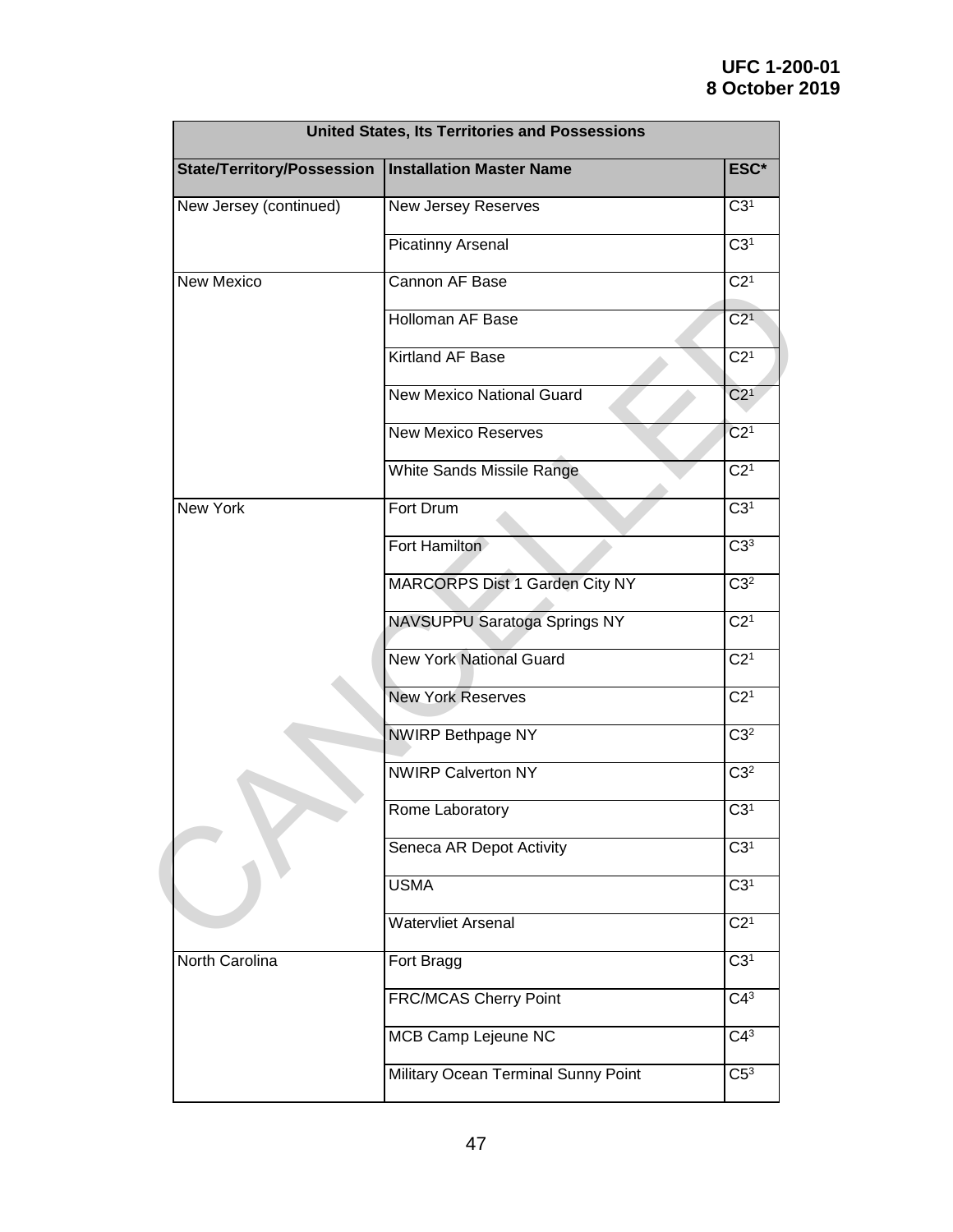| <b>State/Territory/Possession</b> | <b>Installation Master Name</b>        | ESC*                         |
|-----------------------------------|----------------------------------------|------------------------------|
| North Carolina (continued)        | North Carolina National Guard          | C3 <sup>1</sup>              |
|                                   | <b>North Carolina Reserves</b>         | $\overline{C3}^1$            |
|                                   | Pope AF Base                           | $\overline{C3}$ <sup>1</sup> |
|                                   | Seymour Johnson AF Base                | $\overline{C3}$ <sup>1</sup> |
| North Dakota                      | <b>Cavalier AF Station</b>             | C2 <sup>1</sup>              |
|                                   | <b>Grand Forks AF Base</b>             | C2 <sup>1</sup>              |
|                                   | <b>Minot AF Base</b>                   | C2 <sup>1</sup>              |
|                                   | North Dakota National Guard            | C2 <sup>1</sup>              |
|                                   | North Dakota Reserves                  | C2 <sup>1</sup>              |
| Ohio                              | Defense Supply Center Columbus         | $\overline{C3}$ <sup>1</sup> |
|                                   | Joint System Manufacturing Center Lima | C3 <sup>1</sup>              |
|                                   | <b>Ohio National Guard</b>             | $\overline{C3}$ <sup>1</sup> |
|                                   | <b>Ohio Reserves</b>                   | $\overline{C3}$ <sup>1</sup> |
|                                   | Wright-Patterson AF Base               | $\overline{C3}$ <sup>1</sup> |
| Oklahoma                          | <b>Altus AF Base</b>                   | $\overline{C2^1}$            |
|                                   | Fort Sill                              | $\overline{C2^1}$            |
|                                   | Oklahoma National Guard                | C3 <sup>1</sup>              |
|                                   | Oklahoma Reserves                      | C3 <sup>1</sup>              |
|                                   | <b>Tinker AF Base</b>                  | $\overline{C3}$ <sup>1</sup> |
|                                   | Vance AF Base                          | $\overline{C3}$ <sup>1</sup> |
| Oregon                            | Oregon National Guard                  | $\overline{C3}$ <sup>1</sup> |
|                                   | Oregon Reserves                        | $\overline{C3^2}$            |
|                                   | <b>Umatilla Chemical Depot</b>         | C2 <sup>1</sup>              |
| Pennsylvania                      | <b>Carlisle Barracks</b>               | $\overline{C3}$ <sup>1</sup> |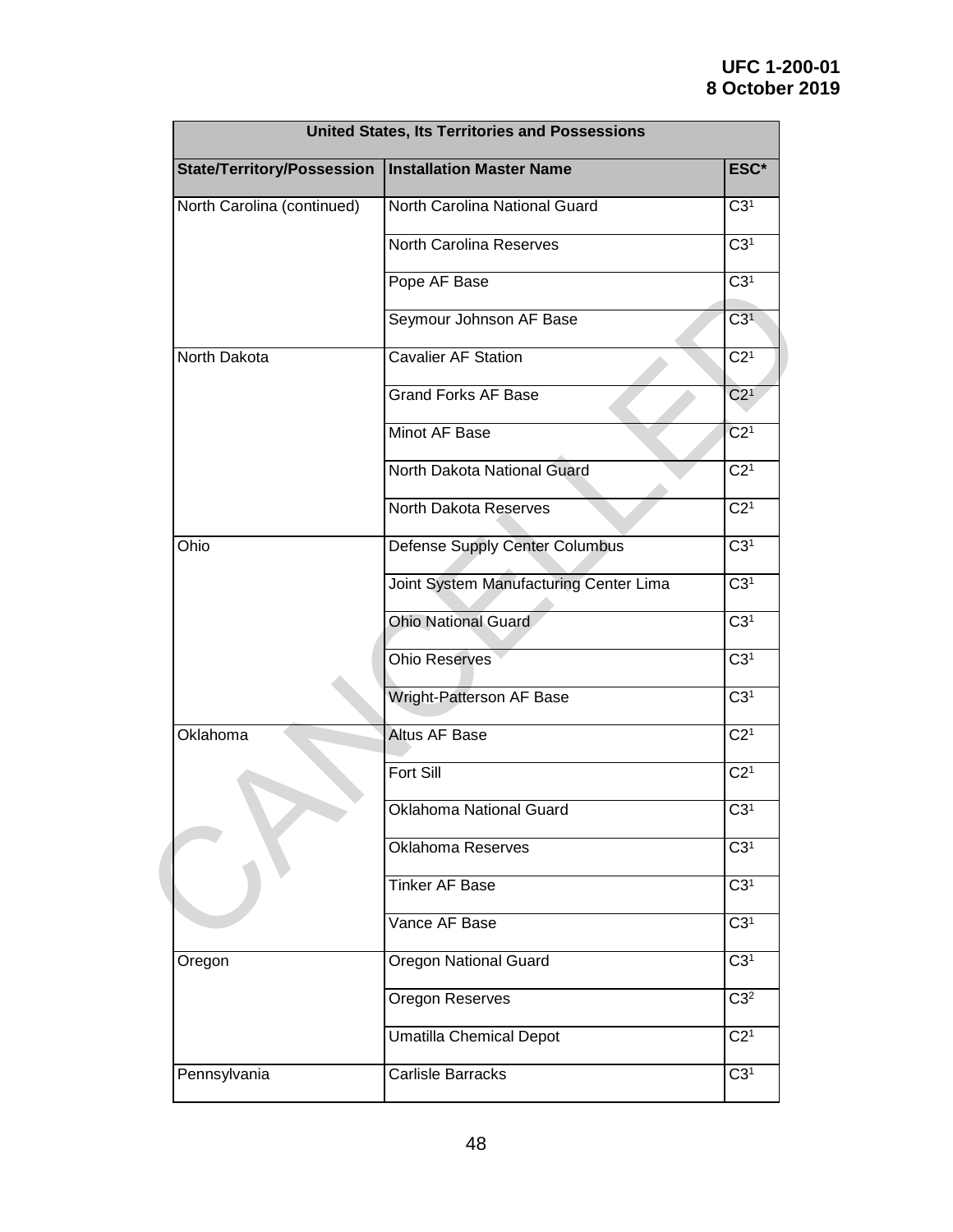| <b>State/Territory/Possession</b> | <b>Installation Master Name</b>        |                              |
|-----------------------------------|----------------------------------------|------------------------------|
| Pennsylvania (continued)          | Defense Distribution Depot Susquehanna | C2 <sup>1</sup>              |
|                                   | Defense Supply Center Philadelphia     | C3 <sup>1</sup>              |
|                                   | Fort Indiantown Gap                    | $\overline{C3}$ <sup>1</sup> |
|                                   | Letterkenny AR Depot                   | $\overline{C3}$ <sup>1</sup> |
|                                   | NSA Mechanicsburg PA                   | C3 <sup>1</sup>              |
|                                   | Ord Research Lab Univ Park PA          | C3 <sup>1</sup>              |
|                                   | Pennsylvania National Guard            | C3 <sup>1</sup>              |
|                                   | Pennsylvania Reserves                  | C3 <sup>1</sup>              |
|                                   | Philadelphia PA NS                     | $\overline{C3}$ <sup>1</sup> |
|                                   | Scranton AR Ammunition Plant           | C2 <sup>1</sup>              |
|                                   | Tobyhanna AR Depot                     | C2 <sup>1</sup>              |
|                                   | Warminster PA NAWC-AD                  | $\overline{C3}$ <sup>1</sup> |
| Puerto Rico                       | Fort Buchanan                          | $\overline{C5^2}$            |
|                                   | Naval Activity Puerto Rico             | $\overline{C5^3}$            |
|                                   | <b>Puerto Rico National Guard</b>      | $\overline{C5^2}$            |
|                                   | <b>Puerto Rico Reserves</b>            | $\overline{\text{C5}^3}$     |
|                                   | Roosevelt Roads NS                     | C5 <sup>3</sup>              |
| Rhode Island                      | Davisville RI CBC                      | C3 <sup>2</sup>              |
|                                   | <b>NAVSTA Newport RI</b>               | C3 <sup>3</sup>              |
|                                   | Rhode Island National Guard            | C3 <sup>2</sup>              |
|                                   | <b>Rhode Island Reserves</b>           | C3 <sup>2</sup>              |
| South Carolina                    | Fort Jackson                           | C2 <sup>1</sup>              |
|                                   | <b>Joint Base Charleston</b>           | C4 <sup>3</sup>              |
|                                   | <b>MCAS Beaufort SC</b>                | C4 <sup>3</sup>              |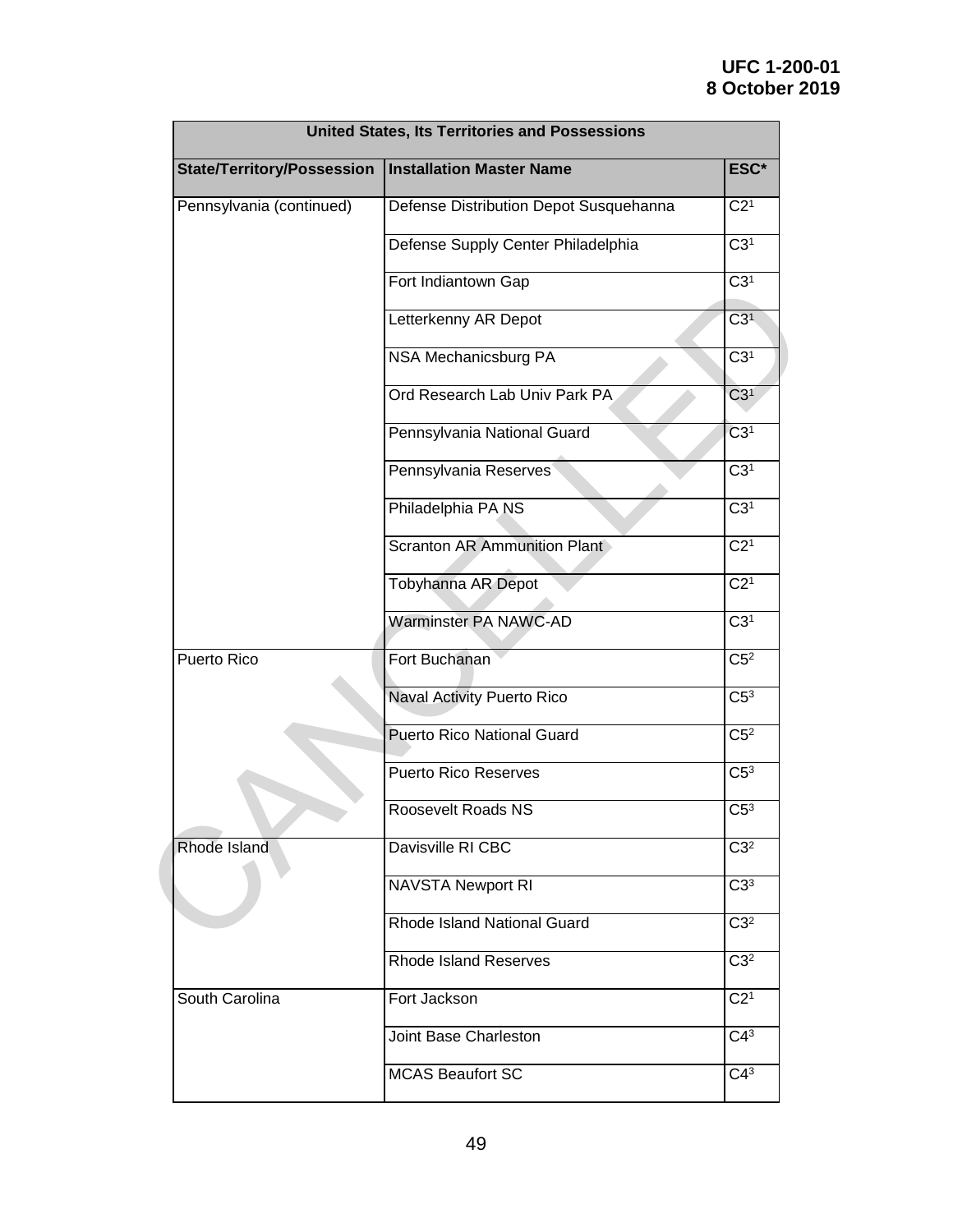| <b>State/Territory/Possession</b> | <b>Installation Master Name</b>      |                              |
|-----------------------------------|--------------------------------------|------------------------------|
| South Carolina (continued)        | <b>MCRD Beaufort Pi SC</b>           | C4 <sup>3</sup>              |
|                                   | Shaw AF Base                         | $\overline{C3}$ <sup>1</sup> |
|                                   | South Carolina National Guard        | $\overline{C3}$ <sup>1</sup> |
|                                   | South Carolina Reserves              | $\overline{C3}$ <sup>1</sup> |
| South Dakota                      | South Dakota National Guard          | C2 <sup>1</sup>              |
|                                   | South Dakota Reserves                | C2 <sup>1</sup>              |
| <b>Tennessee</b>                  | Arnold AF Base                       | C3 <sup>1</sup>              |
|                                   | Defense Depot Memphis                | C3 <sup>1</sup>              |
|                                   | <b>Holston AR Ammunition Plant</b>   | $\overline{C3}$ <sup>1</sup> |
|                                   | Milan AR Ammunition Plant            | $\overline{C3}$ <sup>1</sup> |
|                                   | <b>NSA Midsouth Memphis TN</b>       | C3 <sup>1</sup>              |
|                                   | <b>Tennessee National Guard</b>      | $\overline{C3}$ <sup>1</sup> |
|                                   | <b>Tennessee Reserves</b>            | $\overline{C3}$ <sup>1</sup> |
| <b>Texas</b>                      | Applied Research Lab Austin TX       | $\overline{C3}$ <sup>1</sup> |
|                                   | <b>Brooks City Base</b>              | $\overline{C3}$ <sup>1</sup> |
|                                   | Corpus Christi AR Depot              | $\overline{\text{C5}^3}$     |
|                                   | Dyess AF Base                        | C2 <sup>1</sup>              |
|                                   | Fort Bliss                           | C2 <sup>1</sup>              |
|                                   | Fort Hood                            | $\overline{C3}$ <sup>1</sup> |
|                                   | Goodfellow AF Base                   | C2 <sup>1</sup>              |
|                                   | Joint Base San Antonio               | $\overline{C3}$ <sup>1</sup> |
|                                   | Laughlin AF Base                     | $\overline{C3}$ <sup>1</sup> |
|                                   | Longhorn AR Ammunition Plant         | C3 <sup>2</sup>              |
|                                   | <b>McAlester AR Ammunition Plant</b> | C3 <sup>1</sup>              |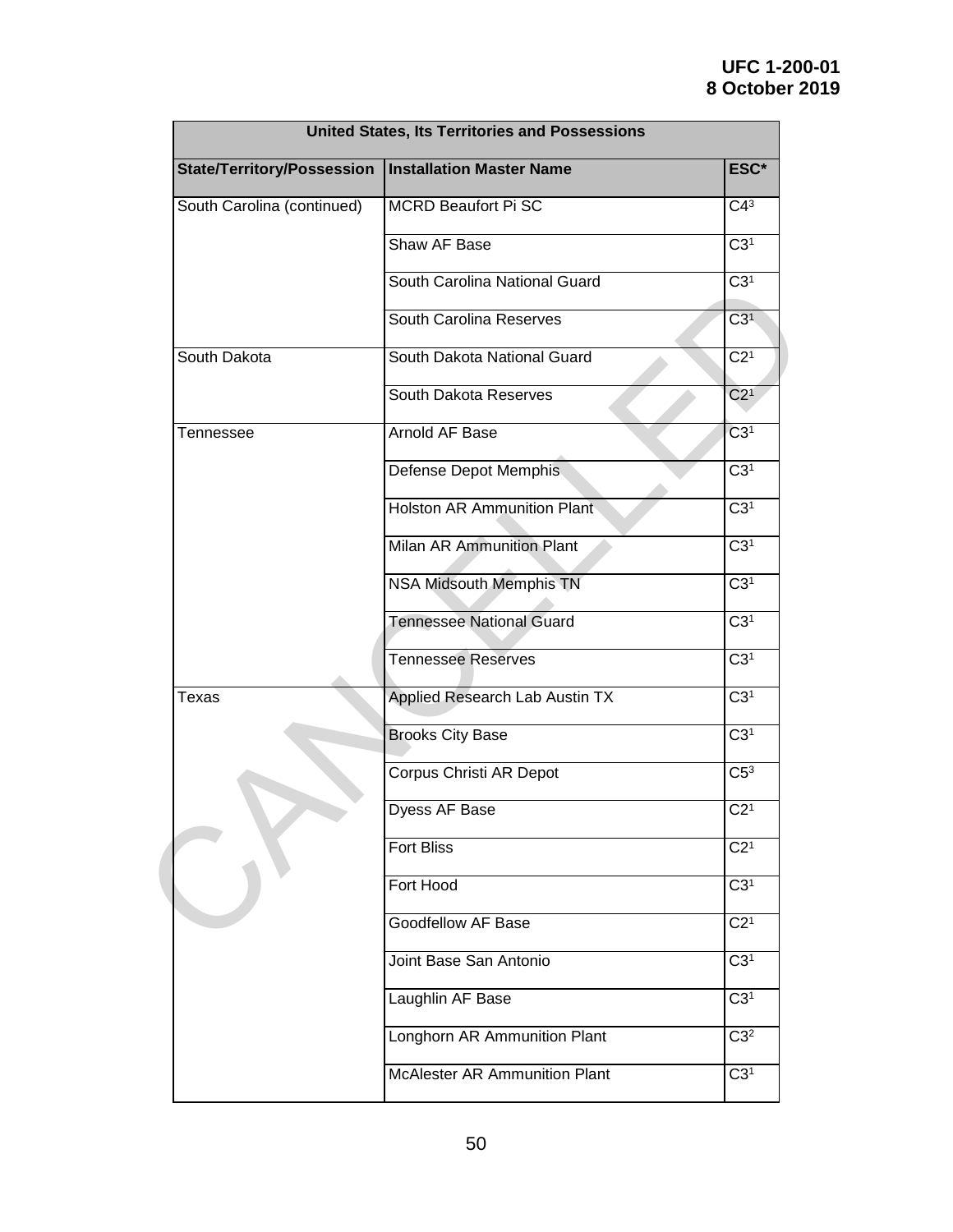| <b>State/Territory/Possession</b> | <b>Installation Master Name</b>    |                              |
|-----------------------------------|------------------------------------|------------------------------|
| Texas (continued)                 | <b>NAS Corpus Christi TX</b>       | $\overline{\text{C5}^3}$     |
|                                   | <b>NAS Kingsville TX</b>           | $\overline{C3}$ <sup>1</sup> |
|                                   | <b>NAVSTA Ingleside TX</b>         | C5 <sup>3</sup>              |
|                                   | <b>NWIRP Dallas TX</b>             | $\overline{C3}$ <sup>1</sup> |
|                                   | <b>NWIRP Mcgregor TX</b>           | $\overline{C3}$ <sup>1</sup> |
|                                   | <b>Red River AR Depot</b>          | C3 <sup>1</sup>              |
|                                   | Sheppard AF Base                   | C2 <sup>1</sup>              |
|                                   | <b>Texas National Guard</b>        | C3 <sup>1</sup>              |
|                                   | Texas Reserves                     | $\overline{C3}$ <sup>1</sup> |
| United States Virgin Islands      | Virgin Islands National Guard      | C5 <sup>3</sup>              |
|                                   | <b>Virgin Islands Reserves</b>     | $\overline{C5^2}$            |
| Utah                              | <b>Deseret Chemical Depot</b>      | C2 <sup>1</sup>              |
|                                   | <b>Dugway Proving Ground</b>       | C2 <sup>1</sup>              |
|                                   | <b>Hill AF Base</b>                | $C2^2$                       |
|                                   | Tooele AR Depot                    | C2 <sup>1</sup>              |
|                                   | <b>Utah National Guard</b>         | C <sub>2</sub>               |
|                                   | <b>Utah Reserves</b>               | C <sub>2</sub>               |
| Vermont                           | Vermont National Guard             | C2 <sup>1</sup>              |
|                                   | <b>Vermont Reserves</b>            | C2 <sup>1</sup>              |
| Virginia                          | <b>Arlington National Cemetery</b> |                              |
|                                   | <b>Dam Neck Naval Station</b>      | C4 <sup>3</sup>              |
|                                   | Defense Supply Center Richmond     | C3 <sup>1</sup>              |
|                                   | Fort Ap Hill                       | C3 <sup>1</sup>              |
|                                   | Fort Belvoir                       | C3 <sup>1</sup>              |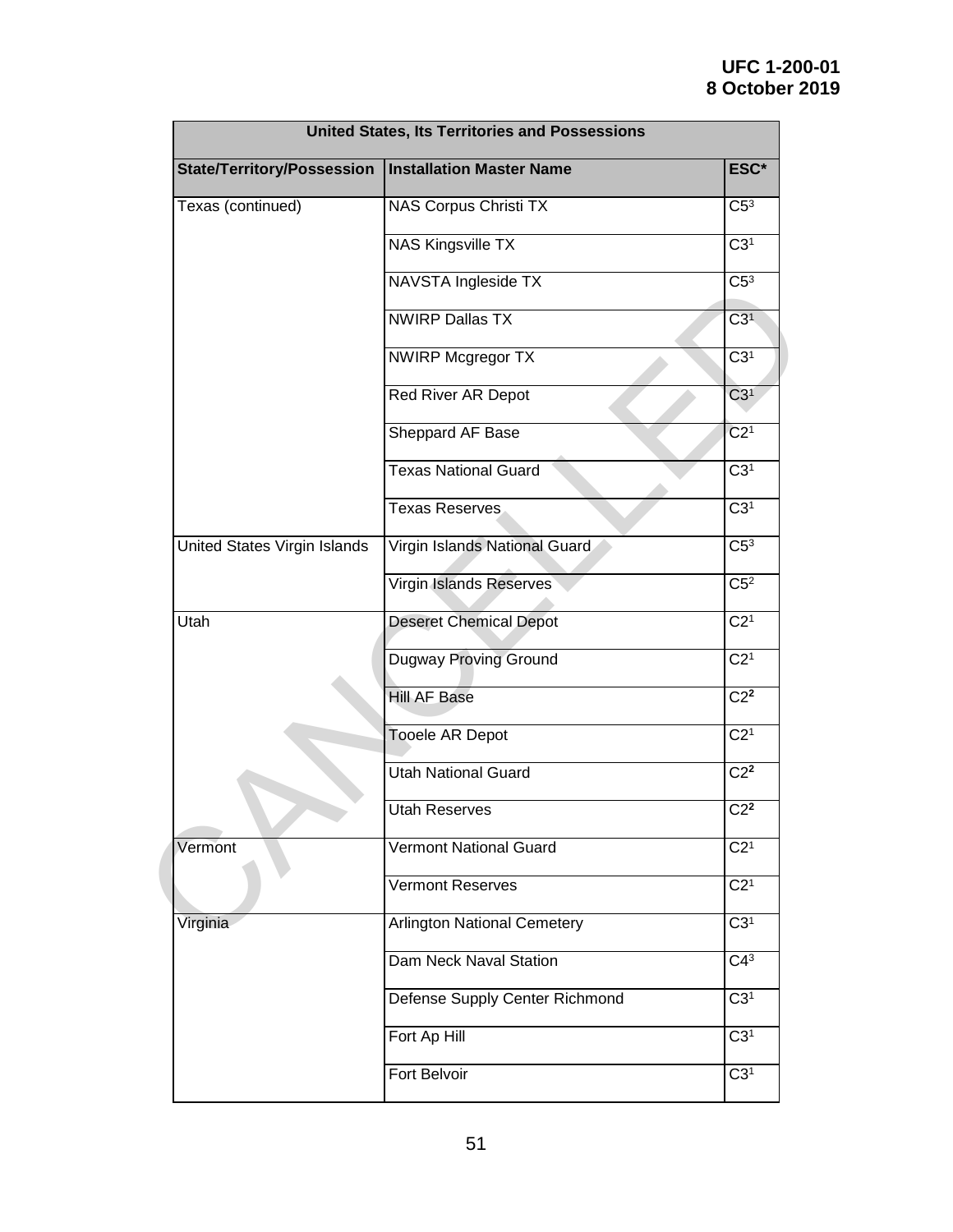| <b>State/Territory/Possession</b> | <b>Installation Master Name</b>                  |                              |
|-----------------------------------|--------------------------------------------------|------------------------------|
| Virginia (continued)              | Fort Lee                                         | C3 <sup>1</sup>              |
|                                   | Fort Myer                                        | $\overline{C3}$ <sup>1</sup> |
|                                   | <b>HQBN HQMC Arlington VA</b>                    | $\overline{C3}$ <sup>1</sup> |
|                                   | Joint Base Langley-Eustis                        | $\overline{C3^3}$            |
|                                   | Joint Base Myer-Henderson Hall                   | C3 <sup>1</sup>              |
|                                   | Joint Expeditionary Base Little Creek-Fort Story | $C4^3$                       |
|                                   | <b>MCB Quantico VA</b>                           | C3 <sup>1</sup>              |
|                                   | <b>NAS Oceana VA</b>                             | C3 <sup>2</sup>              |
|                                   | Naval Weapons Station Yorktown                   | $\overline{C3^3}$            |
|                                   | <b>NAVMEDCEN Portsmouth VA</b>                   | $\overline{C4^3}$            |
|                                   | <b>NAVSTA Norfolk VA</b>                         | $\overline{C4^3}$            |
|                                   | Norfolk NSY Portsmouth VA                        | $\overline{C4^3}$            |
|                                   | <b>NOSTRA Yorktown</b>                           | $\overline{C3^3}$            |
|                                   | <b>NSA Northwest</b>                             | $\overline{C3}$ <sup>1</sup> |
|                                   | <b>Radford AR Ammunition Plant</b>               | $\overline{C3}$ <sup>1</sup> |
|                                   | Virginia National Guard                          | $\overline{C3}$ <sup>1</sup> |
|                                   | Virginia Reserves                                | C3 <sup>1</sup>              |
| Washington                        | Applied Physics Lab Seattle WA                   | C4 <sup>3</sup>              |
|                                   | <b>Fairchild AF Base</b>                         | C2 <sup>1</sup>              |
|                                   | Joint Base Lewis-McChord                         | C3 <sup>2</sup>              |
|                                   | <b>MCRC Yakima</b>                               | $\overline{C2}$              |
|                                   | NAS Whidbey Island WA                            | $\overline{C5^3}$            |
|                                   | Naval Base Kitsap                                | C4 <sup>3</sup>              |
|                                   | NAVMAG Indian Island WA                          | C5 <sup>3</sup>              |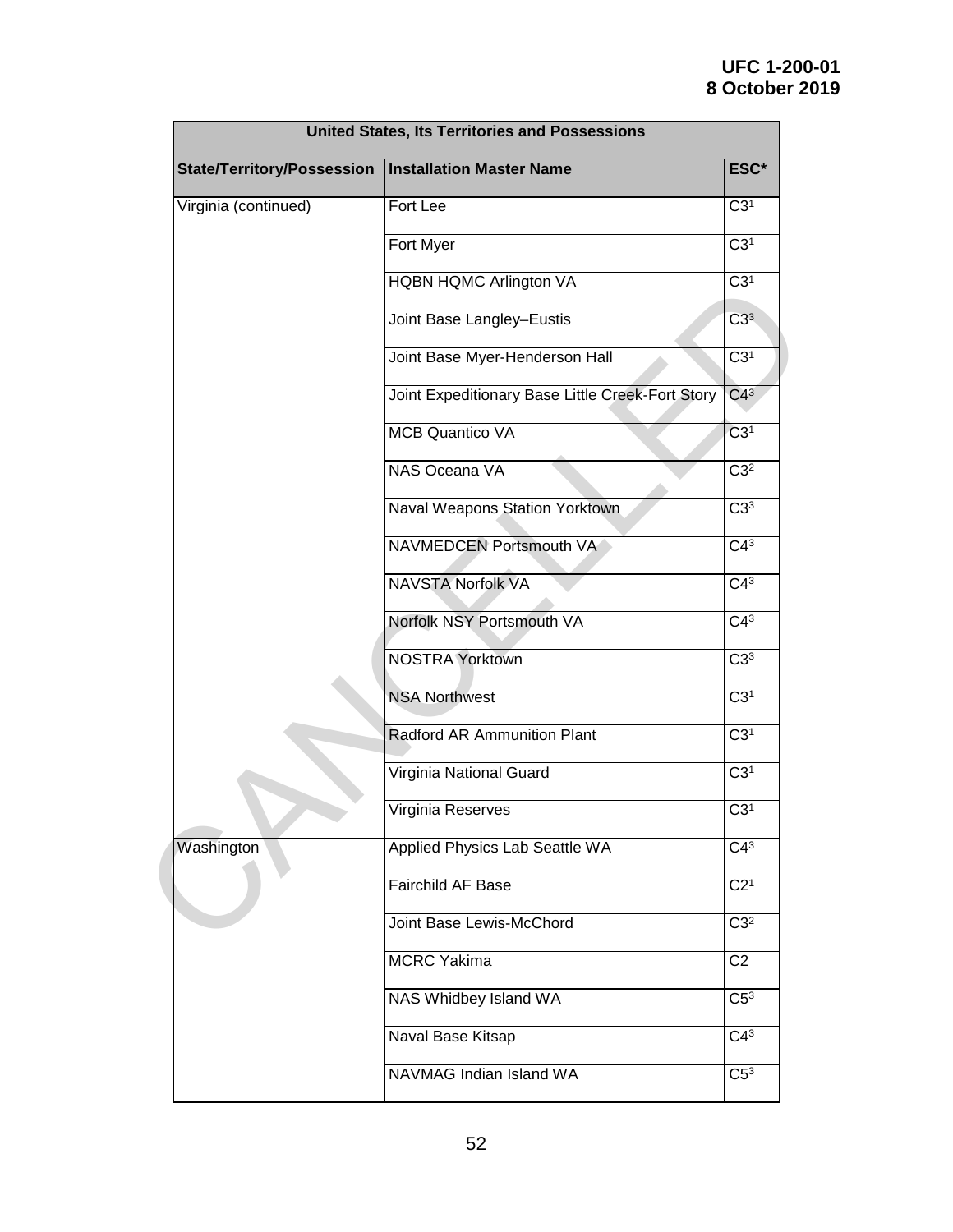| <b>State/Territory/Possession</b>                          | <b>Installation Master Name</b>                                                                                                                                                                                                                                         | ESC*                         |
|------------------------------------------------------------|-------------------------------------------------------------------------------------------------------------------------------------------------------------------------------------------------------------------------------------------------------------------------|------------------------------|
| Washington (continued)                                     | <b>NAVSTA Everett WA</b>                                                                                                                                                                                                                                                | C5 <sup>3</sup>              |
|                                                            | NS Puget Sound WA                                                                                                                                                                                                                                                       | C4 <sup>3</sup>              |
|                                                            | <b>Washington National Guard</b>                                                                                                                                                                                                                                        | C3 <sup>2</sup>              |
|                                                            | <b>Washington Reserves</b>                                                                                                                                                                                                                                              | C3 <sup>2</sup>              |
| West Virginia                                              | Allegany Ballistics Lab                                                                                                                                                                                                                                                 | C3 <sup>1</sup>              |
|                                                            | <b>NSA Sugar Grove</b>                                                                                                                                                                                                                                                  | C3 <sup>1</sup>              |
|                                                            | West Virginia National Guard                                                                                                                                                                                                                                            | C3 <sup>1</sup>              |
|                                                            | West Virginia Reserves                                                                                                                                                                                                                                                  | $\overline{C3}$ <sup>1</sup> |
| Wisconsin                                                  | <b>Badger AR Ammunition Plant</b>                                                                                                                                                                                                                                       | C2 <sup>1</sup>              |
|                                                            | Fort McCoy                                                                                                                                                                                                                                                              | C2 <sup>1</sup>              |
|                                                            | <b>Wisconsin National Guard</b>                                                                                                                                                                                                                                         | $\overline{C2^1}$            |
|                                                            | <b>Wisconsin Reserves</b>                                                                                                                                                                                                                                               | C2 <sup>1</sup>              |
| Wyoming                                                    | <b>Wyoming National Guard</b>                                                                                                                                                                                                                                           | C2 <sup>1</sup>              |
|                                                            | <b>Wyoming Reserves</b>                                                                                                                                                                                                                                                 | $\overline{C2^1}$            |
| *ESC Value Notes:                                          |                                                                                                                                                                                                                                                                         |                              |
| proximate to a pollution source, use the next highest ESC. | 1. ESC value is based on installation location greater than 6 miles (9.66 km) from a<br>saltwater source. If the project site is less than 6 miles (9.66 km) from a saltwater<br>source, use next highest ESC or verify category with ICCET. If the project site is     |                              |
|                                                            | 2. ESC value is based on installation location greater than 1 mile (1.61 km) from a<br>saltwater source and less than 6 miles (9.66 km). If the project site is less than 1 mile<br>(1.61 km) from a saltwater source, use the next highest ESC. If the project site is |                              |

3. ESC value is based on installation location less than 1 mile (1.61 km) from a salt water source. If the project site is proximate to a pollution source, use the next highest ESC if available.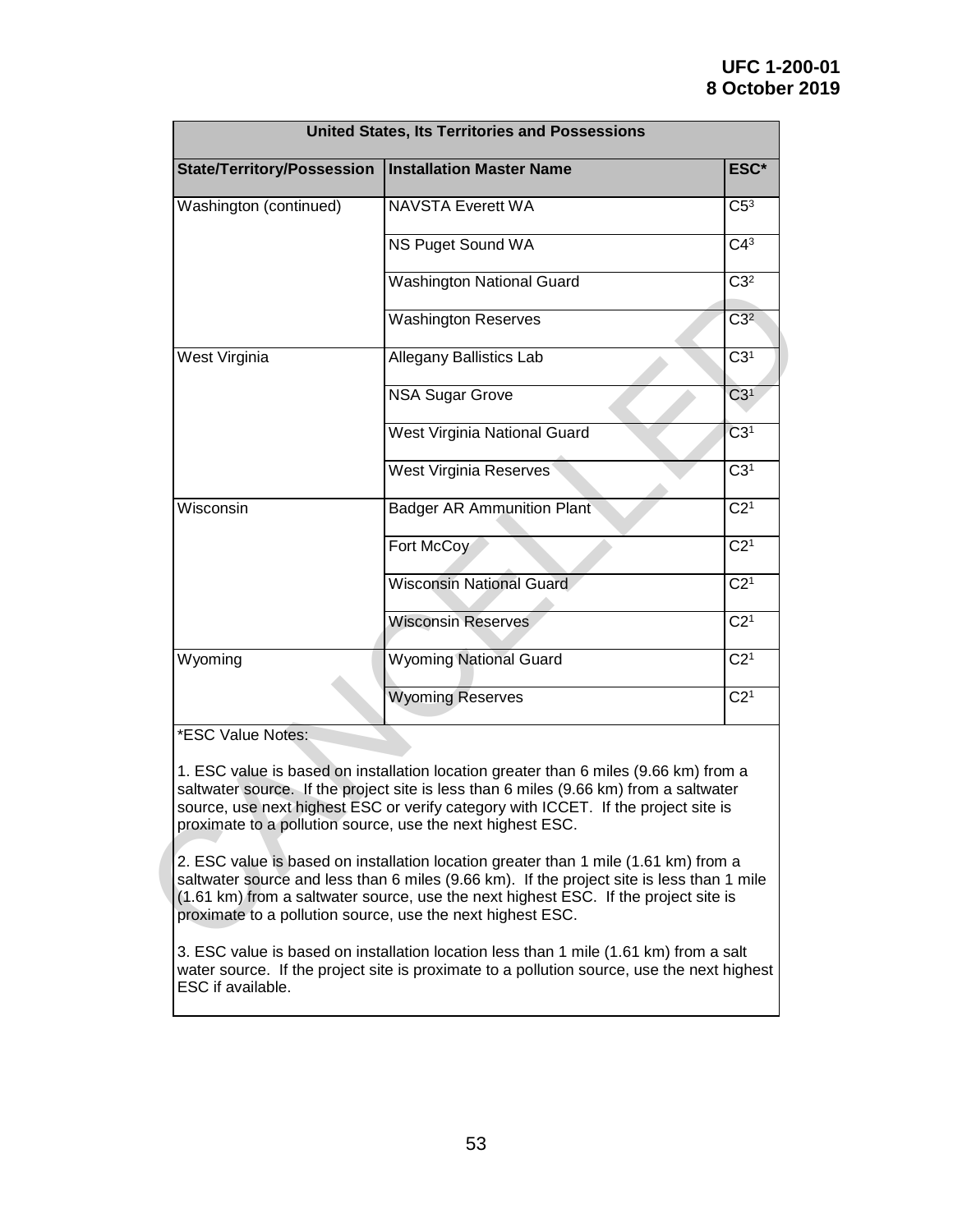| <b>Outside United States, Its Territories and Possessions</b> |                          |                                   |                              |
|---------------------------------------------------------------|--------------------------|-----------------------------------|------------------------------|
| <b>Continent/Region</b>                                       | <b>Country/Territory</b> | <b>Installation Master Name</b>   | ESC*                         |
| Africa                                                        | Djibouti                 | Camp Lemonnier                    | C4 <sup>2</sup>              |
|                                                               | Egypt                    | <b>NAMRU Three Cairo Egypt</b>    | C3 <sup>2</sup>              |
| Asia                                                          | Afghanistan              | Bagram AF Base                    | C3 <sup>1</sup>              |
|                                                               |                          | Camp Eggers                       | C2 <sup>1</sup>              |
|                                                               |                          | Camp Marmal                       | C2 <sup>1</sup>              |
|                                                               | Bahrain                  | <b>NSA Bahrain</b>                | C3 <sup>1</sup>              |
|                                                               | Iraq                     | Al Taqaddum Army Base             | C2 <sup>1</sup>              |
|                                                               |                          | Camp Fallujah                     | $\overline{C2}$ <sup>1</sup> |
|                                                               |                          | Camp Taji                         | C2 <sup>1</sup>              |
|                                                               | Israel                   | Attache Israel                    | C3 <sup>2</sup>              |
|                                                               | Japan                    | Camp Zama                         | C3 <sup>2</sup>              |
|                                                               |                          | COMFLEACT Kadena Okinawa Ja       | C5 <sup>1</sup>              |
|                                                               |                          | COMFLEACT Sasebo Ja               | C3 <sup>1</sup>              |
|                                                               |                          | COMFLEACT Yokosuka Ja             | C3 <sup>1</sup>              |
|                                                               |                          | Fort Buckner                      | C5 <sup>1</sup>              |
|                                                               |                          | Kadena Air Base                   | C5 <sup>1</sup>              |
|                                                               |                          | MCAS Iwakuni Ja                   | C4 <sup>3</sup>              |
|                                                               |                          | MCB Camp S D Butler Okinawa Ja    | C5 <sup>3</sup>              |
|                                                               |                          | Misawa Air Base                   | C3 <sup>1</sup>              |
|                                                               |                          | NAF Atsugi Ja                     | $\overline{C3}$ <sup>1</sup> |
|                                                               |                          | NAF Misawa Ja                     | $\overline{C3}$ <sup>1</sup> |
|                                                               |                          | Sagami Depot                      | $\overline{C3}$ <sup>1</sup> |
|                                                               |                          | <b>Shariki Communication Site</b> | C3 <sup>1</sup>              |

# **Table A-2 ESC for Outside United States, Its Territories and Possessions**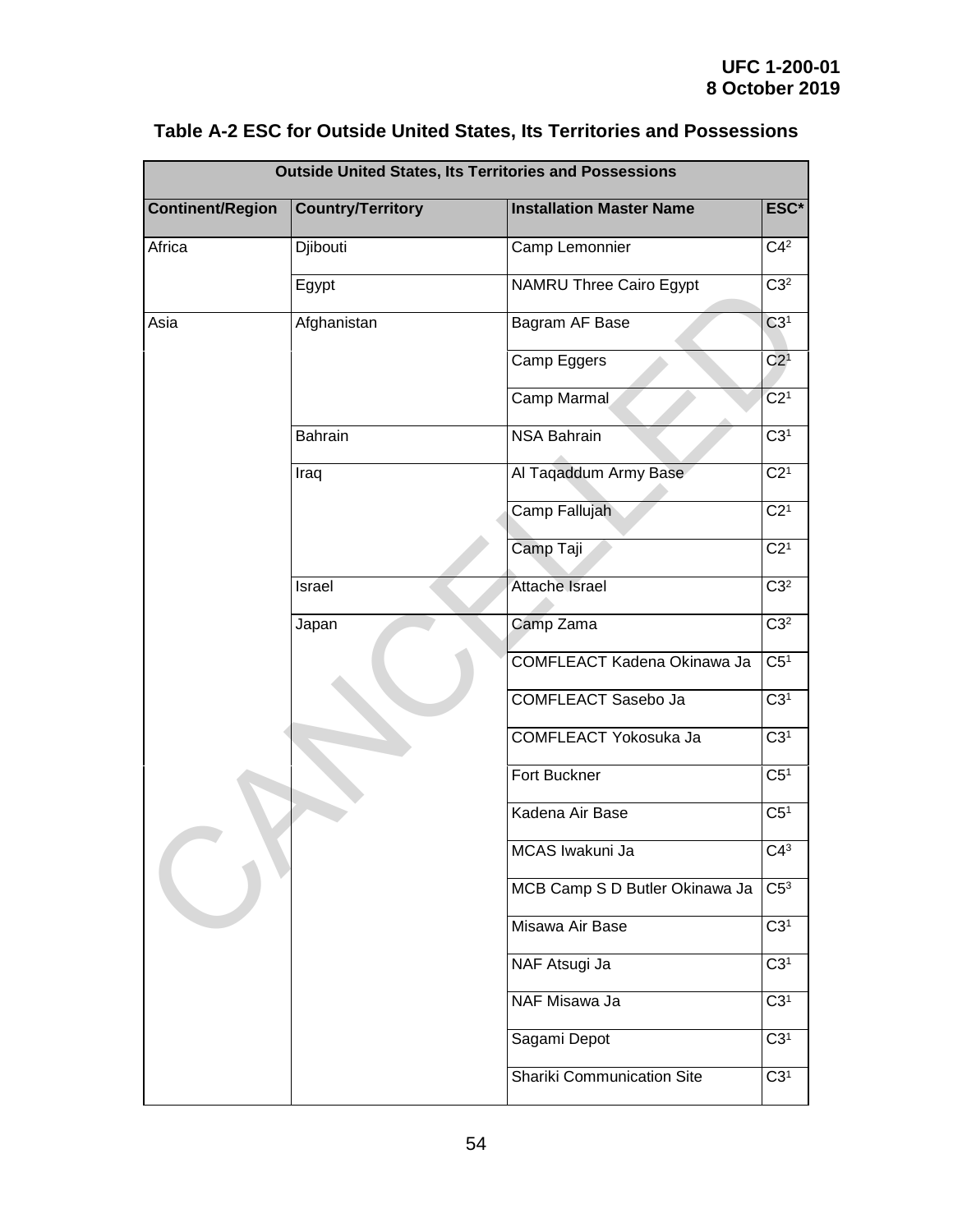| <b>Outside United States, Its Territories and Possessions</b> |                             |                                 |                              |
|---------------------------------------------------------------|-----------------------------|---------------------------------|------------------------------|
| <b>Continent/Region</b>                                       | <b>Country/Territory</b>    | <b>Installation Master Name</b> | ESC*                         |
| Asia (continued)                                              | Japan (continued)           | Yokota Air Base                 | C3 <sup>1</sup>              |
|                                                               | Kuwait                      | Ahmed Al Jaber Air Base         | C2 <sup>1</sup>              |
|                                                               | Kyrgyzstan                  | Manas International Airport     | C <sub>2</sub>               |
|                                                               | Qatar                       | Al Udeid Air Base               | C3 <sup>1</sup>              |
|                                                               |                             | As Sayliyah Army Base           | C2 <sup>1</sup>              |
|                                                               | Singapore                   | NAVREGCONTRCTR Singapore        | C5 <sup>3</sup>              |
|                                                               | South Korea                 | Area 1, Korea                   | C3 <sup>1</sup>              |
|                                                               |                             | Area 2, Korea                   | $\overline{C3}$ <sup>1</sup> |
|                                                               |                             | Area 3, Korea                   | $\overline{\text{C5}^1}$     |
|                                                               |                             | Area 4, Korea                   | C3 <sup>1</sup>              |
|                                                               |                             | Taegu Air Base                  | $\overline{C3}$ <sup>1</sup> |
|                                                               | Turkey                      | <b>Incirlik Air Base</b>        | $\overline{C3^2}$            |
|                                                               |                             | Izmir Air Station               | C3 <sup>3</sup>              |
|                                                               |                             | <b>Kurecik AF Base</b>          | C2 <sup>1</sup>              |
|                                                               | <b>United Arab Emirates</b> | Al Dhafra AF Base               | C3 <sup>1</sup>              |
| Europe                                                        | Belgium                     | <b>USAG Benelux</b>             | C3 <sup>1</sup>              |
|                                                               | <b>Bosnia</b>               | Camp Bedrock                    | C2 <sup>1</sup>              |
|                                                               | Germany                     | Germersheim AR Depot            | C3 <sup>1</sup>              |
|                                                               |                             | Landstuhl                       | C3 <sup>1</sup>              |
|                                                               |                             | Ramstein Air Base               | C3 <sup>1</sup>              |
|                                                               |                             | Spangdahlem Air Base            | C3 <sup>1</sup>              |
|                                                               |                             | <b>Taylor Barracks</b>          | C3 <sup>1</sup>              |
|                                                               |                             | <b>USAG Ansbach</b>             | C2 <sup>1</sup>              |
|                                                               |                             | <b>USAG Bamberg</b>             | C3 <sup>1</sup>              |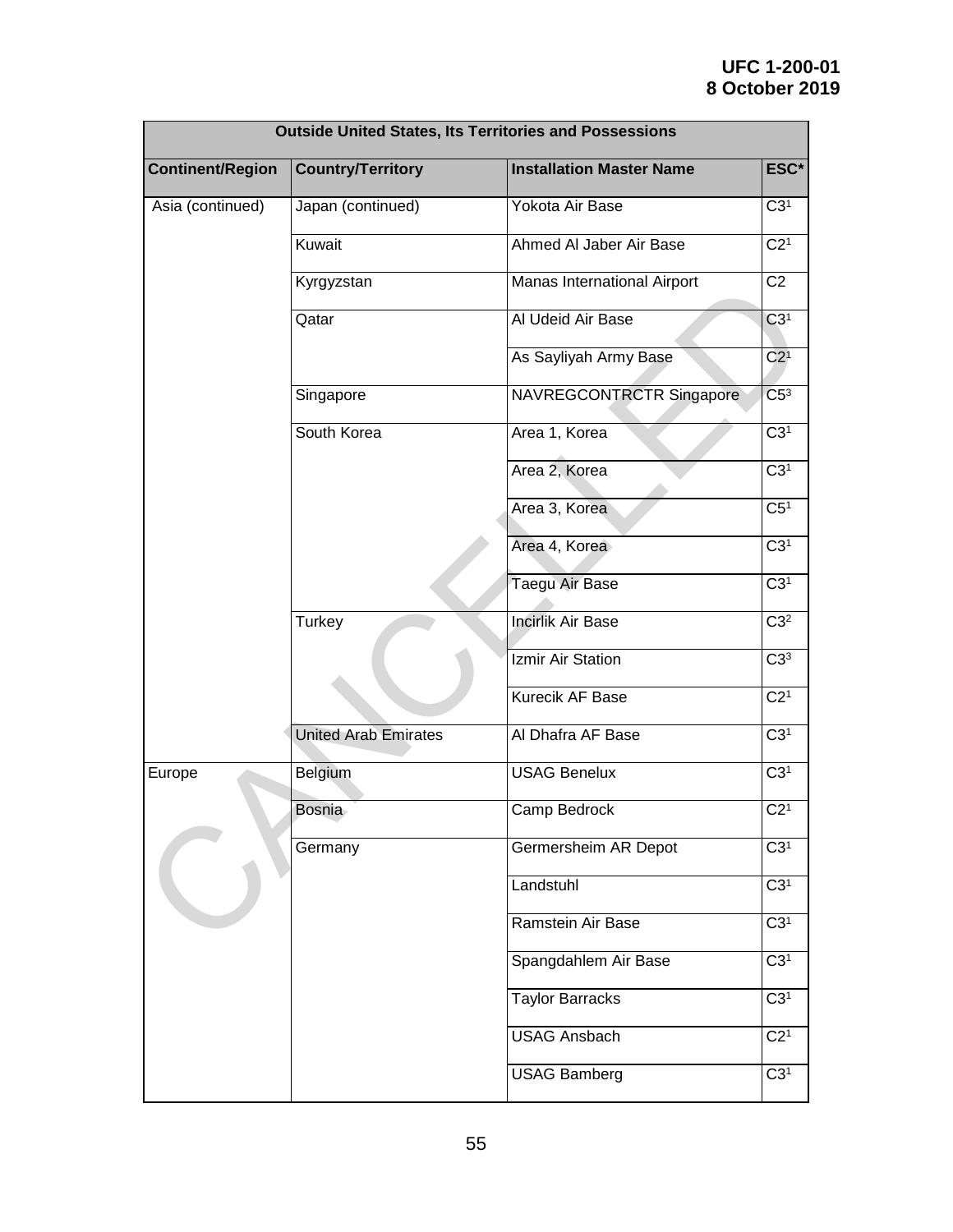| <b>Outside United States, Its Territories and Possessions</b> |                          |                                 |                              |
|---------------------------------------------------------------|--------------------------|---------------------------------|------------------------------|
| <b>Continent/Region</b>                                       | <b>Country/Territory</b> | <b>Installation Master Name</b> | ESC <sup>*</sup>             |
| Europe (continued)                                            | Germany (continued)      | <b>USAG Baumholder</b>          | C3 <sup>1</sup>              |
|                                                               |                          | <b>USAG Darmstadt</b>           | $\overline{C3}$ <sup>1</sup> |
|                                                               |                          | <b>USAG Franconia</b>           | C2 <sup>1</sup>              |
|                                                               |                          | <b>USAG Giessen</b>             | C3 <sup>2</sup>              |
|                                                               |                          | <b>USAG Grafenwoehr</b>         | C2 <sup>1</sup>              |
|                                                               |                          | <b>USAG Heidelberg</b>          | C3 <sup>1</sup>              |
|                                                               |                          | <b>USAG Hessen</b>              | C3 <sup>1</sup>              |
|                                                               |                          | <b>USAG Hohenfels</b>           | C <sub>2</sub>               |
|                                                               |                          | <b>USAG Kaiserslautern</b>      | C3 <sup>1</sup>              |
|                                                               |                          | <b>USAG Mannheim</b>            | C3 <sup>1</sup>              |
|                                                               |                          | <b>USAG Schinnen</b>            | $\overline{C3}$ <sup>1</sup> |
|                                                               |                          | <b>USAG Schweinfurt</b>         | C3 <sup>1</sup>              |
|                                                               |                          | <b>USAG Stuttgart</b>           | C3 <sup>1</sup>              |
|                                                               |                          | <b>USAG Wiesbaden</b>           | $\overline{C3}$ <sup>1</sup> |
|                                                               |                          | <b>Wuerzburg Tng Areas</b>      | $\overline{C3}$ <sup>1</sup> |
|                                                               | Greece                   | NSA Souda Bay Gr                | $\overline{C3}$ <sup>1</sup> |
|                                                               | Iceland                  | <b>NAS Keflavik</b>             | C <sub>4</sub>               |
|                                                               | Italy                    | Aviano Air Base                 | C3 <sup>1</sup>              |
|                                                               |                          | NAS Sigonella It                | C3 <sup>1</sup>              |
|                                                               |                          | <b>NSA Naples It</b>            | $\overline{C3}$ <sup>1</sup> |
|                                                               |                          | <b>USAG Livorno</b>             | C <sub>3</sub>               |
|                                                               |                          | <b>USAG Vicenza</b>             | C <sub>3</sub>               |
|                                                               | Kosovo                   | Camp Bondsteel                  | C2 <sup>1</sup>              |
|                                                               |                          | Camp Monteith                   | C2 <sup>1</sup>              |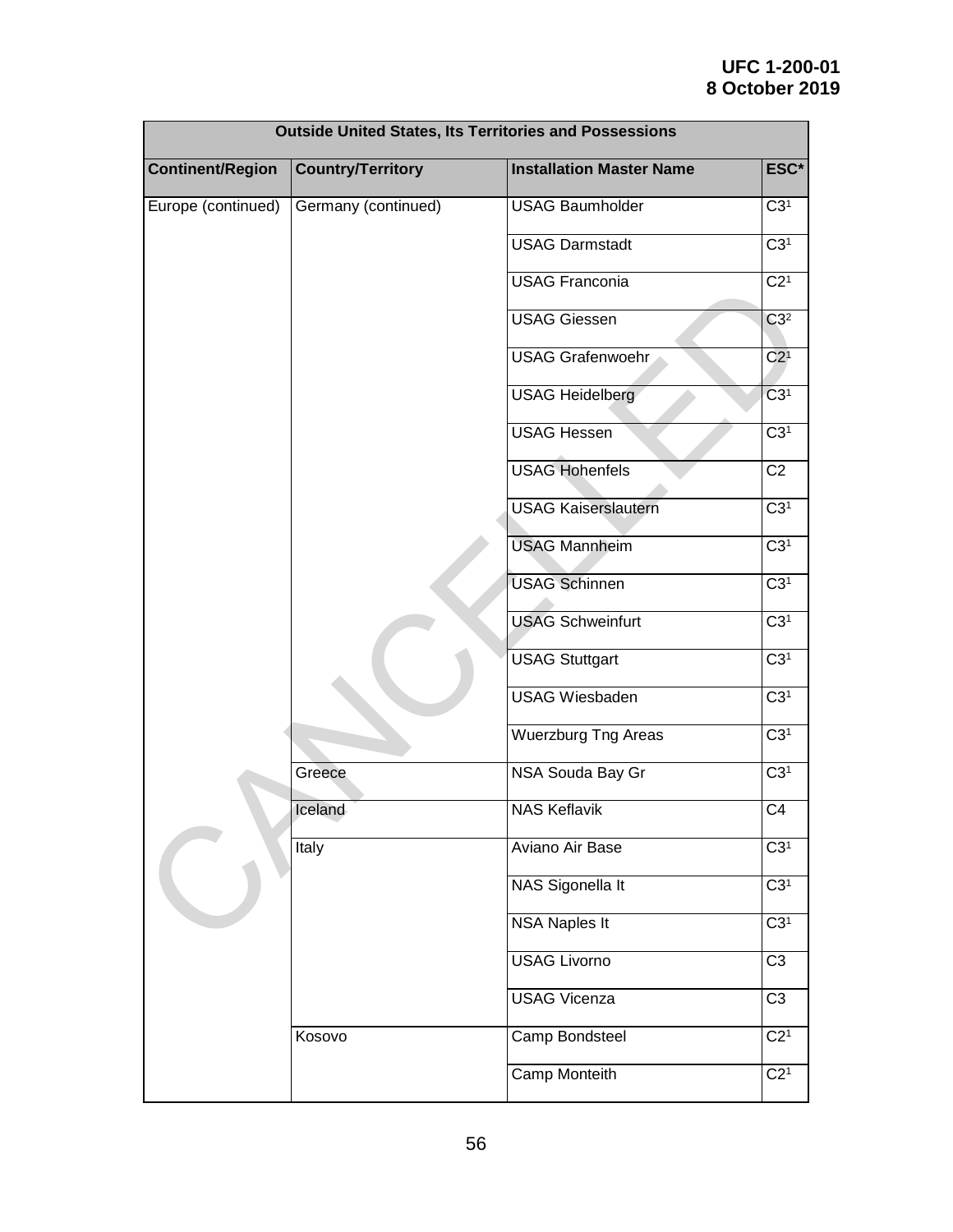| <b>Outside United States, Its Territories and Possessions</b> |                                       |                                                                                                                                                                                                                                                                                                  |                              |
|---------------------------------------------------------------|---------------------------------------|--------------------------------------------------------------------------------------------------------------------------------------------------------------------------------------------------------------------------------------------------------------------------------------------------|------------------------------|
| <b>Continent/Region</b>                                       | <b>Country/Territory</b>              | <b>Installation Master Name</b>                                                                                                                                                                                                                                                                  | ESC*                         |
| Europe (continued)                                            | Netherlands                           | <b>JFC North</b>                                                                                                                                                                                                                                                                                 | C3 <sup>1</sup>              |
|                                                               | Portugal                              | Lajes Field                                                                                                                                                                                                                                                                                      | C <sub>5</sub>               |
|                                                               | Spain                                 | Moron Air Base                                                                                                                                                                                                                                                                                   | C3 <sup>1</sup>              |
|                                                               |                                       | NAVSTA Rota Sp                                                                                                                                                                                                                                                                                   | C <sub>43</sub>              |
|                                                               | United Kingdom                        | <b>Alconbury Royal AF Station</b>                                                                                                                                                                                                                                                                | C3 <sup>1</sup>              |
|                                                               |                                       | Croughton Royal AF Station                                                                                                                                                                                                                                                                       | $\overline{C3}$ <sup>1</sup> |
|                                                               |                                       | Fairford Royal AF Station                                                                                                                                                                                                                                                                        | C3 <sup>1</sup>              |
|                                                               |                                       | Lakenheath Royal AF Station                                                                                                                                                                                                                                                                      | C3 <sup>1</sup>              |
|                                                               |                                       | Mildenhall Royal AF Station                                                                                                                                                                                                                                                                      | C3 <sup>1</sup>              |
| <b>Indian Ocean</b>                                           | <b>British Indian Ocean Territory</b> | Navsuppfac Diego Garcia lo                                                                                                                                                                                                                                                                       | C <sub>5</sub>               |
| North America                                                 | Greenland                             | Thule Air Base                                                                                                                                                                                                                                                                                   | C2 <sup>1</sup>              |
|                                                               | Honduras                              | Enrique Soto Cano AF Base                                                                                                                                                                                                                                                                        | $\overline{C3}$ <sup>1</sup> |
| Oceania                                                       | Australia                             | Navcommsta H E Holt Exmouth As                                                                                                                                                                                                                                                                   | C3 <sup>1</sup>              |
|                                                               | <b>Marshall Islands</b>               | US AR Kwajalein Atoll                                                                                                                                                                                                                                                                            | C5 <sup>3</sup>              |
| South America                                                 | Peru                                  | Navmedrschcen Det Lima Peru                                                                                                                                                                                                                                                                      | C5 <sup>3</sup>              |
| *ESC Value Notes:                                             |                                       |                                                                                                                                                                                                                                                                                                  |                              |
|                                                               |                                       | 1. ESC value is based on installation location greater than 6 miles (9.66 km) from a saltwater<br>source. If the project site is less than 6 miles (9.66 km) from a saltwater source, use next<br>highest ESC or verify category with ICCET. If the project site is proximate to a pollution     |                              |
| source, use the next highest ESC.                             |                                       |                                                                                                                                                                                                                                                                                                  |                              |
|                                                               |                                       | 2. ESC value is based on installation location greater than 1 mile (1.61 km) from a saltwater<br>source and less than 6 miles (9.66 km). If the project site is less than 1 mile (1.61 km) from a<br>saltwater source, use the next highest ESC. If the project site is proximate to a pollution |                              |

2. ESC value is based on installation location greater than 1 mile (1.61 km) from a saltwater source and less than 6 miles (9.66 km). If the project site is less than 1 mile (1.61 km) from a saltwater source, use the next highest ESC. If the project site is proximate to a pollution source, use the next highest ESC.

3. ESC value is based on installation location less than 1 mile (1.61 km) from a salt water source. If the project site is proximate to a pollution source, use the next highest ESC if available.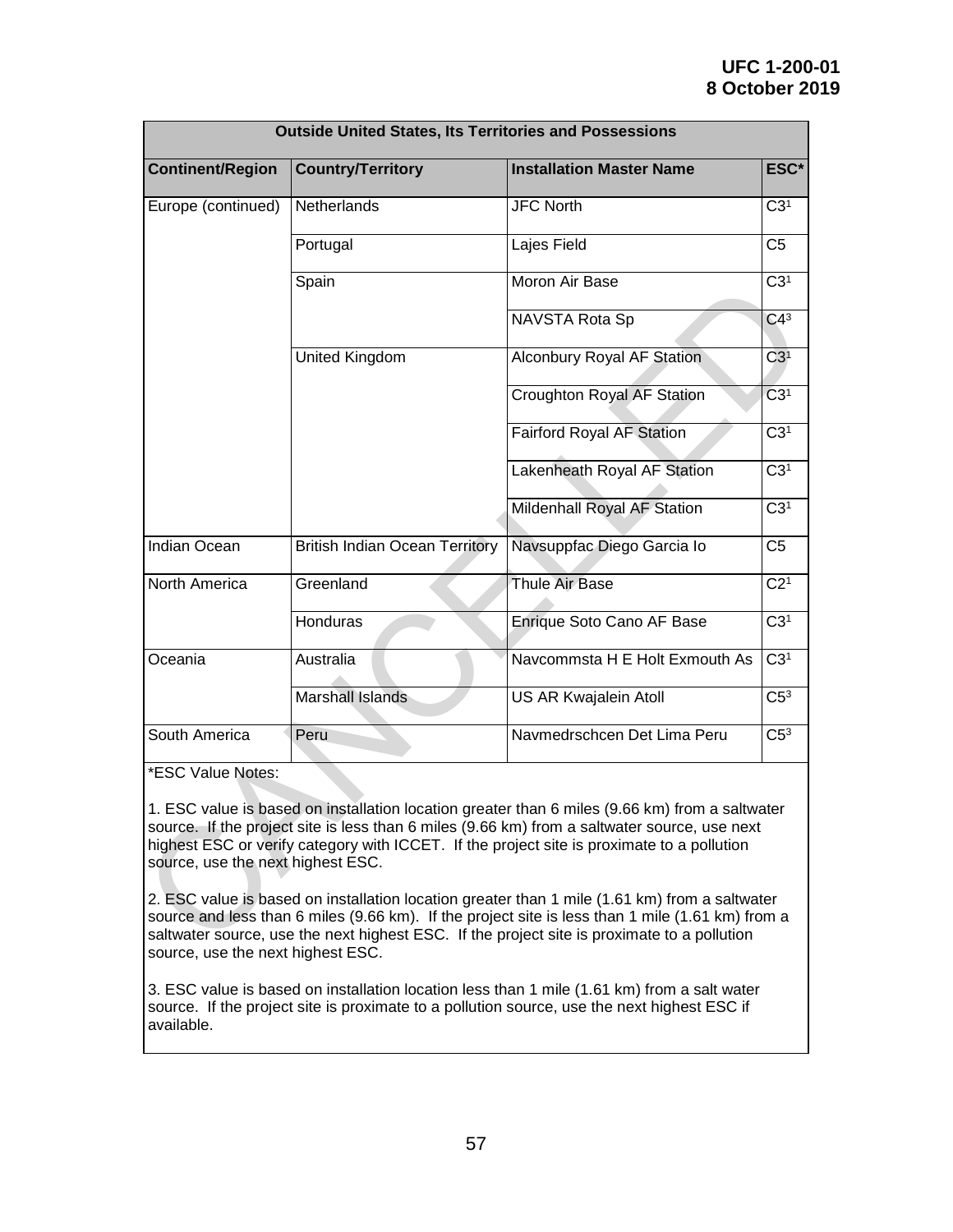*This Page Intentionally Left Blank* This Page Imentionally Left Blank<br>
State of Canada<br>
State of Canada<br>
State of Canada<br>
State of Canada<br>
State of Canada<br>
State of Canada<br>
State of Canada<br>
State of Canada<br>
State of Canada<br>
State of Canada<br>
State of Canada<br>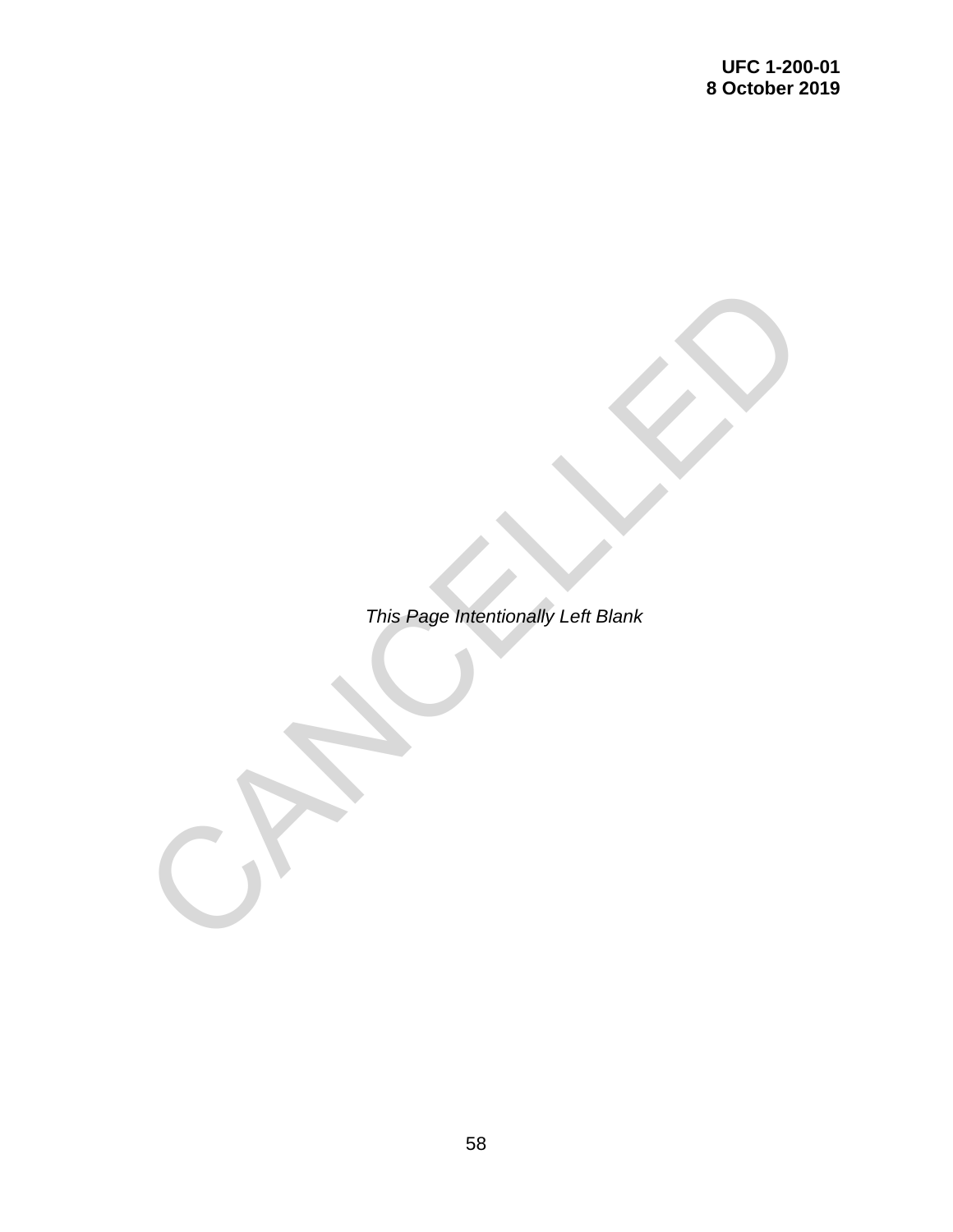# **APPENDIX B GLOSSARY**

## **B-1 ACRONYMS**

| AA&E                  | Arms, Ammunition, and Explosives                                                         |
|-----------------------|------------------------------------------------------------------------------------------|
| <b>ABA</b>            | <b>Architectural Barriers Act</b>                                                        |
| AE                    | <b>Ammunition and Explosives</b>                                                         |
| <b>AEC</b>            | Architect / Engineer / Construction                                                      |
| <b>AFCEC</b>          | Air Force Civil Engineer Center                                                          |
| <b>AFMAN</b>          | <b>Air Force Manual</b>                                                                  |
| <b>AHJ</b>            | <b>Authority Having Jurisdiction</b>                                                     |
| <b>BIA</b>            | <b>Bilateral Infrastructure Agreement</b>                                                |
| <b>CCR</b>            | <b>Criteria Change Request</b>                                                           |
| <b>CECW-EC</b>        | Corps of Engineers Civil Works, Chief of Engineering and<br><b>Construction Division</b> |
| CP                    | <b>Cathodic Protection</b>                                                               |
| <b>CPC</b>            | <b>Corrosion Prevention &amp; Control</b>                                                |
| <b>CFR</b>            | <b>Code of Federal Regulations</b>                                                       |
| <b>DCS</b>            | Deputy Chief of Staff                                                                    |
| <b>DoDD</b>           | <b>DoD Directive</b>                                                                     |
| <b>DoDI</b>           | <b>DoD</b> Instruction                                                                   |
| <b>DoDM</b>           | DoD Manual                                                                               |
| <b>DUSD (1&amp;E)</b> | Deputy Under Secretary of Defense for Installations and<br>Environment                   |
| <b>DWG</b>            | <b>Discipline Working Group</b>                                                          |
| EI&E                  | Energy, Installations, and Environment                                                   |
| <b>ESC</b>            | <b>Environmental Severity Classification</b>                                             |
| <b>ESEP</b>           | <b>Engineering Senior Executive Panel</b>                                                |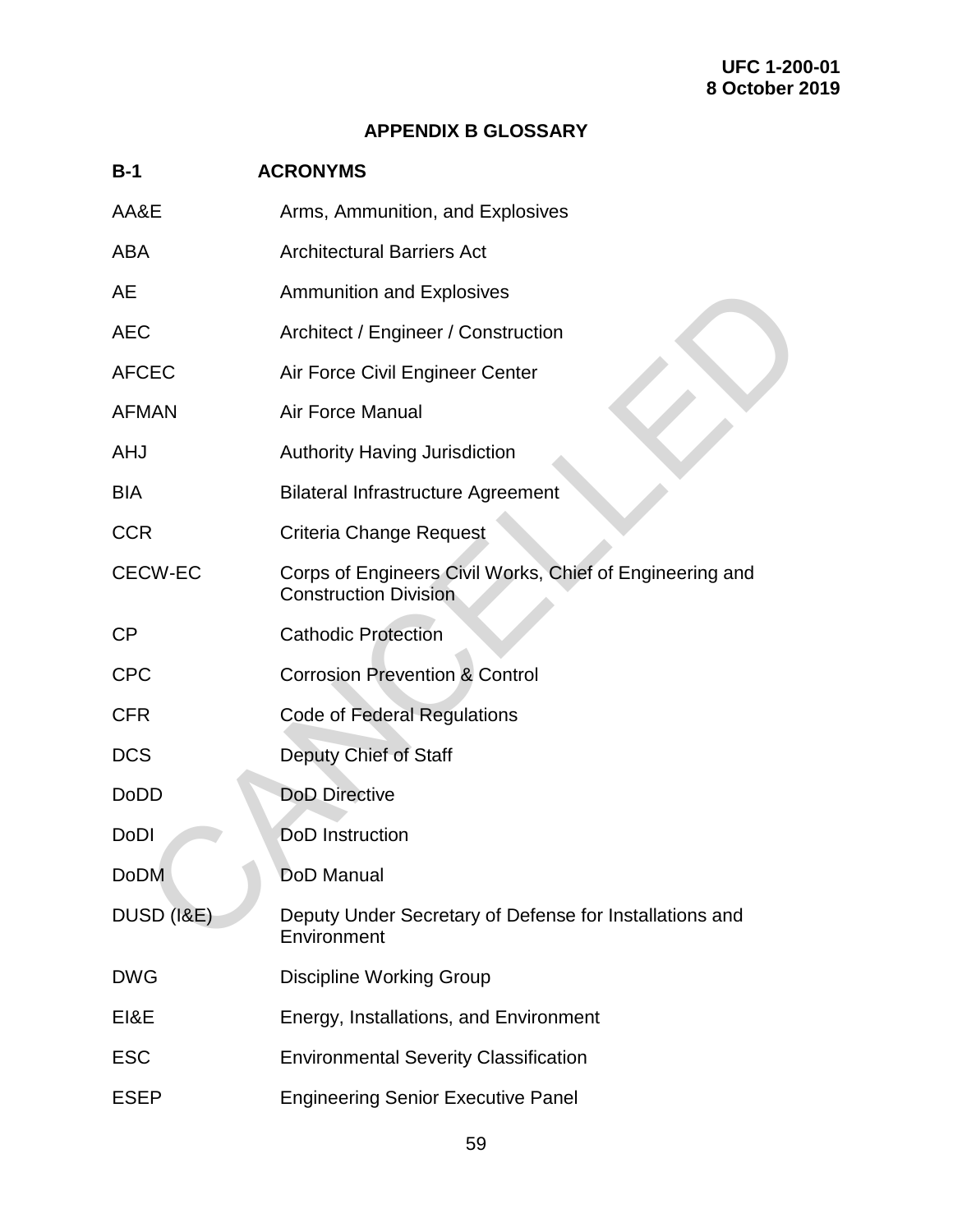- ESQD Explosives Safety Quantity Distance
- E.O. Executive Order
- FASS Facilities Systems Safety
- FC **Facilities Criteria**
- FOUO For Official Use Only
- HQ Headquarters
- HQMC Headquarters, U.S. Marine Corps
- HQUSACE Headquarters, U.S. Army Corps of Engineers
- HNFA Host Nation Funded Construction Agreements UC For Official Use Only<br>
Headquarters<br>
MC Headquarters, U.S. Marine Corps<br>
USACE Headquarters, U.S. Army Corps of Engineers<br>
FA Host Nation Funded Construction Agreements<br>
Heating, Ventilation, and Air Conditioning<br>
Inter
- HVAC Heating, Ventilation, and Air Conditioning
- IBC International Building Code®
- ICC International Code Council
- **ICCET** ISO Corrosivity Category Estimation Tool
- IEBC International Existing Building Code®
- IECC International Energy Conservation Code®
- IE&E Installations, Energy, and Environment
- IE&L Installations, Environment, and Logistics
- **IFC** International Fire Code®
- IFGC International Fuel Gas Code®
- IMC International Mechanical Code®
- IPC International Plumbing Code®
- IPMC International Property Maintenance Code®
- IRC International Residential Code®
- MCM Metal Composite Materials
- MDF Medium Density Fiberboard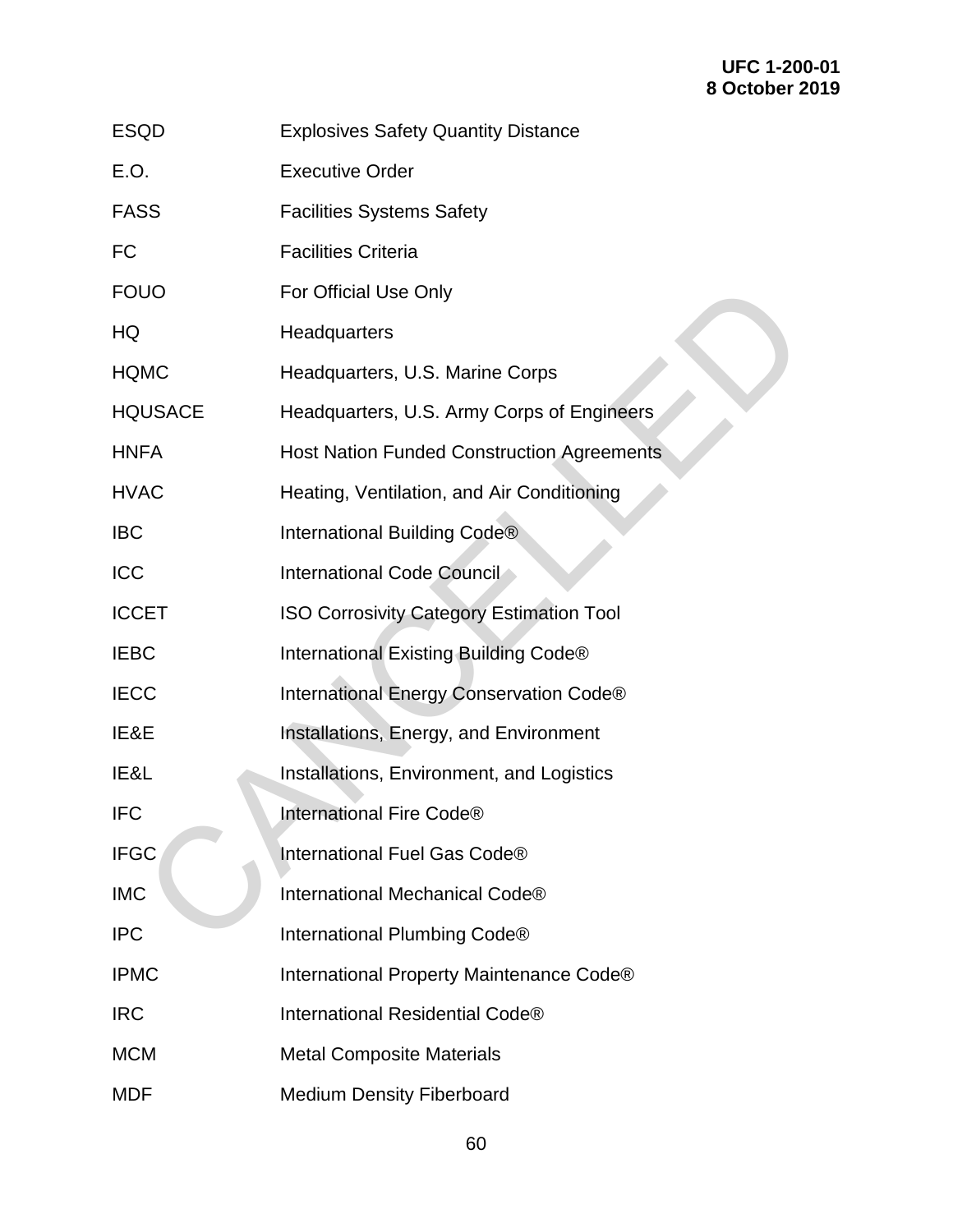| <b>NAF</b>    | <b>Naval Air Facility</b>                                                |
|---------------|--------------------------------------------------------------------------|
| <b>NAVFAC</b> | <b>Naval Facilities Engineering Command</b>                              |
| <b>NEC</b>    | <b>National Electrical Code®</b>                                         |
| O&M           | <b>Operations and Maintenance</b>                                        |
| <b>OEBDG</b>  | Overseas Environmental Baseline Guidance Document, (DoD<br>4715.05-G     |
| <b>OSHA</b>   | Occupational Safety and Health Administration                            |
| <b>OASD</b>   | Office of the Assistant Secretary of Defense                             |
| <b>OUSD</b>   | Office of the Under Secretary of Defense                                 |
| P.L.          | <b>Public Law</b>                                                        |
| <b>RFP</b>    | <b>Request for Proposal</b>                                              |
| <b>RMF</b>    | <b>Risk Management Framework</b>                                         |
| <b>SAP</b>    | <b>Special Access Program</b>                                            |
| SCI           | Sensitive Compartmented Information                                      |
| <b>SOFA</b>   | <b>Status of Forces Agreements</b>                                       |
| <b>SOH</b>    | Safety and Occupational Health                                           |
| <b>USACE</b>  | U.S. Army Corps of Engineers                                             |
| <b>USC</b>    | <b>United States Code</b>                                                |
| <b>UFC</b>    | <b>Unified Facilities Criteria</b>                                       |
| <b>UFGS</b>   | <b>Unified Facilities Guide Specifications</b>                           |
| USD (AT&L)    | Under Secretary of Defense for Acquisition, Technology, and<br>Logistics |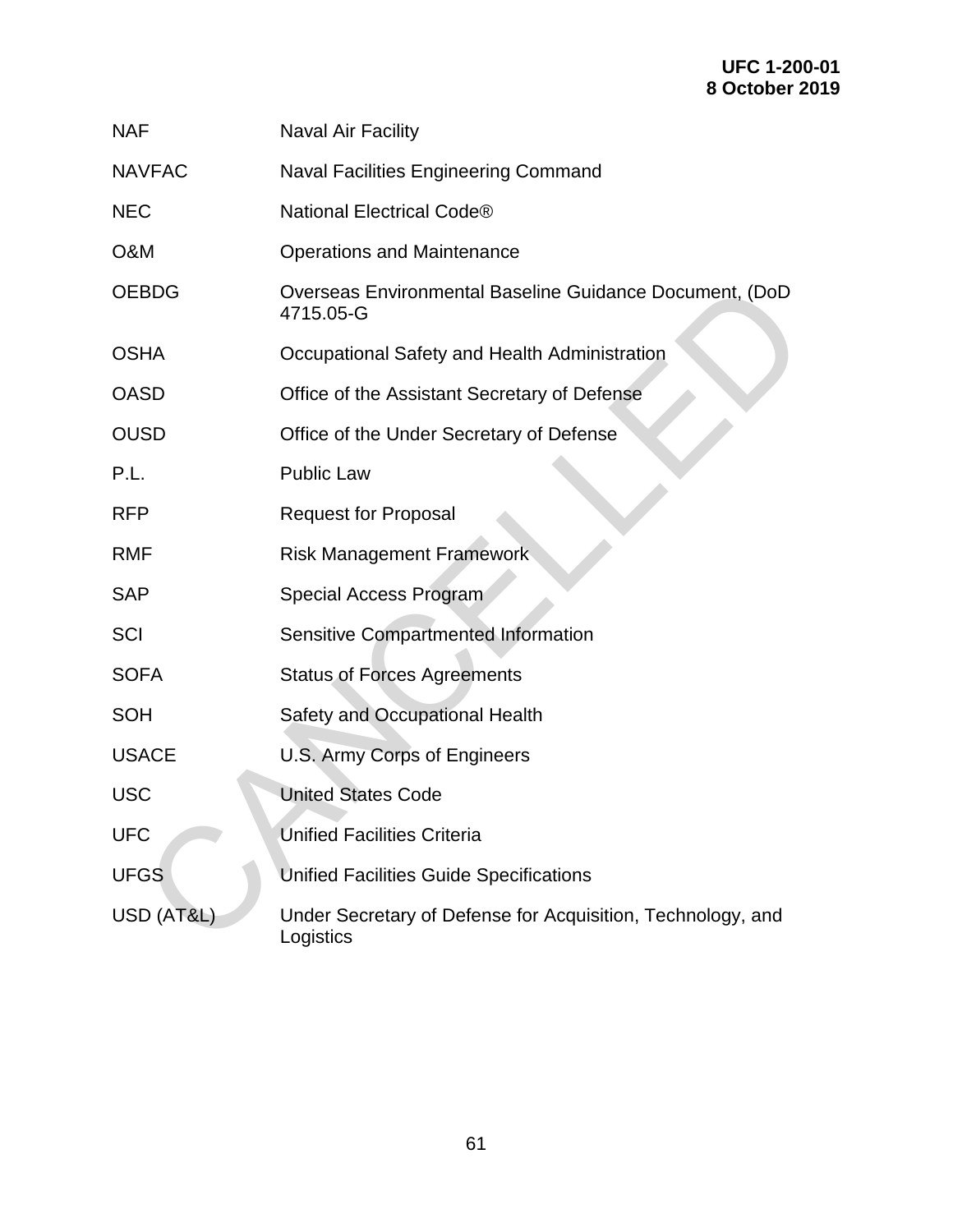### **B-2 DEFINITION OF TERMS**

**Discipline Working Group:** Representatives from the DoD components responsible for the unification and maintenance of criteria documents. (MIL-STD-3007)

**Engineering Senior Executive Panel:** Panel established by the DoD Installations Policy Board to implement the UFC and UFGS system for DoD. The ESEP consists of a representative from the Office of the Assistant Secretary of Defense for Sustainment (OASD (Sustainment)), and the three Service Chiefs of Engineering. (MIL-STD-3007)

**Facilities Criteria:** A criteria document that is not adopted by all services and will be used only by services indicated in the document

**Technical Representative:** Author of a particular criteria document or the working-level representative from another participating organization for a particular document. (MIL-STD-3007) SD (Sustainment)), and the three Service Chiefs of Engineering. (MIL-STD-300)<br>
dilities Criteria: A criteria document that is not adopted by all services and will be<br>
didny by services indicated in the document<br>
thnical Re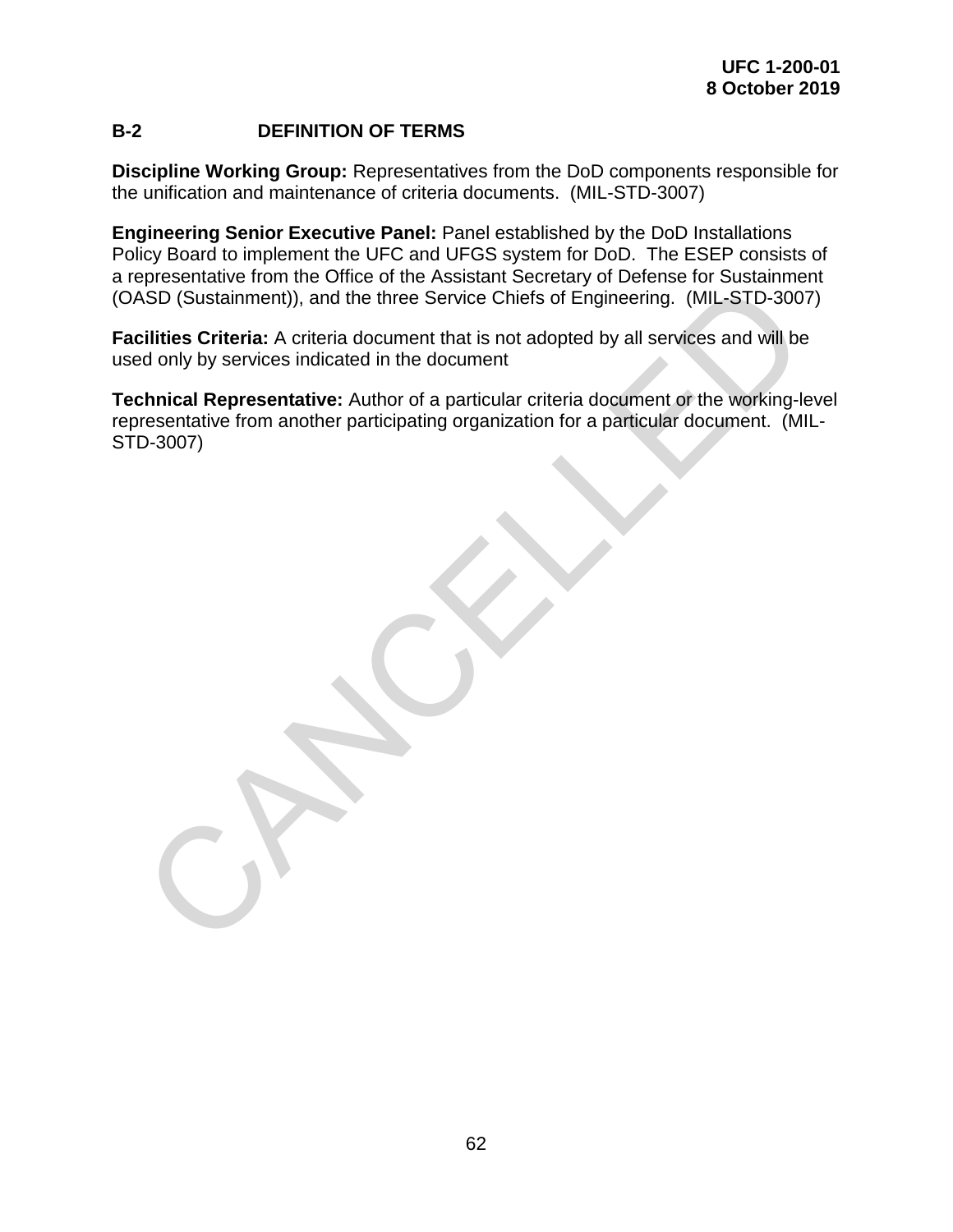## **APPENDIX C REFERENCES**

### **AMERICAN SOCIETY OF HEATING, REFRIGERATING AND AIR-CONDITIONING ENGINEERS**

#### http://www.ashrae.org

ANSI/ASHRAE/IES Standard 90.1, *Energy Standard for Buildings Except Low-Rise Residential Buildings*

### **AMERICAN SOCIETY OF MECHANICAL ENGINEERS**

http://www.asme.org

ASME A17.1, *Safety Code for Elevators and Escalators*

ASME A18.1, *Safety Standard for Platform Lifts and Stairway Chairlifts*

### **AMERICAN SOCIETY OF SAFETY PROFESSIONALS**

#### http://www.assp.org

- ANSI/ASSP A1264.1, *Safety Requirements for Workplace Walking/Working Surfaces and Their Access; Workplace, Floor, Wall and Roof Openings; Stairs and Guardrail/Handrail Systems*
- ANSI/ASSP Z359.6, *Specifications and Design Requirements for Active Fall Protection Systems*
- ANSI/ASSP Z590.3, *Prevention through Design: Guidelines for Addressing Occupational Hazards and Risks in Design and Redesign Processes*

### **CODE OF FEDERAL REGULATIONS**

29 CFR 1910, Subpart D, *Occupational Safety and Health Standards; Walking-Working Surfaces* https://www.ecfr.gov/cgibin/retrieveECFR?gp=&SID=26668f79b594c912846427d8ee65f9df&mc=true&r=PA RT&n=pt29.5.1910#sp29.5.1910.d Residential Buildings<br>
ERICAN SOCIETY OF MECHANICAL ENGINEERS<br>
ERICAN SOCIETY OF MECHANICAL ENGINEERS<br>
SUMMARIASING SCRIPT OF SAFETY PROFESSIONALS<br>
ME A17.1, Safety Standard for Platform Lifts and Stairway Chairlifts<br>
ERIC

### **INTERNATIONAL CODE COUNCIL**

http://www.iccsafe.org

- IBC, *International Building Code*, 2018
- ICC 300, *Standard for Bleachers, Folding and Telescopic Seating, and Grandstands*, 2017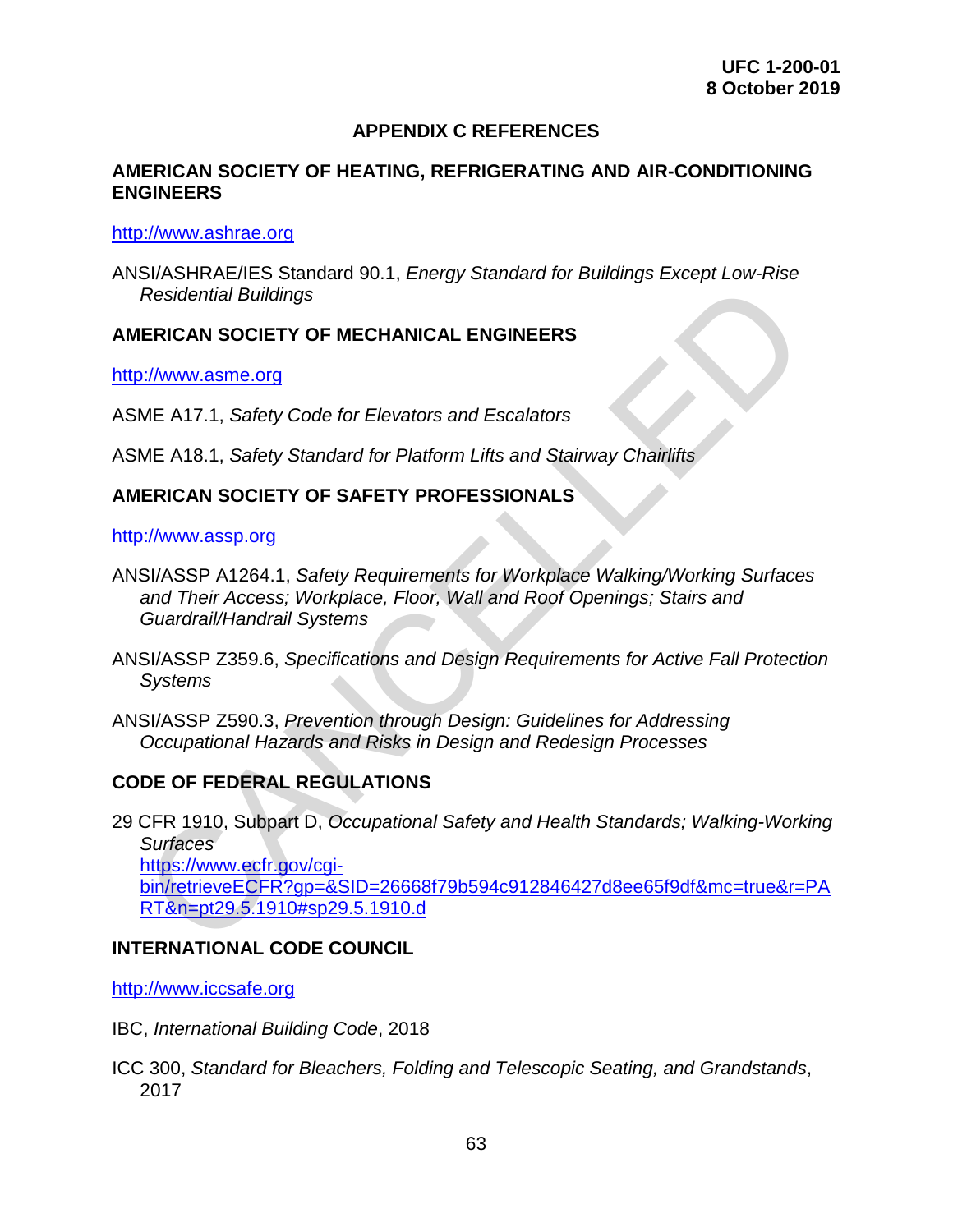- IEBC, *International Existing Building Code*, 2018
- IECC, *International Energy Conservation Code*, 2018
- IMC, *International Mechanical Code*, 2018
- IPC, *International Plumbing Code*, 2018
- IRC, *International Residential Code*, 2018

#### **INTERNATIONAL ORGANIZATION FOR STANDARDIZATION**

https://www.iso.org/

ISO 9223, *Corrosion of Metals and Alloys – Corrosivity of Atmospheres – Classification, Determination and Estimation*

#### **JOINT CHIEFS OF STAFF**

JP 3-0, *Joint Operations* https://www.jcs.mil/Portals/36/Documents/Doctrine/pubs/jp3\_0ch1.pdf?ver=2018-11- 27-160457-910 i, International Residential Code, 2018<br>
ERNATIONAL ORGANIZATION FOR STANDARDIZATION<br>
IS://www.iso.org/<br>
9223, Corrosion of Metals and Alloys – Corrosivity of Atmospheres – Classificat<br>
Determination and Estimation<br>
NT CHI

### **NATIONAL FIRE PROTECTION ASSOCIATION**

http://www.nfpa.org

NFPA 1, *Fire Code*

- NFPA 54 (ANSI Z223.1), *National Fuel Gas Code*
- NFPA 58, *Liquefied Petroleum Code*
- NFPA 70, *National Electrical Code*
- NFPA 101, *Life Safety Code*
- NFPA 285, *Standard Fire Test Method for Evaluation of Fire Propagation Characteristics of Exterior Non-Load-Bearing Wall Assemblies Containing Combustible Components*

### **UNIFIED FACILITIES CRITERIA**

http://www.wbdg.org/ffc/dod/unified-facilities-criteria-ufc

- UFC 1-200-02, *High Performance and Sustainable Building Requirements*
- UFC 1-201-01, *Non-Permanent DoD Facilities in Support of Military Operations*
- UFC 1-201-02, *Assessment of Existing Facilities for Use in Military Operations*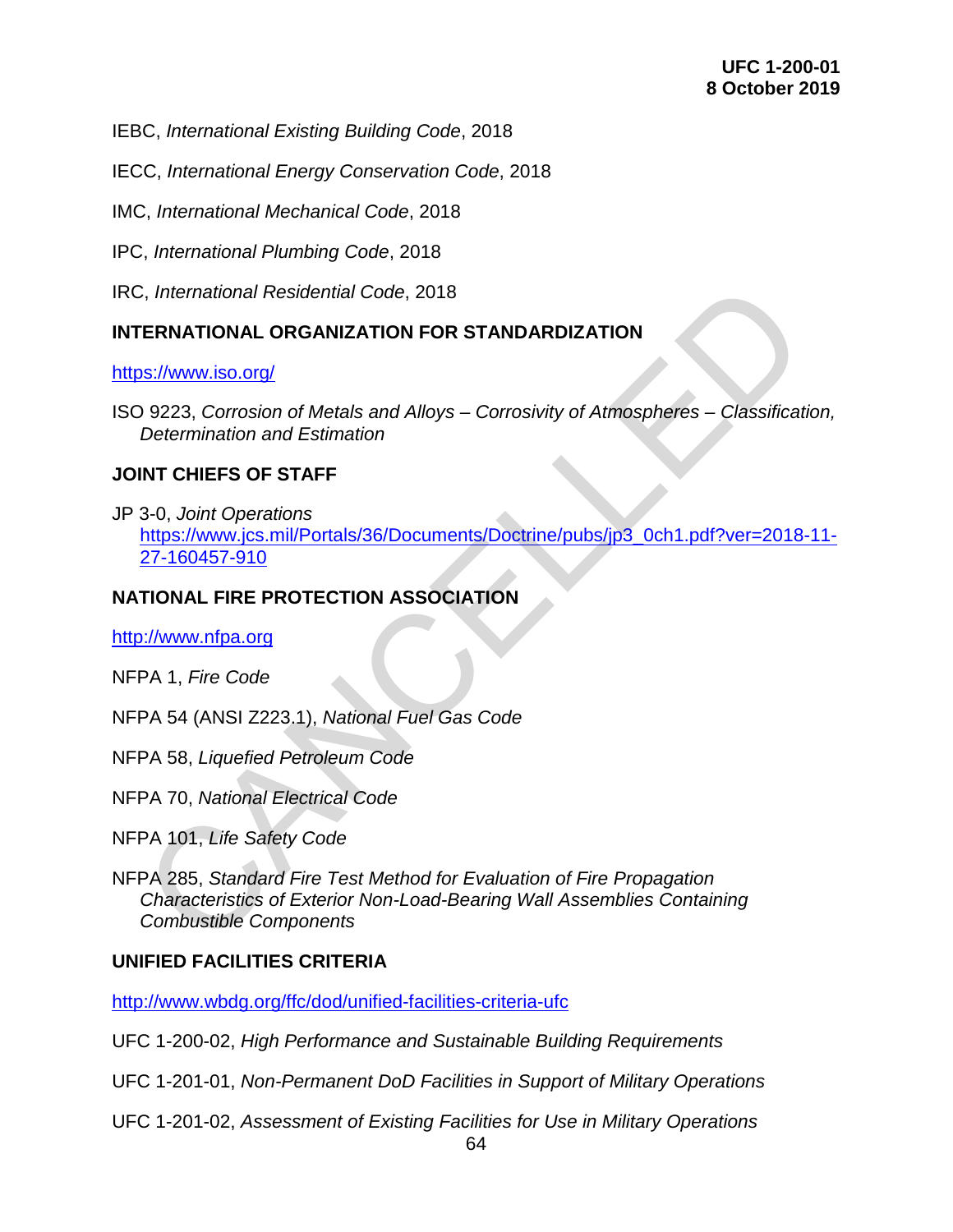- UFC 1-202-01, *Host Nation Facilities in Support of Military Operations*
- UFC 1-300-02, *Unified Facilities Guide Specifications (UFGS) Format Standard*
- UFC 3-101-01, *Architecture*
- UFC 3-110-03, *Roofing*
- UFC 3-120-10, *Interior Design*
- UFC 3-190-06, *Protective Coatings and Paints*
- UFC 3-201-01, *Civil Engineering*
- UFC 3-201-02, *Landscape Architecture*
- UFC 3-210-10, *Low Impact Development*
- UFC 3-220-01, *Geotechnical Engineering*
- UFC 3-230-01, *Water Storage and Distribution*
- UFC 3-230-03, *Water Treatment*
- UFC 3-240-01, *Wastewater Collection*
- UFC 3-240-02, *Domestic Wastewater Treatment*
- UFC 3-301-01, *Structural Engineering*
- UFC 3-310-04, *Seismic Design for Buildings*
- UFC 3-401-01, *Mechanical Engineering*
- UFC 3-410-01, *Heating, Ventilating, and Air Conditioning Systems* C. 3-120-10, Interior Design<br>
C. 3-190-06, Protective Coatings and Paints<br>
C. 3-201-01, Civil Engineering<br>
C. 3-201-02, Landscape Architecture<br>
C. 3-210-10, Low Impact Development<br>
C. 3-210-10, Low Impact Development<br>
C. 3
- UFC 3-420-01, *Plumbing Systems*
- UFC 3-490-06, *Elevators*
- UFC 3-501-01, *Electrical Engineering*
- UFC 3-520-01, *Interior Electrical Systems*
- UFC 3-530-01, *Interior and Exterior Lighting and Controls*
- UFC 3-540-01, *Engine-Driven Generator Systems for Backup Power Applications*
- UFC 3-550-01, *Exterior Electrical Power Distribution*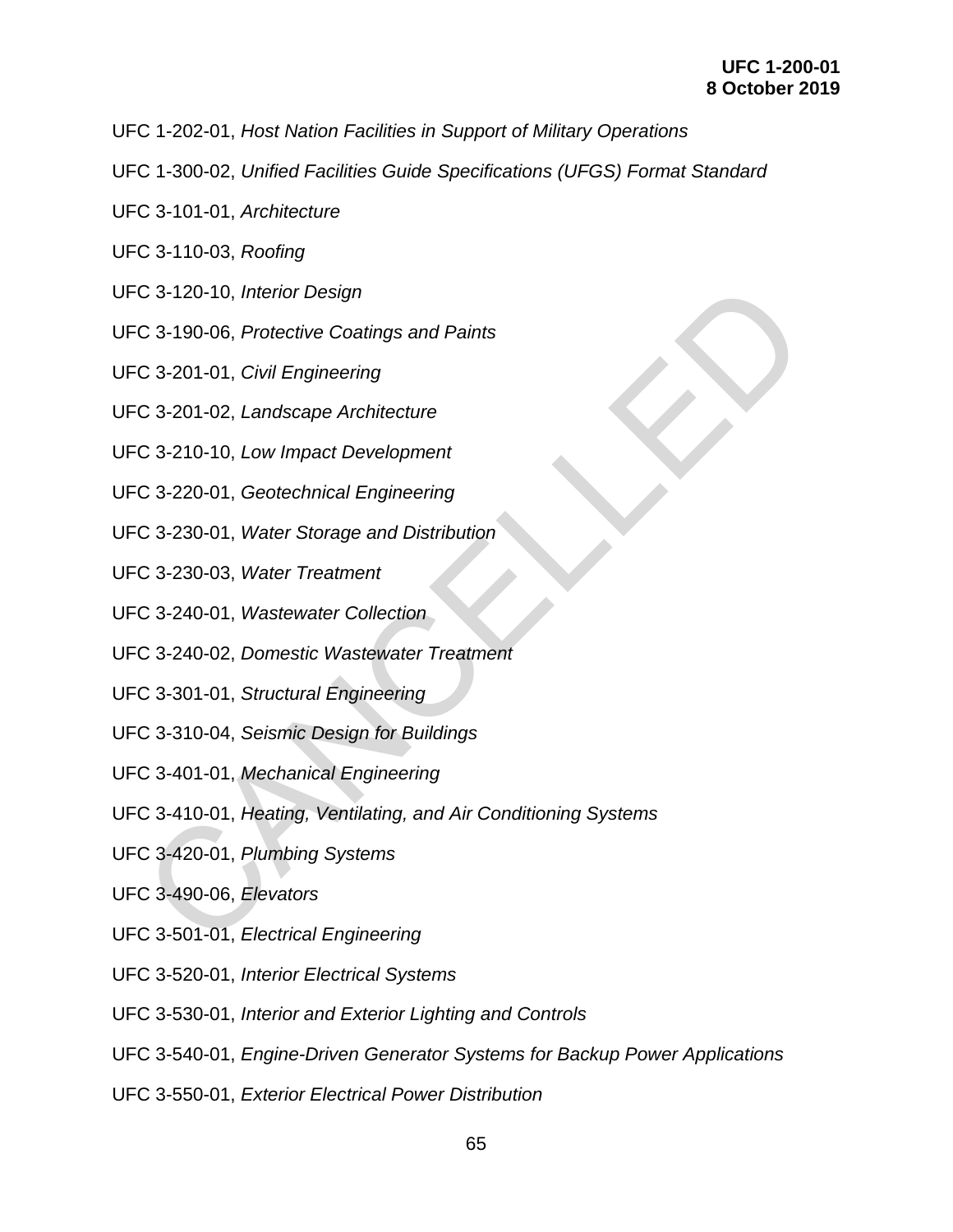UFC 3-560-01, *Electrical Safety, O&M*

UFC 3-570-01, *Cathodic Protection*

UFC 3-580-01, *Telecommunications Building Cabling Systems Planning and Design*

UFC 3-600-01, *Fire Protection Engineering for Facilities*

UFC 4-010-01, *DoD Minimum Antiterrorism Standards for Buildings*

UFC 4-010-05, *Sensitive Compartmented Information Facilities Planning, Design, and Construction* C 4-010-01, *DoD Minimum Antiterrorism Standards for Buildings*<br>
C 4-010-05, Sensitive Compartmented Information Facilities Planning, Design, ar<br>
Construction<br>
C 4-010-06, Cybersecurity of Facility-Related Control Systems<br>

UFC 4-010-06, *Cybersecurity of Facility-Related Control Systems*

UFC 4-021-01, *Design and O&M: Mass Notification Systems*

FC 4-721-10N, *Navy and Marine Corps Unaccompanied Housing*

## **UNITED STATES ACCESS BOARD**

ABA Standards

http://www.access-board.gov/attachments/article/1029/ABAstandards.pdf

### **UNITED STATES AIR FORCE**

http://www.e-publishing.af.mil

AFMAN 91-201, *Explosives Safety Standards*

AFMAN 91-203, *Air Force Occupational Safety, Fire and Health Standards*

## **UNITED STATES ARMY**

https://armypubs.army.mil/

DA PAM 385-64, *Ammunition and Explosives Standards*

AR PAM 385-16, *System Safety Management Guide*

## **UNITED STATES DEPARTMENT OF DEFENSE**

*Deputy Secretary of Defense Memorandum for Secretaries of the Military Departments, et al. Subject: Access for People with Disabilities*, October 31, 2008 http://www.access-board.gov/guidelines-and-standards/buildings-and-sites/aboutthe-aba-standards/background/dod-memorandum

DoD 4715.05G, *Overseas Environmental Baseline Guidance Document* https://www.esd.whs.mil/Portals/54/Documents/DD/issuances/dodm/471505g.pdf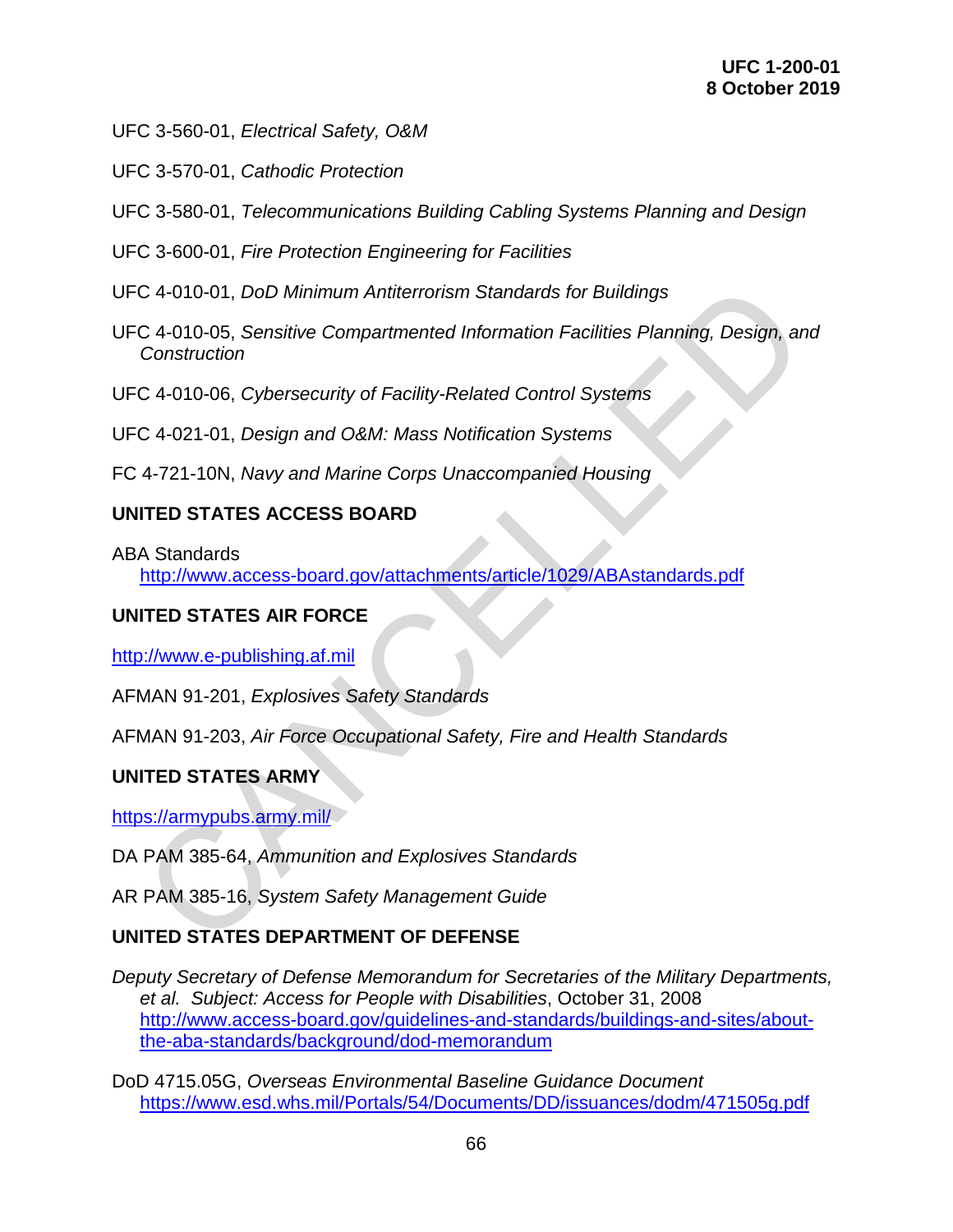DoD 5200.08-R, *Physical Security Program* https://www.esd.whs.mil/DD/DoD-issuances/

DoDI 6055.01, *DoD Safety and Occupational Health (SOH) Program* https://www.esd.whs.mil/DD/DoD-issuances/

- DoDM 6055.09, *DoD Ammunition and Explosives Safety Standards* https://www.esd.whs.mil/DD/DoD-issuances/
- DoDI 1125.03, *Vending Facility Program for the Blind on DoD-Controlled Federal Property* https://www.esd.whs.mil/DD/DoD-issuances/

DoDM 5100.76-M, *Physical Security of Sensitive Conventional Arms, Ammunition and Explosives (AA&E)* https://www.esd.whs.mil/DD/DoD-issuances/

DoDM 5200.01, *DoD Information Security Program* https://www.esd.whs.mil/DD/DoD-issuances/

DoDM 5205.07 Volume 3, *DoD Special Access Program (SAP) Security Manual: Physical Security* https://www.esd.whs.mil/DD/DoD-issuances/

- MIL-STD-3007, *Standard Practice for Unified Facilities Criteria and Unified Facilities Guide Specifications*, 13 December 2006 http://www.wbdg.org/ccb/FEDMIL/std3007f.pdf
- *OUSD Memorandum. Subject: Department-Wide Policy for Nursing and Lactation Rooms*, 1 November 2016 http://www.wbdg.org/FFC/DOD/DOD\_NursingMothersMemo\_110116.pdf

*OUSD Memorandum for Assistant Secretary(s) of the Army (IE&E), Navy (EI&E), Air Force (IE&L), Directors of Defense Agencies, Directors of Defense Activities, Director, Washington Headquarters Service. Subject: Floodplain Management on Department of Defense Installations*, 11 February 2014 http://www.wbdg.org/FFC/DOD/DUSD-IE\_Memo\_FloodplainMgmtDoDInstallations.pdf DI 1125.03, Vending Facility Program for the Blind on DoD-Controlled Federal<br>Property<br>Property<br>Https://www.esd.whs.mil/DD/DoD-issuances/<br>NM 5100.76-M. Physical Security of Sensitive Conventional Arms, Ammunition at<br>Explosi

## **UNITED STATES NAVY**

NAVSEA OP 5, *Ammunition and Explosives Safety Ashore*

https://nossa.dc3n.navy.mil/nrws3/ (must be registered user)